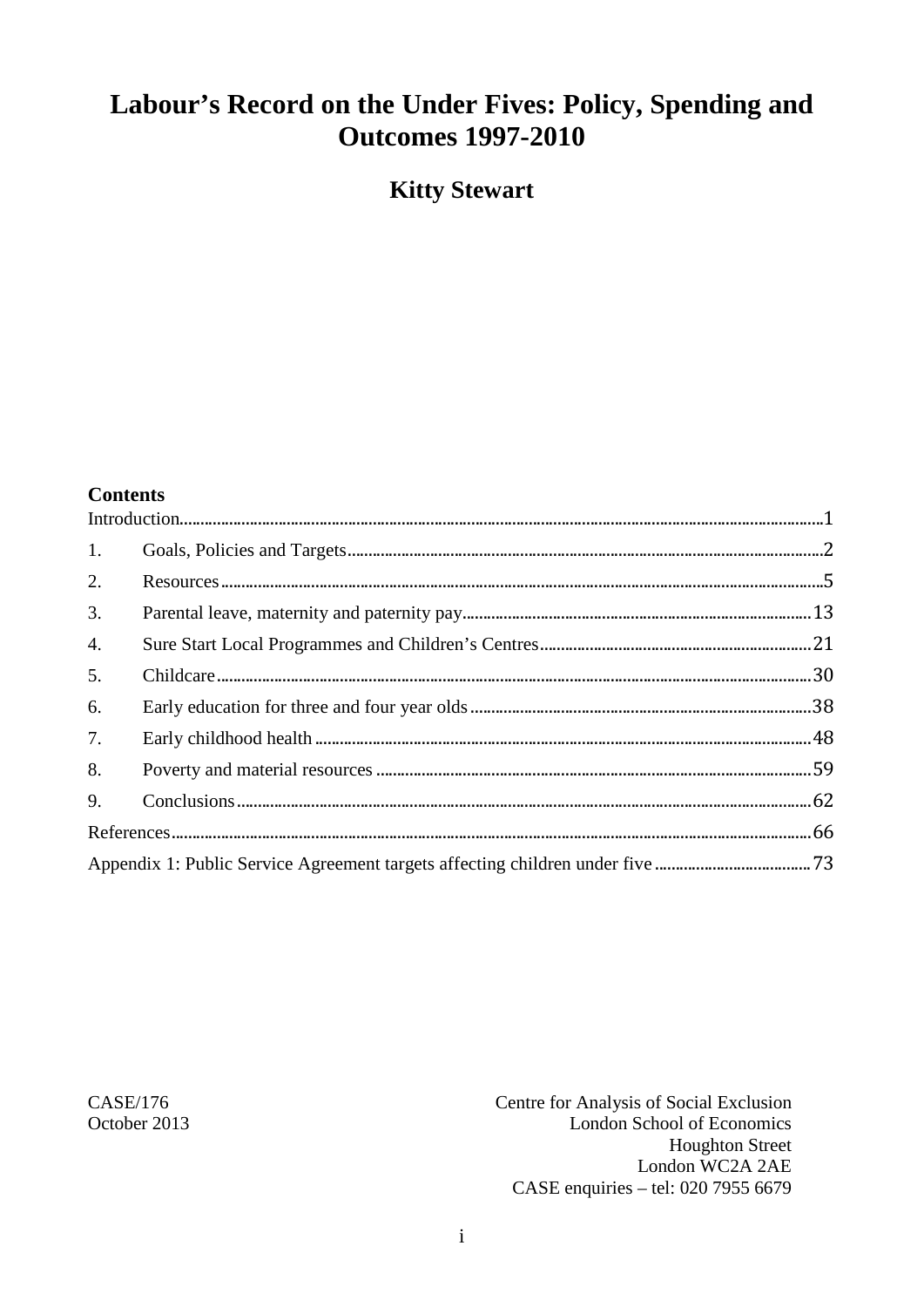#### **Centre for Analysis of Social Exclusion**

The Centre for the Analysis of Social Exclusion (CASE) is a multi*-*disciplinary research centre based at the London School of Economics and Political Science (LSE), within the Suntory and Toyota International Centres for Economics and Related Disciplines (STICERD). Our focus is on exploration of different dimensions of social disadvantage, particularly from longitudinal and neighbourhood perspectives, and examination of the impact of public policy.

In addition to our discussion paper series (CASEpapers), we produce occasional summaries of our research in CASEbriefs, and reports from various conferences and activities in CASEreports. All these publications are available to download free from our website. Limited printed copies are available on request.

For further information on the work of the Centre, please contact the Centre Manager, Jane Dickson, on:

|           | Telephone: UK+20 7955 6679    |
|-----------|-------------------------------|
| Fax:      | UK+20 7955 6951               |
| Email:    | j.dickson@lse.ac.uk           |
| Web site: | http://sticerd.lse.ac.uk/case |

#### © Kitty Stewart

All rights reserved. Short sections of text, not to exceed two paragraphs, may be quoted without explicit permission provided that full credit, including  $\odot$  notice, is given to the source.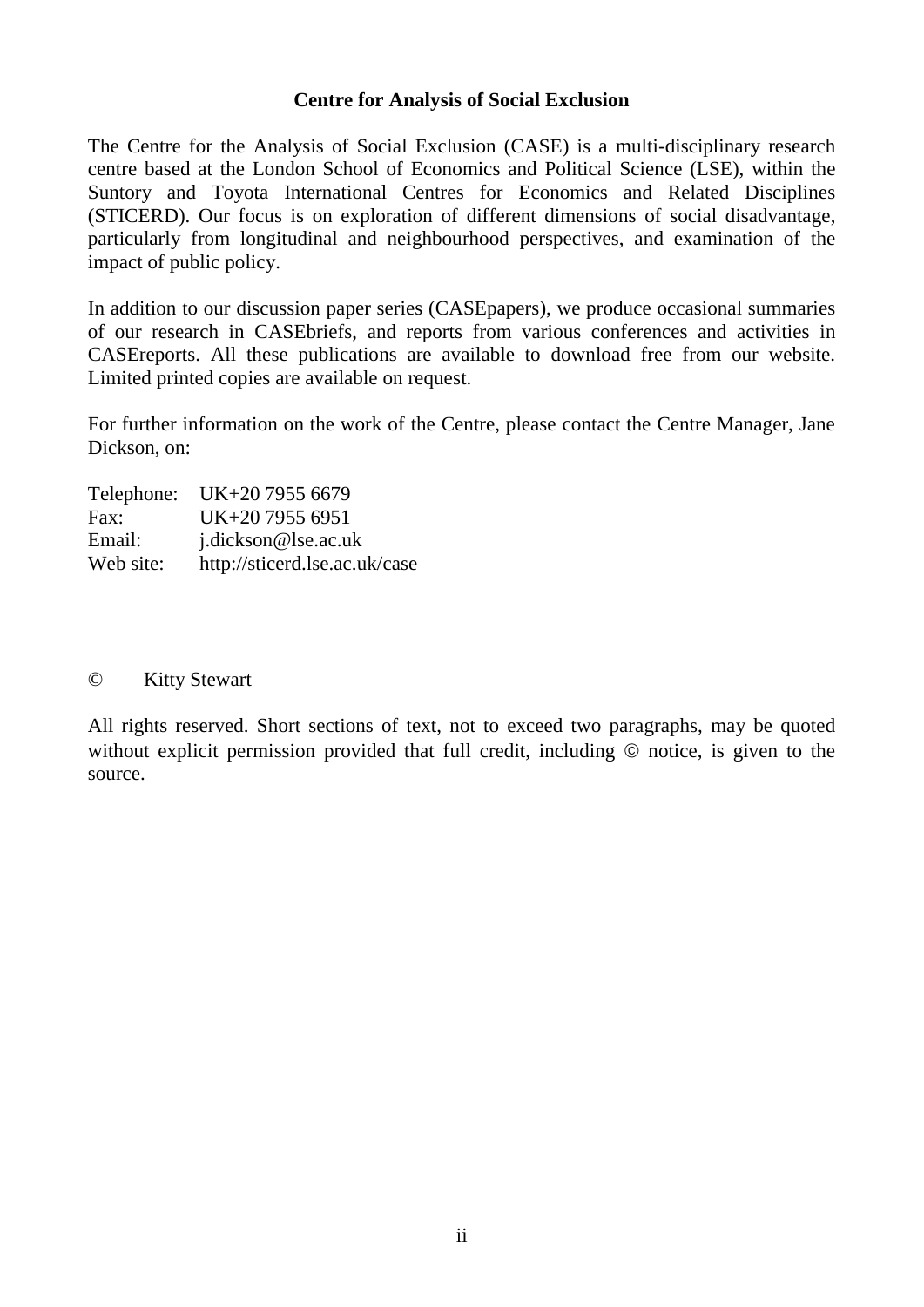## **Editorial note**

This is one of a series of working papers which form the first stage of a programme of research, Social Policy in a Cold Climate, designed to examine the effects of the major economic and political changes in the UK since 2007, particularly their impact on the distribution of wealth, poverty, income inequality and spatial difference. The full programme of analysis will include policies and spending decisions from the last period of the Labour government (2007-2010), including the beginning of the financial crisis, as well as those made by the Coalition government since May 2010. The programme is funded by the Joseph Rowntree Foundation and the Nuffield Foundation, with London-specific analysis funded by the Trust for London. The views expressed are those of the authors and not necessarily those of the funders.

The research is taking place from October 2011 to May 2015. More detail and other papers in the series will be found at:

[http://sticerd.lse.ac.uk/case/\\_new/research/Social\\_Policy\\_in\\_a\\_Cold\\_Climate.asp](http://sticerd.lse.ac.uk/case/_new/research/Social_Policy_in_a_Cold_Climate.asp)

In our first set of papers, including this, we look back at the policies of the Labour government from 1997 to 2010, charting their approach and assessing their impact on the distribution of outcomes and on poverty and inequality particularly. This provides a baseline for analysing and understanding the changes that are now taking place under the Coalition government. All these papers approach this by following a chain from ultimate policy aims, through specific policy objectives, to public spending and other policies, to outcomes. This provides a device for the systematic analysis and comparison of activity and impact in different social policy areas. A short supplementary paper defining the terms used in the framework and exploring its uses and limitations is available at <http://sticerd.lse.ac.uk/dps/case/spcc/RN001.pdf>

## **Acknowledgements**

The author would like to thank Polina Obolenskaya and Sangeeta Goswami for research input; Ludovica Gambaro for many useful discussions about childcare and early education; Naomi Eisenstadt, Jane Lewis, Abigail McKnight and Harriet Waldegrave for comments on earlier drafts; and the Social Policy in a Cold Climate research team for comments and discussion throughout.

Kitty Stewart is Associate Professor in Social Policy at the London School of Economics and Research Associate at CASE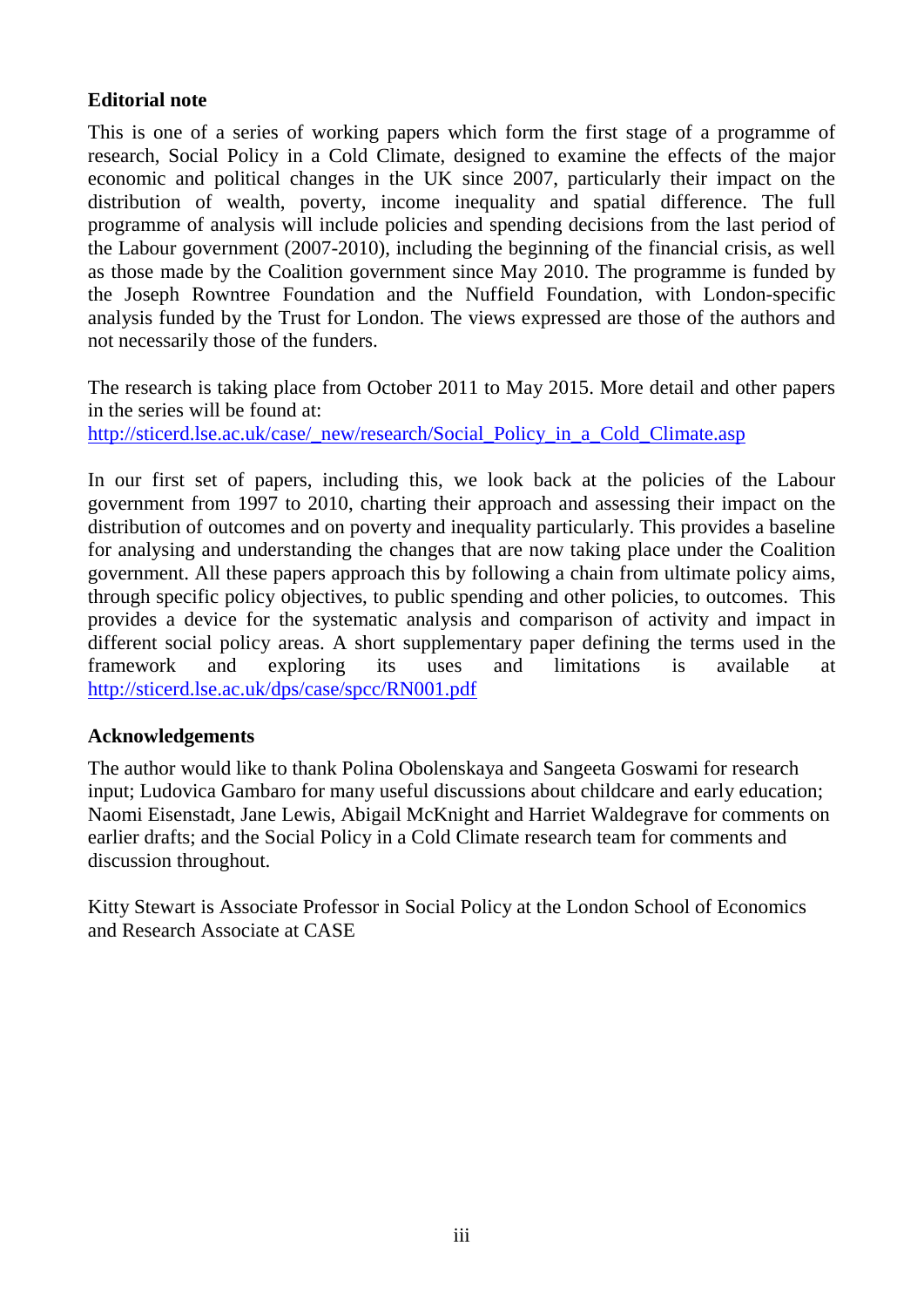## **Abstract**

When Labour came to power in 1997 it made commitments to reduce poverty and improve children's health, education and wider life chances. Early childhood was considered central to the strategy, and considerable resources were invested in very young children. This paper examines the main policies introduced affecting children under five, including longer maternity leave, Sure Start Children's Centres, free early education for all three and four year olds, more affordable and higher quality childcare, and more generous financial support for families with children, both in and out of work. The paper draws on government statistics and evaluations as well as wider evidence from a range of independent sources to examine where increased spending went, and with what impact.

Children's outcomes improved on a range of measures during this period. Child poverty fell from one in three to one in four in households with a youngest child under five. Low birthweight and infant mortality rates (IMR) fell, and Foundation Stage Profile results improved. In all three measures gaps between different social groups narrowed. Research evaluations, where available, point to small but significant effects of particular policies, including Sure Start, the Neighbourhood Nurseries Initiative and the Graduate Leader Fund. However, in the absence of more widespread evidence from evaluations it is difficult to attribute changes in outcomes directly to changes in policy. The paper discusses these challenges and considers a series of 'tests' of Labour's impact, including whether improvements represent a change in a longer-term trend, and, where possible, how outcomes compare in international terms.

Key words: early education, childcare, Sure Start, early childhood, Labour Government

JEL number: H51, H52, I24, I28, I38

Corresponding author: k.j.stewart@lse.ac.uk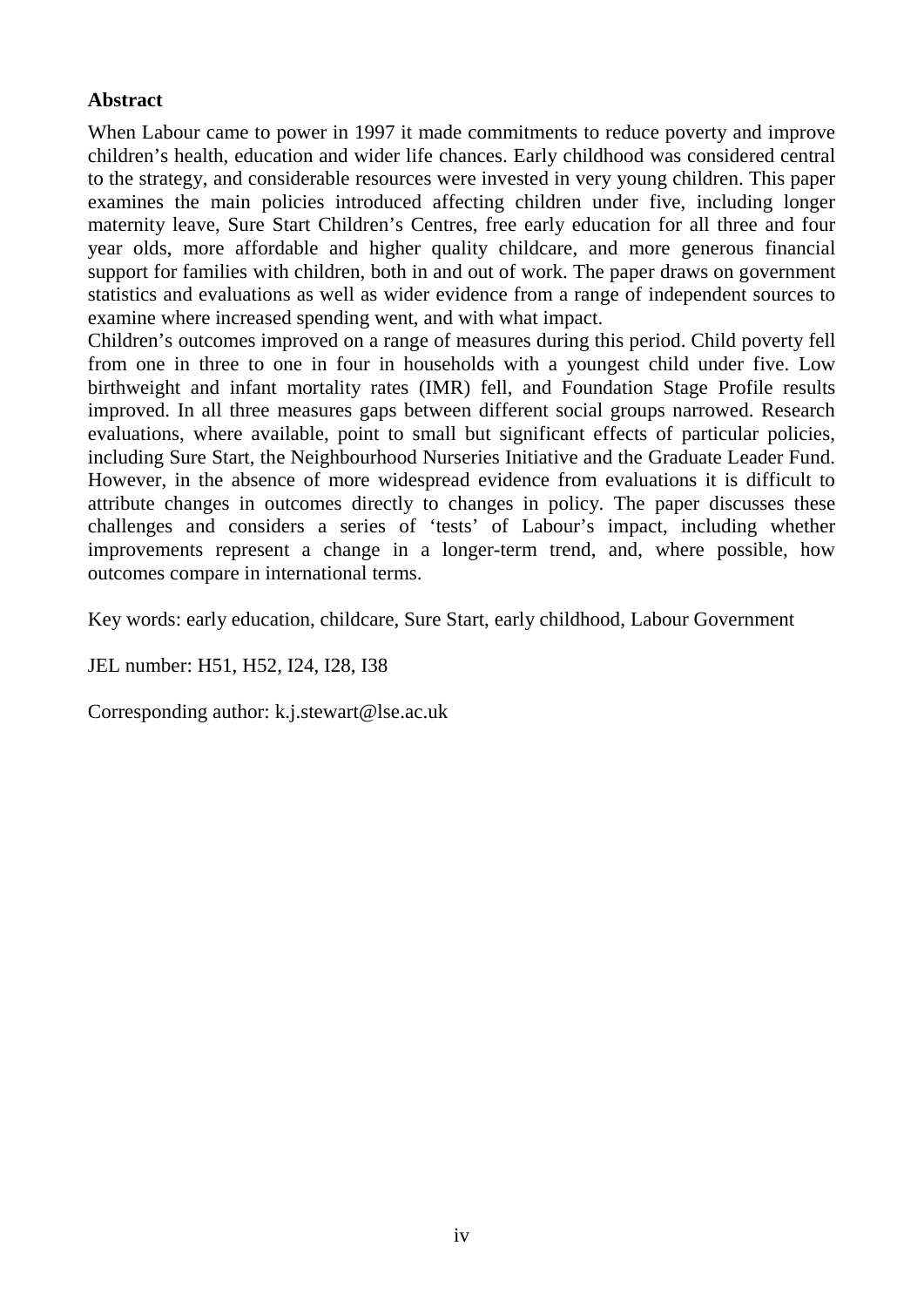# <span id="page-4-0"></span>**Introduction**

It is fair to say that the Labour Government that took office in 1997 took early childhood very seriously – probably more seriously than any previous government in the UK. An early cross-departmental spending review specifically focused on services for children aged 0-7 (HM Treasury, 1998a) and the subsequent decade saw vastly increased resources and a wealth of policies targeted on pre-school children, including the extension of maternity leave, the development of Sure Start Children's Centres and the expansion of both nursery education and childcare.

In large part, this focus grew out of the new government's early determination to tackle the long-term causes of poverty and disadvantage. A growing body of research pointed to the importance of a child's early years for later health and education outcomes, and this pushed the quality and availability of services for young children up the agenda, alongside the issue of income poverty in households with children. In addition to these child-focused motivations, a focus on childcare also resulted from the push to increase parental employment, which itself had multiple objectives – to reduce income poverty, to promote gender equality and to boost economic growth.

This paper examines Labour policy for the under-fives between 1997 and 2010, with a particular focus on the government's goal of creating a more equal starting point for young children from all backgrounds. The paper has two main aims. First, it seeks to examine Labour's record in a policy field it emphasised throughout its 13 years in power. Second, it hopes to prepare the ground for a future assessment of policy for under-fives under the Conservative-Liberal Democrat Coalition. The evidence on the importance of early childhood has had an impact across the political spectrum, and the Coalition has retained an interest in the early years as part of its social mobility agenda. The current assessment hopes to be useful in presenting a baseline for a study of changes in policy and outcomes for young children post-2010.

The next section of the paper summarises policy objectives and policy developments under Labour. In Section 2 we look at changes in total expenditure on children under five. The following six sections each focus on a particular policy area: parental leave policies; Sure Start; formal childcare provision; early education for three and four year olds; health care; and policy to reduce income poverty. In each case we aim to look at inputs (how were resources spent?), outputs (what services were delivered with the inputs?) and finally at outcomes (what difference did this make to the health, social and educational development and well-being of young children and their families?). This framework follows that set out in Lupton et al. (2012) and keeps this paper consistent with others in our series of papers evaluating the Labour years. We should note that the paper does not examine policy in relation to children in care and to child protection, and we refer interested readers elsewhere (Parton, 2006; Ainslie et al, 2010; Munro, 2011).

The story is complicated by the fact that the UK has four constituent nations: 85% of underfives live in England, with 8% in Scotland, 4% in Wales and 3% in Northern Ireland. Control over taxation is retained by the UK Parliament in Westminster, but the devolved administrations have authority over education and childcare policies, and there are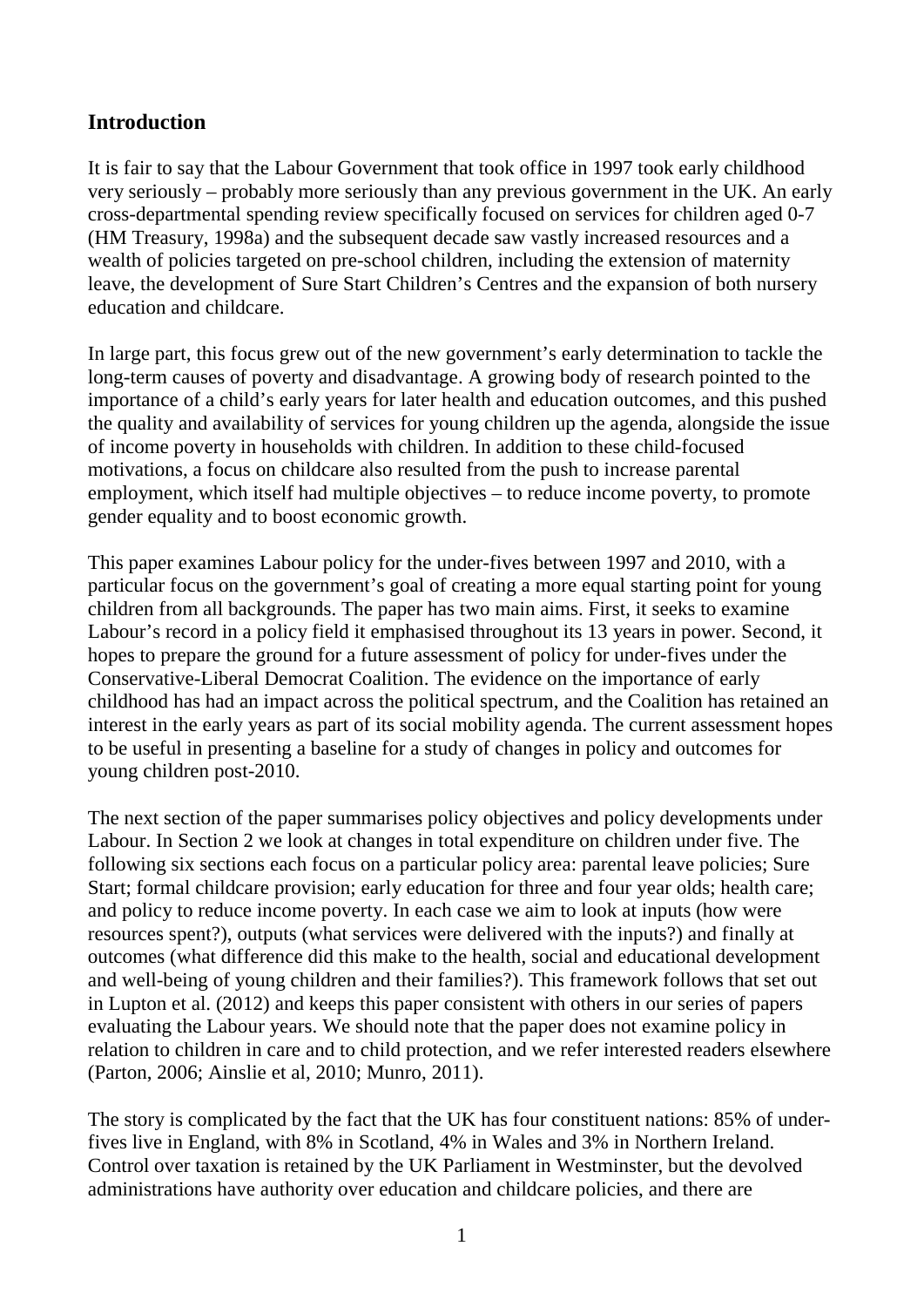important differences in practice among the four. The sections on spending, parental leave and income poverty cover the whole of the UK, but where education and childcare is concerned this is largely a paper about England; the scope of the project was simply too large to do justice to four differing systems.

# <span id="page-5-0"></span>**1. Goals, Policies and Targets**

"If we are in politics for one thing, it is to make sure that all children are given the best chance in life." (Tony Blair, Labour Party Conference Speech 1999) "An inclusive society, where everyone has an equal chance to achieve their full potential."

(1998 Comprehensive Spending Review (HM Treasury, 1998b) )

Ensuring a more equal starting point for all young children was a repeated theme in New Labour speeches and policy documents, and this paper aims to assess the extent to which the government made progress towards this goal. We begin by setting out the main policies introduced between 1997 and 2010 that were targeted at children under five. These largely fall under one of two broad policy objectives – reducing income poverty and promoting child development – although in several cases policy sought to contribute to both at once.

## *Reducing income poverty*

Reducing poverty in households with children was central to Labour's attempt to level the playing field. The strategy was to increase parental employment ("work is the best route out of poverty") while also increasing resources in low-income households with children, and especially with younger children, whether adults were in work or not. Three main policy areas are relevant.

First, changes to the tax-benefit system increased the level of **financial support** to all households with children, while also attempting to improve financial incentives to work. Universal Child Benefit was increased substantially in real terms for oldest children in 1999 and kept pace with earnings thereafter. Working Families Tax Credit, introduced in 1999, and then Child Tax Credit and Working Tax Credit, which replaced WFTC from 2003, provided more significant levels of support on a means-tested basis: some 90% of families were eligible for the family element of CTC but the per-child element was highly progressive, targeting most support to those at the bottom of the distribution, including those not in work at all or working part-time on low wages. While almost all households with children benefited from Labour's tax-benefit changes, the position of families with younger children was privileged in several ways. Most importantly, CTC treated all dependent children under 18 alike, where previously rates had been lower for children under 11, and this led to a significant boost in the relative incomes of younger families during Labour's first term (Gregg et al, 2006). In addition, the family element of CTC was doubled during a child's first year, while a one-off Sure Start Maternity Grant payment of £500 was introduced for mothers on low incomes. From April 2009, Child Benefit was extended to pregnant women in the third trimester.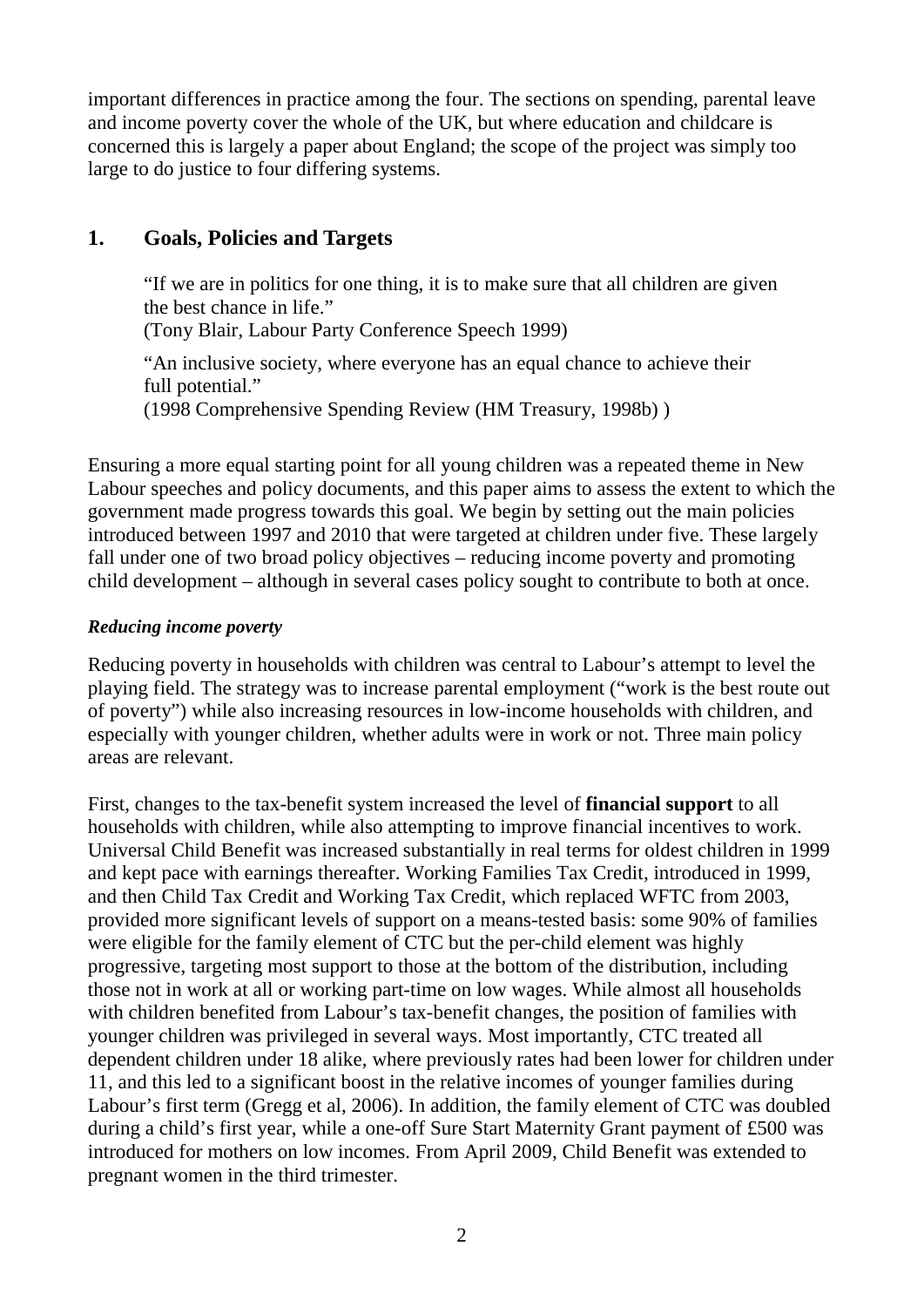Second, alongside in-work tax credits, other policies aimed to **encourage parents into work**. Some of these were aimed at all low-paid workers: the National Minimum Wage played a key role in improving the rewards from low-wage jobs, with the greatest impact on women and on those working part-time (Manning, 2012). Others were specifically targeted, such as the New Deal for Lone Parents, which provided advice and support to lone parents considering a return to work, and In-Work Credit, which provided a £40 a week bonus to lone parents during their first year back in work. During Labour's time in office, increasing conditionality of benefit payment was applied to lone parents: in 1997 no attempt to look for work was expected until a youngest child turned 16; by 2010 the age had dropped to seven. Mothers of children under five were not affected, although from 2008 all lone parents were required to attend a six-monthly work-focused-interview, regardless of the age of their youngest child.

Third, and related, a series of measures aimed to improve the **availability and affordability of childcare** places in an attempt to make work more feasible for lone parents and second earners with young children. The first ever National Childcare Strategy was published in 1998 pledging to "ensure quality, affordable childcare for children aged 0-14 in every neighbourhood" (DfEE, 1998). Some short-term funding was provided for nurseries in more deprived neighbourhoods through the Neighbourhood Nurseries Initiative, and subsidised loans were made available to start-up nurseries in other areas. At the same time, demandside funding was introduced through a childcare element of Working Tax Credit: working families on lower incomes could claim back initially up to 70% and later up to 80% of the cost of a registered childcare place. A salary sacrifice scheme enabled parents working for participating employers to be part paid in childcare vouchers, saving up to £1,100 a year in tax per parent, although this was of greatest value to parents on higher incomes.

#### *Promoting child development*

The first set of policies we highlight as having child development objectives really had multiple purposes. Changes to **maternity leave** and the introduction of **paternity and parental leave** had three distinct objectives: to raise household incomes in the first year after a child's birth; to make it easier for mothers to remain attached to the labour market after having children, rather than exiting altogether with long-term consequences for household income and gender inequality; and to allow parents to spend more time at home with children, with family bonding and child development goals in mind (see e.g. Home Office, 1999; HM Treasury et al, 2004). Evidence on what children need during the first year points to the importance of developing a bond with a single carer and suggests that fulltime hours in centre-based care may not be ideal at this time (Waldfogel, 2006); the benefits attached to breast-feeding mean that the ideal carer during the first six months is the mother. Labour increased maternity leave from 18 weeks to a full year, with nine months paid, although all but the first six weeks were paid at a relatively low flat rate. Fathers became entitled to two weeks of paid paternity leave, paid at the same flat rate, and all parents of children under six gained the right to up to three months of unpaid parental leave, to be taken in blocks of between one and four weeks at a time.

The second major policy change was the extension of **free part-time nursery education to all three and four year olds**, replacing the nursery voucher scheme for four-year-olds piloted by the outgoing administration. A place for all four-year-olds was pledged as a 1997 manifesto commitment; by 2004 this had been delivered and extended to include all three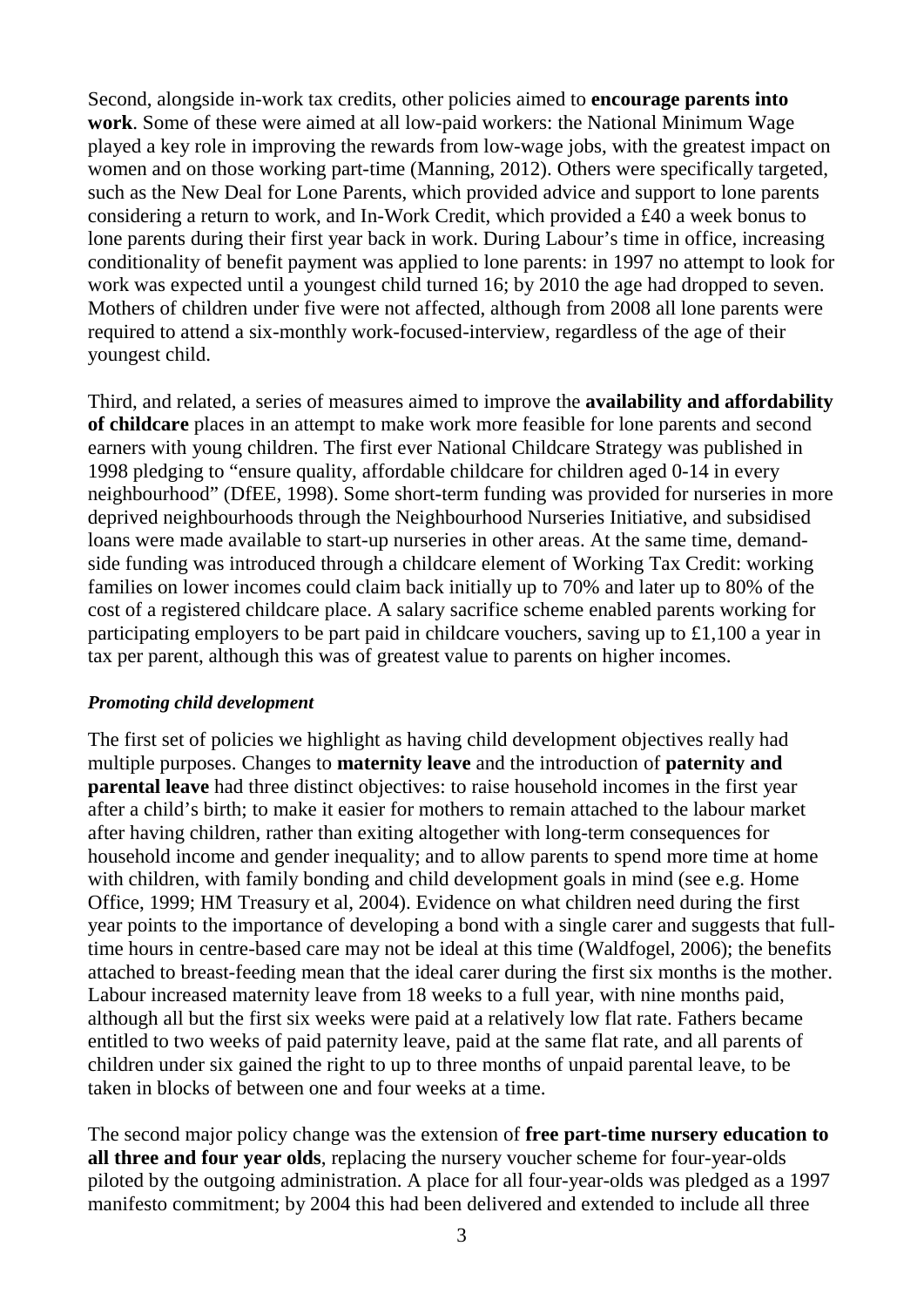year olds from the term following their third birthday. Initially places covered 2.5 hours per day for 33 weeks each year; by 2010 children were entitled to 15 hours per week for 38 weeks, with greater flexibility in delivery (places could be accessed over three slightly longer days, to make them work more effectively as childcare). In 2010 the government were piloting a scheme to extend the free places to cover disadvantaged two-year-olds.

Third, a series of policies aimed to improve the **quality of childcare and early education provision**. One aspect of this was the integration of all settings under the auspices of the Department for Education, including regular inspection by the Office for Standards in Education, Ofsted. Integration of education and care is seen internationally as a hallmark of higher quality provision, contrasting with the traditional breakdown between childcare services, designed to enable parental employment and often delivered by employment or health ministries, and early education services, usually delivered as part-time sessions focused on children's play and development in a model developed in an era in which children could be assumed to have a parent at home. Labour's intention was to ensure that children were receiving high quality early education provision whether they attended one of these part-time providers or a full-day nursery while their parents worked (HM Treasury et al, 2004). In addition to formal integration under the DfE, a single curriculum was imposed on all childcare and early education providers in England, the Early Years Foundation Stage Curriculum. There was also some attempt to improve the qualifications of the early years workforce to bridge some of the gap between state nursery classes, staffed by qualified teachers, and other providers. Minimum qualification requirements covering childcare/playgroup managers and a proportion of other staff were imposed for the first time, and a new graduate-level qualification, the Early Years Professional, was introduced.

Finally, we turn to the most high profile part of Labour's policy for under-fives: the flagship **Sure Start** initiative. Initially set up as 250 Sure Start Local Programmes in the most disadvantaged areas, the aim of Sure Start was to fill in the gap in services for very young children identified in the 1998 cross-departmental spending review, by providing "integrated and preventive provision of a range of services, targeted in particular on preschool children and their families in areas of need" (para 21.6), with services to be locally determined by a partnership of parents, volunteers, local authority officials and other professionals, but to include childcare, primary health care, early education and play and support for families. Sure Start Local Programmes were subsequently rolled out more widely as Sure Start Children's Centres, although with important differences. The programme was adapted so that centres fell more clearly under local authority control, and while centres that had been Local Programmes continued to provide a wide range of services and to bring health, education, parenting, and employment support under one (often purposely-designed) roof, not all the new centres operated from a single physical location in the same way, or provided the full range of services. In addition to being a development of SSLPs, Children's Centres were also part of a major shift in the government's approach towards accountability for children's welfare introduced with the Every Child Matters framework in 2003, which attempted to integrate services around the child (HM Treasury, 2003; Eisenstadt, 2011).

Before we go on to look at these policies in greater detail, it is worth giving brief consideration to the government's own targets for each area. Labour introduced an approach under which departments were set Public Service Agreement (PSA) targets at the time of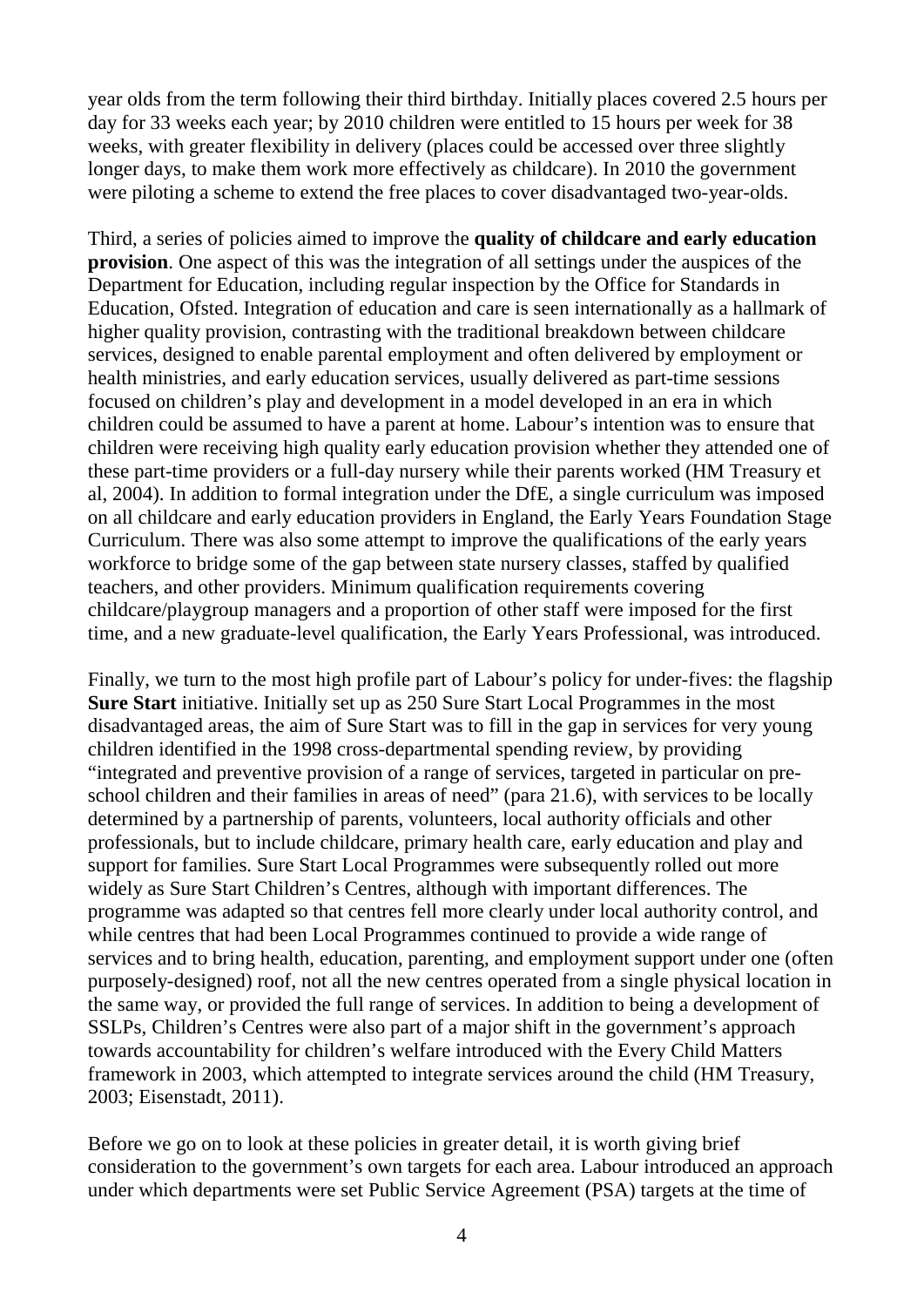each Comprehensive Spending Review: these were policy goals which the department was expected to work towards. One simple way to appraise the extent to which Labour reached its own policy goals for under-fives would seem to be to examine how far these PSA targets were met, so in Appendix 1 we list the relevant targets along with the government's own judgment of whether each one was met. This adds up to an unsatisfactory assessment, though, largely because both the choice of indicators themselves and the extent of required improvement seem to be rather arbitrary. First, there is a mix of input, output and outcome measures, making some targets much easier to hit than others: making information available to all parents in Sure Start Local Programmes is clearly easier than reducing infant hospital admissions. Second, they do not cover all policy areas: there is no target covering the free entitlement for three and four year olds, for example. Third, some targets are listed simply as 'not met' when we know that the target was ambitious and that extensive progress was made; progress on reducing child poverty is a good example here. Others, such as reductions in smoking in pregnancy and in low birthweight were not met at the time, and (perhaps as a consequence) were dropped as targets. In practice both indicators subsequently saw progress later in Labour's administration which is not captured on the list, but had no progress been made this might have gone quietly unnoticed with no target drawing attention to the issue. A wider problem (which affects all attempts to measure progress) is that targets focus on what is measurable, and what policy is trying to achieve is not always so easy to capture. In relation to Sure Start Local Programmes, Lewis (2011) points out that many programmes saw a key goal as being to increase parental self-esteem and confidence, but the targets focus on more concrete goals such as smoking, breastfeeding and worklessness.

In short, while PSA targets were small steps intended to keep policy on track with the government's goals, the fact that they were met does not always mean that the government succeeded in achieving these goals, nor does failure to meet them necessarily mean that the government failed. In this paper, therefore, we use PSA targets as one source of information, but our approach is broader: we try to measure what resources achieved in terms of inputs, what this delivered in terms of outputs, and what we know about subsequent changes in outcomes.

## <span id="page-8-0"></span>**2. Resources**

Table 1 shows the change in spending in England between 1997 and 2010 on nursery and primary education for under-fives, Sure Start, childcare subsidies, and maternity and paternity benefits. The table shows the huge increase in resources targeted at young children over this period. In real terms, spending increased nearly four-fold, rising from £876 per child under five in 1997-98 to £3,194 per child in 2009-10. By 2009-10, an additional £2.3 billion a year was being spent on early education (more than double the figure for 1997-98); an additional £1.5 billion on maternity and paternity pay (three times the spend for 1997- 98); while £1.9 billion was spent on Sure Start and £1.8 billion on childcare subsidies – spending categories that had not existed (or barely so) when Labour took office. As a share of UK GDP, spending nearly trebled, from 0.24% to 0.70%.<sup>[1](#page-8-1)</sup>

<span id="page-8-1"></span> $\overline{1}$ 

Note that the spending table is for England only and GDP is for the UK. As a share of English value added, the proportion would be higher.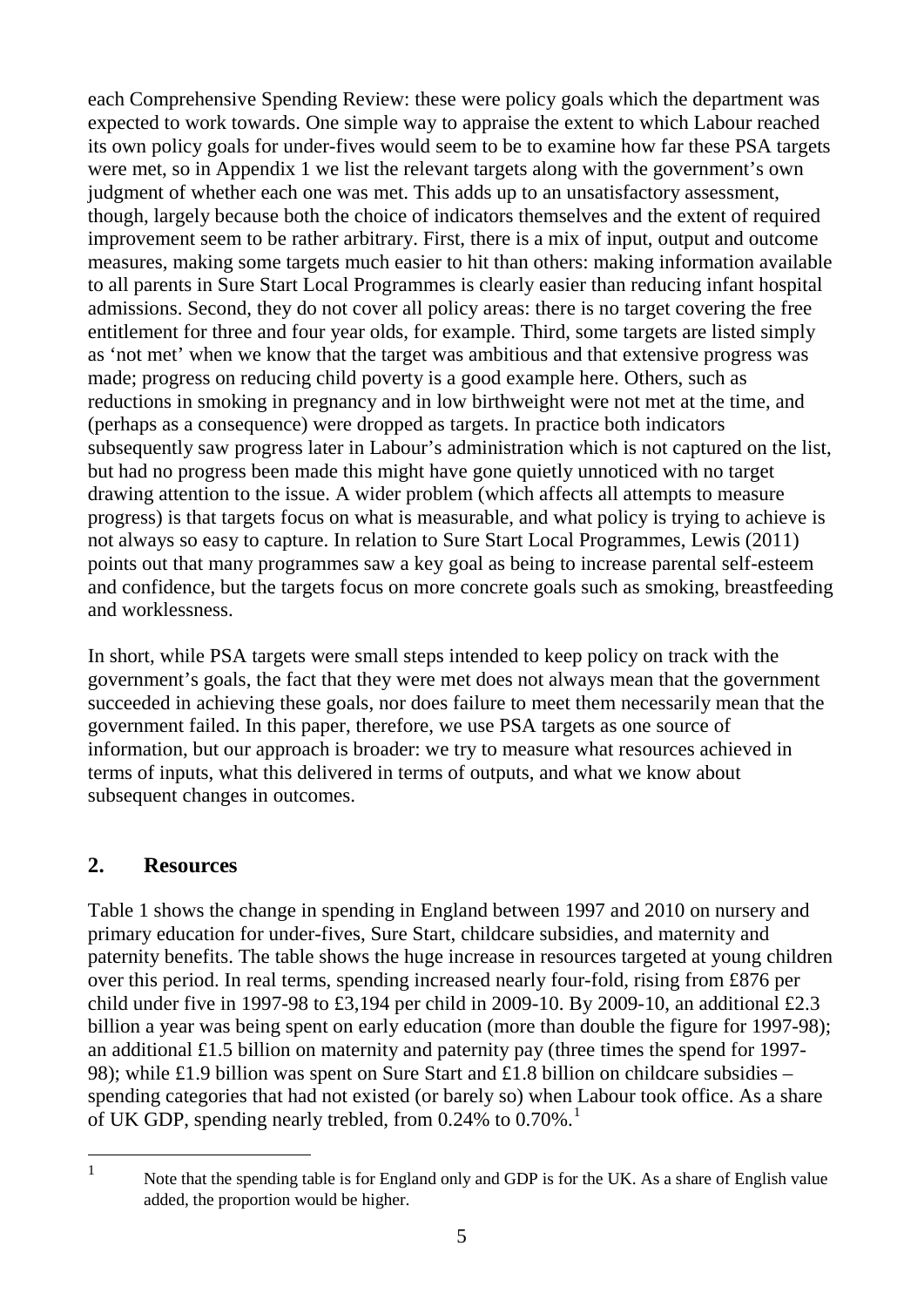#### **Table 1: Total public expenditure on early years and childcare provision in England, 1997-98 to 2010-11 (real, 2009-10 prices), £m**

|                                                                                                                   | 1997-98 | 1998-99      | 1999-00      |       |       |       |       |       |       |       |       | 2000-01 2001-02 2002-03 2003-04 2004-05 2005-06 2006-07 2007-08 2008-09 2009-10 2010-11 |        |        |
|-------------------------------------------------------------------------------------------------------------------|---------|--------------|--------------|-------|-------|-------|-------|-------|-------|-------|-------|-----------------------------------------------------------------------------------------|--------|--------|
| LA spending on under<br>fives, excl. Sure Start, of<br>which:                                                     | 2,031   | 2,243        | 2,503        | 2,770 | 3,286 | 3,272 | 3,534 | 3,701 | 3,846 | 3,959 | 4,095 | 4,266                                                                                   | 4,395  | 4,322  |
| Nursery vouchers                                                                                                  | 679     |              |              |       |       |       |       |       |       |       |       |                                                                                         |        |        |
| Sure Start (current and<br>capital), of which:                                                                    | 5       | 227          | 265          | 456   | 569   | 807   | 838   | 1,057 | 1.449 | 1.444 | 1.688 | 1,712                                                                                   | 1,894  | 2,078  |
| Capital spending on<br>Sure Start                                                                                 |         | $\mathbf{0}$ | $\mathbf{0}$ | 24    | 26    | 38    | 135   | 218   | 343   | 308   | 461   | 386                                                                                     | 376    | 473    |
| Childcare element of<br>WTC/ childcare support<br>in Family Credit                                                | 34      | 44           | 100          | 230   | 310   | 361   | 589   | 662   | 790   | 1,053 | 1,186 | 1,325                                                                                   | 1,340  | 1,310  |
| Employer childcare<br>vouchers                                                                                    |         |              |              |       |       |       |       |       |       |       | 277   | 358                                                                                     | 405    | 454    |
| <b>Statutory Maternity Pay</b><br>and Maternity Allowance                                                         | 610     | 661          | 738          | 756   | 741   | 828   | 1,189 | 1,433 | 1,313 | 1,408 | 1,730 | 2,037                                                                                   | 2,086  | 2,133  |
| <b>Statutory Paternity Pay</b><br>and Adoption Pay                                                                |         |              |              |       |       |       | 20    | 38    | 49    | 6     | 39    | 40                                                                                      | 42     | 49     |
| <b>Sure Start Maternity</b><br><b>Grant/Social Fund</b><br>maternity payment                                      | 23      | 20           | 19           | 48    | 65    | 116   | 123   | 117   | 117   | 113   | 114   | 119                                                                                     | 122    | 111    |
| TOTAL expenditure on<br>early years, childcare<br>and maternity payments                                          | 2,702   | 3,196        | 3,624        | 4,260 | 4,972 | 5,384 | 6,294 | 7,007 | 7,564 | 7,983 | 9,117 | 9,841                                                                                   | 10,285 | 10,436 |
| TOTAL as a share of GB<br><b>GDP</b>                                                                              | 0.24    | 0.28         | 0.3          | 0.34  | 0.38  | 0.4   | 0.46  | 0.49  | 0.52  | 0.54  | 0.59  | 0.66                                                                                    | 0.71   | 0.7    |
| Total spending<br>excluding maternity<br>benefits (early<br>education, SS.<br>childcare)                          | 1,460   | 1,853        | 2,130        | 2,700 | 3,423 | 3,613 | 3,772 | 3,986 | 4,772 | 5,047 | 5,239 | 5,267                                                                                   | 5,612  | 5,577  |
| Number of children aged<br>$0-4(1,000)$                                                                           | 3,085   | 3,051        | 3,019        | 2,981 | 2,924 | 2,870 | 2,849 | 2,858 | 2,894 | 2,955 | 3,039 | 3,129                                                                                   | 3,196  | 3,267  |
| TOTAL spending per<br>child 0-4 including<br>maternity benefits                                                   | 876     | 1,047        | 1,200        | 1,429 | 1,700 | 1,876 | 2,209 | 2,451 | 2,614 | 2,702 | 3,000 | 3,145                                                                                   | 3,218  | 3,194  |
| Total spending per child<br>0-4 excluding maternity<br>benefits (early<br>education, Sure Start<br>and childcare) | 671     | 824          | 949          | 1,159 | 1,424 | 1,547 | 1,741 | 1,895 | 2,103 | 2,185 | 2,380 | 2,443                                                                                   | 2,514  | 2,492  |

*Sources and Notes for Table 1:*

Local Authority spending on under 5s excluding Sure Start:

Sources: 1997-98 to 2008-09 are from Departmental Annual Report 2009, Table 8.6, p.179 (DCSF, 2009). Figures within Departmental Expenditure limits (DEL). 2007-08 is a provisional outturn; 2008-9 is a provisional outturns.

2009-10 and 2010-11 are from PESA 2011 (October), Table B1/

Notes: Includes expenditure on under fives in nursery schools, in primary schools and in the private, voluntary and independent sectors. Current expenditure only: capital expenditure is reported gross for education. 1997-98 outturn expenditure reflects the transfer of £527 million from local government to central government for the nursery voucher scheme.

Sure Start:

Sources: 1997-98 from House of Commons Committee of Public Accounts. Sure Start Children's Centres. Thirty–eighth Report of Session 2006–07: Evidence

[\(http://www.publications.parliament.uk/pa/cm200607/cmselect/cmpubacc/261/261.pdf\)](http://www.publications.parliament.uk/pa/cm200607/cmselect/cmpubacc/261/261.pdf).

1998-99 and 1999-00 from Departmental Reports 2003 and 2004.

2000-01 to 2002-03 from Department for Education and Skills Departmental Report 2006 (Table 8.2, page 81).

2003-04 to 2008-09 from Department Annual Report 2009, Table 8.4 (DCSF, 2009). 2008-09 is an estimated outturn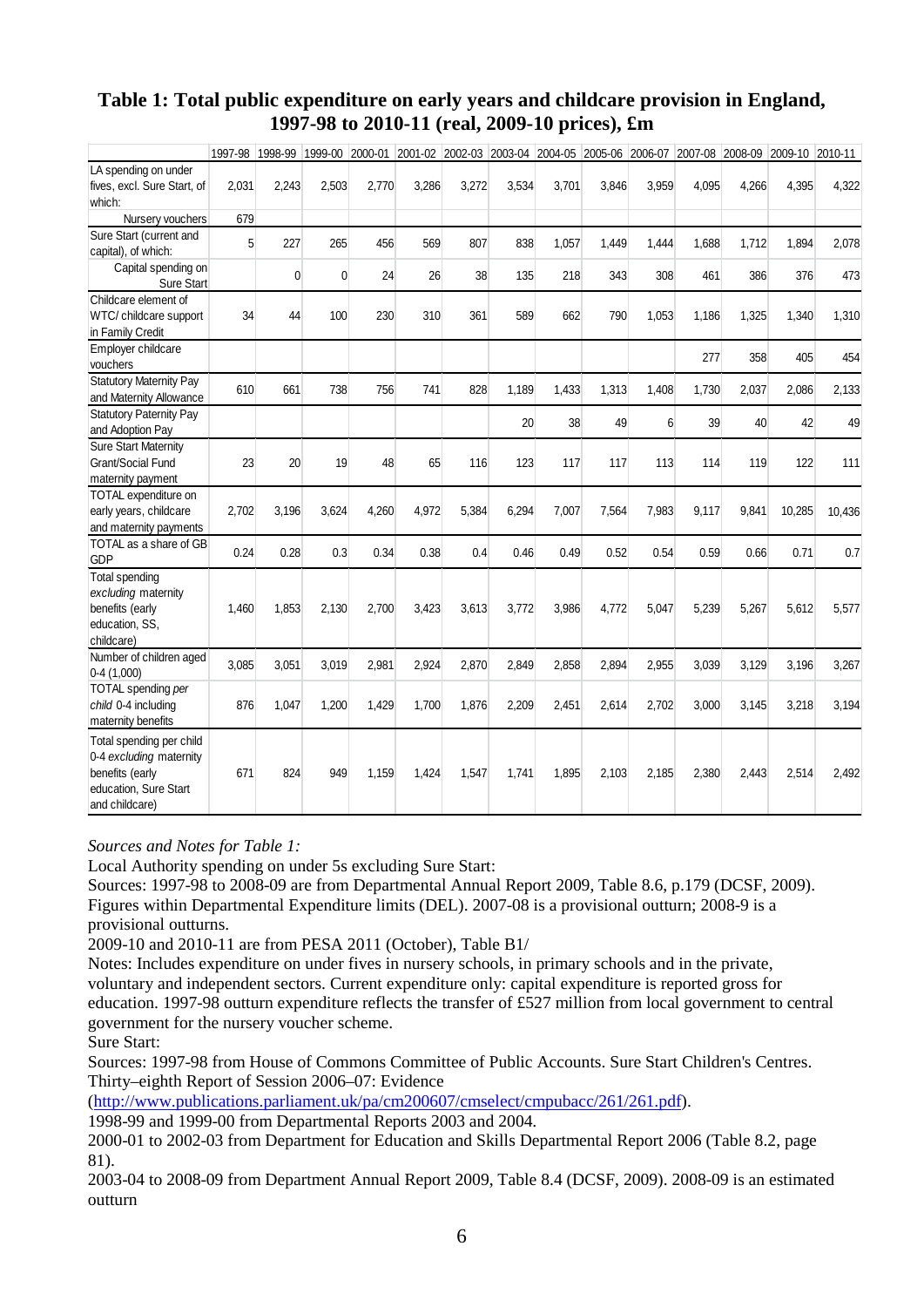2009-10 and 2010-11 (Support for Sure Start, Early Years and Childcare) from the Department for Education Annual Report and Accounts 2010-11: p.77 - Figures within Departmental Expenditure limits (DEL). Notes: From 2003-04 funding for Childcare and Nursery Education was merged with that of Sure Start, including capital and current spending. Capital expenditure figures includes capital expenditure by nondepartmental public bodies, which is financed by voted grants, and local authority credit approval. Childcare element of Working Tax Credit:

Sources: Figures up to 2002-03 from Table 1.3 of HMRC's Working Families Tax Credit (WFTC) Quarterly Enquiry, November 2002, which includes information on the total number of families benefiting from the childcare element of Family Credit/WFTC and the average extra amount received for childcare. As these are UK figures, we apportion 83.4% of this total to England, 9.3% to Scotland, 4.2% to Wales and 3.4% to Northern Ireland based on the regional breakdown of spending in Table 1B of Child and Working Tax Credit Statistics Finalised Awards 2004/05, Geographical Analyses (2004/5). For 2003-04 onwards, data are from Table 2.4 of HMRC's Child and Working Tax Credits Finalised Annual Awards. Geographical analyses 2003-4 and subsequent editions.

Note: These figures include spending on childcare for older children (after school and holiday provision). Employer childcare vouchers:

Source: Hansard records. Figures for the UK provided by David Gauke MP in response to a question from Elizabeth Truss MP, 12 January 2012. No estimates were provided for 2005-06 or 2006-07. Figures have been adjusted down to reflect population of England (84%).

Maternity Allowance and Statutory Maternity Pay

Sources: 2004-05 to 2010-11 from DWP Expenditure Tables (research.dwp.gov.uk/asd/asd4/r1.values.xls) Earlier years for GB from budget 2012 300712.xls, split between England, Scotland and Wales using average percentage spending breakdown for 2004/05 to 2010/11 (England 0.88, Scotland 0.08, Wales 0.04). Both sites accessed October 12 2012.

Paternity Pay and Adoption Pay

Sources: 2003-04 and 2004-05 from Hansard records (Hansard, 28 January 2012: Column 1020W). 2005-06 to 2008-09 from Department for Business, Enterprise and Regulatory Performance Annual Report and Accounts 2008-09 (July 2009).

2009-10 and 2010-11 from Department of Business, Innovation and Skills Annual Report and Accounts 2010-11 (July 2011). Figures are for GB and were multiplied by 0.88 to adjust for England following SMP spending figures.

Notes: Figures for Statutory Paternity Pay and Adoption Pay are provided together. Both are the responsibility of the Department of Business, Innovation and Skills, not the DWP. The figure for 2006-07 is provided as written; it is not clear why spending is so much lower in that year. Sure Start Maternity Grant:

Source: 1991/2 to 2006/07 from DWP Expenditure Tables (Breakdown of Social Fund Expenditure). 2007/8 to 2010/11 from DWP Annual Report on the Social Fund (2007/08, 2008/09, 2009/10 and 2010/11) GDP and Price Deflators: HM Treasury (2011, oct.) deflators. Population 0-4: Mid-year population estimates (ONS) provided by Tony Hitshing (ONS), May 2012.

Table 2 presents what we know about spending on early education and on Sure Start programmes (or their equivalent) in all four UK nations. The other categories listed in Table 1 – the childcare tax credit, childcare vouchers, maternity and paternity payments – are administered from Westminster under regulations that apply equally across the UK, so differences across nations simply reflect differences in eligibility and/or take-up. In contrast, control over spending on early education and other services for young children rests with the devolved administrations, so variations by country are likely to be wider and to reflect policy divisions.

The picture is, however, frustratingly incomplete. Most significantly, the Welsh Government do not produce separate figures for spending on under-fives within primary schools (where many three and four year olds attend nursery classes). Figures for Northern Ireland are published within the Treasury Public Expenditure Statistical Analyses (PESA) series but look unconvincingly low. Data on early education are therefore not reported for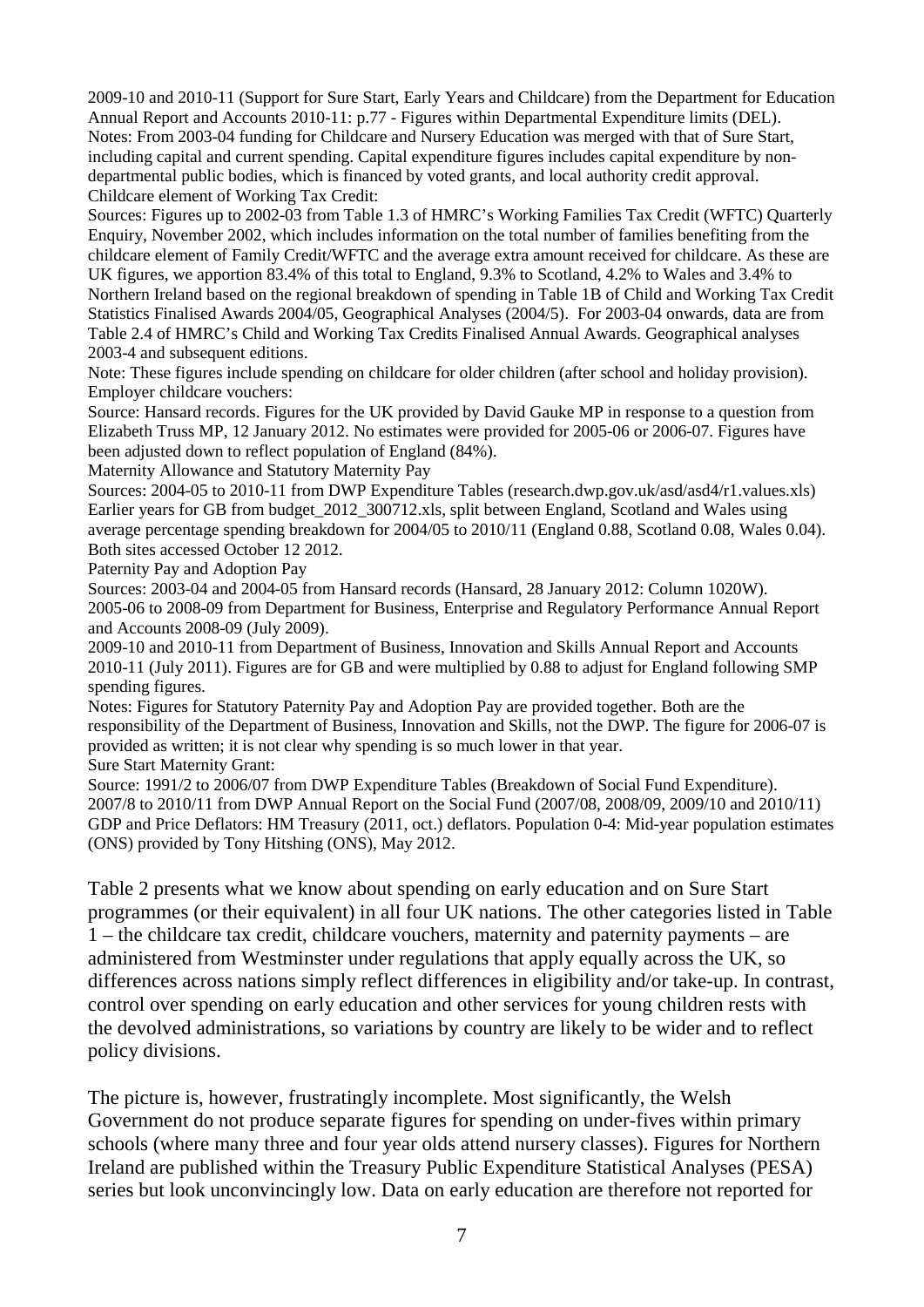either nation. For Scotland, data are available from both the Scottish Government and PESA but from 2001-02 only. These data are included in Table 2, and point to faster growth in spending on early education in Scotland than in England over this period – an increase of between 20% and 30% between 2001-02 and 2009-10, compared to 15% in England. However, this may simply reflect a lagged start to increased spending in Scotland: the sharpest rise for England came between 1997-98 and 2001-02 (64%) when no Scottish data are available. In absolute (per capita) terms, spending per head remains substantially higher in 2009-10 in England than in Scotland, at £1,323 compared to £1,061.

More complete data are available on the national equivalents of Sure Start, called Sure Start in both Scotland and Northern Ireland and Cymorth and Flying Start in Wales. The Sure Start programme in England appears considerably larger than those in the other nations: in 2009-10, £593 was spent through Sure Start in England for each child under five, compared to £361 per head in Scotland, £327 in Wales and £155 in Northern Ireland. Questions of comparability arise however, especially for Wales, where Flying Start is focused on 0-3s (not 0-4s), and Cymorth spending covers young people up to 25 years old, with the part of the budget spent on 0-3s included here.

Table 1 (and to a lesser extent Table 2) capture the main categories of spending targeted specifically on young children, but the picture they provide is not comprehensive. One key missing item is spending on health services other than those delivered through Sure Start. Local health care priorities were determined by Primary Care Trusts during this period, and spending on particular age groups was not gathered centrally, while no age-specific numbers are created for national health expenditure data. In the section on health below we present some estimates of health spending on under-fives from the Audit Commission, and these make a significant addition to the total. There are also many other areas of expenditure that touch young children's lives but where a particular share of spending cannot be attributed to them. Housing and neighbourhood renewal are obvious examples: investment in local playgrounds and safe play areas on housing estates will have particularly affected young children's lives, but we have no way to capture them. Other papers in this series discuss these policy areas in relation to the population as a whole (see e.g. Lupton et al, 2013, on neighbourhood policy, and Vizard and Obolenskaya, 2013, on health).

One crucial additional spending stream can be identified: expenditure on child-contingent benefits and tax credits. As discussed, reducing poverty among households with children was central to Labour's agenda, both as a goal in itself and because of a belief that without adequate financial resources families are not well-placed to provide a home environment in which children can thrive. To reduce child poverty the Labour Government channelled substantial resources into benefits for both in-work and out-of-work families. In total, as Table 3 shows, an additional £20 billion in real terms was spent on children through the benefit system in 2009-10 compared to 1997-98 – an extra 1% of UK GDP. The bulk of this additional money – over £12 billion – went on means-tested assistance for working families.

Table 3 includes benefits for all children under 18: breaking out expenditure specifically for younger children is difficult to do. The final line of the table shows average spending per child, and this can be taken to apply roughly equally to children of all ages, with two caveats. First, from 2003 until the end of Labour's time in office, families could claim double the family element of Child Tax Credit during a child's first year, meaning an extra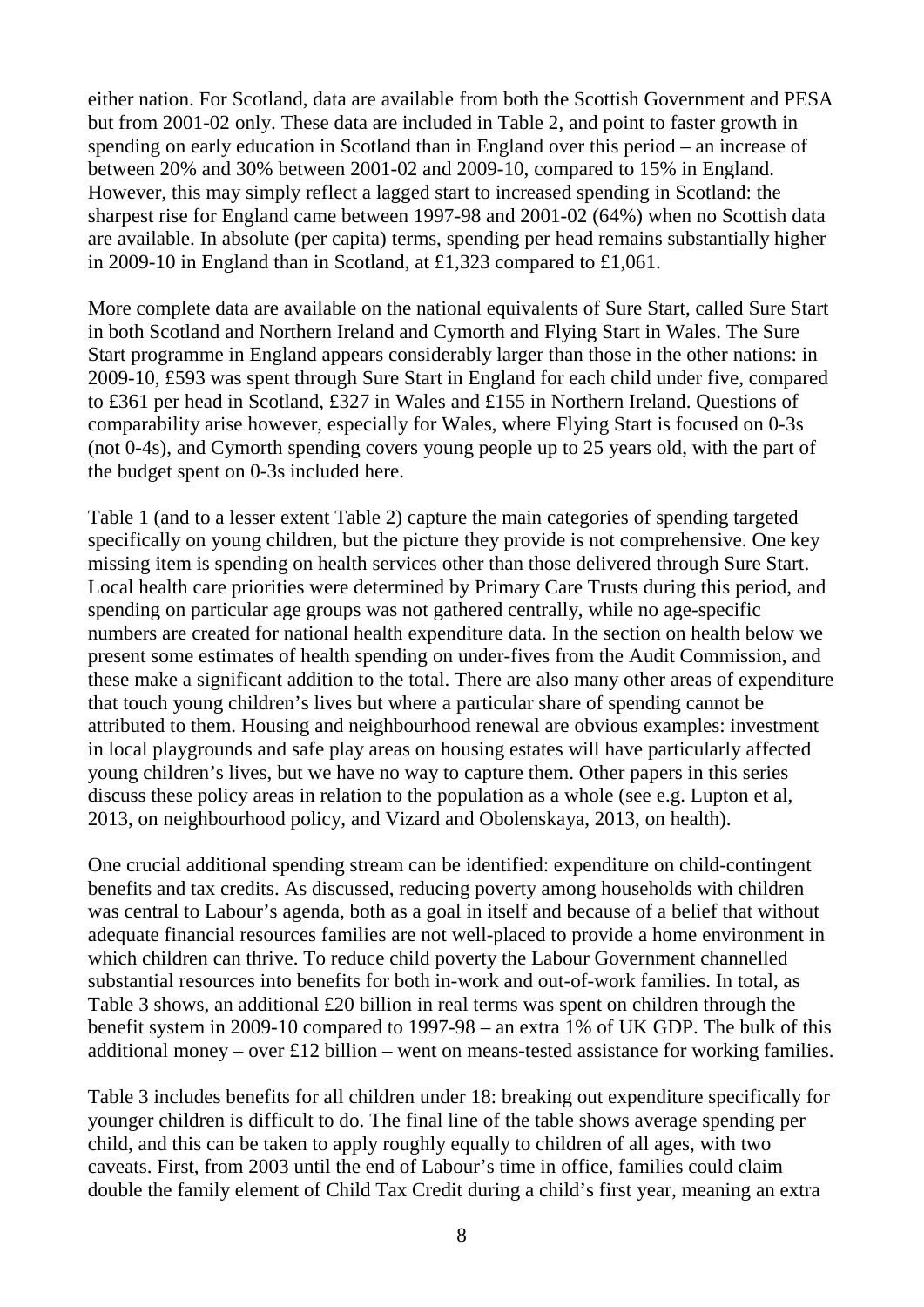£545 in 2009-10. Second, between 1998 and 2003 the gap in out-of-work benefit payments for children under and over eleven was gradually closed: in April 1998 just over £10 less (in 2009-10 prices) was paid in Income Support each week for younger than older children, while from April 2003 payments were equal for all dependent children under 18.

The 2009-10 per capita figure is therefore a reasonable estimate of what the average child over a year old will have received in that year, but the 1997-98 figure somewhat overestimates spending on children under 11, and similarly under-estimates spending on older children. For these two reasons, the extent of the increase in per capita spending on younger children is not fully reflected by these numbers. Nevertheless, the increase averaged over all children is substantial: spending per child more than doubled in real terms from £1,334 to £2,913.

The final line of Table 3 shows average spending in Britain per child 0-4 on maternity pay, paternity pay and Sure Start Maternity Grant (from Table 1), to put us in a position to compare increased spending on all cash benefits with increased spending on early years services (shown in the final line of Table 1). Labour's was in principle a 'both-and' strategy – investment in both services and household resources – and it is instructive to know whether money was in practice spent equally on the two sides, or whether one side was prioritised over the other. Our comparison for under-fives points to a fairly equal division of the additional resources spent under Labour, but considerably more was being spent on benefits than on services at the beginning of the period and so a heavier weighting on benefits remained at the end. Adding the average per capita spend on tax credits and benefits to that on maternity/paternity payments gives us £3,606 per child under five in 2009-10 (but this would be higher – something over £4,000 – during a child's first year). Looking back to Table 1 we see spending on early education, Sure Start and childcare in England adding up to just £2,529 per child. Comparing 2009-10 with 1997-98, though, we see that Labour increased annual cash spending by £2,077 per child while increasing spending on services by £1,858 per child. We should also remember the point made above: the available data allow us to capture cash transfers to households with children more comprehensively than all the spending on the services that affect them.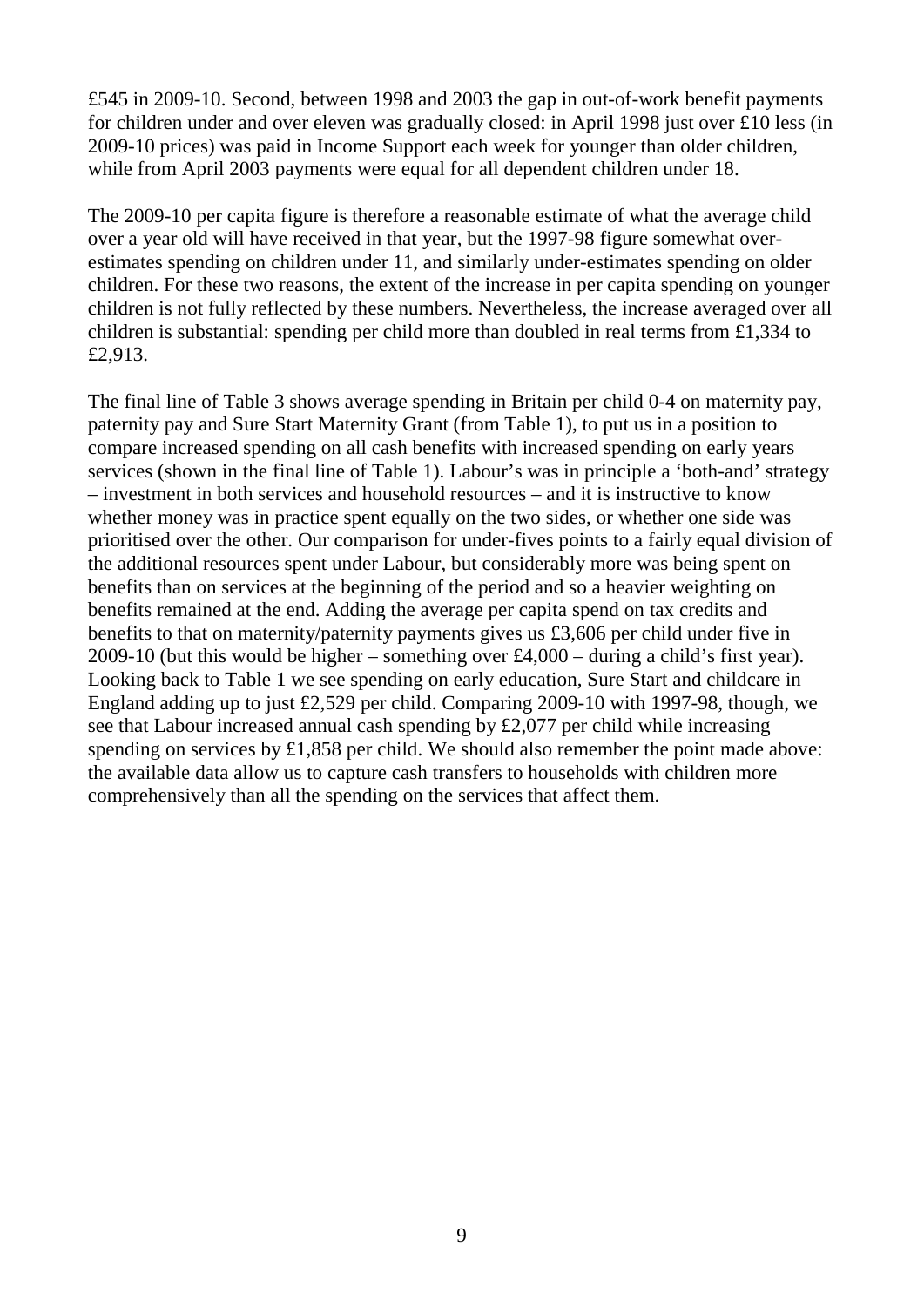|                   | <b>TOTAL EXPENDITURE £million</b> | 1997-8         | 1998-9 | 1999-2000 | 2000-01 | 2001-02 | 2002-03 | 2003-04 | 2004-05 | 2005-06 | 2006-07 | 2007-08 | 2008-09 | 2009-10 | 2010-11 |
|-------------------|-----------------------------------|----------------|--------|-----------|---------|---------|---------|---------|---------|---------|---------|---------|---------|---------|---------|
|                   | England (PESA)                    |                |        |           |         | 3,452   | 3,534   | 3,968   | 4,259   | 4,383   | 4,016   | 4,204   | 4,252   | 4,347   | 4,322   |
| Under 5s          | England (DfE)                     | 2,256          | 2,327  | 2,589     | 2,924   | 3,515   | 3,599   | 4,029   | 4,283   | 4,418   | 4,112   | 4,276   | 4,438   |         |         |
| education         | Scotland (PESA)                   |                |        |           |         | 242     | 239     | 266     | 278     | 306     | 310     | 322     | 314     | 307     | 311     |
|                   | Scotland (Scottish Government)    |                |        |           |         | 230     | 252     | 275     | 293     | 315     | 319     | 330     | 324     | 316     |         |
| <b>Total Sure</b> | England                           | 5 <sup>1</sup> | 227    | 265       | 456     | 569     | 807     | 838     | 1,057   | 1,449   | 1,444   | 1,688   | 1,712   | 1,894   | 2,078   |
| Start (or         | Scotland                          |                |        |           |         |         |         |         | 76      | 106     | 108     | 109     | 106     | 104     |         |
| country           | Wales                             |                |        |           |         |         |         | 26      | 28      | 29      | 33      | 53      | 54      | 56      | 58      |
| equiv alent)      | Northern Ireland                  |                |        |           | 5       |         |         |         |         |         | 13      | 17      | 17      | 19      | 20      |
| PER CHILD 0-4, £  |                                   | 1997-8         | 1998-9 | 1999-2000 | 2000-01 | 2001-02 | 2002-03 | 2003-04 | 2004-05 | 2005-06 | 2006-07 | 2007-08 | 2008-09 | 2009-10 | 2010-11 |
|                   | England (PESA)                    |                |        |           |         | 1,181   | 1,231   | 1,393   | 1,490   | 1,515   | 1,359   | 1,383   | 1,359   | 1,360   | 1,323   |
| Under 5s          | England (DfE)                     | 731            | 763    | 858       | 981     | 1,202   | 1,254   | 1,414   | 1,498   | 1,526   | 1,391   | 1,407   | 1,418   |         |         |
| education         | Scotland (PESA)                   |                |        |           |         | 875     | 888     | 1,007   | 1,058   | 1.153   | 1,154   | 1,169   | 1,111   | 1,062   | 1,061   |
|                   | Scotland (Scottish Government)    |                |        |           |         | 834     | 938     | 1,044   | 1.112   | 1.188   | 1,189   | 1,200   | 1.145   | 1,095   |         |
| <b>Total Sure</b> | England                           | $\overline{2}$ | 75     | 88        | 153     | 195     | 281     | 294     | 370     | 501     | 489     | 555     | 547     | 593     | 636     |
| Start (or         | Scotland                          |                |        |           |         |         |         |         | 290     | 401     | 404     | 398     | 376     | 361     |         |
| country           | Wales                             |                |        |           |         |         |         | 160     | 178     | 181     | 207     | 326     | 320     | 327     | 336     |
| equivalent)       | Northern Ireland                  |                |        |           | 42      | 62      |         |         |         |         | 119     | 144     | 139     | 155     | 157     |

**Table 2: Spending on early education, Sure Start and the childcare tax credit in the four UK nations (2009-10 prices)**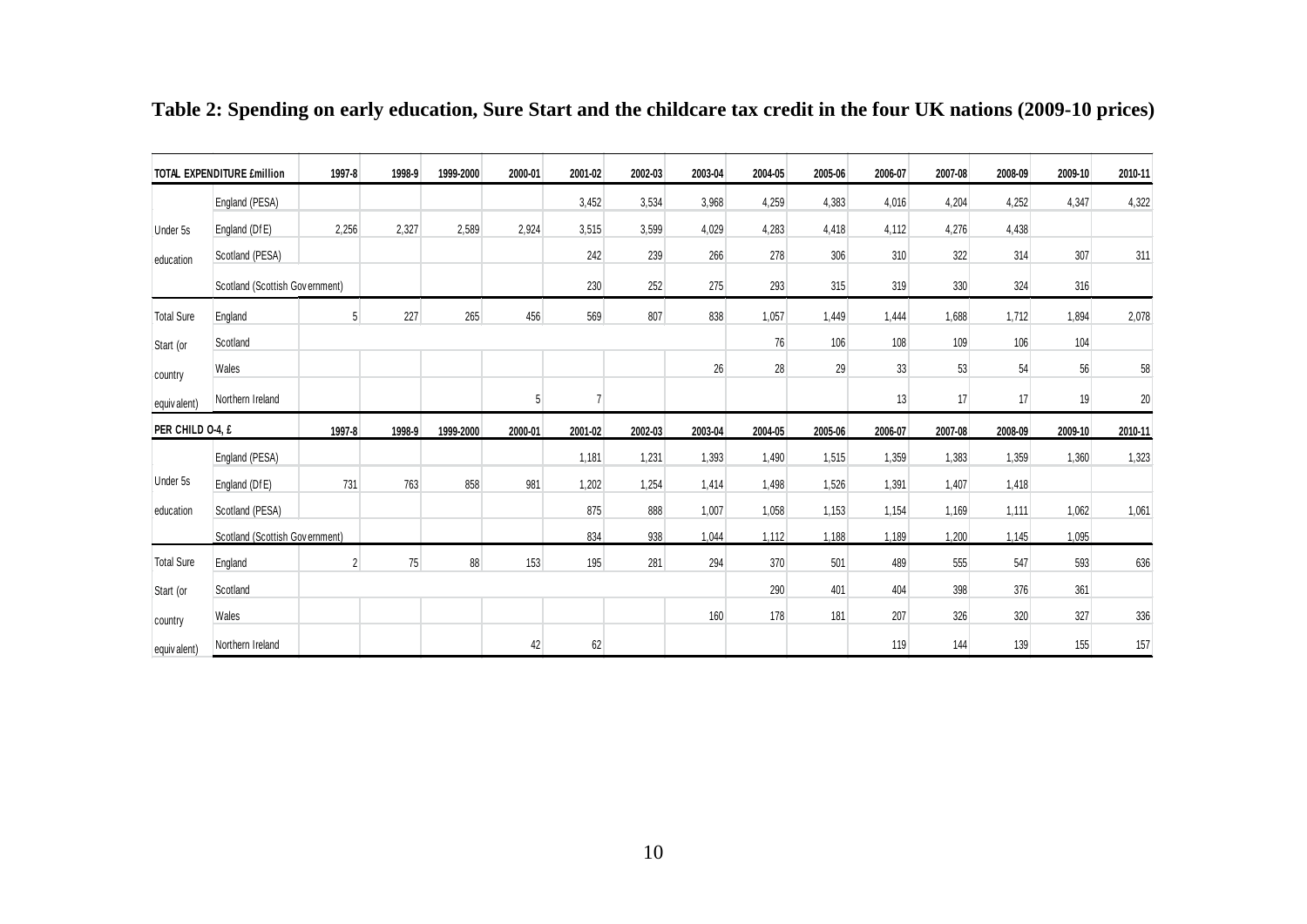*Sources and Notes for Table 2:*

Under 5s Education:

*England:* HM Treasury (various years) PESA and DCSF (2009a) Table 8.5. Authors' calculations in deflating the DfE figures back to current and inflating them using GDP deflators (published 25 October 2011). 2007-08 are provisional outturn figures and 2008-09 are estimated outturn figures

*Scotland:* HM Treasury (various years) PESA and The Scottish Government (various years), Scottish Local Government Finance Statistics

*Wales:* Because of the way education for under 5s is funded in Wales, HM Treasury was unable to provide a breakdown between nursery and primary schooling. *Northern Ireland:* Data are available from the HM Treasury PESA series, but appear unreasonably low (£107 per child in 2009-10) and are not reported here. Sure Start (or equivalent) spending:

*England:* See Table 1 notes.

*Scotland:* Spending on Sure Start Scotland and Childcare Strategy in Scotland, taken from the Scottish Government's Grant Aided Expenditure website.

*Wales*: In Wales, Sure Start equivalent programmes are Cymorth (introduced in 2003-04) and Flying Start (from 2007-08). The spending on Cymorth programme is an estimate calculated on a minimum share of spending on 0-3 year olds reported for 2007-08 (McCrindle and White, 2010: 3). This could underestimate the amount spent on this age group as there are non-age specific allocations within Cymorth which account for 22% of spending. Additionally, it is not possible to tease out spending for 4 year olds; Cymorth spending on 4-10 year olds is grouped together.

*Northern Ireland:* 2008-09 from DCSF (2009b); 2006-07 from Table 4.10 of *An Analysis of Public Expenditure on Children in Northern Ireland Part 1: Spending on Children's Services*, a report from Economic Research Institute for NI and IFS; 2000-01 figure from Department of Health, Social Services and Public Safety (2002). 2000-01 was the first year of Sure Start programme in Ireland. The initial allocation was £4m with a further £1.8m from April 2001, making £5.8m for 2001- 02 in total.

Childcare element of Working Tax Credit:

Table 2.4 of HMRC's *Child and Working Tax Credits Finalised Annual Awards. Geographical Analyses 2003-4* and subsequent editions [\(http://www.hmrc.gov.uk/stats/personal-tax-credits/final-award-geog.htm\)](http://www.hmrc.gov.uk/stats/personal-tax-credits/final-award-geog.htm). For earlier years national breakdowns are not provided.

Price Deflators: HM Treasury (25 October 2011).

Population 0-4: Mid-year population estimates (ONS) provided by Tony Hitshing (ONS), May 2012.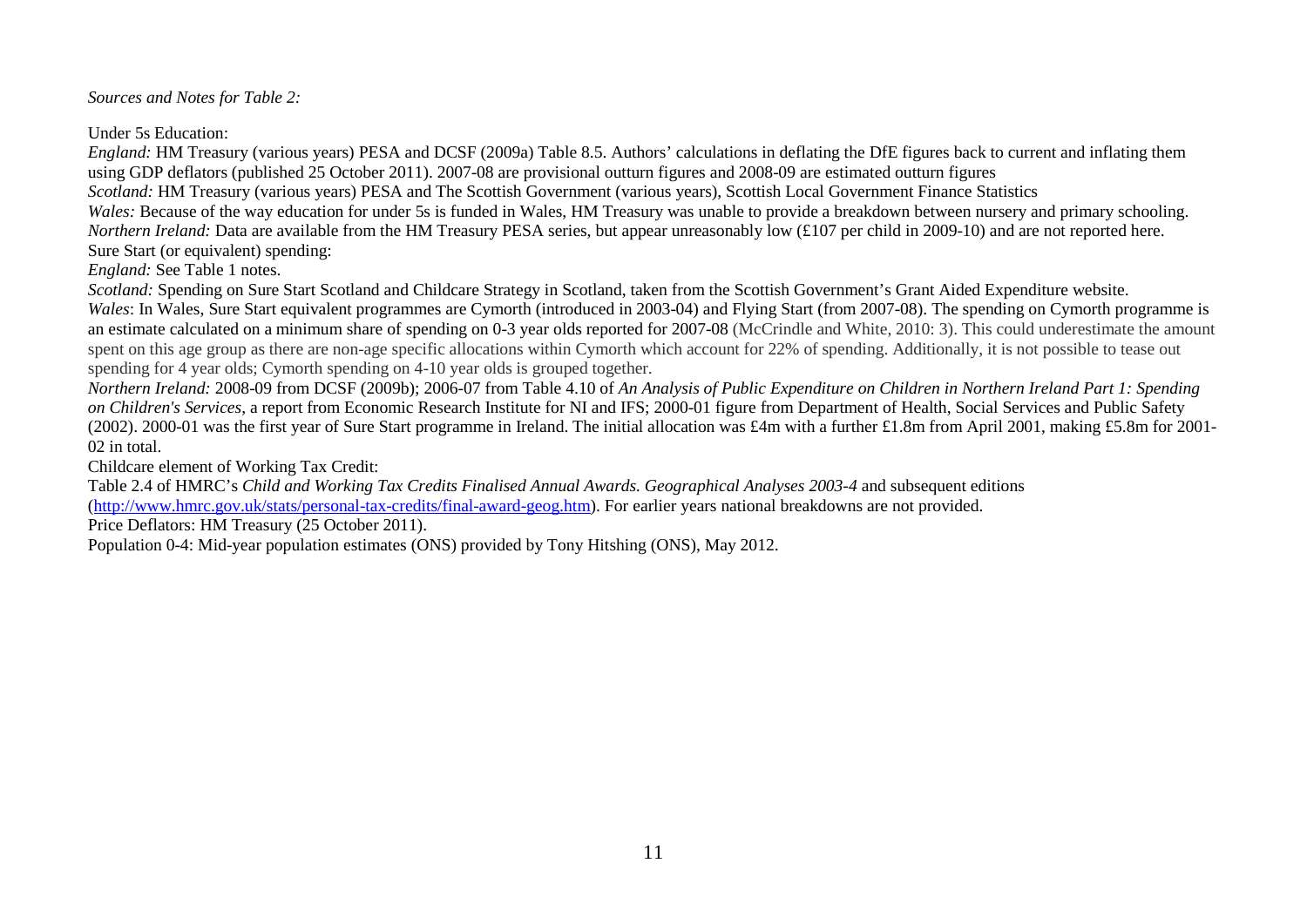|                                                                                          | 1997/98 | 1998/99 | 1999/00   | 2000/01 | 2001/02 | 2002/03 | 2003/04 | 2004/05 | 2005/06 | 2006/07 | 2007/08 | 2008/09 | 2009/10 |
|------------------------------------------------------------------------------------------|---------|---------|-----------|---------|---------|---------|---------|---------|---------|---------|---------|---------|---------|
| <b>Child Benefit</b>                                                                     | 9,134   | 9,269   | 10,314    | 10,741  | 10,712  | 10,615  | 11,437  | 11,099  | 11,057  | 11,118  | 11,399  | 11,673  | 12,460  |
| Disability Living<br>Allowance                                                           | 682     | 719     | 962       | 753     | 821     | 904     | 923     | 951     | 1,023   | 1.043   | 1,090   | 1,125   | 1,192   |
| Family Credit,<br>WFTC, CTC for in-<br>work families (i)                                 | 2,914   | 2,980   | 3,437     | 5,088   | 6,011   | 6,589   | 10,697  | 11,285  | 11,668  | 12,492  | 13,043  | 15,037  | 16,130  |
| MCA, Children's Tax<br>Credit, CTC family<br>element (ii)                                | 2,075   | 2,058   | $1,382 -$ |         | 2,558   | 2,729   | 1,402   | 1,396   | 1,330   | 1,210   | 1,139   | 1,030   | 945     |
| IS, JSA, CTC for out-<br>of-work families                                                | 3,196   | 3,132   | 3,325     | 3,876   | 4,241   | 4,682   | 5,929   | 6,049   | 6,062   | 6,145   | 6,272   | 6,929   | 7,486   |
| <b>TOTAL</b>                                                                             | 18,001  | 18,159  | 19,420    | 20,457  | 24,342  | 25,520  | 30,387  | 30.781  | 31,141  | 32,009  | 32,943  | 35.794  | 38,213  |
| Total as a % of<br><b>GDP</b>                                                            | 1.66    | 1.61    | 1.65      | 1.67    | 1.93    | 1.97    | 2.27    | 2.24    | 2.2     | 2.24    | 2.2     | 2.46    | 2.73    |
| Population 0-17<br>(1000s)                                                               | 13,089  | 13.068  | 13,054    | 13,004  | 12,956  | 12,910  | 12,859  | 12,819  | 12,776  | 12,721  | 12,715  | 12,723  | 12,723  |
| Total per child 0-17<br>(E)                                                              | 1,375   | 1,390   | 1,488     | 1,573   | 1,879   | 1,977   | 2,363   | 2,401   | 2,438   | 2,516   | 2,591   | 2,813   | 3,003   |
| Total per child 0-4 on<br>maternity and<br>paternity benefits                            | 194     | 213     | 241       | 250     | 250     | 285     | 420     | 509     | 466     | 475     | 578     | 659     | 661     |
| Total cash benefits<br>per child 0-4<br>including maternity<br>and paternity<br>benefits | 1,570   | 1,603   | 1,729     | 1,823   | 2,129   | 2,262   | 2,783   | 2,911   | 2,904   | 2,991   | 3,169   | 3,472   | 3,665   |

## **Table 2: GB spending on child-contingent benefits and tax credits (all children under 18), 2009-10 prices, £million**

#### *Sources and Notes for Table 3:*

Sources: The main source is the Department for Work and Pensions' Benefit Expenditure Tables, which have been adapted and supplemented in the case of certain benefits where responsibility has been transferred to other departments. Expenditure on children is determined by estimating what expenditure on each particular benefit would be if the household or benefit unit did not contain any children.

Child Benefit from 2003/04 onwards from HM Revenue and Customs Accounts, annual reports. E.g. [http://www.hmrc.gov.uk/about/hmrc-dep-acct0708.pdf.](http://www.hmrc.gov.uk/about/hmrc-dep-acct0708.pdf) Working Tax Credit and Child Tax Credit from 2003/04 from HM Revenue and Customs (2012), Child and Working Tax Credits Statistics 2010-11. Working Families Tax Credit (from 1999-2003): net expenditure from Inland Revenue Annual Reports. Notes: (i) Family Credit: total expenditure on Family Credit (including element allocated to working age adults in the DWP Benefit Tables); Working Families Tax Credit: net expenditure from Inland Revenue Annual Reports; WTC/CTC: total entitlement of in-work recipients excluding family element of CTC (previously delivered through the Married Couples Allowance and the Children's Tax Credit). (ii) Married Couples Allowance was replaced by the Children's Tax Credit in 2000 and by the family element of CTC in 2003; the latter were both tapered away for those on very high incomes. (iii) Previous versions of this table (Stewart, 2005; Stewart, 2009) have included an additional line for 'other incomerelated benefits', capturing the part of Housing Benefit, Council Tax Benefit and the Social Fund estimated to be contingent on children living in the household, as well as a line for 'other non-income related benefits', which included Disability Living Allowance along with child dependency increases in the Basic State Pension, Incapacity Benefit and Carer's Allowance. These estimations are no longer made by the DWP in their Benefit Expenditure Tables and so these lines are excluded for consistency. Between 1997/98 and 2002/03 these categories of spending are estimated to have added around £1 billion to expenditure in each year (2009/10 prices).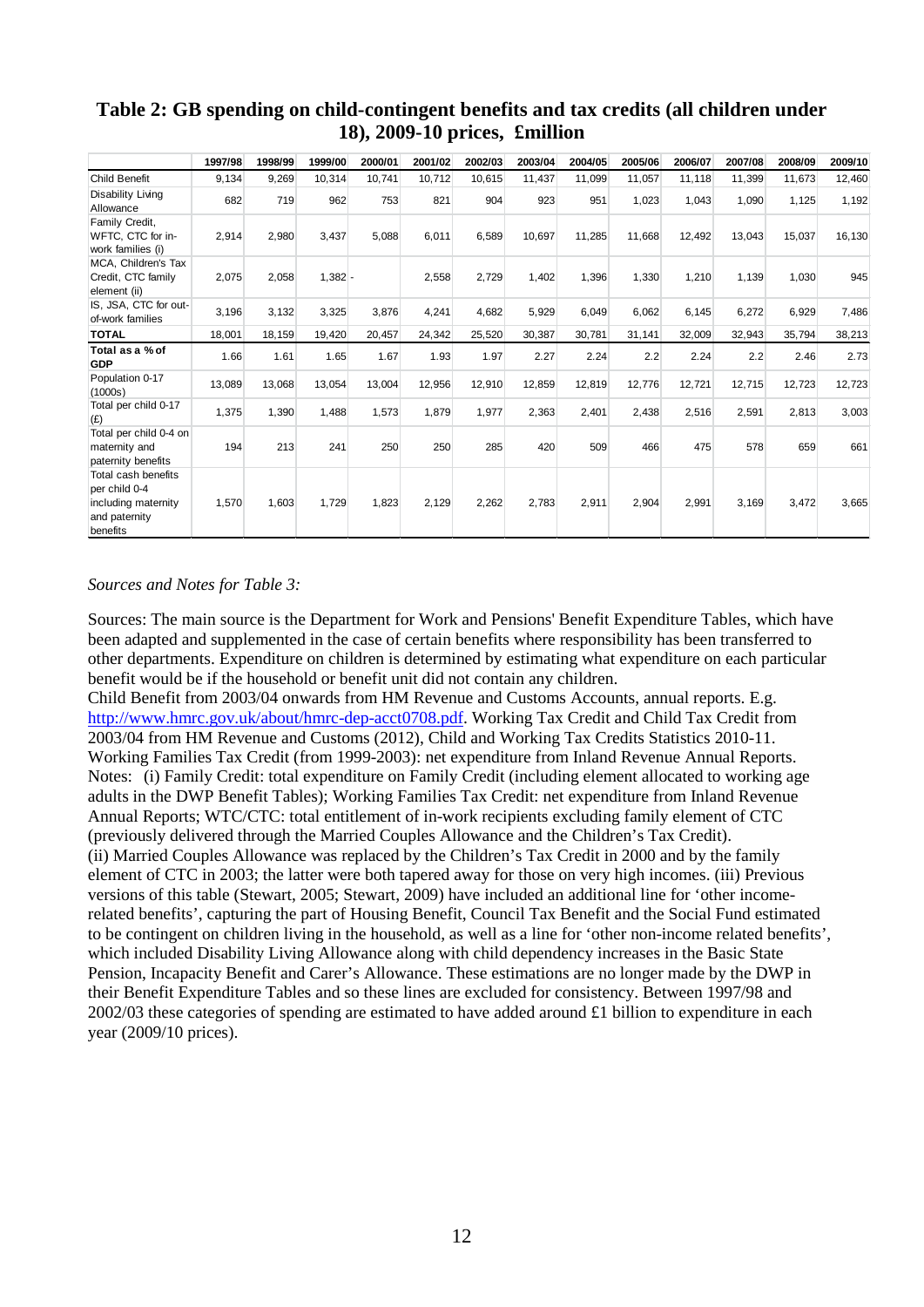How do these levels of spending compare to those in other similar countries? The OECD publish expenditure data for spending as a share of GDP on childcare and education for children aged 0-5 (OECD, 2011). According to their figures (which are higher than our own as five-year-olds are included, almost all of whom are in full-time education in the UK) the UK spent 1.13% of GDP on these services in 2007, compared to an OECD average of 0.79%. Only seven countries spent more: Sweden (1.86%), Denmark (1.80%) France (1.66%), Iceland and Norway (1.45%), the Netherlands (1.39%) and Finland (1.34%). This places the UK still some way off the level of spending in France and Scandinavia, but comfortably in a second expenditure tier – well above Germany and Italy (0.75%), for example, or the USA  $(0.55\%)$ .<sup>[2](#page-16-1)</sup> On the other hand, a comparison of spending on cash benefits and tax credits (to all families with children, not just 0-5s) places the UK second only to Luxembourg, and if benefit and service spending are combined France comes top and the UK again second. Thus we see a reasonable level of spending on services in international terms, alongside an unusually high spend on cash benefits. It would be dangerous to deduce from this that the UK has got the balance wrong; clearly many factors (the incidence of lone parenthood, employment rates, wage levels) will be relevant. But it provides interesting context to any consideration of the composition of UK spending on young children.

The following sections examine in more detail the way in which extra resources on young children were spent in the Labour years. What did the money buy? What impact did it have? We begin by looking at increased entitlement to leave in a child's first year.

# <span id="page-16-0"></span>**3. Parental leave, maternity and paternity pay**

There were three main phases of changes to legislation governing parental leave policy under Labour. First, changes between 1999 and 2001 introduced a right to 13 weeks unpaid parental leave for parents of children under five, reasonable unpaid time off in emergencies for employees with dependants, and improved rights to maternity leave (including a reduced qualifying period).<sup>[3](#page-16-2)</sup> Second, from 6 April 2003, both Statutory Maternity Pay (SMP) and Maternity Allowance (MA) were extended from 18 weeks to 26 weeks, with an additional right to a further 26 weeks unpaid leave.<sup>[4](#page-16-3)</sup> In addition, the right to paternity leave was introduced for the first time, with two weeks Statutory Paternity Pay (SPP) paid at the same flat rate as SMP and MA. The right to adoption leave and to Statutory Adoption Pay was enacted, along with the right to request flexible working for parents of children under six or disabled children under 18.

<span id="page-16-3"></span><sup>4</sup> The two benefits are largely equivalent, except that SMP – for which a longer work record is required – pays 90% of earnings for the first six weeks before reverting to a flat rate payment.

<span id="page-16-1"></span><sup>2</sup> The accuracy of these comparisons has been questioned by academics who point to inconsistencies between UK government spending figures and figures reported for the UK by the OECD: see for example Lloyd and Moss (2013). However, one key explanation for the UK"s strong ranking is that most four and all five year olds are in full-time reception or Year 1 classes, staffed by qualified teachers. This is relatively unusual for other countries, where school starts later and children therefore remain longer in childcare settings.  $\mathfrak{p}$ 

<span id="page-16-2"></span><sup>3</sup> Employment Relations Act 1999, the Maternity and Parental Leave (Amendment) Regulations 2001 and the Welfare Reform and Pensions Act 1999.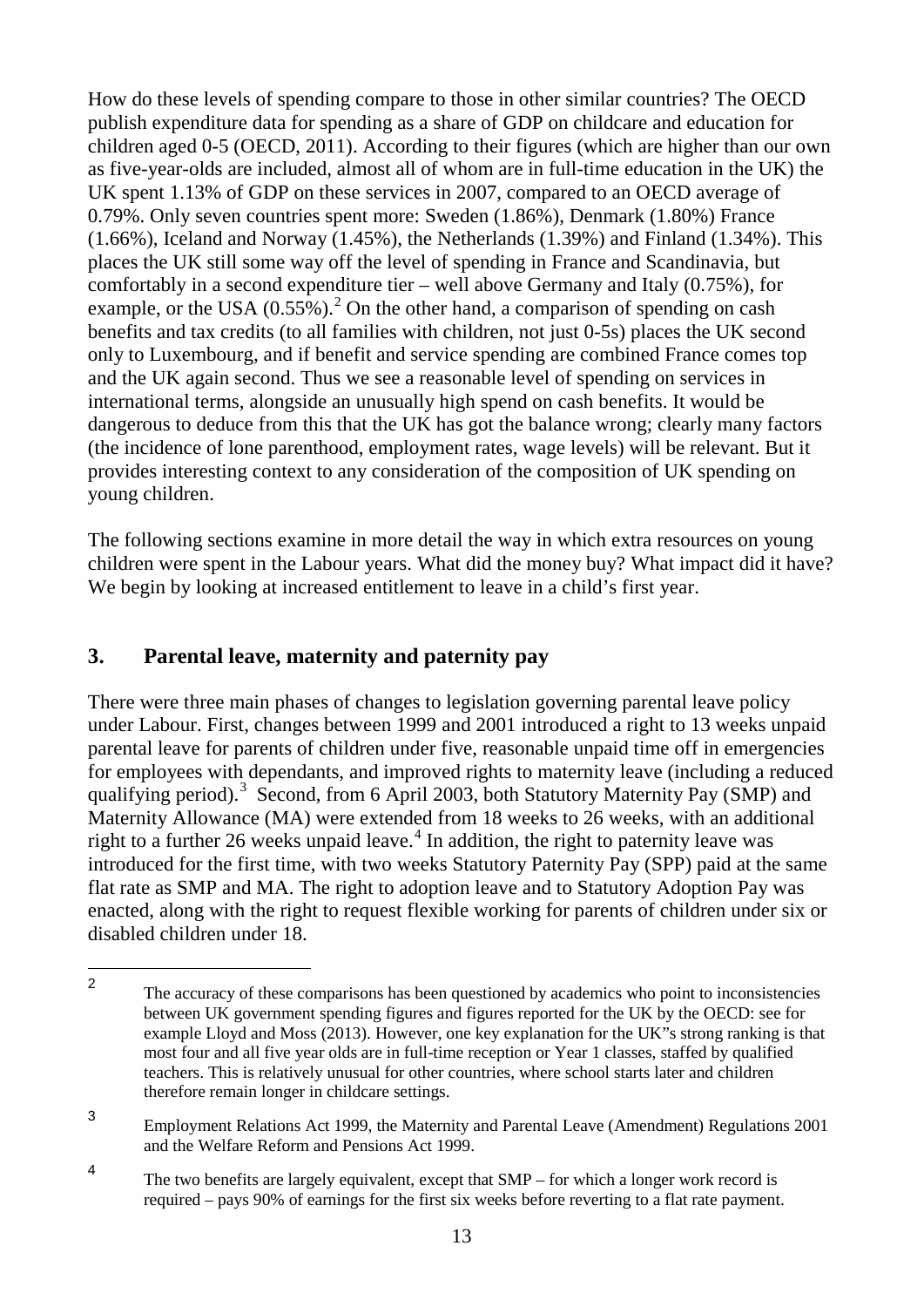Finally, from 1 April 2007, the Work and Families Act (2006) increased both SMP and MA from 26 to 39 weeks, while also extending the right to statutory maternity leave to a full year to all employed women, regardless of length of service. The Act introduced Keeping In Touch days – up to 10 paid days in which women could work or attend training without affecting rights to SMP or SML. It also heralded two further changes which came into effect only as Labour left office: from April 2010 the right to request flexible working was extended to parents of all children under 17, while from April 2011 fathers gained the right to up to 26 weeks Additional Paternity Pay if mothers returned to work before exhausting their own paid entitlement.

Meanwhile, the rate of maternity pay was increased in real terms, with particularly large rises between 2001 and 2003. Both SMP and MA were worth approximately 19% of average female weekly earnings in 1997, falling slightly to 17% by 2001. Two substantial annual increases then took the rate up to 25% by April 2003, and it has hovered between 24% and 2[5](#page-17-0)% since then.<sup>5</sup>

These changes shifted the UK right up an international comparison of maternity leave rights, to the most generous allowance in terms of length of leave allocated exclusively to mothers. The UK's position is less favourable, however – closer to average – if we add in leave that can be split between mothers and fathers, or if we consider the paid value of the leave (OECD, 2011).

The reforms were aimed at achieving a range of outcomes: increasing household income at a vulnerable time; increasing the rate of return to employment for mothers, so raising income and reducing gender inequality in the longer term; and doing the right thing for young children by making it possible for them to spend more time and build stronger relationships with both parents in their first year of life.

Expenditure: Some of the changes regarding flexible working and rights to unpaid leave were effectively cost-free to the taxpayer but the increases in the length and generosity of maternity pay were expensive: an extra £1.7 billion in real terms was spent on maternity pay in Britain in 2009/10 compared to 1997/98, or £2.4 billion in total, plus a tiny fraction of that (£48 million) on paternity pay. These figures can be seen for England in Table 1 and for Britain in Figure 1. The figure shows the steep increases in spending after both the extensions of paid leave. The per-child line rises slightly more steeply than the overall line, showing that none of the increase reflects an increasing birth rate.

<span id="page-17-0"></span> $\overline{5}$ 

<sup>5</sup> Author's calculations using IFS benefits data and the DWP Annual Abstract of Statistics.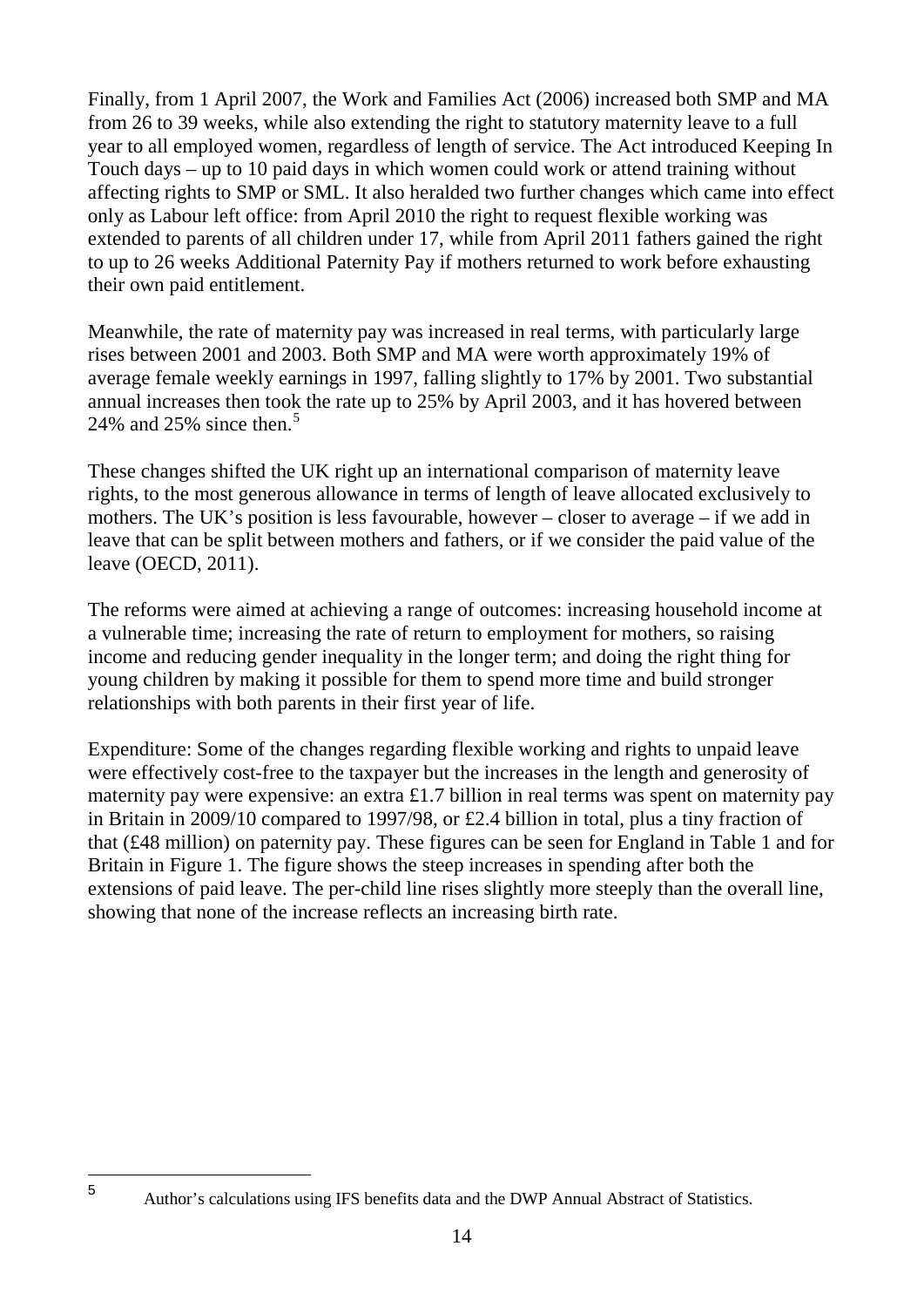



Source: DWP Expenditure Tables.

Note: Per child numbers are calculated per child aged 0 in January of the relevant year.

*Outputs:* First, we want to know whether it effectively increased the number of weeks parents spent on leave in the first year – this is the key policy output. We can then ask whether this in turn led to the intended changes in outcomes for mothers and children.

Surveys conducted for the DWP in 2006 and 2008 allow us to compare the experiences of mothers of children born before and after the April 2007 changes. In 2006 49% of women who had worked in the year before birth took a maximum of six months leave; in 2008 this had dropped to just 14% (Chanfreau, 2011). The median length of maternity leave increased from 27 weeks to 39 weeks. Both figures are so close to the length of paid leave that it seems reasonable to conjecture that over the full Labour period the median leave may have increased from 18 to 39 weeks. A survey conducted in 2002 points to a median just a little higher than 18 weeks: 40% of women took 18 weeks leave or less and a further 35% took between 19 and 29 weeks (Hudson et al., 2004). However, differences in survey design and methodology mean this comparison should be treated with a little caution.<sup>[6](#page-18-0)</sup>

Given the government's focus on improving equality of opportunity, we also want to know whether women from different backgrounds were equally likely to increase the length of leave. NatCen's figures show that more advantaged women – those from professional backgrounds, in higher paid jobs, and with higher-earning partners – were more likely to take longer leave in both 2006 and 2008, but that gaps narrowed over time, with policy changes apparently benefiting lower skilled and lower paid women most (Chanfreau, 2011). For example, 52% of women in administrative, secretarial, personal, sales and customer service jobs took a maximum of 26 weeks leave in 2006, compared to 39% of professional

<span id="page-18-0"></span> $\,6\,$ 

The 2002 survey relied on a postal questionnaire, while the 2007 and 2009/10 used face-to-face interviews. The 2002 survey also had a much lower response rate (35%).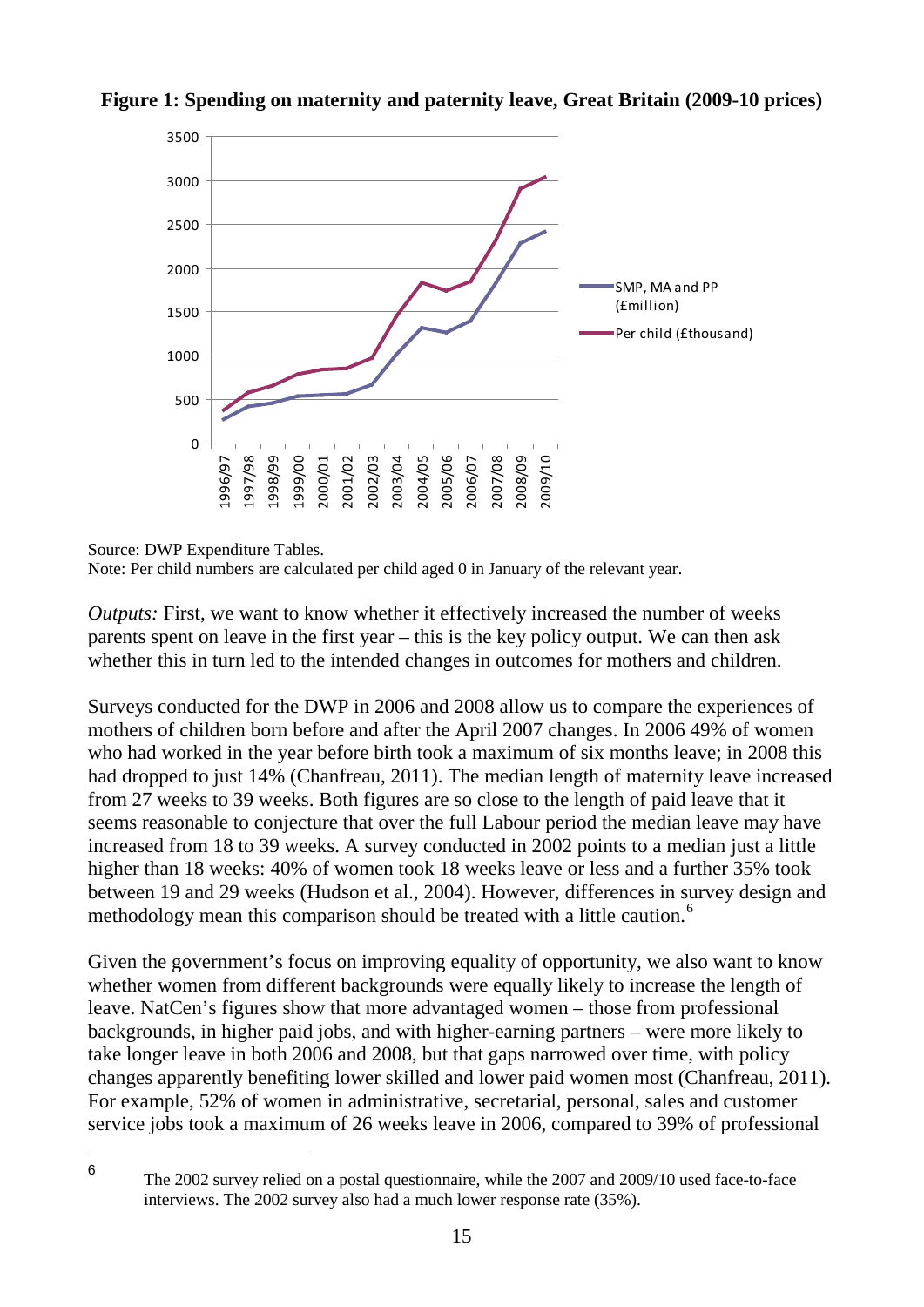women. In 2008 these shares had fallen to 13% and 11% respectively. There was also a narrowing gap in the share of women taking longer leave, beyond 39 weeks: in 2006 36% of professional women took at least 40 weeks, compared to 20% of the administrative and sales group; in 2008 the shares were 51% and 44%. So the extended paid entitlement seems to have allowed women from lower skilled and lower paid jobs to make choices that only richer women had previously been able to afford.<sup>[7](#page-19-0)</sup>

In contrast, surveys carried out in 2002, 2006 and 2008 indicate few differences in the percentage of fathers taking time off around the time of a child's birth – although once again the 2002 survey is not fully comparable with the latter two so numbers should be treated with care. The 2002 Survey of Fathers, conducted before the introduction of a right to paternity leave, found that 96% of employed fathers took some time off around the time of birth, 64% using employer provided paternity leave, and 65% annual leave provision (Hudson et al., 2004). The least likely to take time off were machine operatives, but even among this group 90% took some time off. Fast forward to 2006, after the introduction of a paid paternity leave entitlement, and we find the share of employees taking leave very similar at 94% (La Valle et al., 200[8](#page-19-1)).<sup>8</sup> The 2008 survey finds 92% of employed fathers took time off (Chanfreau, 2011).

Given that these figures include those taking a single day off for the birth the high rates and lack of movement are perhaps not very surprising. The surveys do point to a small increase in the length of leave taken between 2002 and 2006: the percentage of employed fathers taking one week or less had fallen from 37% to 25%, with a large increase in the share taking between one and two weeks (36% to 51%), and little movement in the share taking more than two weeks  $(23\%$  to  $21\%)$  (La Valle et al., 2008).<sup>[9](#page-19-2)</sup> Men on middle and higher salaries appear more likely to take the two weeks than those on the lowest rates of pay. Figures from the 2008 survey look similar to 2006 except that the percentage taking longer than two weeks has increased – 30% up from 21% (Chanfreau, 2011).

In short, the introduction of a legal right to paid paternity leave does not seem to have had any impact on the likelihood of taking a day or two off at the time of childbirth, but there has been an increase – a matter of a few days – in the length of leave taken. This may in part be driven by the financial value of the paid entitlement itself, but it may more plausibly result from changing expectations about fathers' behavior – itself partly encouraged by official state sanction of a period of paternity leave.

<span id="page-19-1"></span><sup>8</sup> Only employees were asked this question in the 2002 survey so these are the data presented here. Self-employed fathers are less likely to take time off.

<span id="page-19-0"></span><sup>7</sup> Of course longer leave and higher payments only affected the women who had rights to SMP or MA, excluding the most disadvantaged working women: 11% of mothers in the DWP 2009/10 survey received no maternity pay, despite having worked at some point in the 12 months before the birth. These women were much more likely than others to have been in temporary jobs, on low pay, or working few hours. Also excluded are women not in employment at all before the birth. Most of the women in both groups will have benefited financially from other government initiatives: some will have received the £500 Sure Start Maternity Grant payment, and most will have benefited from increased support through the tax credit system.  $\overline{7}$ 

<span id="page-19-2"></span><sup>9</sup> Percentages reported by (La Valle et al., 2008) Table 2.14 sum to 103%.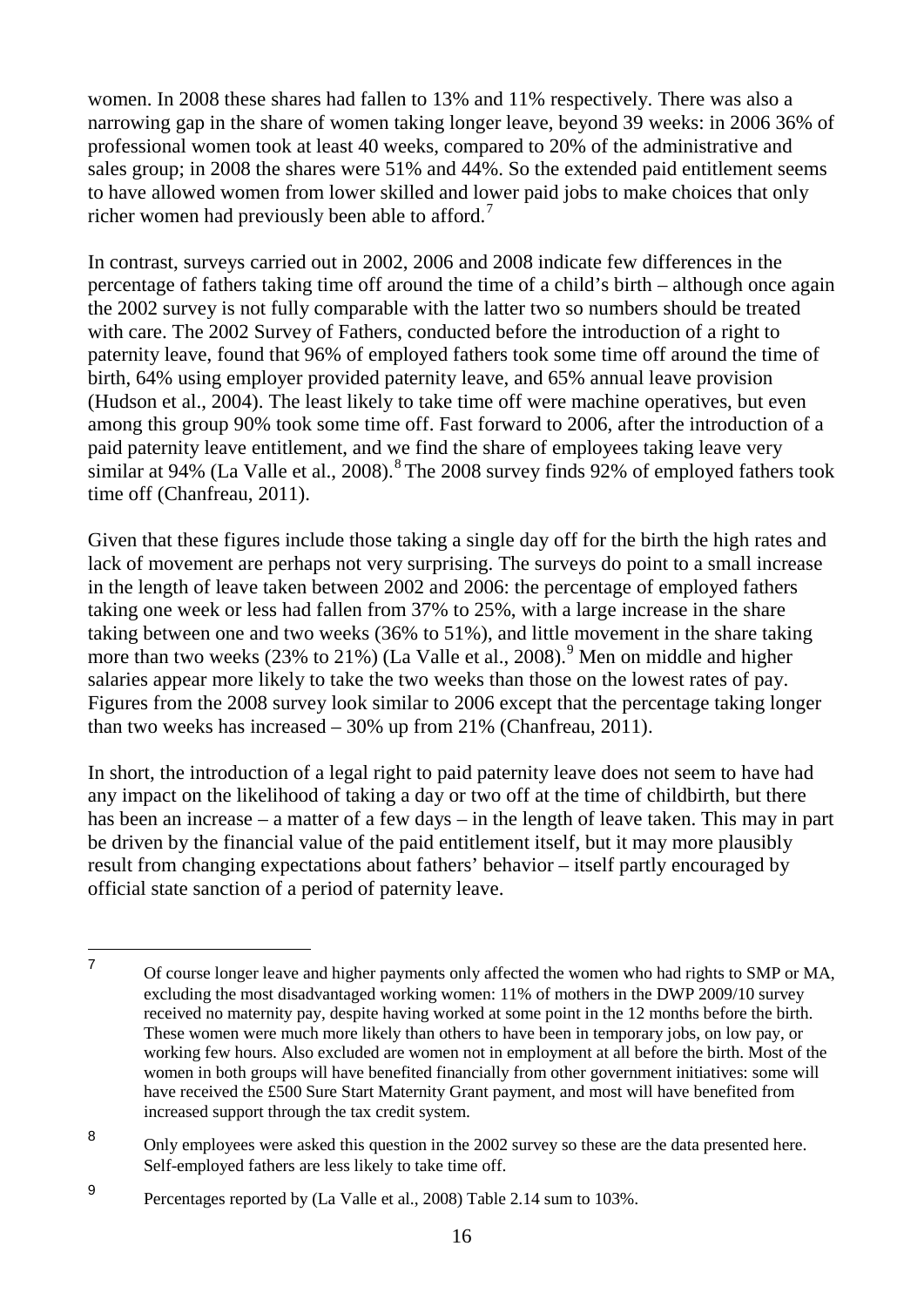*Outcomes:* We know, then, that many mothers spent considerably longer at home as a result of the additional investment in SMP and MA, while the introduction of paternity leave and SPP at a low flat rate had much more marginal effects on the behaviour of fathers. We now turn to consider the impact increased maternity leave had on the three main intended outcomes for families and children. First, how many mothers returned to employment when their leave ran out, who would not have done so otherwise? This was one of the aims of the 2007 changes (BIS 2010). In particular, it was hoped that more women would return to the same place of employment, because past research had shown that loss of pay and responsibility were more likely for women changing employers. In practice, the DWP surveys find that rates of return have not shifted despite changing legislation (BIS, 2010). Among women who gave birth in 2006, 76% had returned to work 12-18 months after the birth, while 77% of those who gave birth in 2008 (and were entitled to the longer period of paid leave) had done so (Chanfreau, 2011); the figure for 2002 was 80% (Hudson et al., 2004). There must be factors other than the length of leave which are leading one fifth of women to break their labour market attachment after having a child – strong preference for being at home during a child's early years, the birth of a sibling, or the cost and perceived quality of childcare options. On the other hand, BIS (2010) points to a "dramatic decline" in the proportion of mothers not returning to the same job with the same employer – down from 41% in 2002 to 14% in 2007 (p.15); the latest survey gives a figure of 16% for 2008 (Chanfreau, 2011). This suggests that 18 weeks leave was not sufficient for a substantial group of mothers – they preferred to break the link with a previous employer than return at that point – but after 26 or 39 weeks the benefits of retaining an old job outweighed the costs of leaving a baby.

The second question is about what happened to income poverty and material hardship in households with a baby. Higher rates of SMP and MA for longer periods of time may have had a positive impact on poverty, although as the leave is not fully paid it will have reduced incomes in households where a mother would otherwise have returned to work earlier. It is beyond the scope of this paper to untangle these effects from other concurrent changes to cash benefits and tax credits but we consider overall changes in income poverty in households with young children in a later section.

The third set of outcomes concern the relationship between mothers (and fathers) and children. That many more mothers were able to stay at home with their babies for several months longer could fairly be seen as a positive outcome in its own right. Are we also able to observe measurable changes in bonding and breastfeeding (and in longer-term child health and cognitive outcomes)? Bonding is very difficult to capture, and no suitable longitudinal data allow us to try, while longer-term outcomes suffer from the impossibility of isolating the individual impact of different initiatives; we look at child cognitive and social-behavioural outcomes at age five at the end of section 6. Breastfeeding, which has been shown to protect the health of mothers and babies and to have positive effects on children's cognitive test scores (NICE, 2008; Borra et al., 2012), is easier to measure, although the difficulties of untangling the impact of different policies remain. Figure 2 shows breastfeeding prevalence during the nine months after birth, from NHS Infant Feeding Surveys (Becky Hamlyn et al., 2002; Bolling et al., 2007; Foster et al., 1997; Health and Social Care Information Centre, 2012). The figure shows a slight shift in rates between 1990 and 2000, which Hamlyn et al (2002) explain masks a real increase in Scotland and Northern Ireland but no change in England and Wales when the social class of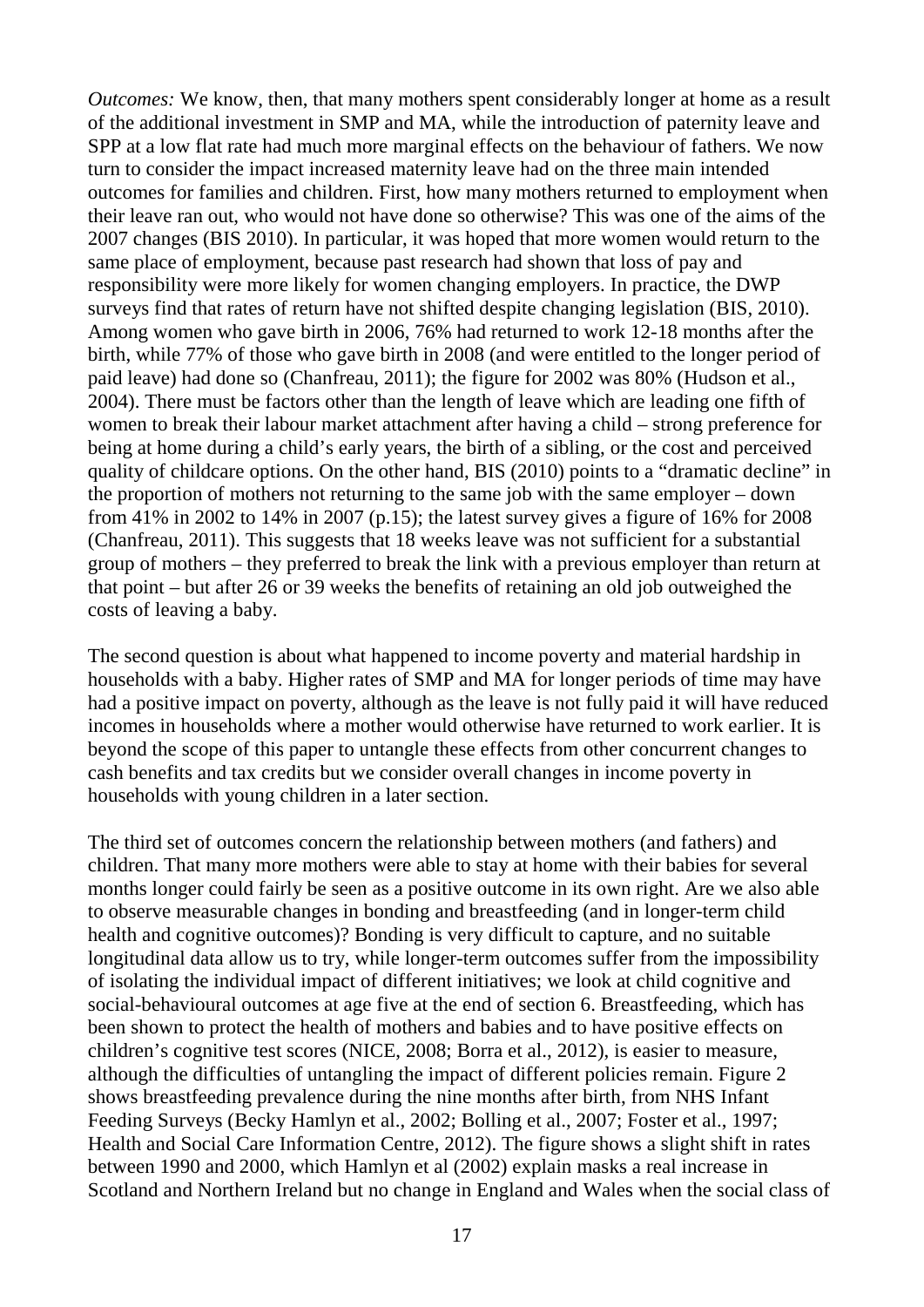the sample is controlled for. Since 2000 breastfeeding rates have risen significantly. The rise between 2000 and 2005 is almost entirely driven by an increase in breastfeeding initiation: among mothers who had breastfed at birth, the proportion still feeding at six weeks and at six months was roughly the same in 2005 as in 2000 (and had actually fallen in Scotland) despite the increase in the median length of leave taken, and despite the government's adoption in 2003 of WHO guidance that babies should be exclusively breastfed for the first six months. However, between 2005 and 2010 we see an increase not just in initiation rates but also in the likelihood of continuing to feed. This is reflected more clearly in Figure 3. In 2010, 42% of mothers who started feeding were still doing so when their baby reached six months, compared to 33% in 2005.

#### **Figure 2: Prevalence of breastfeeding at ages up to nine months, UK 1995-2010**



Source: (Health and Social Care Information Centre, 2012) Table 2.11 and Foster et al (1997) Notes: (1) Includes all mothers breastfeeding at each time-point, whether or not this is exclusive. (2) Nine months rate is based on a reduced number of cases excluding those babies who had not reached 9 months by Stage 3.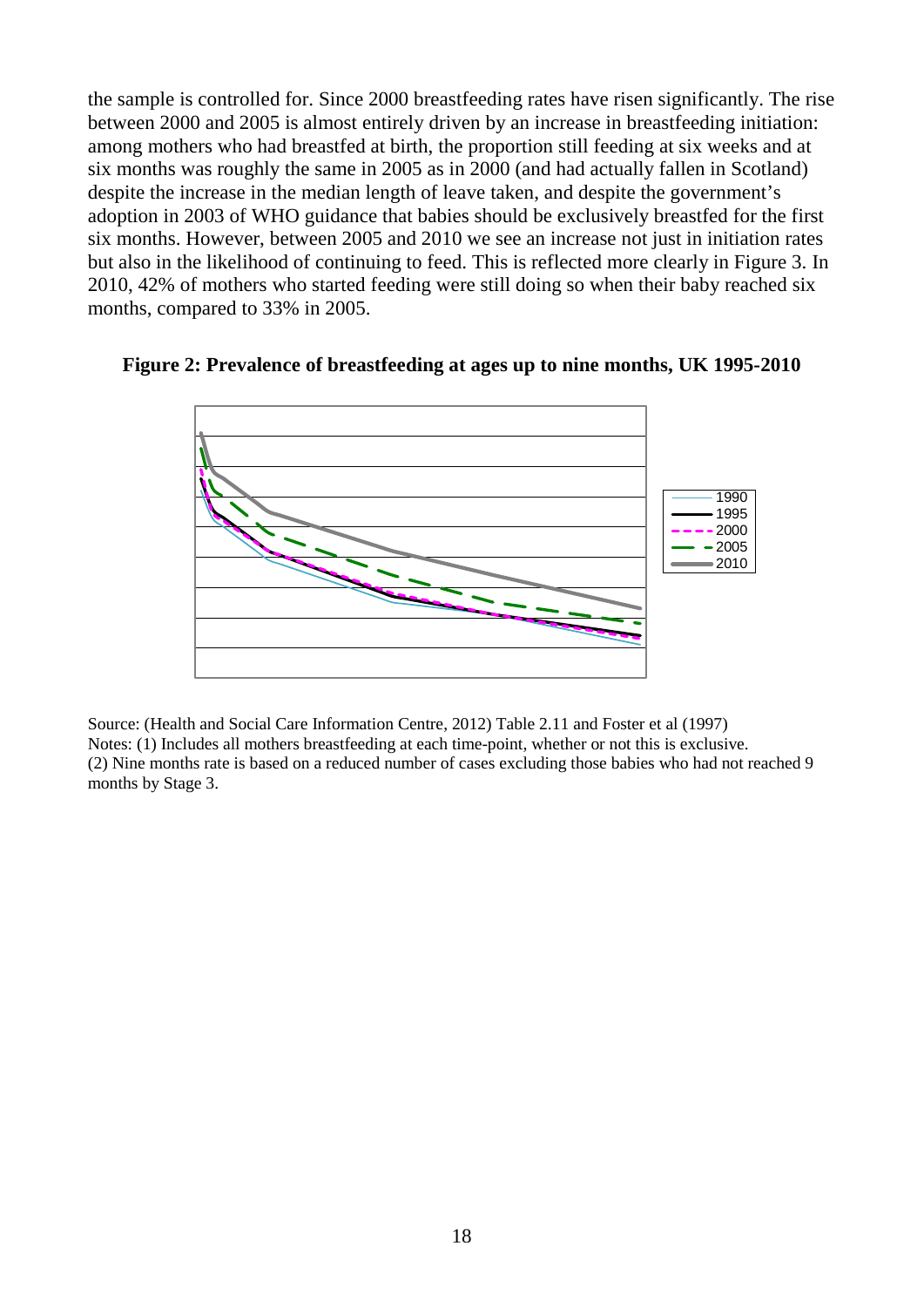

**Figure 3: Incidence of breastfeeding among mothers who initiated feeding at birth UK**

Source: (Health and Social Care Information Centre, 2012) Table 2.15 for 2005 and 2010, plus Infant Feeding Surveys for earlier years.

There are likely to be several explanations for increasing breastfeeding rates. Breastfeeding in the early days and weeks is unlikely to be affected by increases in length of maternity leave beyond an 18 week starting point, and more plausibly reflects greater breastfeeding support in hospitals, clinics and children's centres. In hospitals, UNICEF's Baby Friendly Hospital Initiative, which was introduced to the UK pre-Labour in 1994, has continued to grow slowly, from 11 accredited maternity units in 1998 (Radford et al., 1998) to 31 in March 2001 (Bartington et al., 2006), and 92 at the time of writing in November 2012, out of 306 units in total.<sup>[10](#page-22-0)</sup> Comparisons for the UK using the MCS (Bartington et al., 2006) and for Scotland using postal questionnaires (Broadfoot et al., 2005) have found that babies born in a Baby Friendly hospital are significantly more likely to be breastfed initially and one week after birth, although no impact was found on feeding rates after one month. Increased BFHI coverage is likely therefore to be one explanation for better initiation rates. Initial breastfeeding rates have also risen more rapidly in the parts of the UK with better BFHI coverage (Scotland and Northern Ireland) than in England.<sup>[11](#page-22-1)</sup>

<span id="page-22-0"></span>See UNICEF UK Baby Friendly Initiative webpage for the latest figures, [http://progress.babyfriendly.org.uk/htables/all\\_hospitals\\_acc\\_status.asp](http://progress.babyfriendly.org.uk/htables/all_hospitals_acc_status.asp). Last accessed November 22 2012.  $10$ 

<span id="page-22-1"></span><sup>11</sup> Wales also has high BFHI coverage, but breastfeeding data are only available for England and Wales together until 2005. As of November 2012, 79% of births in Scotland were in BFHI hospitals, compared to 69% in Wales, 59% in Northern Ireland and just 19% in England (UNICEF UK BFHI website; see previous footnote). Infant Feeding Surveys indicate that initial breastfeeding rates had risen by 77% in Northern Ireland between 1990 and 2010, by 48% in Scotland and by 28% in England and Wales. Breastfeeding initiation remained most common in England but there had been substantial convergence by 2010: England 83%, Scotland 74%, Wales 71% and Northern Ireland 64% (Health and Social Care Information Centre, 2012).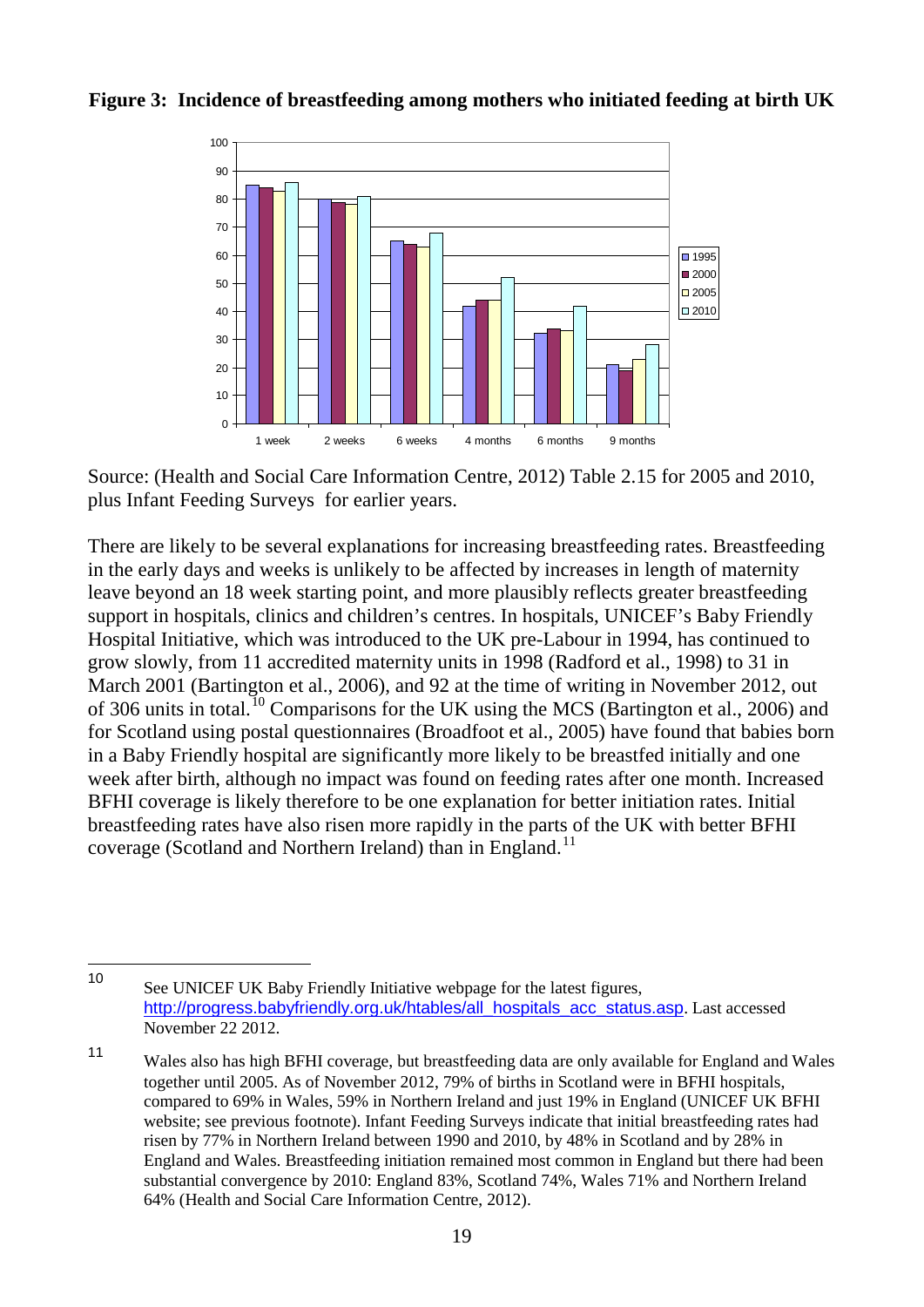(a) Initiation of breastfeeding  $\Omega$ 10 20 30 40 50 60 Higher occupations Intermediate Lower Never worked Unclassified All  $2000$ ■2005  $\Box$ 2010

**Figure 4: Breastfeeding rates by mother's occupation UK**

(b) Breastfeeding at six months, of those who initiated breastfeeding



Source: Infant Feeding Surveys for 2000, 2005 and 2010

In the community, there has been increased support for breastfeeding available through Sure Start as well as other small programmes such as the Infant Feeding Initiative (1999-2002) which funded 79 small scale breastfeeding projects.<sup>[12](#page-23-0)</sup> An assessment of the 79 projects points to both quantitative and qualitative evidence that breastfeeding support counselors, drop-ins, peer support networks and ante-natal classes all contribute to higher initiation and continuation rates (Dykes, 2003). A review of breastfeeding support in Sure Start Local Programmes found "promising early benefits" from a range of different programmes, with some SSLPs able to report an increase in breastfeeding rates (not all programmes had

<span id="page-23-0"></span><sup>12</sup> This is an example of funding for services for under-fives which is not captured in Table 1. Nearly £3 million was spent between 1999 and 2002 to the Infant Feeding Initiative from the Public Health Development Fund to support projects that identified and developed innovative practices that aimed to increase breastfeeding initiation and duration rates, especially among groups less likely to breastfeed. 79 projects were successful in gaining funding.  $12$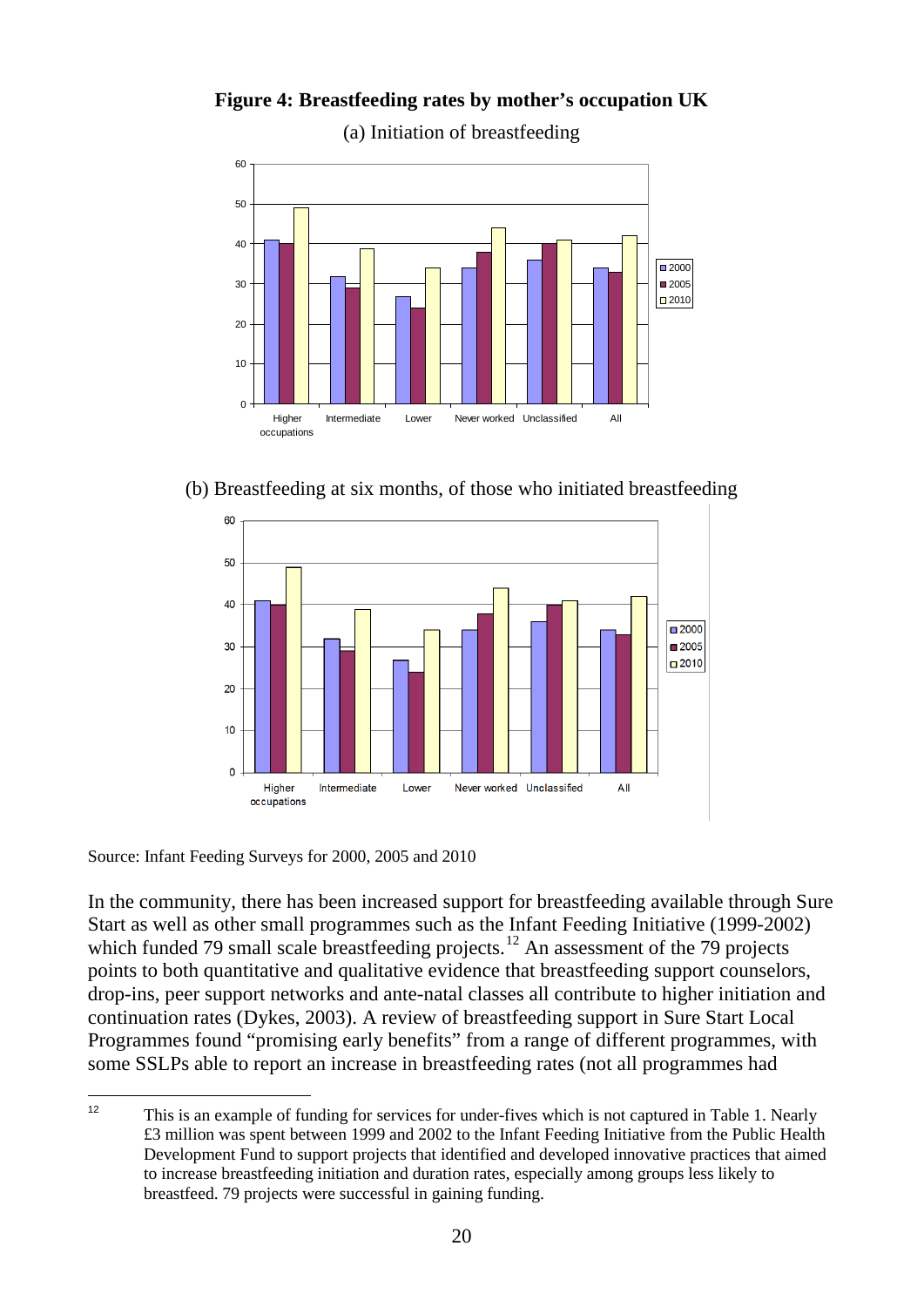effective monitoring systems in place to provide comparable data over time) (Latham et al., 2006).

Nevertheless, the increased length of maternity leave looks like an important further factor in explaining the increased duration of breastfeeding, especially the rise observed for working mothers between 2005 and 2010. Returning to work at six months means returning before a baby is fully weaned onto solids, which means planning ahead to ensure the baby will take a bottle. This could plausibly affect not just feeding patterns at six months but also earlier, at four months and even at six weeks. Research studies have consistently backed the intuition that length of leave might affect breastfeeding duration. Studies from the US tend to focus on an earlier return to work (within 12 weeks) (Berger et al., 2005; Ogbuanu, 2009), but studies from Canada and Singapore have explored the difference between leave of six months and a year and found significant effects (Baker and Milligan, 2008; Chuang et al., 2010). The Canadian study shows an increase in the likelihood of breastfeeding at all ages, with greatest impact between three and nine months. More broadly, examining data for 18 OECD countries over 30 years, Tanaka (2005) finds that that the extension of paid maternity leave has significant effects on decreasing infant mortality rates, via mechanisms which Tanaka hypothesizes include breastfeeding.

# <span id="page-24-0"></span>**4. Sure Start Local Programmes and Children's Centres**

Sure Start was Labour's flagship programme for young children in England, aiming to fill in the patchwork of services that existed for pre-schoolers and their parents, and in doing so to change children's long-term developmental trajectories. The initial plan, announced in 1998, was for 250 Sure Start Local Programmes (SSLPs) in the most deprived 20% of wards, but this was quickly expanded and by 2003 there were 524 SSLPs in place. One of the unique characteristics of the programmes was that content was to be locally defined, with priorities agreed by a local board that included representatives of the local authority, parents and the voluntary sector, but all were to offer five key services: outreach and home visiting; parenting support; play and learning opportunities; healthcare and advice; and support for parents and children with special needs.

From 2004, Sure Start was transformed into rather a different animal, with the decision to create 3,500 Sure Start Children's Centres, one in each community in England, and to bring the centres under local authority control (DfES et al, 2002; HM Treasury et al, 2004). "Community" appears to have been loosely defined, and the number 3,500 does not correspond to any defined geographic area, but allows for one centre for roughly every 800 children aged under four. The expansion took place in three phases: Phase 1 from 2004-06 established 800 centres concentrated in the 20% most deprived areas in England (many of which already had an SSLP to build on); Phase 2 from 2006-08 expanded provision to 2,500 centres in the 30% most deprived areas and beyond, with most centres developed from scratch; and in Phase 3 from 2008-10 a further 1,000 centres were set up in the rest of the country.

The publication of Every Child Matters in 2003 was a key part of the background to the shift to the Children's Centre model. A reaction to the death from abuse and neglect of eight-year-old Victoria Climbié despite the fact that a number of different agencies were in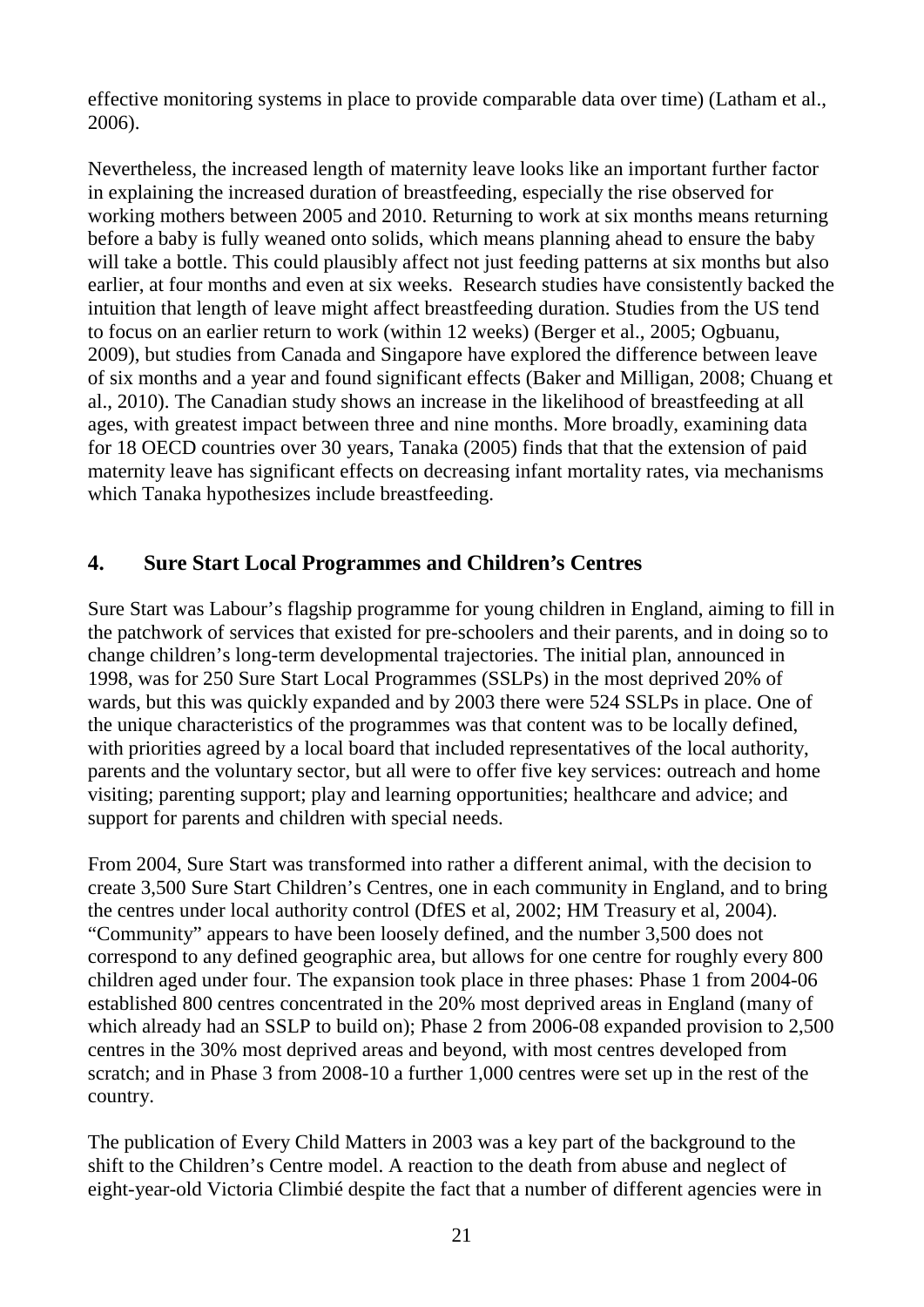contact with the family, ECM emphasised the importance of integrating services around the child and gave local authorities responsibility for ensuring this took place; from 2006 LAs also had to appoint a Director of Children's Services to make lines of accountability even clearer (HM Treasury, 2003; Lewis et al, 2011a: Eisenstadt, 2011). As Eisenstadt (2011) points out, if local authorities (and ultimately Directors of Children's Services) were to be responsible for joined-up delivery of all services for children in the area, Sure Start services had to be included.

At the same time, the shift to Children's Centres enabled the government to develop a stronger emphasis within Sure Start on both early education and childcare. Neither played a large role in SSLPs, and the quality of such provision as existed was often poor (Lewis et al, 2011a; Anning et al, 2005; Anning and Ball, 2008). Early findings from the first round of the SSLP evaluation were disappointing, particularly as regarded children's cognitive outcomes (see discussion below). Meanwhile, other early years initiatives including Early Excellence Centres and the Effective Provision of Pre-School Education Project were emphasising the impact on child outcomes of good quality integrated education and care. The reorganisation of Sure Start allowed these lessons to be taken on board (DfE, 2002). In addition to the original SSLP core services, centres in the most deprived 30% of areas were expected to provide integrated early education and childcare for ten hours a day, five days a week, 48 weeks a year, while all centres were required to provide support for childminders and links with Jobcentre Plus for training and employment advice.

On the other hand, critics of the change in direction argued that funding would be diluted and that the increase in local authority control effectively downgraded the role played by parents and the community. In addition, there was discomfort at the stronger focus on childcare, which was seen by some as a betrayal of the original Sure Start focus on play, nurture and parenting support: Norman Glass, regarded as the 'father' of Sure Start, argued that the programme had been "capture[d] by the 'employability' agenda" (Glass, 2005; see also Bradley et al., 2008 and Meadows, 2008). The speed of response to very early findings for a programme with long-term goals also raised concern, with the Education and Skills Committee pointing out that "significant changes are being made to the Sure Start programme when evidence about the effectiveness of the current system is only just beginning to emerge". $^{13}$  $^{13}$  $^{13}$ 

We begin here by examining the evolution of expenditure on Sure Start in all its guises, before turning to consider what the money bought, and finally whether measured outcomes changed.

*Expenditure:* Table 1 showed the steady rise in total spending on Sure Start, Early Years and Childcare programmes between 1997 and 2010, culminating in a spend of £1.9 billion in 2009-10; this is nearly as much as was spent on maternity pay that year, though still well under half of the budget for early education for three and four year olds (shown as Local Authority spending in the top line of Table 1). A considerable chunk of the money was capital spending, including that used to provide new buildings or to convert existing nursery schools and community centres to provide the range of Sure Start services.

<span id="page-25-0"></span><sup>13</sup> Education and Skills Committee, Ninth report of session 2004-05, Every Child Matters, HC 40-1, para 39. 13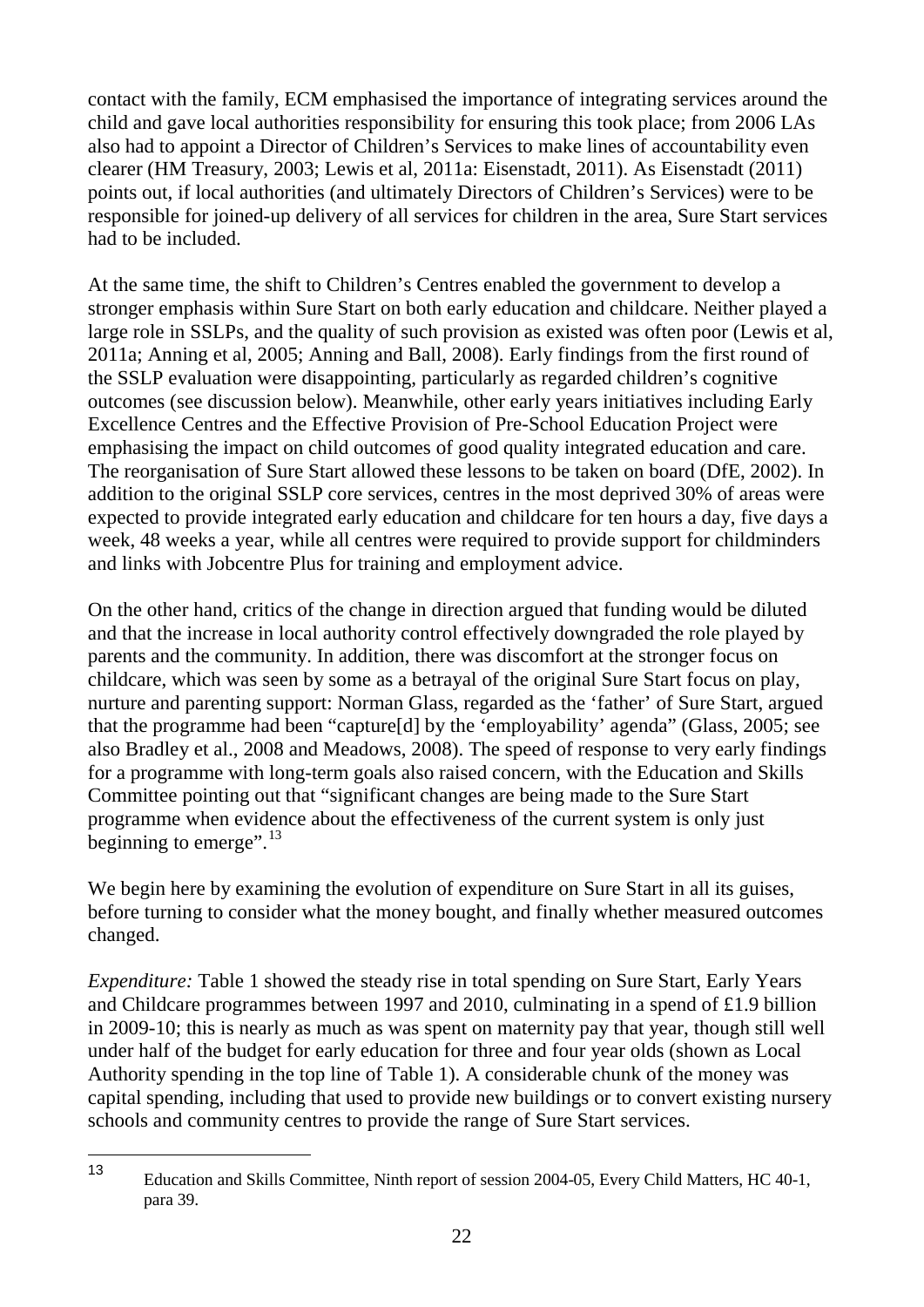From 2003/04 not all of this spending went on Sure Start Local Programmes and Children's Centres: the ring-fenced Sure Start grant allocation includes other early years initiatives, such as subsidies for childcare in disadvantaged areas. Figure 5 shows approximate figures for the part of the grant allocated specifically to SSLPs and SSCCs. In addition to being a little rough, these numbers are not fully comprehensive. While they capture resources allocated from the Department of Children, Schools and Families to local authorities, a number of Children's Centre services are funded separately, from the DCSF itself, from other departments including the Department of Health and the Department of Work and Pensions, and from the voluntary sector and fee income (NAO, 2009). A survey conducted by the NAO in 2008 found that about 85% of the budget in Phase 1 centres and 95% in Phase 2 centres came from the Sure Start grant. A 2010 report by the House of Commons Children, Schools and Families Committee called on the Government to "make more effort to work out the totality of funding that is supporting Centres" (House of Commons, 2010, para 98), declaring it "unacceptable that such basic information remains apparently unknown."

What is clear, though, is that while spending on Children's Centres continued to rise, it did not do so as quickly as the number of centres, and funding for later centres was far less generous than for the early SSLPs. Fully operational SSLPs spent on average around £872,000 a year at 2009-10 prices), or £1,090 for each of the 800 children in a Sure Start area.[14](#page-26-0) In the government's guidance for universal rollout it anticipated that local authorities would allocate around £400,000 a year to centres in the most deprived 30% of areas. Former SSLPs would continue to receive more support than other Phase 1 and 2 centres, so would not face a sudden drop in resources, but a gradual taper would ensure that by 2011-12 all centres in disadvantaged areas were funded on an equal basis, regardless of origin (DCSF, 2007). Funding for Phase 3 centres would be much lower at between £100,000 and £250,000. Of course, later centres were by definition located in less disadvantaged areas and so may have required fewer resources. On the other hand, as expert witnesses to the Children, Schools and Families Committee pointed out, they also served larger and more disparate communities, making identifying and engaging the most needy families a challenge (House of Commons, 2010).

Evidence from surveys of centre expenditure indicates that funding per centre dropped substantially in later years – for existing centres as well as new ones – so part of the cost of the roll-out was a thinner service all round. NAO (2006) found average expenditure in former SSLP Children's Centres to be £580,000 in 2005-06, while spending in other centres averaged £350,000. A follow-up survey in 2009 found former SSLP spending down to £510,000, with other Phase 1 centres spending £290,000 on average and Phase 2 centres £120,000 (NAO, 2009). In real terms, this is a 20% drop in funding for former SSLPs and a 24% drop for other Phase 1 centres.

*Inputs:* The most obvious and lasting legacy are the buildings in which Sure Start Children's Centres are located, many of them built new or resulting from major conversions. SSLPs received a minimum capital allocation of £750,000, and 84% undertook at least one major

<span id="page-26-0"></span>Author's calculation using price deflators and (Belsky et al., 2007)'s estimation of £700,000 per year at 1999-2000 prices (p.121). NESS (2010a) has a slightly higher per child figure of £1,300 in 2009-10 prices.  $14$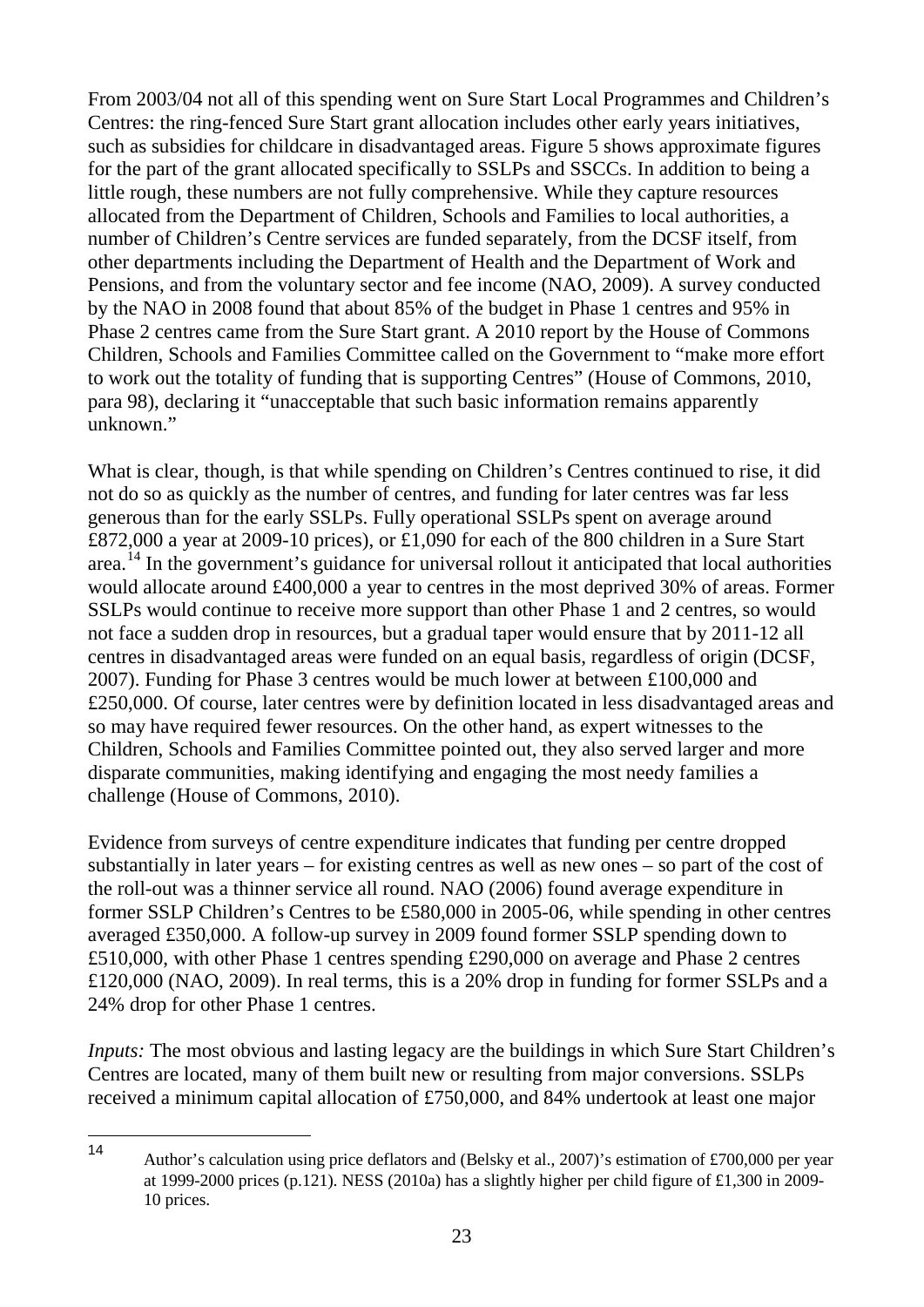construction project; by late 2004 215 new buildings had been built and 420 converted in the first 260 SSLPs alone (Ball and Niven, 2005). The Commission for Architecture and the Built Environment (CABE) conducted a post-occupancy evaluation of 101 of the new buildings and found that while the buildings weren't always rated highly by architects, "parents were very positive about almost all of the buildings and the benefits that they feel result from using them" (CABE, 2008). In trying to understand why users praise buildings seen as unremarkable by design professionals, CABE concluded that parents were so pleased to have the new facilities that the operation and appearance of the building was secondary. They noted that many families are unlikely to have had prior access to similar provision, and that those living in cramped conditions with no outdoor space at home would find the generous play spaces especially welcome. Centre staff were also positive about the buildings, and CABE believed that this was contributing to staff recruitment and retention and to higher job satisfaction.<sup>[15](#page-27-0)</sup>

The average capital allocation in Phase 2 and 3 of the Children's Centre programme was estimated by the Children, Schools and Families Committee to be £274,000 (House of Commons, 2010, para 46). These centres made much greater use of spare capacity on school sites or co-located with health centres, community centres, libraries and (in Northumberland) even fire stations. In some parts of the country services were delivered from mobile play vans. Thus while the number of designated Children's Centres multiplied as planned, from 800 in March 2006 to 3,631 in April 2010, many of the newer centres were very different, slimmed-down versions of the original model. They may have successfully delivered key services with low upfront costs in a flexible way entirely appropriate for less urban areas – but they may also have missed out on part of what made SSLPs so popular. In their 2005 evaluation of SSLPs Ball and Niven concluded that "the existence of buildings is essential to Sure Start" (p.9) and reported SSLPs' own view that services declined in quality and were less well-used when there was an interruption to delivery from one recognised site. In fact, Lewis et al. (2011) point out that in practice even in urban areas CCs are often service umbrellas rather than single buildings, despite the expectation of parents (and staff); all the Children's Centres they visited in three urban local authorities provided services from more than one site. They highlight the additional difficulties of integrating staff and providing a joined-up service when there are multiple sites.

<span id="page-27-0"></span><sup>15</sup> CABE's view on the sub-optimal design is that the 'relatively small' budget available to most centres meant that only those features that formed the core requirement or had dedicated budgets were provided adequately. Elements including adult space, outside space, storage and environmental sustainability suffered. 15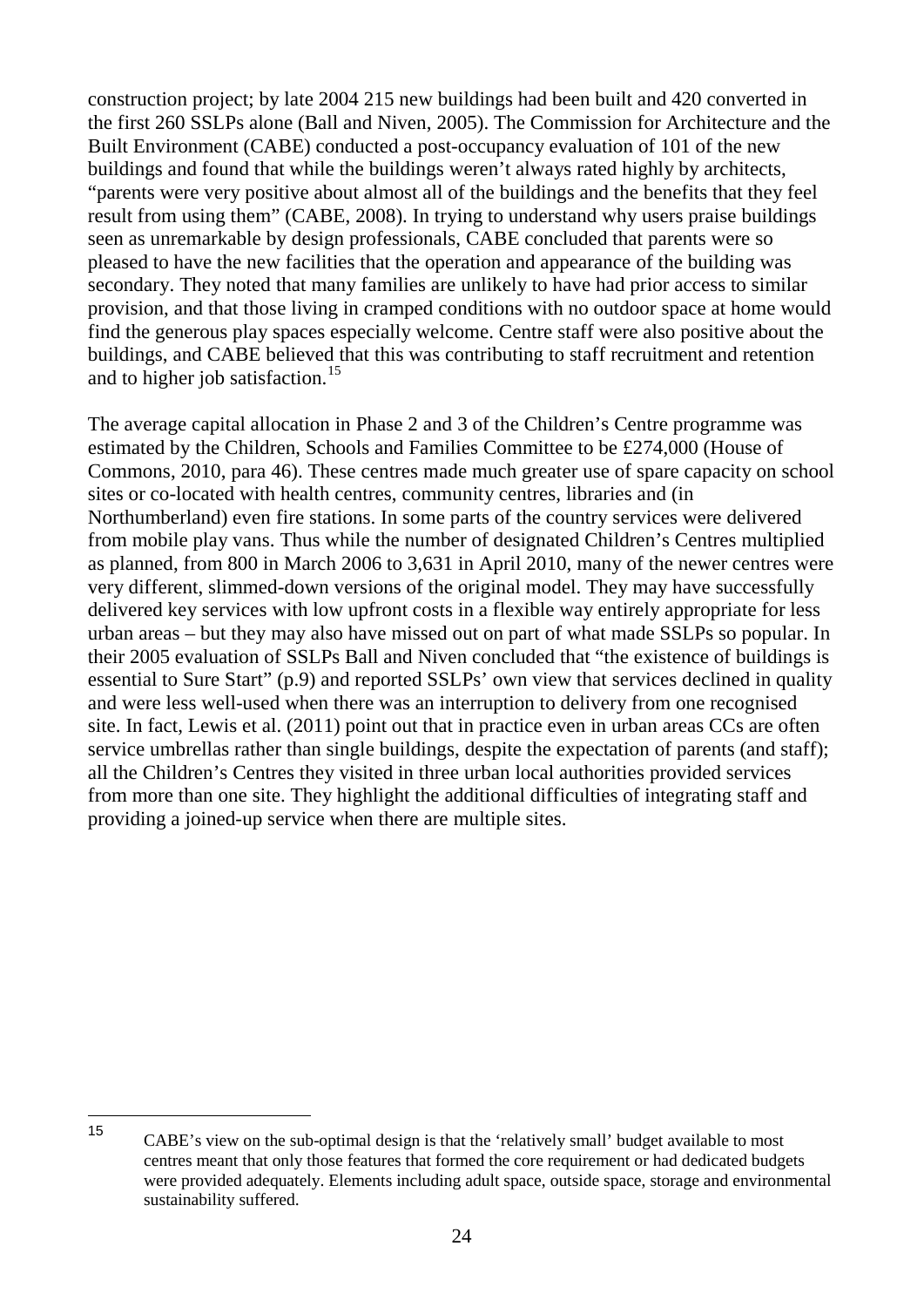#### **Figure 5: Spending on Sure Start Local Programmes and Sure Start Children's Centres in England (2009/10 prices)**



Source: Current spending series is reproduced from Figure 3 in NAO (2009), where the original source is given as National Audit Office/Department for Children, Schools and Families. Capital spending on Children's Centres 2003/04 to 2009/10 is reproduced from Figure 4 in NAO (2009). A note to that figure states that the numbers reported exclude capital funding for SSLPs of £430 million between 1999 and 2006. We have added the £430 million (converted to 2009/10 prices), using the numbers reported in Table 1 to divide between the years. The full sum of capital spending reported there for 1999/00 to 2004/05 fell £49 million short (in current price) so this was added to Children's Centre spending for 2005/06. In short, it has been remarkably hard to get a concise picture of expenditure on Sure Start Local Programmes and Sure Start Children's Centres, but this figure provides an approximation. Note: For 2008/09 onwards, allocated funding has been used.

No data are gathered on staffing levels at Children's Centres, and assessing the way noncapital money was spent is further complicated by a range of modes of service delivery, with services and staff time often bought in from other organisations rather than provided directly. NAO (2009) found salaries to be the main expenditure item across all centres, taking up two-thirds of the budget in former SSLPs and Phase 2 centres, and three-quarters elsewhere; Tanner et al. (2012) also found roughly three-quarters of Children's Centre budgets going on staff with the rest on goods, services and materials. Lewis et al. (2011) point to differences across centres in the qualifications, professional background and values of managers, and in the deployment of other staff: for example, two out of 23 CC managers interviewed mentioned the importance of having employed a qualified teacher to advise on curriculum development and the content of 'stay and play' sessions.

*Outputs:* Buildings, staff and other inputs were used to deliver a very wide range of services, with considerable local variation, making programme content difficult to summarise. Box 1, reproduced from House of Commons (2010), lists examples of services and activities found in Sure Start Children's Centres.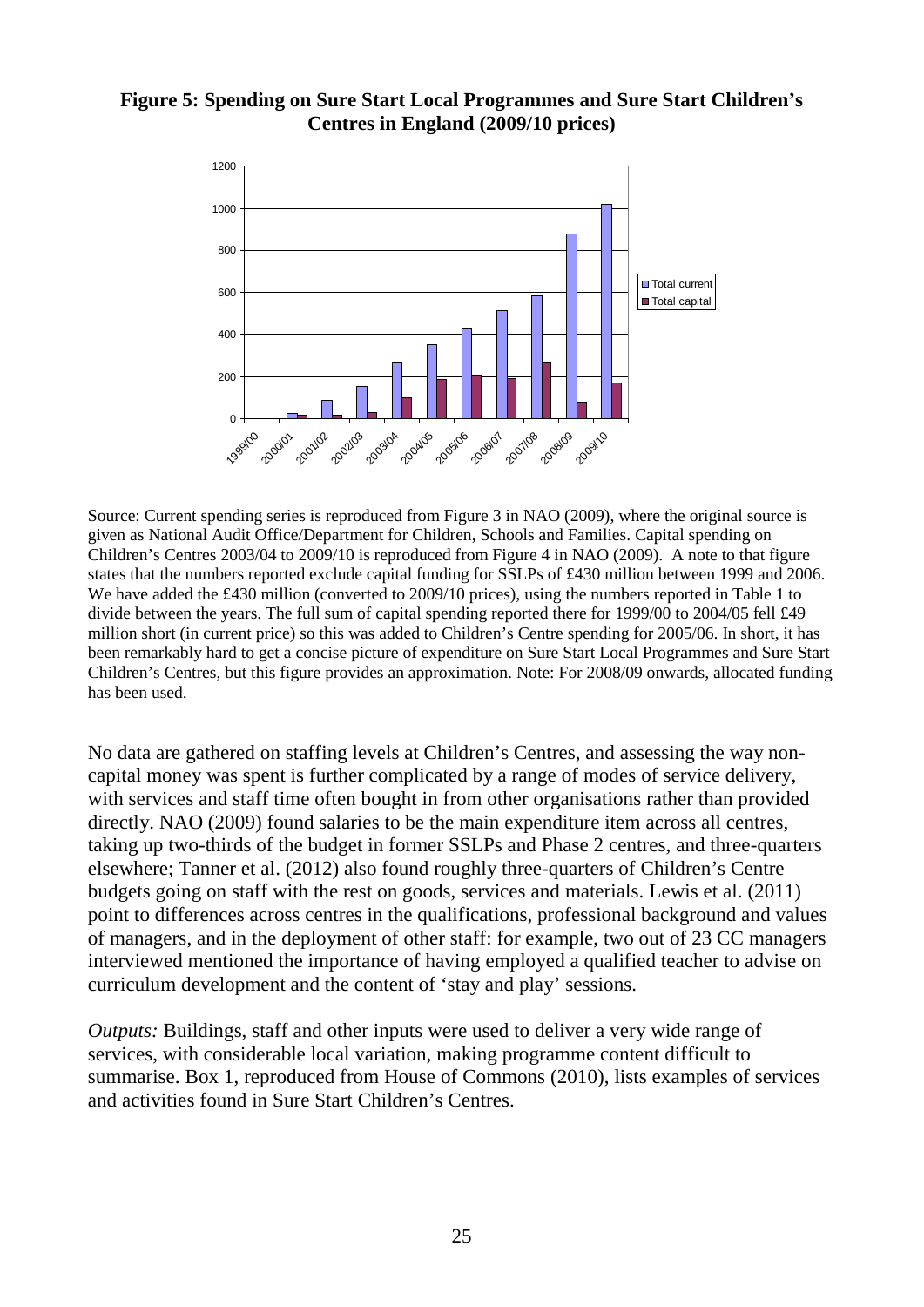Box 1: Services and Activities found in Sure Start Children's Centres: some examples

'Baby Bounce and Rhyme' sessions, speech and language therapy appointments, baby massage, fathers' groups, housing advice, Citizens' Advice Bureaux, money management workshops, sexual health clinics, holiday and after-school clubs for older children, home birth support groups, breastfeeding support groups, 'Stay and Play' sessions, book and toy libraries, community cafés, sales of cost-price home safety equipment, relationship counselling, befriending services, family learning, parenting skills courses, childminder drop-ins, healthy eating classes, smoking cessation groups, basic skills courses including ESOL and IT, domestic violence support groups, advocacy services, dental hygiene clinics, multiple birth support groups.

Source: House of Commons (2010)

Tanner et al. (2012) conducted a survey of nearly 500 Children's Centres in disadvantaged areas during summer 2011, representative of Phase 1 and 2 centres. The most frequent services encountered were 'Stay and Play' (offered by all); home based services (offered by 99%); parent and family support classes or groups (93%); breastfeeding support (91%); adult learning programmes (87%); parent forums (86%); evidence based parenting programmes (84%); health visitor clinics (82%); and early learning and childcare (82%). Early learning and childcare and 'Stay and Play' were found to be the most popular services on offer; employment and benefits advice and adult education the least popular.

Tanner et al found the average number of users in the past three months was 337, with some centres reporting up to 4,000. The 2009 survey conducted by the NAO found that "overall there was a clear link between amounts spent and numbers of service users… Generally… the more hours of service a centre provides, the higher its delivery costs." This supports the rather obvious hypothesis that centres with less funding will provide less, although the association does not appear as strong as might be expected: Table 4 shows the median number of service beneficiaries by centre phase, and this makes non-SSLPs centres in Phase 1 appear relatively good value for money, reaching as many or more users for most services on a much lower average budget than centres which developed from SSLPs. However, former SSLPs are doing better on parental outreach, and this carries much the highest delivery cost per user (with the exception of links with Jobcentre plus, which seems to be expensive because there are so few users). The NAO had insufficient data to include Phase 3 centres in its comparisons, but with far smaller budgets these will inevitably offer a considerably reduced service. In evidence to the Children, Schools and Families Committee, Professor Iram Siraj-Blatchford argued that many later centres provide "only a fraction of the services provided by the Phase 1 Centres… with many operating on a shoestring." (House of Commons, 2010, para 44).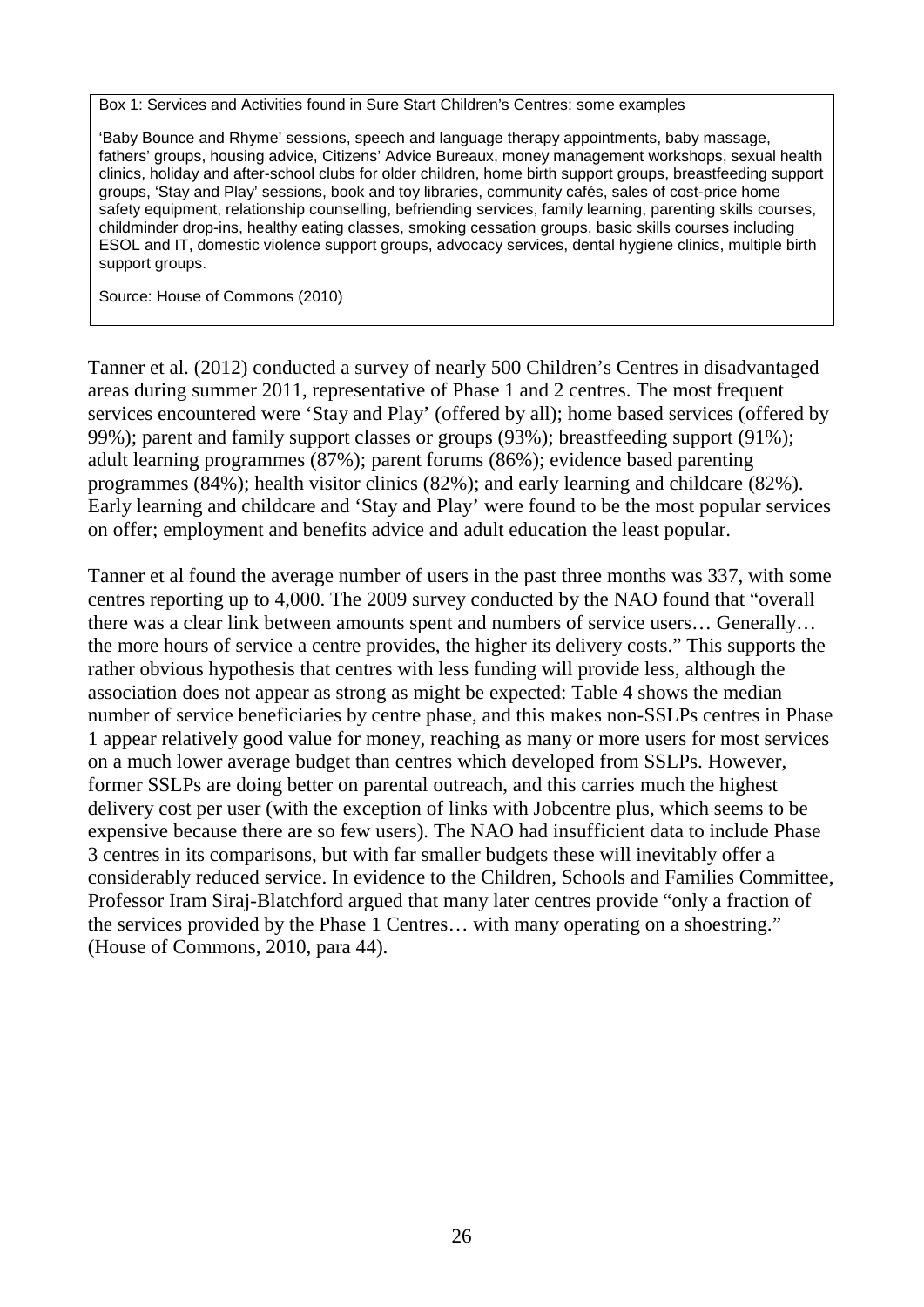|                                                                     | <b>Former Sure</b><br><b>Start Local</b><br>Programmes | Other Phase<br>1 Centres | Phase 2<br>Centres |
|---------------------------------------------------------------------|--------------------------------------------------------|--------------------------|--------------------|
| Early learning/full day<br>care                                     | 246                                                    | 291                      | 200                |
| Drop-in sessions for<br>parents/carers and<br>children*             | 88                                                     | 119                      | 48                 |
| Teacher input to<br>learning development*                           | 97                                                     | 104                      | 55                 |
| Child/family health<br>(including antenatal)*                       | 70                                                     | 35                       | 32                 |
| Parental outreach*                                                  | 60                                                     | 42                       | 18                 |
| Family support services*                                            | 55                                                     | 54                       | 17                 |
| Childminder network or<br>other support to<br>childminders          | 6                                                      | 10                       | 7                  |
| Support for children<br>with special needs<br>and/or parents/carers | 10                                                     | 23                       | 6                  |
| Links with Jobcentre<br>Plus                                        | 6                                                      | 6                        | 5                  |
| Number of centres                                                   | 26-40                                                  | 15-29                    | 43-109             |
| Median spending by<br>centre                                        | £510,000                                               | £290,000                 | £120,000           |

## **Table 3: Median number of service beneficiaries per week of different children's centre activities by phase**

Source: NAO (2009), Figure 17 and Figure 6. Notes: \* NAO (2009) reports these as statistically significant differences, but does not make it clear which columns the test of significance refers to.

Successful outreach, and ensuring that services are used by those most in need of them, are crucial outputs for Sure Start. Universal access was an important aspect of programme design, intended to avoid stigma, and commentators have pointed to other characteristics of Children's Centres which make them better placed to reach vulnerable families than traditional delivery models, including integrated, multi-agency teams; personalised outreach workers; a welcoming and non-threatening environment; and co-location of services (House of Commons, 2010). However, early evaluation data pointed to worse outcomes for some of the most disadvantaged groups in Sure Start areas than for similar groups in comparison areas, discussed below, and NAO (2006) also highlighted concerns that centres were not effectively targeting those most in need. Later evaluations found no difference in the Sure Start effect for more and less disadvantaged groups, suggesting that outreach improved with time, while the 2008 DCSF survey of parents found no evidence that sub-groups were being excluded or failing to access the centres (DCSF, 2009a). In a report on 20 children's centres conducted at the same time as the parents' survey, (Ofsted, 2009) concluded that engagement continues to be a challenge and that "despite a clear commitment to reach out to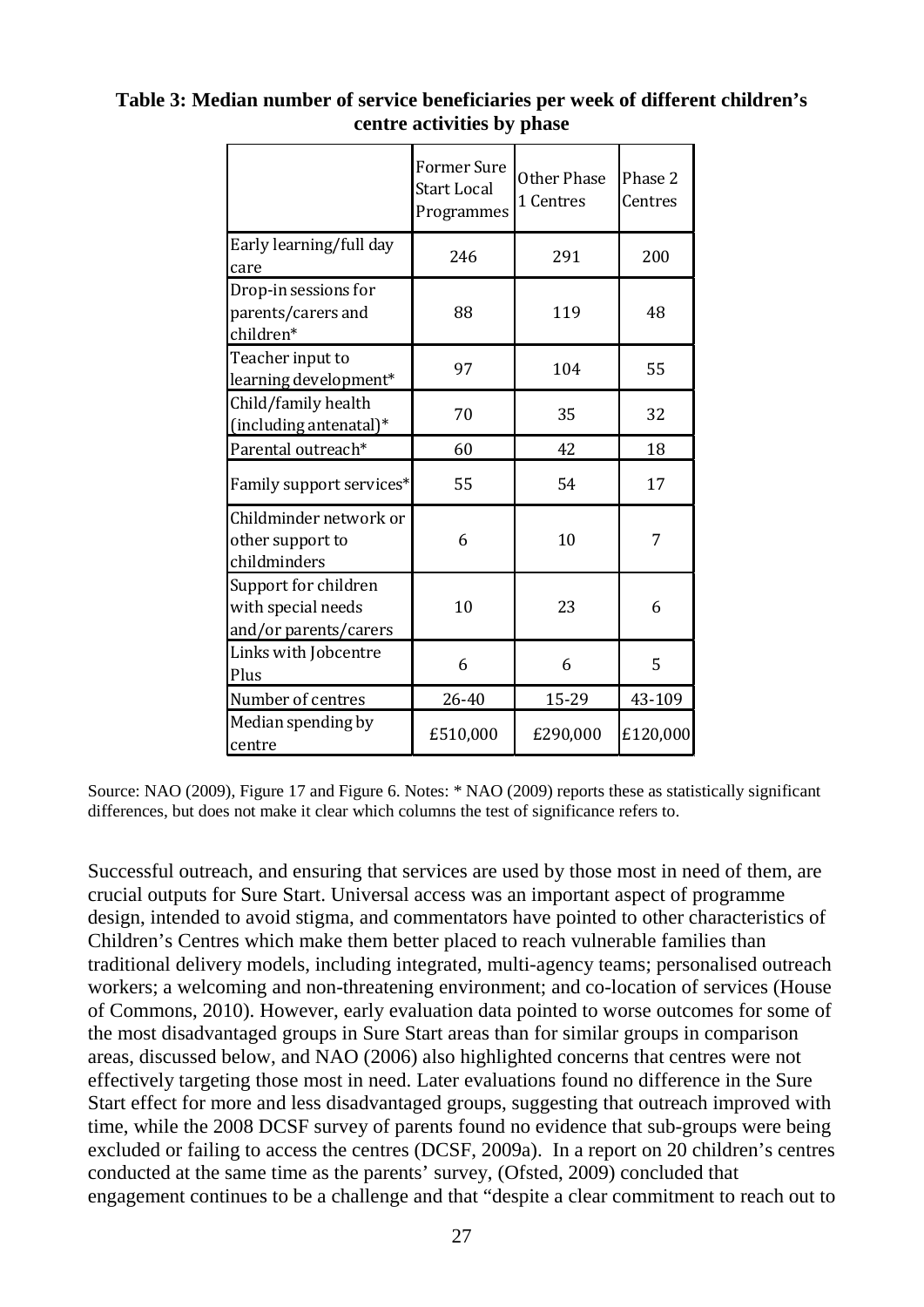the most disadvantaged and vulnerable families, no centres felt they were fully successful in doing so" (para 32).

For the years 2008-09 to 2010-11, the DCSF increased Sure Start funding to local authorities to allow for two additional outreach workers per centre in the most disadvantaged areas, as recommended by NAO (2006). It is impossible to know in practice how the money was spent, but that centres in the 30% most deprived communities reported to NAO (2009) that only 38 staff hours a week was spent on outreach (so one worker rather than two or three), though the DCSF believe this may underestimate the actual hours provided.

*Outcomes:* What difference did Sure Start Local Programmes and Children's Centres make in practice to children's outcomes? There is widespread evidence from a range of sources – user satisfaction surveys, qualitative studies, case studies and anecdote – that besides being popular places where parents and children enjoy playing and socialising, centres have had positive impacts on individual lives through the development of confidence, skills and social networks (e.g. House of Commons, 2010; Power, 2007; DCSF, 2009a). The Children, Schools and Families Committee report notes that "it is common for parents to describe the impact of their contact with Children's Centres as 'life-changing'" (para. 81), and that the majority of submissions to the inquiry "evinced a strong commitment to the idea of Children's Centres, and a firm belief that they are having benefits now, and they will over time reduce the need for more expensive and intrusive interventions later in children's lives" (House of Commons, 2010, p.43). But are these impacts quantifiable: do they show up as the statistically significant effects on child outcomes we would hope to see if Sure Start is to transform longer term life chances?

Sure Start Local Programmes were rigorously evaluated, despite significant complications, including the difficulty of identifying a comparable control group, and the problem that local control meant each programme offered a different package of services delivered in a different way (see discussion in Belsky et al, 2007 and Eisenstadt, 2011).<sup>[16](#page-31-0)</sup> Nevertheless, the evaluation findings provide solid evidence of positive and significant Sure Start effects, albeit smaller and less extensive than had been hoped for. Initial results were disappointing: the most disadvantaged three-year-olds and their families (teenage parents, lone parents and workless households) were doing less well in SSLPs than outside them, scoring lower on verbal ability and social competence and higher on behavioural problems (NESS, 2005). Somewhat disadvantaged households within the areas did seem to be benefiting, suggesting that the new programmes were less well targeted than those they replaced. However, later results were more positive. Three year olds assessed when programmes had had longer to bed in displayed more positive social behaviour and greater independence/self-regulation than their counterparts in non-SSLP areas, while parenting was found to be less negative and the home learning environment richer (NESS, 2008). Families used more child and

<span id="page-31-0"></span><sup>16</sup> As discussed by both Belsky et al (2007) and Eisenstadt (2012), politicians did not agree to set up Sure Start as a randomised controlled trial, so an initial design used a control group of areas waiting to receive an SSLP. This evaluation strategy was thrown off course by the decision to roll out programmes to these areas earlier than had been expected. The evaluation ended up as a comparison between families in SSLP areas and similar non-SSLP families in the Millennium Cohort Study, introducing a two-year time lag between treatment and comparison group because of the timing of the MCS. 16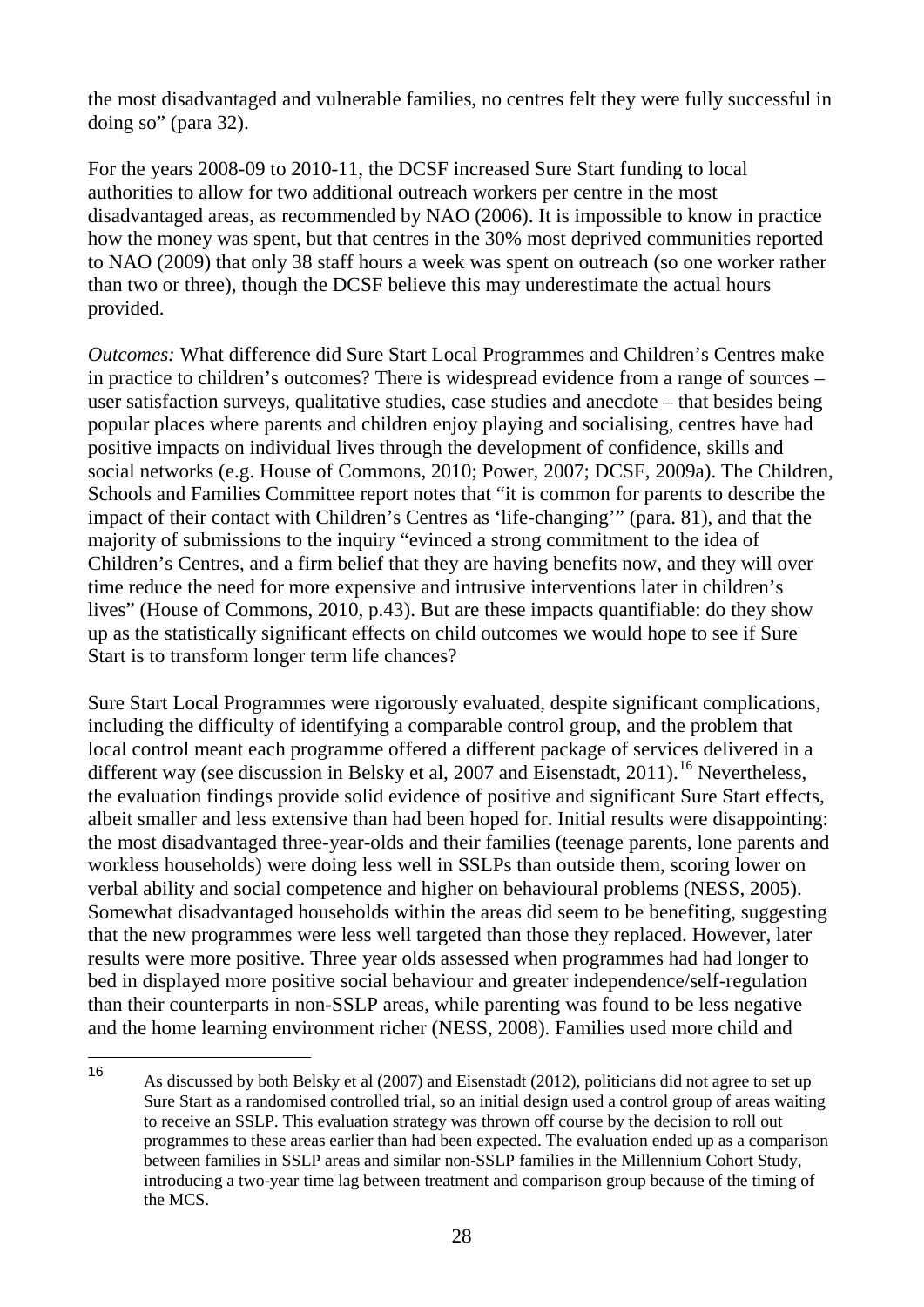family development services in Sure Start areas, and children were more likely to have been immunised and less likely to have had an accident in the preceding year (although the research team raised concerns that these last two differences might be explained by methodology). This time there were no differences across sub-groups.

When children were five years old, mothers in SSLP areas reported a more stimulating and less chaotic home environment, less harsh discipline, and greater life satisfaction – although they also reported more depressive symptoms (NESS, 2010b). Children in non-SSLP areas had caught up with Sure Start children on self-regulation, but Sure Start children had better physical health and were less likely to be overweight. Mothers in SSLP areas also reported more positive change over time (between three and five) in life satisfaction, more improvement in the home learning environment (HLE), a bigger reduction in harsh discipline and a greater decrease in workless household status (between 9 months and 5 years old). The latter was estimated in an economic evaluation of Sure Start to be worth between £279 and £557 per eligible child over a lifetime, so a small payback towards the average SSLP cost of £4,860 per child (NESS, 2010a).

Finally, when children were seven years old, mothers continued to report less harsh discipline and a more stimulating HLE; and mothers of boys also reported a less chaotic home environment, while life satisfaction was higher for mothers in lone parent or workless households in SSLP areas than outside them (NESS, 2012). There were no adverse effects and the positive effects appeared to apply to families at all levels of disadvantage and area deprivation.

Significant Sure Start effects were identified for only a minority of outcomes in any year: at age three, 7 of 14 indicators were positive and significant; at aged five, 6 positive and 2 negative out of 21; and at aged seven, just 4 out of 15 (two for sub-groups only). Most strikingly, no significant effects were found for any measures of children's cognitive or social development at age five or age seven, despite evidence of improved parenting and a better HLE. As the NESS (2012) team point out, this may be explained by the fact that nearly all children, in and out of SSLP areas, took up the entitlement to part-time pre-school education (discussed below), which may have allowed children in non-Sure Start areas to catch up with the advantages SSLP children enjoyed at three. It is also the case that SSLPs did not have a strong focus on early education and cognitive development, as noted above, so any impact would be expected to come through parenting and the home environment. Parenting behaviours are notoriously difficult to shift, and it is encouraging that positive parenting effects are picked up consistently and that they appear to persist over time. NESS (2010a) argue that "it is very likely" that improvements in home environment, chaos and harsh discipline will deliver future positive benefits in education, worklessness and offending, although the size of these benefits cannot be predicted.

No similar results are yet available for Sure Start Children's Centres (which have lower budgets than SSLPs, as discussed, but with a stronger focus on early learning and childcare that might be expected to yield more positive developmental outcomes). In fact with no control group it is not possible that such rigorous outcome data will ever be available, although a six-year national evaluation is underway which will explore the effectiveness of different approaches to management and delivery. In addition, centres are responsible for self-evaluation, including an 'annual conversation' with local authorities in which they must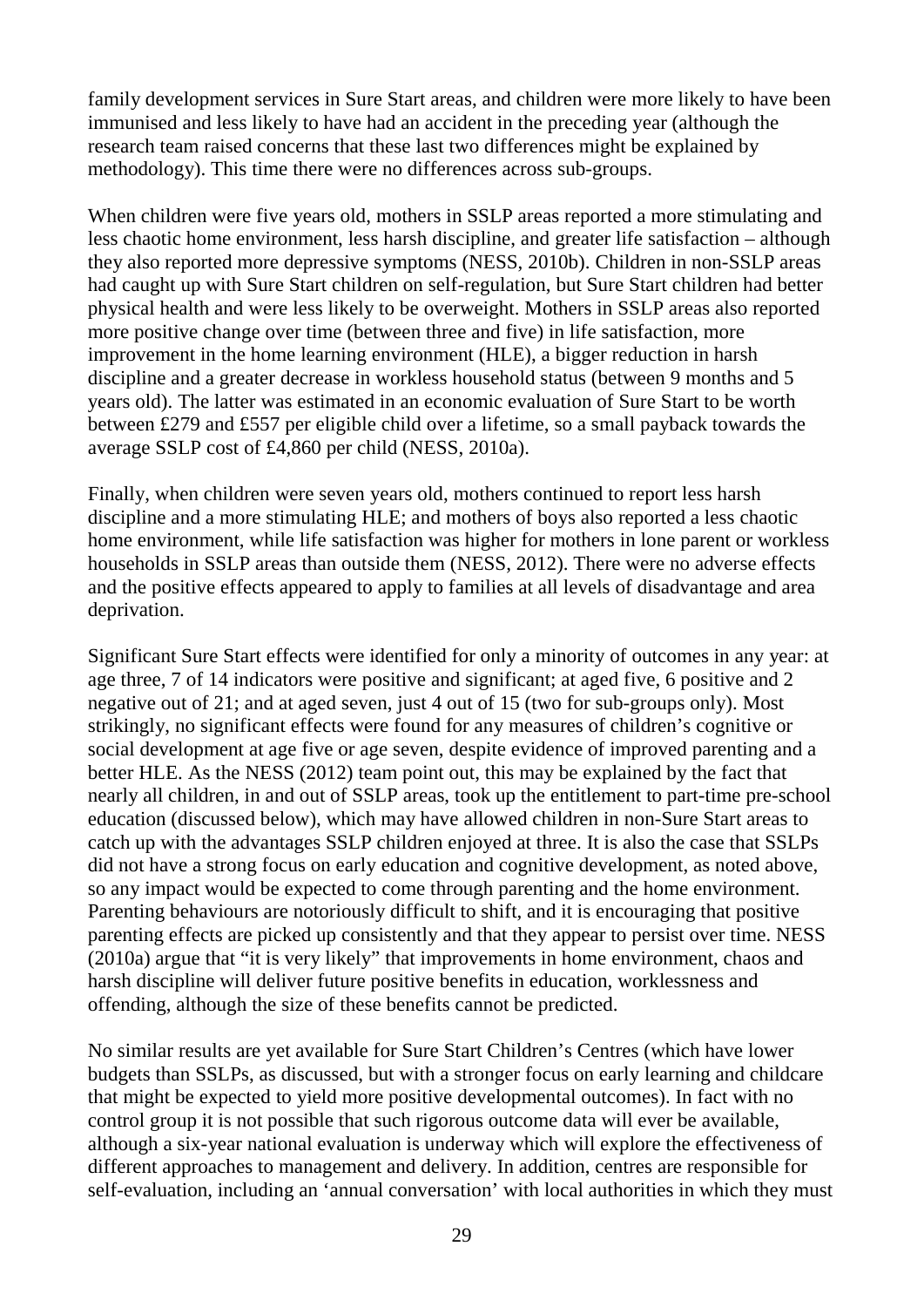report their performance against a range of indicators: worklessness, take-up of formal childcare, performance in the Early Years Foundation Stage, health indicators and engagement with vulnerable groups. However, aside from the difficulty of showing impact without a comparison group, there are concerns about how far centres are in a position to track these measures given a lack of detailed baseline data, limited capacity and expertise, and the extra complication of highly mobile populations in some areas (House of Commons, 2010). The NAO (2009) found that performance monitoring had improved considerably since 2006, when more than half of local authorities were not conducting any performance monitoring at all, but all the centres spoken to emphasised the difficulty of measuring impact. The majority of managers interviewed by Lewis et al. (2011) found the monitoring process onerous and time-consuming and many said that baseline data from health and local authorities were unavailable.

This leaves Children's Centres in a vulnerable position as they face local authority budget cuts and the removal of their ringfence under the Coalition government. Without clear outcome data it will be harder to protect services which are working, or indeed to identify aspects of provision which are less effective and to prioritise spending accordingly. Furthermore, if cuts are implemented before monitoring systems are well-established, the extent of damage may not be captured – and monitoring itself is likely to fall victim to tighter budgets.

# <span id="page-33-0"></span>**5. Childcare**

With the publication of the National Childcare Strategy in 1998, the Labour Government became the first administration since the Second World War to accept state responsibility for developing childcare policy (Lewis, 2012). The National Childcare Strategy and later the 2004 Ten Year Strategy for Children and the 2006 Childcare Act had two over-arching goals: to enable mothers (and particularly lone mothers) to go out to work, thereby reducing child poverty; and to improve children's opportunities directly by giving them exposure to early education. It was hoped that high quality, affordable childcare could contribute to both goals at once, delivering a so-called "double dividend" (DfES, 2002). In practice, there remains a distinction between institutions whose primary focus is childcare while parents work and those providing part-time provision of early education. In this section we focus on the expansion of childcare for working parents and in the next section on the early education entitlement. In keeping with the format in the rest of this paper, we begin each section by looking at spending, and then consider inputs, outputs and outcomes.

*Expenditure:* Table 1 shows how spending on the two main forms of childcare subsidy, the tax credit and employer childcare vouchers, grew from close to zero in 1997-98 (when a small subsidy for low-income working parent was available through Family Credit) to £1.8 billion in 2009-10. To this should be added some of the expenditure grouped under the Sure Start heading, although it is difficult to calculate just how much. Part of the bars in Figure 5 which are not SSLPs or Children's Centres will have been spent on childcare initiatives, including the Neighbourhood Nurseries Initiative (2001-2006), Early Excellence Centres (1997-2006), start-up funding for childcare providers and investments in quality (throughout). Some expenditure on childcare in disadvantaged areas will also have come through the Children's Centre budget. Reaching a total is nothing more than guesswork but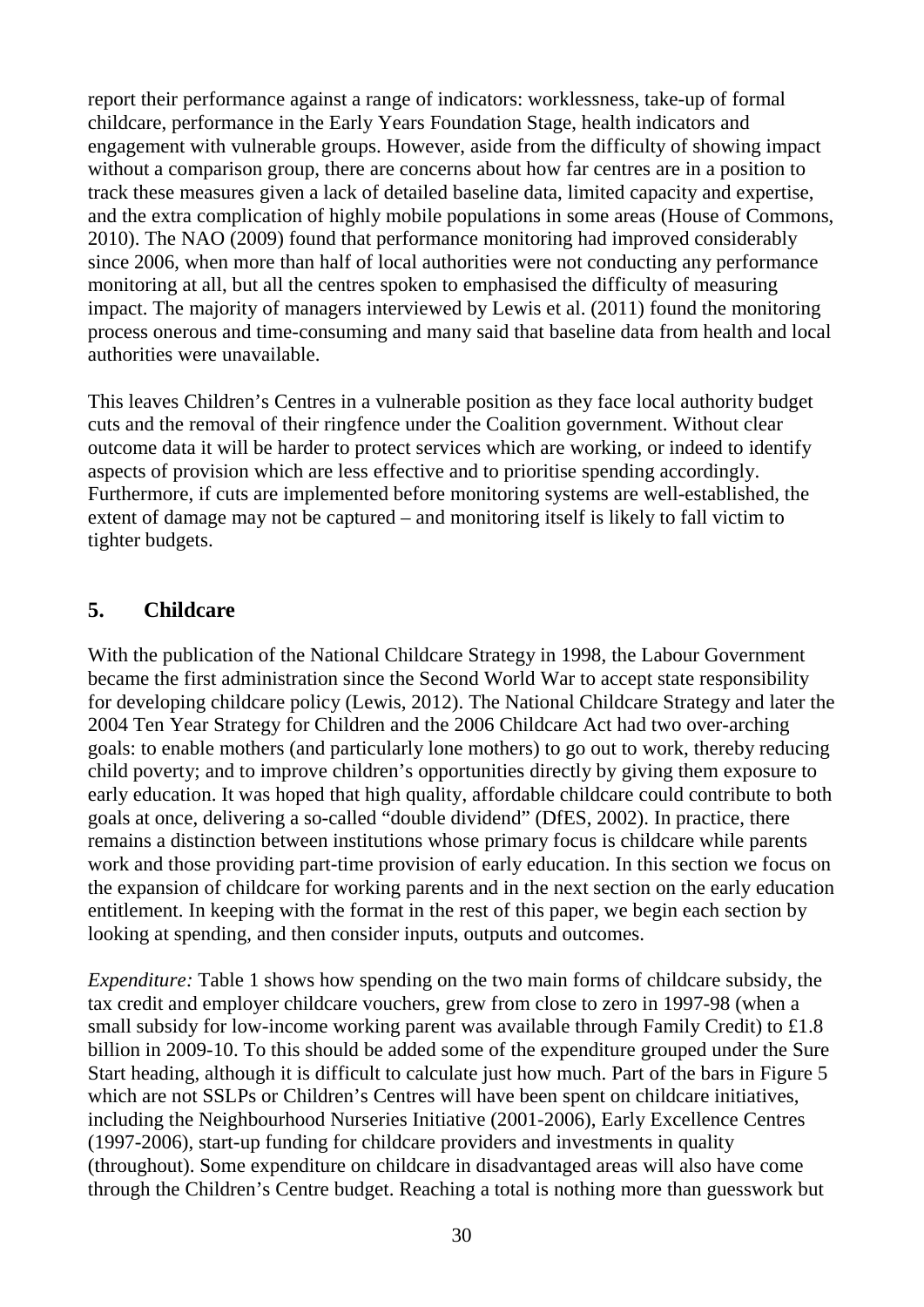it could easily amount to £2.5 billion in 2009-10, almost entirely new money compared to 1997.

## *Inputs: How was this money spent?*

The first thing to understand about Labour's childcare strategy is that the expansion of places was largely built on quasi-market principles. Rather than investing in direct state provision, private and voluntary providers were encouraged to meet demand, with the state providing demand-side funding to back up parental choices. The idea was to support the principles of choice and flexibility to parental needs, allowing working parents (for example) to access childcare with a childminder rather than in a nursery if they preferred home care, or to nest the free entitlement within a more useful longer day of childcare. The 2004 ten year strategy for childcare was actually called "Choice for parents, the best start for children", making it clear just how much value was attached to parental choice within the childcare agenda.

The quasi-market structure was in keeping with wider New Labour approaches to choice and competition in public services. As Lewis (2012) points out in her historical analysis of childcare policy in England, the strategy was also shaped to some extent by the decisions of governments in previous decades not to intervene in childcare provision, leaving the private and voluntary sector to fill the gap. By 1997, it would perhaps have been difficult for a government to move against this environment and take a central role as direct provider. On the other hand, private and voluntary sector providers were not just given equal status with the maintained sector but were given clear preference: the 2006 Childcare Act stipulated that, while local authorities in England had a duty to ensure sufficient childcare places for all those children whose parents wanted them, they should not directly provide the places unless no private or voluntary sector organisation was willing to do so.

In practice, there were two main demand-side funding policies, the childcare tax credit and the employer voucher. The tax credit refunded working parents on low incomes (those eligible for Working Tax Credit), initially up to 70% and from April 2006 up to 80% of the cost of a childcare place, up to maximum costs of £175 for one child or £300 for more than one. Places could be in any registered setting outside the parent's home, including with a childminder. The second policy was a salary sacrifice scheme which allowed employees to receive part pay in childcare vouchers, saving up to around £900 a year, or £1,100 for higher-rate taxpayers (but both parents could claim, doubling the benefit). As Table 1 shows, the tax credit was much the bigger scheme, taking £1.34 billion in 2009-10 compared to £400 million for childcare vouchers. Some 460,000 families in England benefited from the credit in 2009-10, receiving an average weekly award of £67.50, or £3,500 a year (HMRC, 2011). Analysis of survey data for 2007 suggests that in that year 190,000 people across the UK benefited from a total of £170 million in childcare vouchers, so an average of £895 each (Konings, 2010); an additional £70 million seems to have been spent on administration.<sup>[17](#page-34-0)</sup> Most recipients were middle income earners: 83% paid tax at the basic rate.

<span id="page-34-0"></span>Employers are not required to report numbers of employees receiving vouchers, so official administrative data on take-up does not exist. 17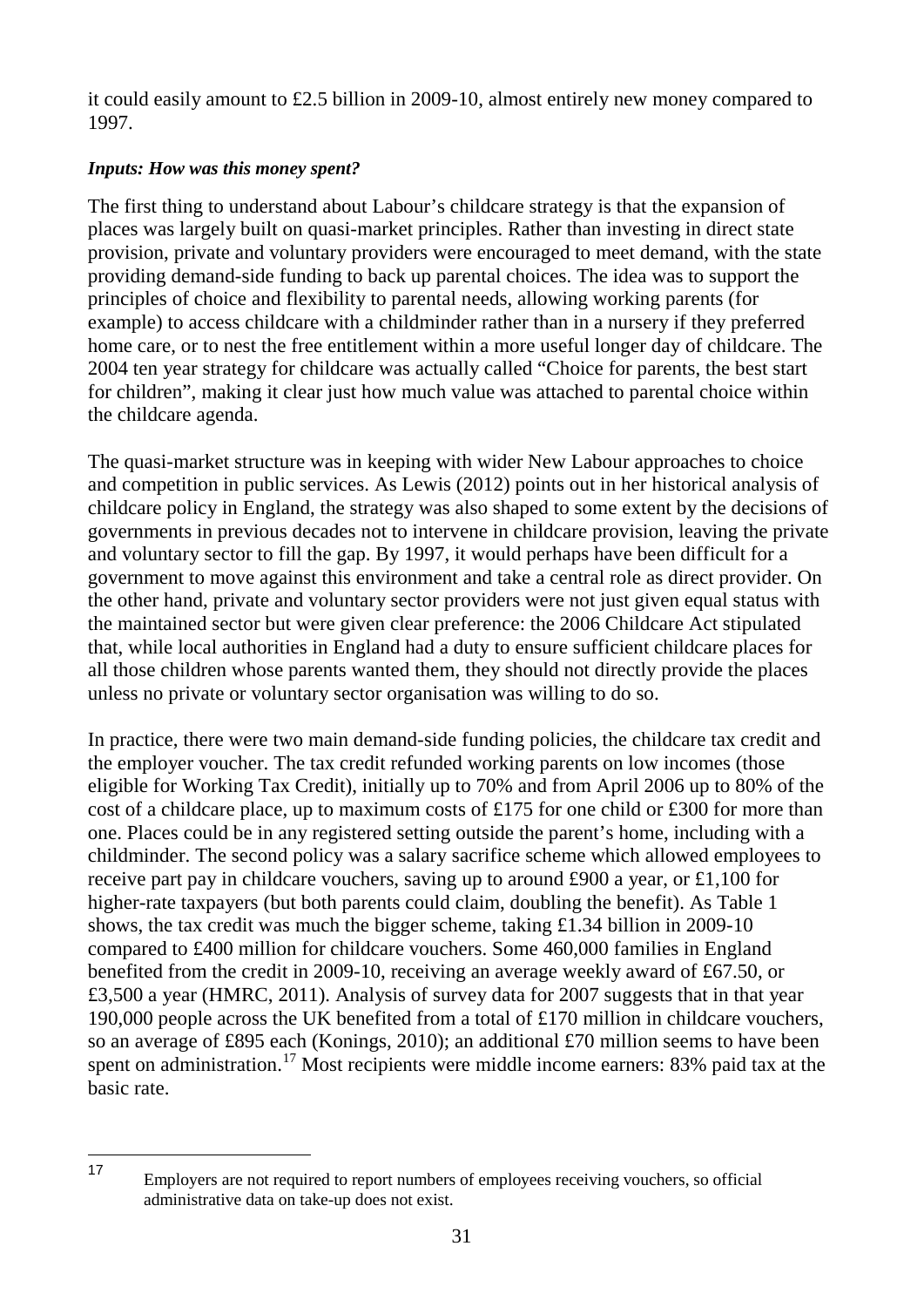While the bulk of state support for childcare came through these demand side funding routes, there were also elements of supply side funding, in particular in disadvantaged areas, where it was understood that low employment might make it difficult for providers to secure a sufficient and stable income to survive without state intervention, particularly in their first few years. Direct funding through the Neighbourhood Nurseries Initiative and subsidised loans to new providers were intended to address this problem of market failure in the shortterm, with childcare tax credit the preferred subsidy mechanism in the longer run. In fact, continued supply-side funding for childcare provision in Children's Centres is an acknowledgement that direct financial support for providers in disadvantaged areas may be necessary in the long run. Early Excellence Centres, launched by the government in 1997, were also largely located in disadvantaged areas (two-thirds in the most deprived 20%), although the intention of these was slightly different, to provide models of good practice and help to increase the quality of provision (Bertram et al, 2004). Early Excellence Centres and their funding were also folded into the Children's Centre programme from 2006. In total, direct supply side funding for childcare in 2009-10 is impossible to calculate because we do not have breakdowns for Children's Centre budgets, but is certainly considerably less than funding on the demand side.

Finally, childcare resources were also spent on measures to improve the quality of provision. One key development was the introduction of an integrated curriculum covering all settings in England catering for children between 0 and 5. The 2006 Childcare Act removed any legal distinction between childcare and nursery education and placed a statutory duty on local authorities to improve outcomes for young children and to reduce inequalities. The 2007 Early Years Foundation Stage Framework imposed a single regulatory and quality framework on all providers, from childminders to reception classes, whether or not they were in receipt of public funding. The EYFS specified learning and development objectives across seven areas, and also required practitioners to plan activities and observe children in a systematic way, and to combine child-led activities with moments of adult stimulation. Gambaro (2012) argues that its introduction marked the first time that regulation was used for younger children not just to dictate structural features (ratios or health and safety requirements), but to influence the interaction between workers and children, trying to ensure a child-centred approach to learning.<sup>[18](#page-35-0)</sup> A second important change was the 2001 expansion of the education inspectorate, Ofsted, to cover all childcare and early education providers in England, with regular inspection of both centre-based care and childminders.

This was largely then a command and control approach to improving quality: the curriculum set out what should be taking place in childcare settings, and Ofsted inspections assessed how effectively this was happening in practice. However, there were also attempts to improve the qualifications of staff working in the sector. Observational studies of quality, as measured by Environment Rating Scales (ECERS), had pointed to qualifications as central predictors of process quality: maintained nursery schools and classes, headed by a graduate

<span id="page-35-0"></span><sup>18</sup> Both Wales and Scotland have taken a similar approach for children from three onwards, with the Foundation Phase in Wales for 3-7 year olds, and the "early level" of the Curriculum for Excellence in Scotland. Like the EYFS, both emphasise learning through play. But both nations retain a more traditional split between care and education than England, with children under three falling under separate regulation, and different systems of inspection for settings providing "care" and those providing more formal early education. 18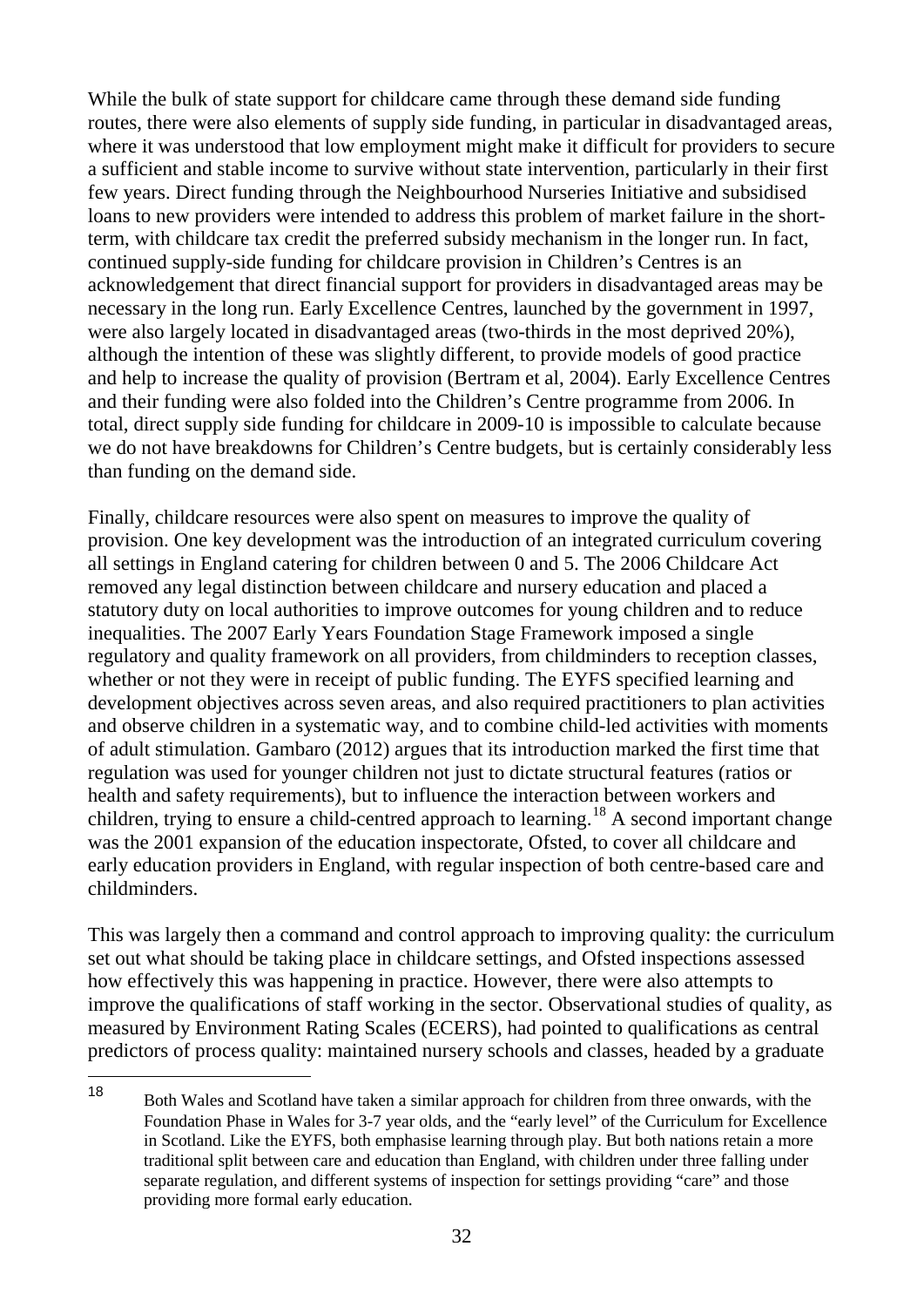teacher, achieved higher ECERS scores than private and voluntary sector settings, where staff qualifications were much lower (Sylva et al, 1999; 2003; 2004). Follow-up studies have supported the importance of high ECERS ratings, which continue to predict cognitive and social-behavioural outcomes later in childhood: the most recent study finds that the effect on academic outcomes of attending a highly rated pre-school setting continues to show up as significant when children reach age 14 (Sylva et al 2012). To push up standards in the private and voluntary sectors, Labour introduced, for the first time, minimum requirements on the qualifications of staff working with young children, although these mostly operated at setting rather than individual level. All managerial and supervisory staff were required to have a Level 3 NVQ (A level equivalent), while half of remaining staff should have qualifications at Level 2 (equivalent to five good GCSEs). In addition, a new qualification was introduced in 2005, the Early Years Professional (EYP), a graduate-level qualification providing specialist training in early childhood. It was a stated policy intention to ensure that all settings had either a teacher or an EYP in place by 2010. This was never made a requirement, but resources were made available to local authorities to develop a graduate-led workforce through first the Transformation Fund (£250 million in total between 2006 and 2008) and later the Graduate Leaders' Fund (£305 million between 2008 and 2011). Under the 2006 Childcare Act local authorities were required to provide information, advice and training to the early years workforce.

*Outputs:* We examine here the change in the number of childcare places provided; the takeup of these places by different groups; and finally what we know about the quality of childcare. Table 5 shows the increase in childcare places between 1997 and 2010. The numbers of places available in full time centre-based provision rose steadily through the decade, so by 2008 there were more than three times as many places as there had been in 1997. These increases were somewhat off-set by reductions in childminder numbers, especially during Labour's first term, which can only partly be explained by an updating of the childminder register at the end of the 1990s. A survey of former childminders suggested that the growth of alternative employment opportunities for women – including in centrebased childcare settings and as teaching assistants in schools – was a key factor behind falling numbers, with very few mentioning tighter regulation of the sector as an issue (Mooney et al, 2001). Interestingly, childminder numbers rose by an average of 14% across the 20 most deprived local authorities between 2003 and 2008, even while they fell for England as a whole, which underlines the relevance of alternative employment options (author's analysis).

Sessional (part day) places have also fallen, which may reflect expansion by some settings to offer longer day provision. Overall, the table points to a large increase in provision: in 1997 there were 5.5 children aged 0-4 for every childminder or full daycare place; and by 2009 this had fallen to 3.4 children per place.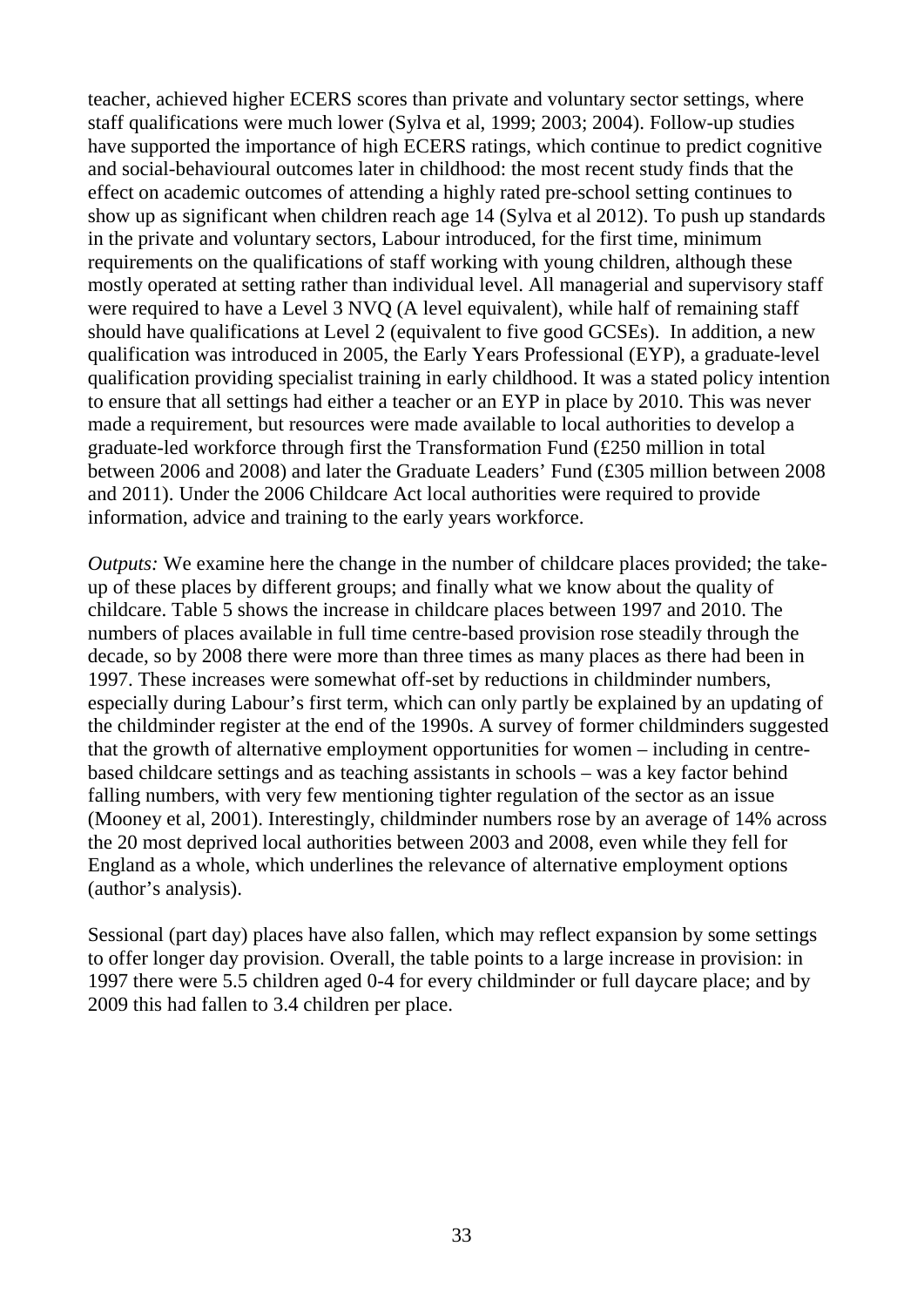|          | Childminders | Full-day<br>care | Sessional<br>care | All centre-<br>based (full-<br>day plus<br>sessional) | Number of<br>under 5s in<br>England | 0-4s for each<br>childminder<br>and full day<br>care place |
|----------|--------------|------------------|-------------------|-------------------------------------------------------|-------------------------------------|------------------------------------------------------------|
| 1997     | 365,200      | 193,800          | 383,700           | 577,500                                               | 3,085,472                           | 5.5                                                        |
| 1998     | 370,700      | 223,000          | 383,600           | 606,600                                               | 3,051,090                           | 5.1                                                        |
| 1999     | 336,600      | 247,700          | 347,200           | 594,900                                               | 3,018,954                           | 5.2                                                        |
| 2000     | 320,400      | 264,200          | 353,100           | 617,300                                               | 2,980,913                           | 5.1                                                        |
| 2001     | 304,600      | 285,100          | 330,200           | 615,300                                               | 2,923,839                           | 5.0                                                        |
| % change | $-17%$       | 47%              | $-14%$            | 7%                                                    | $-5%$                               |                                                            |
|          |              |                  |                   |                                                       |                                     |                                                            |
| 2003     | 307,500      | 398,000          | 281,200           | 679,200                                               | 2,849,444                           | 4.0                                                        |
| 2004     | 322,100      | 483,600          | 270,600           | 754,200                                               | 2,858,356                           | 3.5                                                        |
| 2005     | 319,200      | 530,200          | 248,200           | 778,400                                               | 2,894,136                           | 3.4                                                        |
| 2006     | 323,000      | 574,500          | 233,700           | 808,200                                               | 2,954,964                           | 3.3                                                        |
| 2007     | 311,800      | 603,500          | 220,800           | 824,300                                               | 3,039,253                           | 3.3                                                        |
| 2008     | 298,000      | 629,300          | 208,700           | 838,000                                               | 3,129,426                           | 3.4                                                        |
| % change | $-3%$        | 58%              | $-26%$            | 23%                                                   | 10%                                 |                                                            |
|          |              |                  |                   |                                                       |                                     |                                                            |
| 2009     | 291,211      |                  |                   |                                                       | 3,196,075                           |                                                            |
| 2010     | 277,277      |                  |                   |                                                       | 3,267,092                           |                                                            |
| % change | $-5%$        |                  |                   | $-7%$                                                 | 2%                                  |                                                            |

**Table 4: Childcare places in England 1997-2010**

Notes: (i) Because of changes in the way the data is collected and reported, figures for 2003-08 cannot be directly compared to those for either 1997-2001 or 2009-10. For 2009-10 it is not possible to separate fullday care from sessional care, hence the inclusion of a column showing both together. (ii) 1997-2001 data is for March 31 each year; (iii) 2003-2010 for June 30 each year. Sessional care includes providers where care is in offer for a maximum of 4 hours per day. Source: 1997-2001 are from the Department for Education and Employment, Education: Children's Day Care Facilities (England) Survey, Stationery Office. 2003-2010 are from the Ofsted series Registered Providers and Childcare Places in England, but with a break in series.

One of the government's intentions in investing in childcare was to ensure that children from disadvantaged families were able to access it; increasing the number of children in lower-income working families using formal childcare was a PSA target in the 2004 Spending Review. The way surveys are collected makes it difficult to track formal childcare use over time without numbers including the free entitlement discussed in the next section, so here we focus on access by 0-2 year olds. We should point out that the bulk of evidence on the positive effects of exposure to formal early years provision refers to three year olds upwards, with less research and mixed findings on whether children under three benefit from some provision if the alternative is parental care only (Ruhm and Waldfogel, 2012; Gambaro et al, 2014). High quality formal provision does appear to be preferable, in general, to informal care by friends or relatives (Waldfogel, 2006).

We know from an annual survey of parents that overall, 59% of all children aged 0-2 received some form of non-parental care in 2010, with 39% attending formal (paid) care (33% centre-based and 7% with a childminder or nanny) (Smith et al, 2012). This is considerably higher than in 1997, when 25% of 0-2s were in formal care (Butt et al, 2007),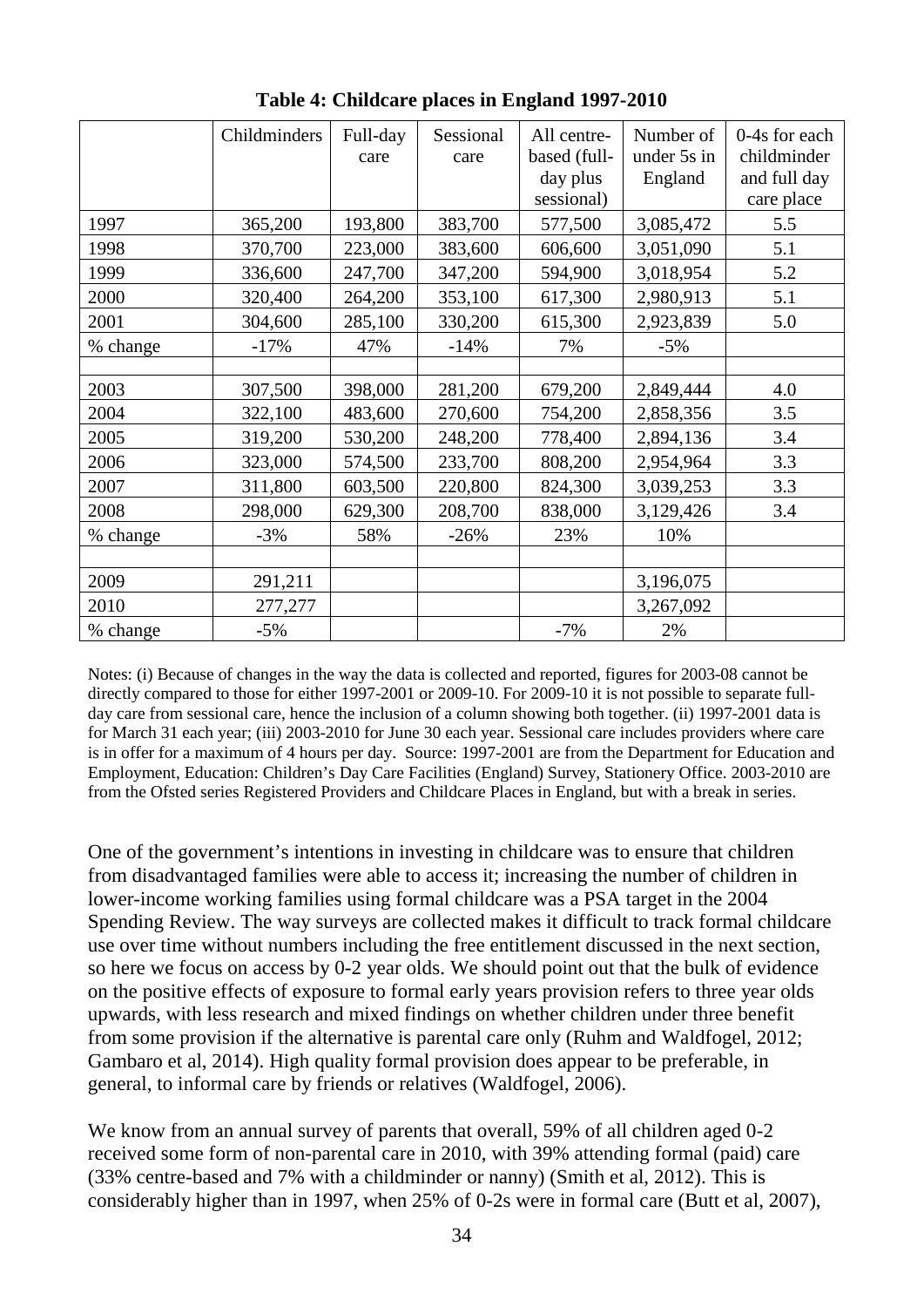although most of the increase had been delivered by 2004, as illustrated in Figure 6. From 2007 to 2010 the dramatic increase was in the use of childcare for older age groups, such as after-school clubs. Among more disadvantaged households, use of formal care remained much lower. Among families with the highest level of multiple disadvantage in 2010, 15% of 0-2 year olds accessed some formal provision, including 6% in a day nursery, compared to 55% of children from the least disadvantaged households, with 34% in a day nursery (Speight et al, 2010, Table 2.2).<sup>[19](#page-38-0)</sup> This indicates that the growth of formal childcare places has not really affected the most disadvantaged in this youngest age group, which is as expected given the way that support has been structured, with childcare tax credit available only for working households, and then parents paying at least 20% of the cost of the place. Among low-income working households, there was no change in the proportion of children (of all ages) in formal childcare settings between 2005 and 2008 and the PSA target on this was not met (DCSF, 2009).



**Figure 6: Use of formal childcare by age, 1999-2010, England.**

Source: 1999 and 2004 from Butt et al (1997); 2007 from Kazimirski et al (2008); 2010 from Smith et al (2012).

Note: 'Formal childcare' includes centre-based care, childminders, playgroups, nursery classes, nursery schools and reception class, after-school clubs and holiday schemes. Figures for 3-4 year olds include the free entitlement but almost certainly underestimate take-up as parents may not report access if they do not consider it 'childcare'. Figures for 5-7 year olds include children in reception class but not later school years.

Finally, what can we say about what happened to the quality of childcare on offer? The qualifications of the workforce have steadily improved, most notably at lower qualification levels, but also in the numbers of graduates in the sector. Table 6 shows a shift in the makeup of the early years workforce (excluding childminders) between the mid 1990s and the mid 2000s. In 2004-08 51% of the workforce had at least a Level 3 NVQ, compared to

<span id="page-38-0"></span><sup>19</sup> The most disadvantaged households are considered to be those experiencing at least five of nine indicators of disadvantage; the indicators include lone parenthood, low income, low qualifications, worklessness, at least three children, rented accommodation, living in a deprived area, and a longstanding illness or disability for parent or child. 19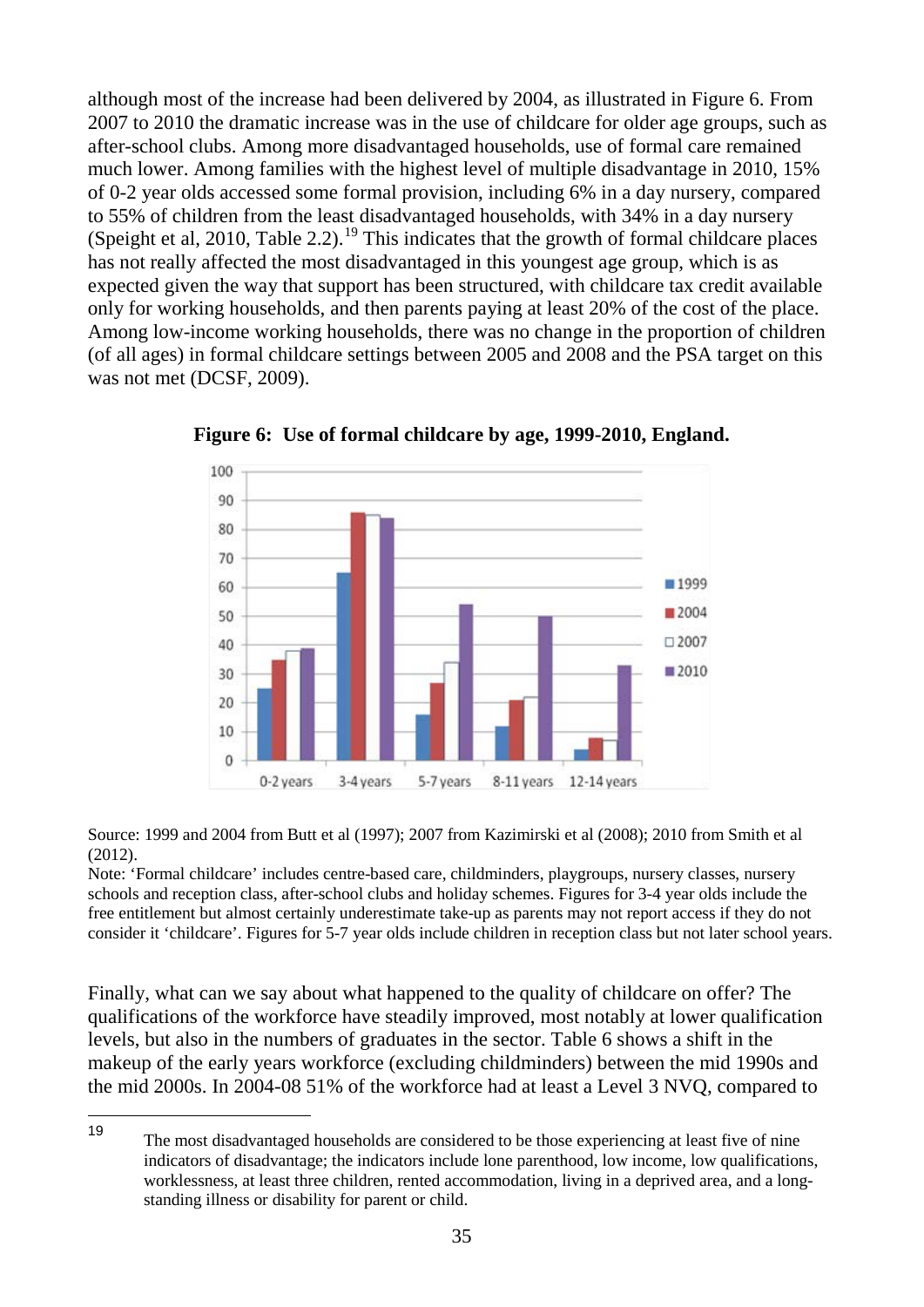29% a decade earlier (Gambaro, 2012). More recent evidence from a survey of childcare providers (including childminders) indicates that qualifications kept rising thereafter: 66% were found to be qualified to at least Level 3 in 2008, rising to 72% in 2010 (Tickell, 2011). It is apparent that the government's (very modest) ambitions for the workforce – half of staff to hold Level 2 qualifications and the manager a Level 3 – were wildly outstripped in practice. This is very good news, but experts continue to be concerned about the numbers of staff qualified only to Level 2 or below. In two separate independent reviews of the sector, Clare Tickell (looking at the EYFS) and Cathy Nutbrown (looking at qualifications) argue that Level 3 qualifications should become the minimum standard for the entire workforce, including childminders (DfE, 2012; Tickell Review). There are also some concerns about the real value-added of a Level 3 NVQ. Gambaro (2012) points out that candidates are drawn from school leavers with low grades (only 37% of childcare workers holding an NVQ3 have obtained 5A\*-C at GCSE), and that there are very low rates of progression to higher levels (for almost 90% of childcare workers with an NVQ3, this will be their highest level). Gambaro's interviews with childcare workers point to a sense of pride and achievement among those gaining an NVQ3, although not necessarily a feeling that the qualification has significantly changed the worker's practice; her interviews with managers uncover mixed opinions over an NVQ's worth. In short, an upgrading of qualifications from very low to low is to be welcomed, but is unlikely to have delivered the quality improvements associated with having graduate level staff.

|                            | 1994-98 | 1999-03 | 2004-08 |
|----------------------------|---------|---------|---------|
| Other qualification        | 11.5    | 10.7    | 6.4     |
| Entry level/Vocational L1  | 11.3    | 7.1     | 5.7     |
| GCSE below $5 A*-C$        | 28.9    | 20.0    | 15.9    |
| <b>Vocational Level 2</b>  | 6.9     | 8.9     | 11.8    |
| GCSE above $A^*$ -C        | 12.3    | 12.4    | 9.2     |
| Vocational L3              | 6.1     | 13.3    | 25.6    |
| A-levels                   | 7.3     | 6.5     | 5.7     |
| Vocational L4 and above    | 12.9    | 18.6    | 15.2    |
| Degree and above           | 2.7     | 2.6     | 4.4     |
|                            |         |         |         |
| All Level 3 and above      | 29.0    | 41.0    | 50.9    |
| All Vocational Level 4 and | 15.6    | 21.2    | 19.6    |
|                            |         |         |         |
| Unweighted base            | 2230    | 2157    | 1941    |

| Table 5: Highest qualification held by childcare and early education workers, by time |
|---------------------------------------------------------------------------------------|
| period                                                                                |

Source: Gambaro (2012), Table 6.9, using LFS data 1994-2008, all quarters, first wave respondents only. Note: percentages do not necessarily add up because of rounding.

In terms of the number of graduates in the sector, Table 6 records only a small increase over time, but investments in training for the new graduate Early Years Professional Status (EYPS) largely post-date these figures. By March 2012 9,365 people had attained the status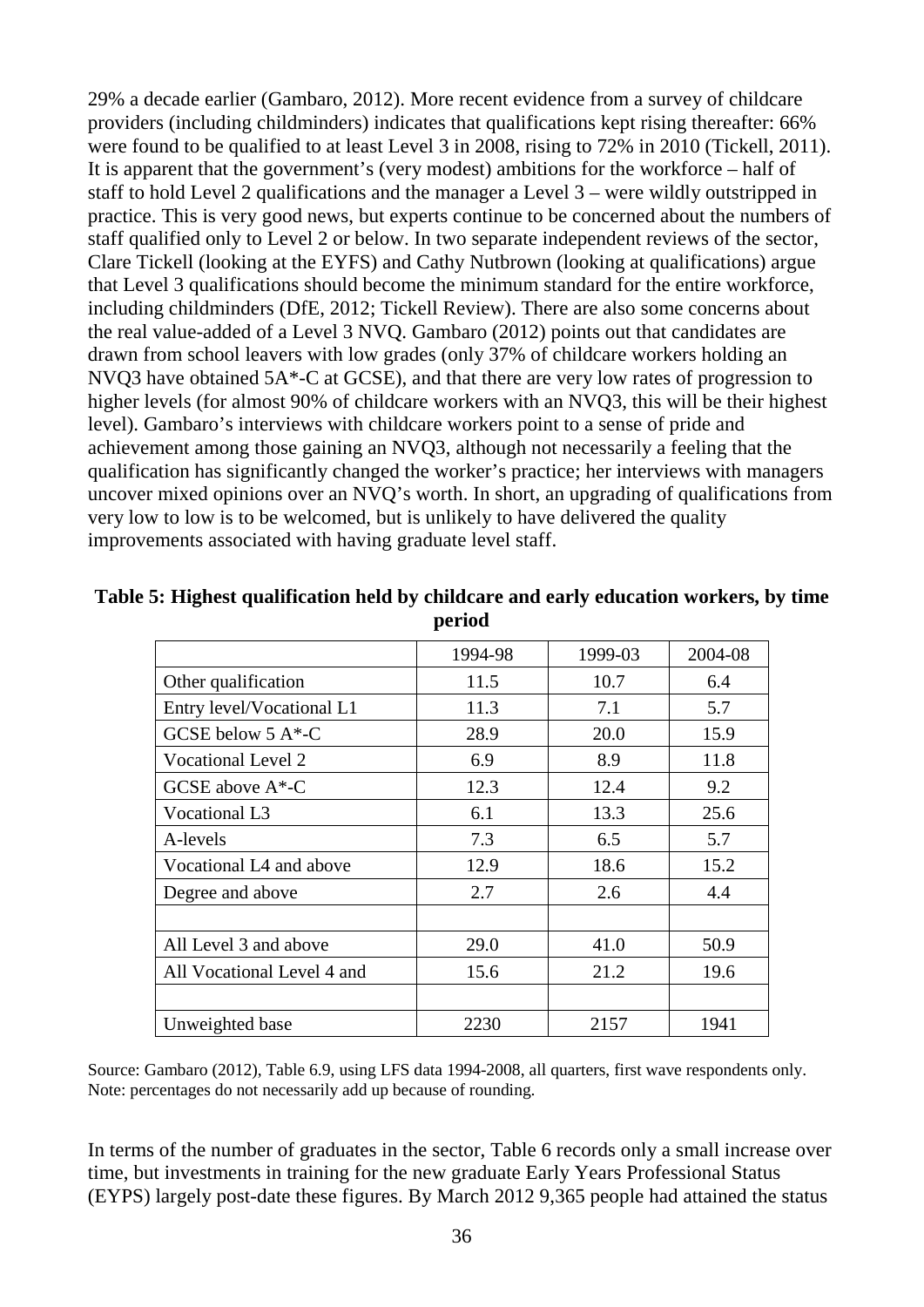with another 2,000 candidates in training. The childcare providers' survey finds that by 2010 13% of the workforce were graduates, up from 11% in 2008 (Tickell, 2011). Furthermore, there is evidence that these new graduates have had a measurable impact on quality. The evaluation of the Graduate Leader Fund found that settings which gained a graduate leader with EYPS made significant improvements in the quality of provision for pre-school children (2.5 to 5 years old) compared to settings which did not (Ranns et al, 2011), and that EYPS provided 'value-added' even over gaining another type of graduate. There was no measurable impact on quality for younger children, however, possibly because the most highly qualified staff are much less likely to work in infant/toddler rooms: each EYP worked an average of 18.4 hours in the pre-school room in the evaluation week and 4.7 hours in the infant/toddler rooms. This evidence indicates that the introduction of EYPS was a move in the right direction, but that more needs to be done to boost the numbers gaining the qualification and ensure that more children benefit. Given that there are roughly 800,000 childcare places in England (see Table 5), one EYP has now been trained for every 70-80 places, representing an important investment but not a sufficient one to reach all children. One further issue is disquiet among some EYPs at a lack of parity in pay and perceived status with qualified teachers, which may need addressing if high quality candidates are to be attracted to the profession and retained (DfE, 2012).

Alongside the upskilling of the workforce, the Tickell Review concludes that the EYFS has itself contributed to improvements in quality in the sector. The proportion of childcare providers judged by Ofsted to be good or outstanding increased from 56% in 2007/08 (before the EYFS was introduced) to 68% in 2009/10, with outstanding rising from 4% to 10% (Ofsted, 2011). Ofsted's report for the Tickell Review also found that 16% of providers which left the sector after an inspection under the EYFS framework had been found to be inadequate, while only 2% of providers remaining active were judged inadequate; Ofsted believes that this shows that the combination of the framework itself and inspection against it have raised standards.<sup>[20](#page-40-0)</sup> Furthermore, the curriculum appears to have been broadly popular with staff and parents (Tickell, 2011), although there are exceptions, most notably childminders who had been given a 'satisfactory' judgement and thought of themselves as carers rather than educators (Ofsted, 2011). Children themselves, in Ofsted's assessment, are also happy and enjoying their time in the EYFS, despite initial concerns that the framework would be too formal for young children and place too much pressure on them (Ofsted, 2011).

On the other hand, Ofsted finds that the average quality of provision remains worse in more deprived areas, largely due to differences in the quality of childminding: 55% of childminders in the most deprived quintile were rated good or outstanding at their last inspection, compared to 72% in the least deprived quintile; for centre-based providers the figures are 65% and 75% (Ofsted, 2011, Figure 2).

*Outcomes:* One of the purposes of increased funding to childcare was to enable more mothers to move into paid work. Worklessness did fall during the Labour years, especially among lone parents, for whom the employment rate rose from 45% in 1997 to 57% in 2010

<span id="page-40-0"></span><sup>20</sup> However, it should be remembered that Ofsted ratings provide just one quality measure, and one that has been found to be poorly correlated with other quality indicators, particularly for younger children (Mathers et al, 2012). 20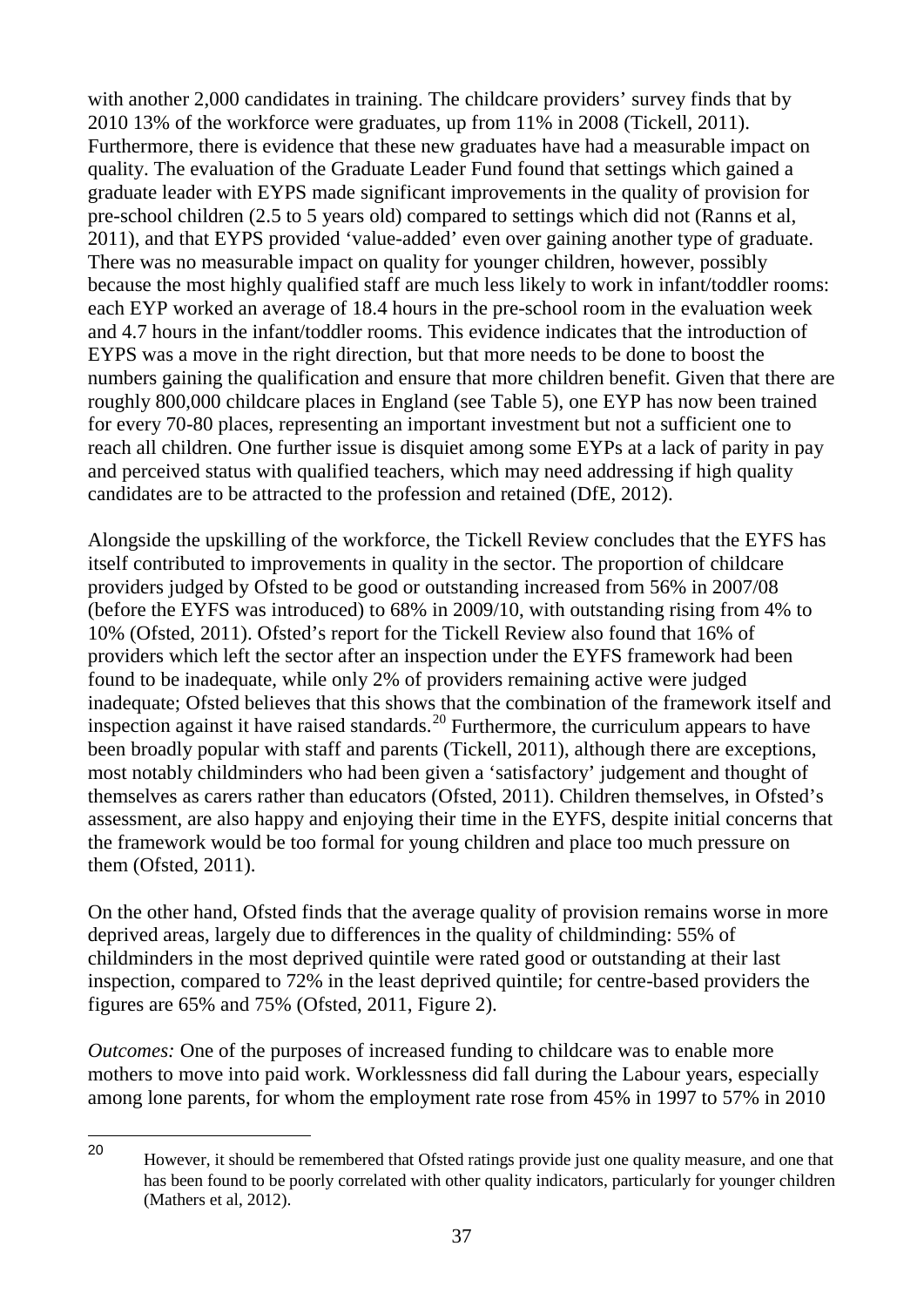(Spence, 2011). Studies comparing the change in lone parent employment to that of mothers in couples and childless women attribute as much as two-thirds of the increase to the effect of policy change, rather than economic growth, but cannot separate the impact of investment in childcare from that of tax credit and New Deal policies (Gregg et al., 2009; Blundell et al 2008; Brewer et al 2006). The evaluation of the Neighbourhood Nursery Initiative is able to hone in on the childcare effect specifically, by comparing employment change between disadvantaged areas with and without a Neighbourhood Nursery (La Valle et al., 2007). The evaluation finds that childcare provision did have a small but significant effect on employment, which rose more quickly in areas with a Neighbourhood Nursery than in similar non-NNI areas. Among work-ready parents the NNI was associated with an increase in employment of 1.3 percentage points, and 0.8 percentage points among all parents (La Valle et al, 2007). Parents (and especially lone parents) using the nursery judged its importance very highly: 31% of lone parents said they would not have been using formal childcare if the NNI place had not been available, and 30% said they would not have been in work without it. But the overall impact was dampened by low take-up, with only 10% of pre-school parents in NNI areas using the service. Both information and cost appeared to remain important barriers to access, particularly among groups with low employment levels.

A second purpose was to improve children's developmental outcomes and to reduce inequalities. The evidence we have on developmental outcomes is measured at age five and so cannot separate the effect of provision at different ages, so this evidence is discussed in the next section, after we consider the free entitlement to nursery education for three and four year olds. From what we know from the discussion so far, however, we might expect both increased use of formal childcare and its improved quality to have had a positive impact on many young children in working families – 39% of all 0-2s in 2010 – but not to have affected children from the most disadvantaged households, for whom exposure to formal provision at this age remains very uncommon.

## **6. Early education for three and four year olds**

The provision of early education to three and four year olds was the largest area of spending on children under five during the Labour era, although only the three-year-old places were really new. The Conservative Party had piloted a nursery voucher scheme for four year olds during its final years in office, and this was rolled out in 1997-98 before being replaced by Labour's Nursery Education Grant (NEG) (Sparkes and West, 1998; West, 2006). The NEG entitled all four year olds to 12.5 hours a week of free early years education for 33 weeks a year. In 2004 the entitlement was extended to three year olds from the term following their third birthday. By 2010, the places had been expanded to 15 hours a week for 38 weeks a year, and more flexibility had been introduced: in some settings, families could use the hours across three or four slightly longer days, making the places work more effectively as childcare. At the time Labour lost power in 2010, a pilot scheme was in place to extend free places to two year olds in disadvantaged areas, a policy which was subsequently taken up and expanded by the Coalition Government.

*Expenditure:* Expenditure on early education for under fives is shown in the first row of Table 1, which includes spending on nursery places and on under fives in maintained schools. Funds are transferred to local authorities via the Direct Schools Grant and then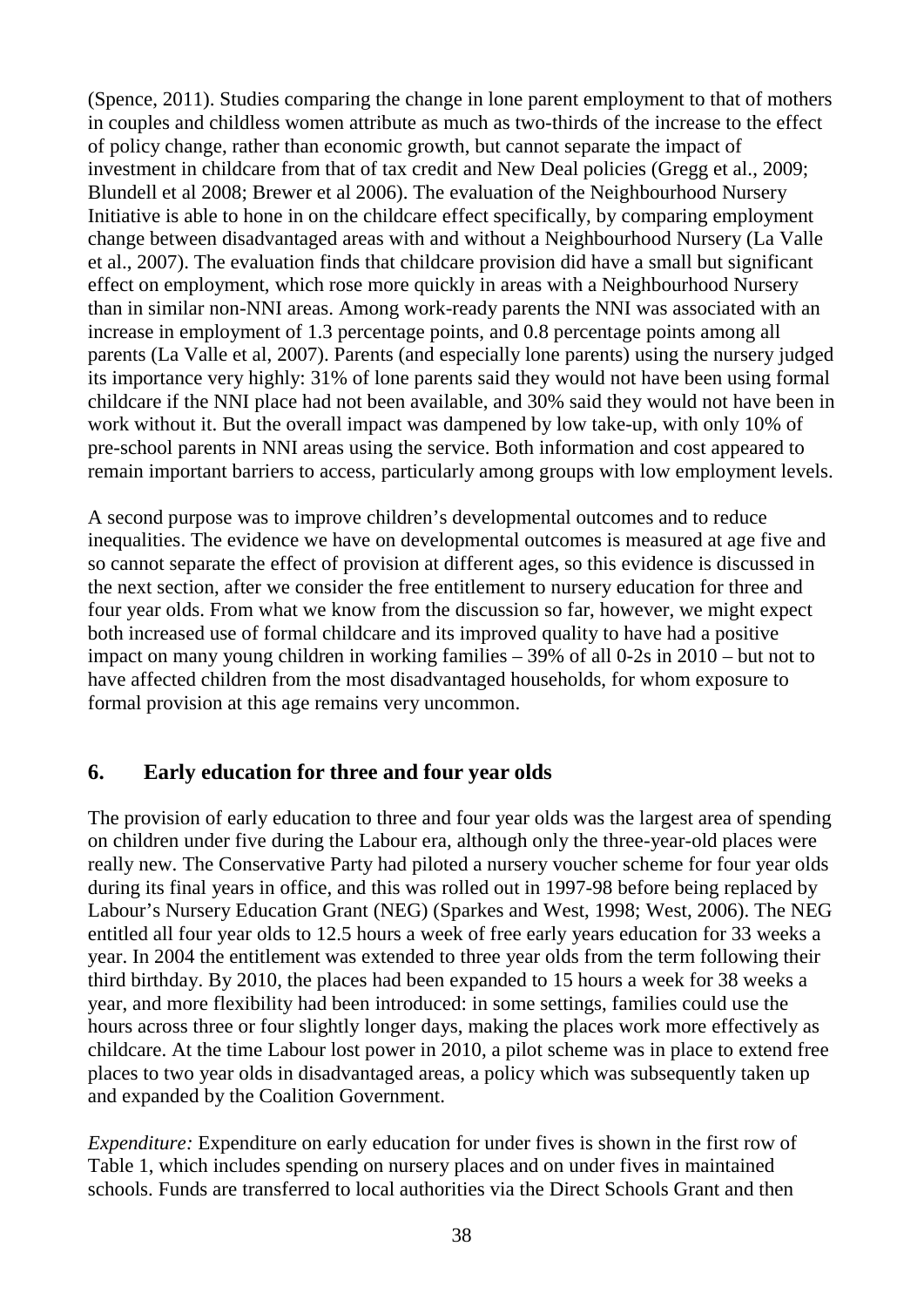allocated to providers by the LA using their own funding formulae. In 2009-10, £4.4 billion was spent in total in this way, representing a real increase of £2.3 billion since 1997-98. As Table 1 shows, this is easily the biggest chunk of public spending on young children's services.

*Inputs:* As was the case for childcare, the approach to funding the free entitlement was essentially a demand-side one, with resources following the child rather than being used to expand provision directly. The idea was to encourage both choice and flexibility, with parents taking up the place that suited their child and their circumstances: the hours could be taken at a maintained sector nursery school; a private or voluntary sector playgroup or preschool; or as part of a longer day in a full daycare setting. Childminders were also given the right to offer the free entitlement provided they met certain quality requirements.

However, the funding differed from that for childcare in several ways: it was universal, covering all children, regardless of income or parents' employment status; it went directly to the provider (rather than being reimbursed to parents); it covered the full place with no part payment; and – in principle – it could not be topped up, so parents could not use it towards the cost of higher quality provision. In practice, it did not operate entirely as planned. Many providers argue that the funding is insufficient to provide high quality early education (FSB (Federation of Small Businesses), 2007; West et al., 2010; NAO, 2012). Providers cope by cross-subsidising the places where possible: private providers and full day care settings from fees for additional hours, and maintained settings from other parts of the school budget (West et al, 2010). For parents using private or full-day provision, the entitlement is often presented simply as a reduction in fees when a child reaches the eligible age. Thus the funding model is largely one of co-production – with both private resources and other parts of the education budget – rather than full direct provision.<sup>[21](#page-42-0)</sup> There is also evidence of less flexibility for parents than had been anticipated, with full-day providers prioritising children who will stay for additional paid hours (West et al, 2010).

*Outputs:* What has the extra £2.3 billion delivered in terms of numbers of children accessing early education? By 2010, 98% of all four year olds and 92% of all eligible three year olds (in the term after their third birthday) were benefiting from some free early education (DfE, 2010). Capturing what this means as an increase since 1997 is difficult because figures on the private, voluntary and independent sector were only collected from 2000, and we can only ensure that each child is only counted once from 2008. We do know that in 1997 38% of three year olds attended either a state nursery class or independent school, and 81% of four year olds attended reception, nursery or independent school, but this excludes children in playgroups and day nurseries (DfES, 2003). In 2000, 86% of three year olds (of whom 44% did not pay) and 100% of four year olds (98% non-paying) are recorded as accessing some provision, but these are upper bounds as children attending more than one setting are counted twice (DfE, 2010). Between 2008 and 2010, when figures are measured consistently, there was no change in enrolment.

<span id="page-42-0"></span>The scheme is arguably not as dissimilar in practice to the Conservative's Nursery Voucher scheme as it was intended to be. The Conservative scheme explicitly allowed top-ups to meet the cost of a higher priced place. In ruling out top-ups, the free entitlement is different in principle, but as parents can pay for additional hours around the entitlement the result is very much the same (see Sparkes and West, 1998; West, 2006).  $21$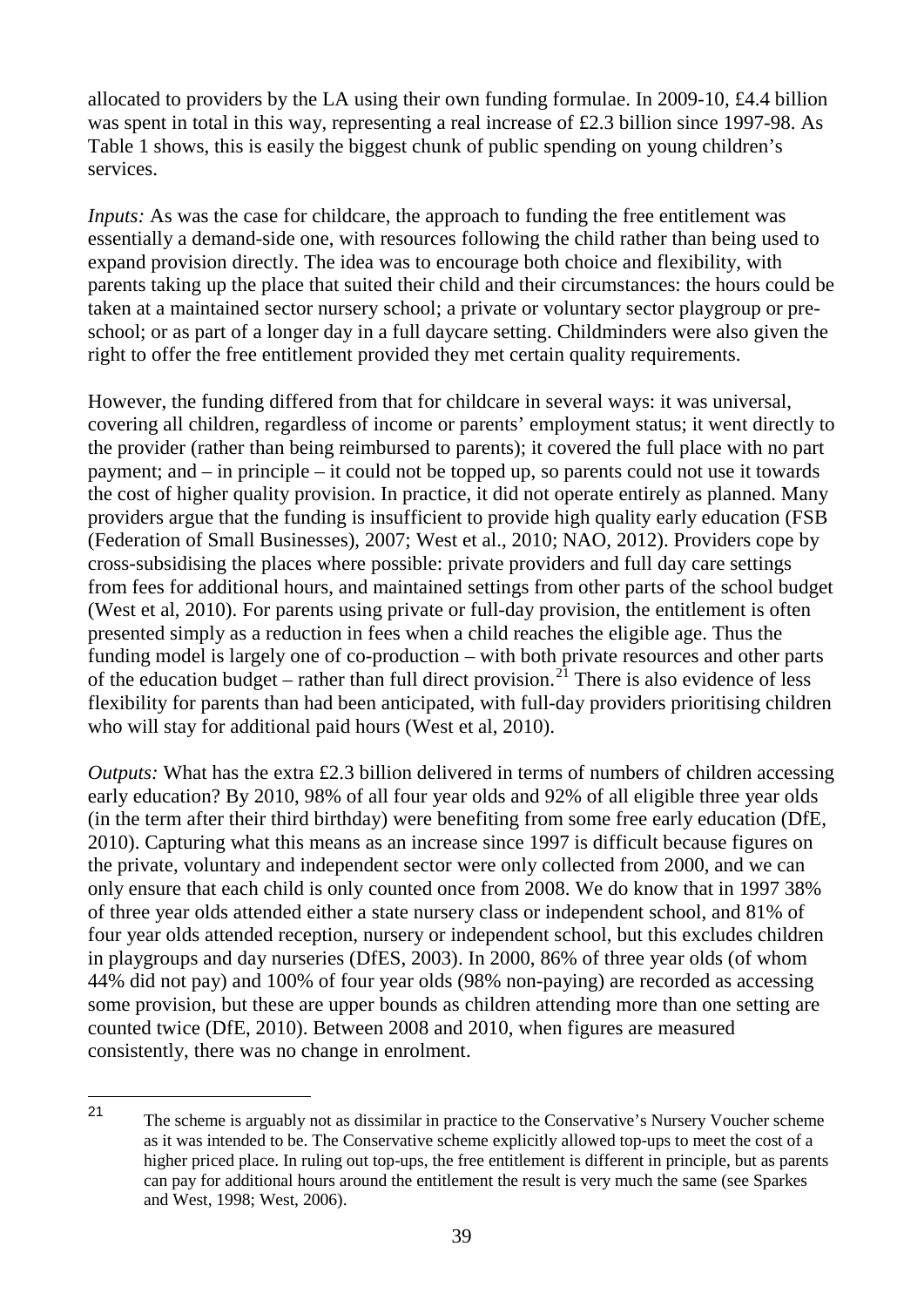Figure 7 shows a breakdown of the type of setting children are attending, with three year olds in the top panel and four year olds at the bottom. These numbers overestimate total enrolment as there is some double-counting, but the trends are interesting. Three things are striking. First, it is clear that a large proportion of funding was spent not on increasing enrolment but on funding places for children who were already attending – the cost of a universal policy. This is indicated by the difference between the PVI line and the 'PVI with a funded place', which is particularly sharp for three-year olds. Nearly half of three-yearolds attended a private, voluntary or independent setting in 2000. The free entitlement policy pushed this up by about 13 percentage points, but at the cost of subsidising places for nearly 300,000 children who were already there. If the goal was simply to increase enrolment this would be seen by economists as a deadweight loss, albeit one that may have been necessary to ensure that the system reached those least likely to attend. On the other hand the policy might also be seen as helping to improve the affordability of early education and childcare for everyone; not a deadweight loss but a deliberate redistribution of a benefit in kind towards households with young children.

The second point that emerges is the very limited expansion in the places which EPPE research had shown to be the highest quality: maintained nursery schools and classes. Indeed, as Figure 8 shows, the total number of places in the maintained sector did not expand at all but declined steadily between 1999 and 2006 before recovering to the levels of the late 1990s, with the late increase largely driven by the expansion of reception rather than nursery classes. As population numbers were also declining between 1996 and 2006, this allowed a slight increase in the percentage of children in the maintained sector between 1996 and 2000 and a steady share thereafter. Figure 8 makes it clear that all the new places have been created in the PVI sector.

Third, Figure 7b points to a steady shift for four-year-olds from nursery classes to reception classes. In 1997 53% of children aged four were in state school reception classes, and by 2010 this had risen to 62%, while the share in state nursery classes and nursery schools had fallen from 24% to 16%. Late in Labour's third term this became deliberate policy, in response to the recommendations of the Rose Review of the primary curriculum, which argued that the traditional practice of deferring school entry for younger four year olds compounded the disadvantages of being summer-born, and that instead younger children should be provided with developmentally appropriate learning experiences within primary school (DCSF, 2009b); since September 2010 children in England have been entitled to a full-time place in reception from the September following their fourth birthday. But the figures here pre-date this change and look to be driven largely by falling population numbers. Figure 8 shows no additional reception places overall until the young population starts growing in 2006, but these places are able to cover a greater proportion of the cohort. This in turn creates more space for three-year-olds in nursery classes, despite the decline in the numbers of nursery class places to 2006.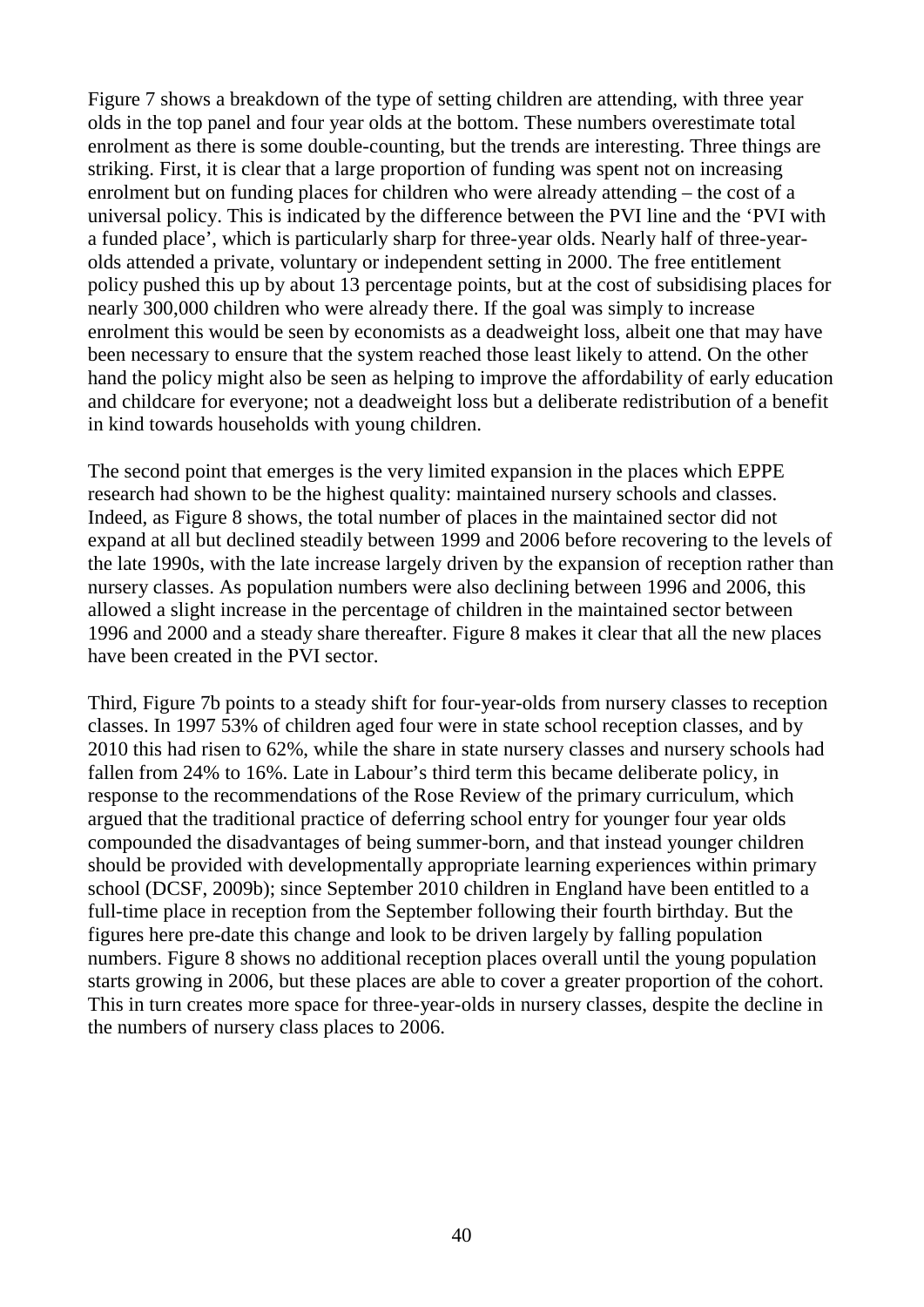#### **Figure 7:Percentage of three and four year olds in early education in England**





Source: Put together from DFE statistical releases. See my version of free entitlement starting from sfr13- 2011.xls for full notes and sources.

Notes: No data on PVI collected prior to 2000 (or 1999 for four year olds). Data may double count children attending more than one setting, so total can exceed 100%.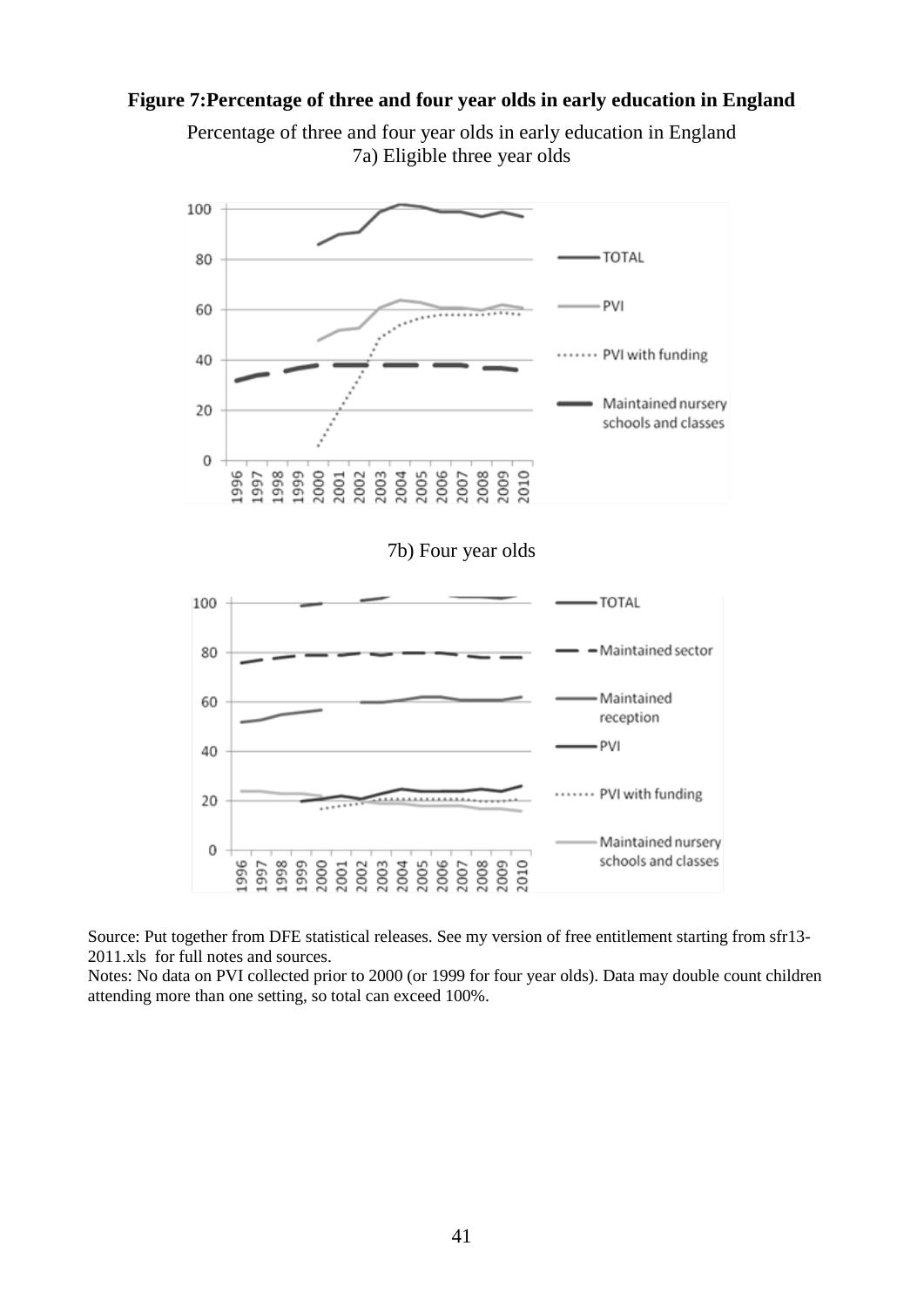## **Figure 8: Total number of three and four year olds in early years education in England**



Note: Total numbers calculated from the other data on the SFR. NB "The population estimates are derived from mid-year estimates and projections provided by the Office for National Statistics. They are subject to a margin of error and should be considered to be approximations." SFR13/2011. Of course this affects all the figures presented.

As in our analysis of childcare above, we want to know not just what happened to take-up overall but also whether more disadvantaged children were reached by the free entitlement policy, and what happened to the quality of provision on offer. It is clear from the very high take-up rates overall that the entitlement was much more successful than childcare subsidies at reaching more disadvantaged groups: 92% of three-year-olds and 98% of four-year-olds are impressive numbers. An annual survey of parents finds that children from disadvantaged households are still disproportionately represented among those not taking up a place, with children from lower-income and larger families and those whose mothers do not work and/or have low educational qualifications less likely to attend (Speight and Smith, 2010). For example, among children with the highest levels of multiple disadvantage, 5% of four-year olds and 24% of three year olds did not access any provision.<sup>[22](#page-45-0)</sup> The authors point to lack of awareness of the entitlement and a low level of information about local options as substantial barriers to taking places up. This shows that coverage is still not fully universal. On the other hand, it also tells us that three-quarters of three-year-olds from the most disadvantaged households – along with 95% of four-year-olds from these households – are accessing early education.

<span id="page-45-0"></span>See footnote 13 above. Here families with the highest level of disadvantage were classified as those experiencing at least four of the nine factors. 22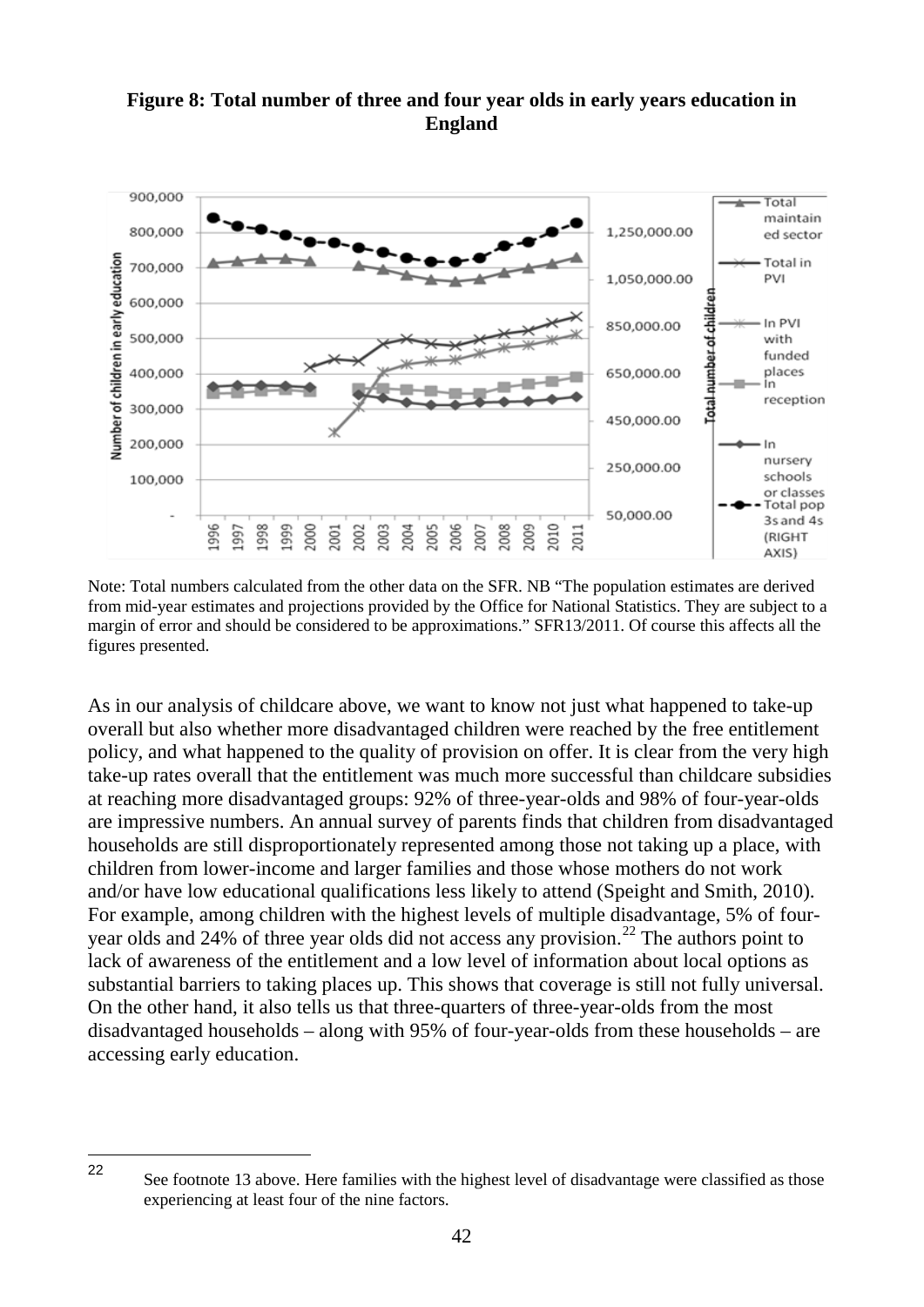What about the quality of places? Given the findings from the EPPE study referred to above, it is disappointing to see such clear evidence that all of the expansion in early education places came in the private, voluntary and independent sectors. The EPPE results clearly pointed to the maintained sector – and nursery schools in particular – as offering the highest quality provision on ECERS ratings (Sylva et al, 1999), with high ECERS scores predicting better cognitive and social-behavioural outcomes for as long as the study has continued; the latest wave of research continues to find an effect at age 14 (Sylva et al, 2004; Sylva et al., 2012). In opposition, Labour had opposed the Conservatives nursery voucher scheme, which provided demand-side funding to whichever setting parents chose, and had pledged to dismantle it to expand nursery education in the state sector (Eisenstadt, 2011). In office, what they implemented was different in principle to the voucher scheme – which explicitly allowed parents to top-up the value of the voucher – but very similar in practice. The system continued to channel state resources towards early education services in the private and voluntary sectors, even though these had now been shown to be on average lower quality than the services provided directly by the state.

On the other hand, the EPPE observations were carried out in 1997 and 1998, and we know that while supporting the expansion of PVI settings Labour policy also took a number of actions to improve their quality. The intention was to allow the flexibility for parents of taking up the early education place where they wanted to while ensuring a common and high quality experience for children across all settings. Is it the case that these changes have evened up quality between sectors, so that it is misplaced to worry that the expansion has taken place in the 'wrong' settings? As discussed above in the section on childcare, staff qualifications have indeed improved and Ofsted inspections point to rising quality of provision in PVI childcare settings, resulting in part from the EYFS curriculum. The most recent attempt to assess process quality for 3-5 year olds through ECERS scores found significant improvements in quality across all sectors between the EPPE observations in the late 1990s and fieldwork in 2005 (Mathers et al., 2007). The largest gains were made in the voluntary sector, with improvements registered in all the areas assessed. On the other hand, the maintained sector continued to be the most effective overall, especially where learning outcomes were concerned. Like EPPE, this study underlined the role of staff qualifications in raising quality, with the presence of a qualified teacher identified as particularly important. No ECERS study has been carried out since the EYFS became mandatory in 2008, but all the available evidence suggests that a gap will persist between the maintained and other sectors as long as staff qualification levels continue to differ widely.

Given the variation in quality identified by EPPE and by Mathers et al. (2007), it is interesting to examine what we know about how quality and children's background interact: are children from disadvantaged backgrounds receiving lower (or higher) quality early education than others? We saw above that the quality of childcare as measured by Ofsted is slightly lower in more deprived areas, especially when childminders are included. Analysis of Ofsted results for the free entitlement tell a similar story, with quality improving as area deprivation falls: there are more outstanding and fewer satisfactory settings in the least deprived areas (Gambaro et al., 2013). However, if we look at the presence of a graduate as an indicator of quality the story is very different. Figure 9 shows the percentage of children accessing the free entitlement in a setting with a graduate, by the deprivation decile of their home address. Differences across areas are striking though not necessarily as expected. Nearly half of all children in the least deprived areas access the entitlement in a setting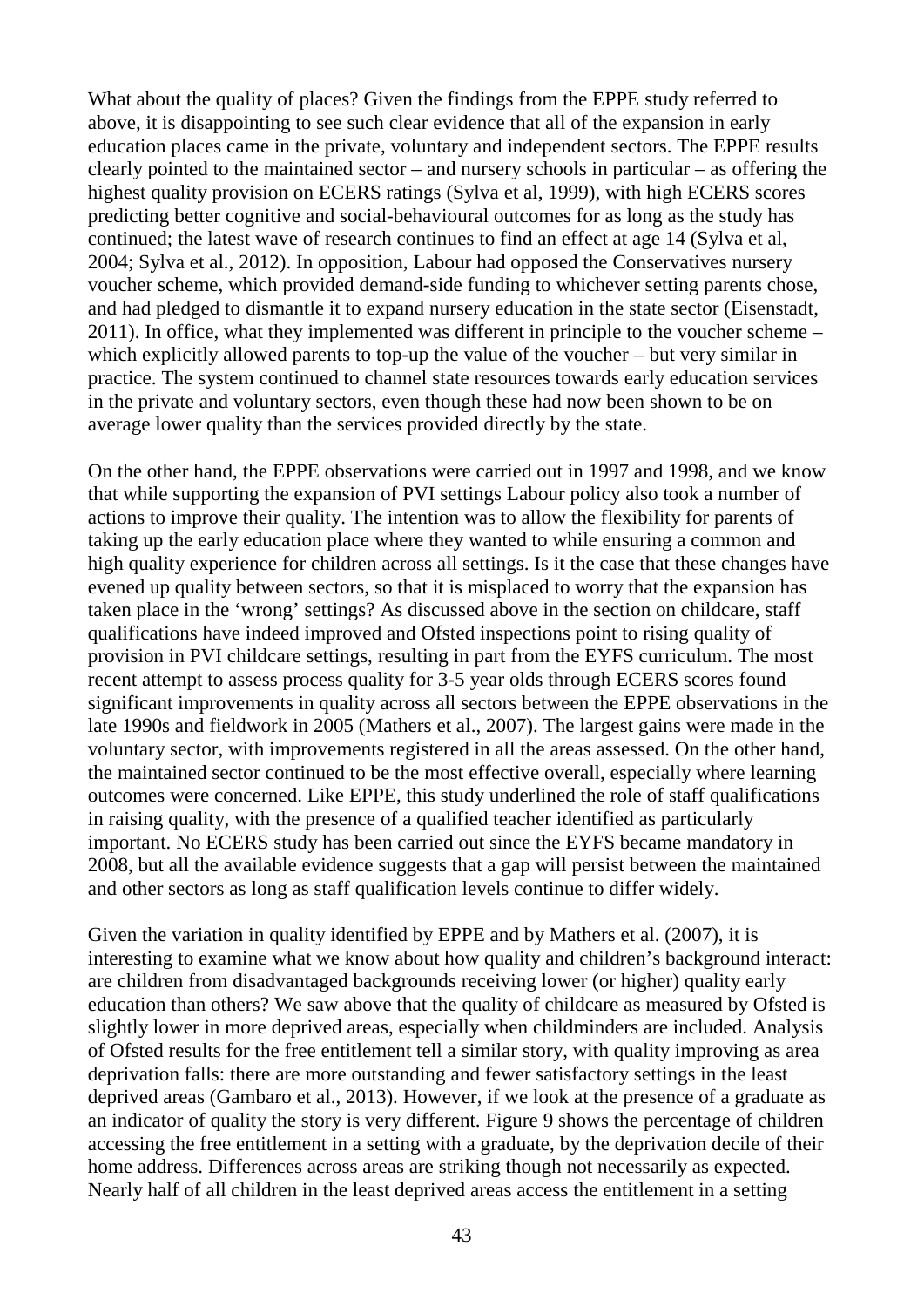where no graduate is employed, compared to fewer than one in five children in the most deprived areas. The explanation is that children in poorer areas are much more likely to access the entitlement in a state nursery school or class. This is both because these settings are overwhelmingly located in deprived inner city boroughs, and because poorer children are less likely to have working parents, and therefore more likely to take up traditional halfday school nursery places, with no need for a setting that provides wrap-around hours.

Figure 10 shows the same indicator but for PVI settings alone. Here we see much less variation across the country, with roughly one third of children in PVI settings attending a centre with a graduate. A very mild U-shape indicates a slightly higher prevalence of graduates in the most and least deprived areas than in the middle, which may reflect the impact of private resources at the top end and supply side investments to support training and development at the bottom. The lack of a stronger association between area deprivation and access to graduates within the PVI sector is encouraging in some respects, but what the figure is showing is low quality for a majority, whatever their background. High quality provision has been shown to have the greatest impact for disadvantaged children, so this is not an effective way of evening up life chances, and is another reminder of the key role being played by state nursery schools and classes.<sup>[23](#page-47-0)</sup>





Source: Gambaro et al (2013) from Early Years Census 2011 and School Census 2011. Notes: Sample includes all children born between September 2006 and December 2006 receiving the entitlement. Sample excludes children in reception classes and children with special education needs.

<span id="page-47-0"></span>Interestingly, Ofsted does not consistently rank maintained settings more highly than PVI settings: indeed, the opposite is the case, with a slightly higher share of PVI settings ranked as outstanding and fewer as satisfactory. However, there are differences in the inspectorate, the length and style of inspections, and the inspection cycle for the two sectors which make this comparison fairly meaningless: see discussion in Gambaro et al (2013). 23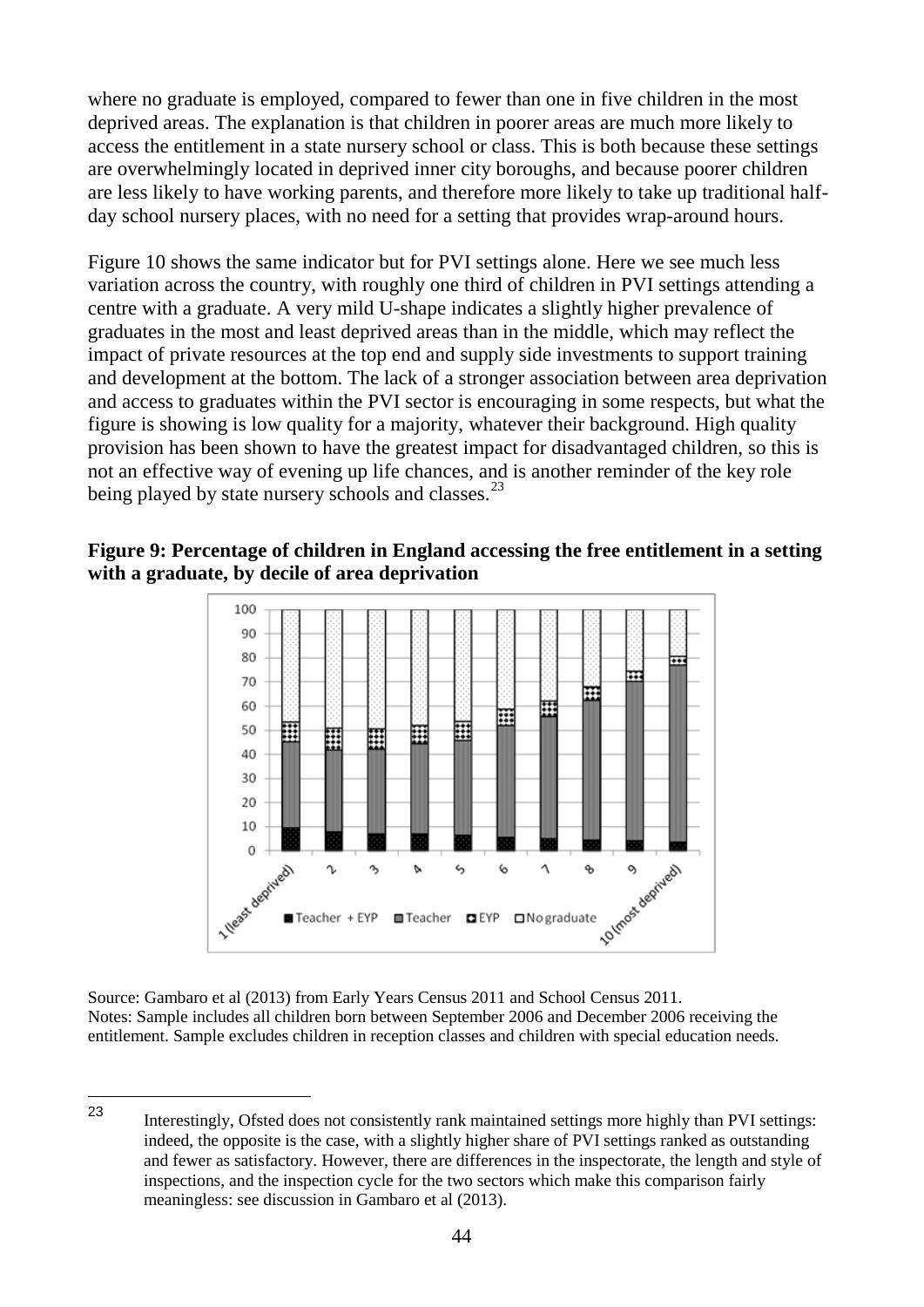#### **Figure 10: Percentage of children in England accessing the free entitlement in a setting with a graduate – PVI settings only**



Source: Gambaro et al (2013) from Early Years Census 2011. Notes: Sample includes all children born between September 2006 and December 2006 receiving the entitlement in a PVI setting (or by a childminder). Sample excludes children in reception classes and children with special education needs.

Lastly, before we move on to look at outcomes, it may be worth reflecting briefly on what the shift towards reception class means for the quality of provision received by four-yearolds. Several commentators have in the past raised concerns that formal schooling starts too early in the UK and that reception class is an inappropriate environment for a child aged four (e.g. Moss and Penn, 1996; Moss, 1999). The introduction of the EYFS with its focus on delivery through play appears to have allayed many of these worries; respondents to the Tickell Review gave the curriculum strong support, with concern now focused on the jump from reception to the more formal requirements of Key Stage 1 in the following year (Tickell, 2011). The Tickell Review did recommend further research into whether the 1:30 ratio of staff to children is sufficient for reception class (up from 1:13 in nursery), while noting that this ratio rarely appears to operate in practice, with a number of teaching assistants employed as a matter of course.

*Outcomes:* We have examined increased resources and improved outputs in both childcare and early education – higher enrolment rates and better quality – as well as investments in family support services and increased maternity leave. Have these outputs led to measurable changes in children's outcomes: can we see an improvement in cognitive, social and behavioural development at the end of the EYFS?

As Figures 6 and 7 testified, the big increases in enrolment rates for both 0-2 and 3-4 year olds came between 1999 and 2004. Sure Start Local Programmes were in full swing by 2004. We might then expect to see improvements in outcomes showing up by 2006 or 2007. On the other hand, improvements in the quality of provision have taken place more gradually over the decade, with the introduction of the EYFS in 2007 and resources to fund the development of Early Years Professionals in place from 2006-2011. If the major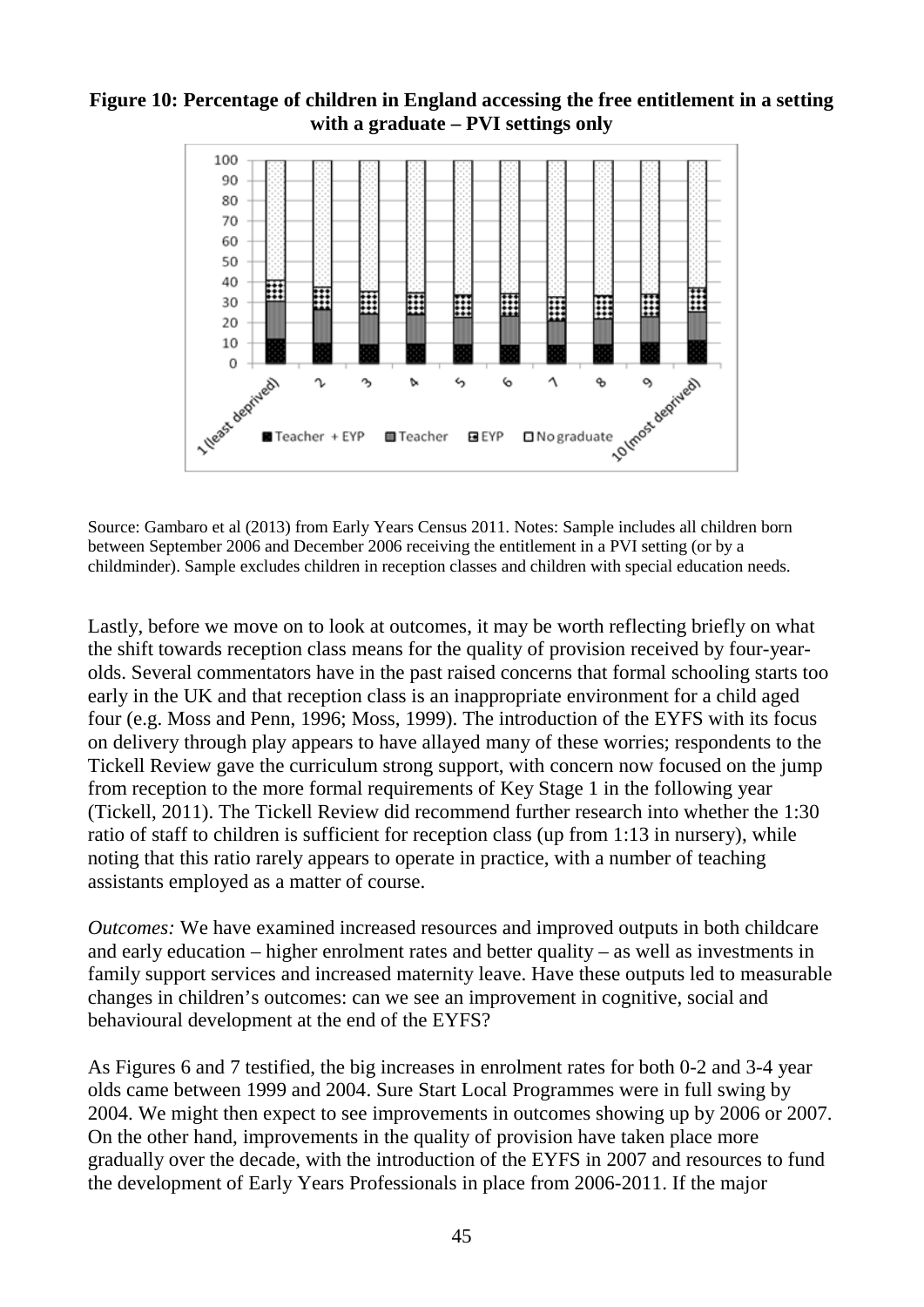changes to maternity leave affected child development indicators, we would expect to see this coming through between 2008 and 2012.

Table 7 shows the percentage of children working securely in each area of learning in the EYFS and its predecessor, the Foundation Stage Profile, between 2005 and  $2011.^{24}$  $2011.^{24}$  $2011.^{24}$  These are the scores recorded by teachers for children as they approach the end of reception class. The figures point to stagnation or slippage between 2005 and 2007, but considerable progress thereafter. From 2007 the proportion of children working securely in communication, language and literacy (CLL) rose by 13 percentage points over four years to 62% in 2011, while in personal, social and emotional development (PSED) the improvement was eight percentage points to 79%. Scores for children in the most deprived 30% of areas improved more quickly than average, so the achievement gap between these areas and the rest narrowed steadily from 17 percentage points in 2007 to 12 percentage points in 2011. The 2007 Spending Review had set two Public Service Agreement targets in relation to EYFS results: to increase the proportion of children achieving "a good level of development" by 4 percentage points between 2008 and 2011; and to improve the average score of the lowest achieving 20% so that the gap between that score and the median reduced by 3 percentage points between 2008 and 2011. Both targets were met. The share achieving a good level of development rose from 49% to 59% over this period (Table 7), while the gap between the lowest achieving 20% and the median narrowed for England from 38.3 points in 2006 to 35.6 in 2008 and then 31.4 in 2011. Ofsted (2011) point to particularly strong improvement among children of Bangladeshi and Pakistani heritage, children from 'any other Black background' or 'any other ethnic background', those speaking English as an additional language and those known to be eligible for free school meals. However, children with disabilities or statements of special needs and children of Gypsy/Roma or Irish Traveller heritage made less or much less progress than average.

The positive story from 2007 contrasts with less impressive achievements in the earlier part of the decade. Neither of the Public Service Agreements set in the 2004 Spending Review for progress between 2004 and 2008 were met. As Table 7 shows, only 49% of children had achieved a good level in 2008, short of the 53% in the target and little better than 2005. A second target aimed to reduce inequalities between the most disadvantaged children and the rest to 12 percentage points by 2008; Table 7 shows minimal progress between 2006 and 2008.

<span id="page-49-0"></span>FSP results were collected from 2003 but only on an experimental basis. 24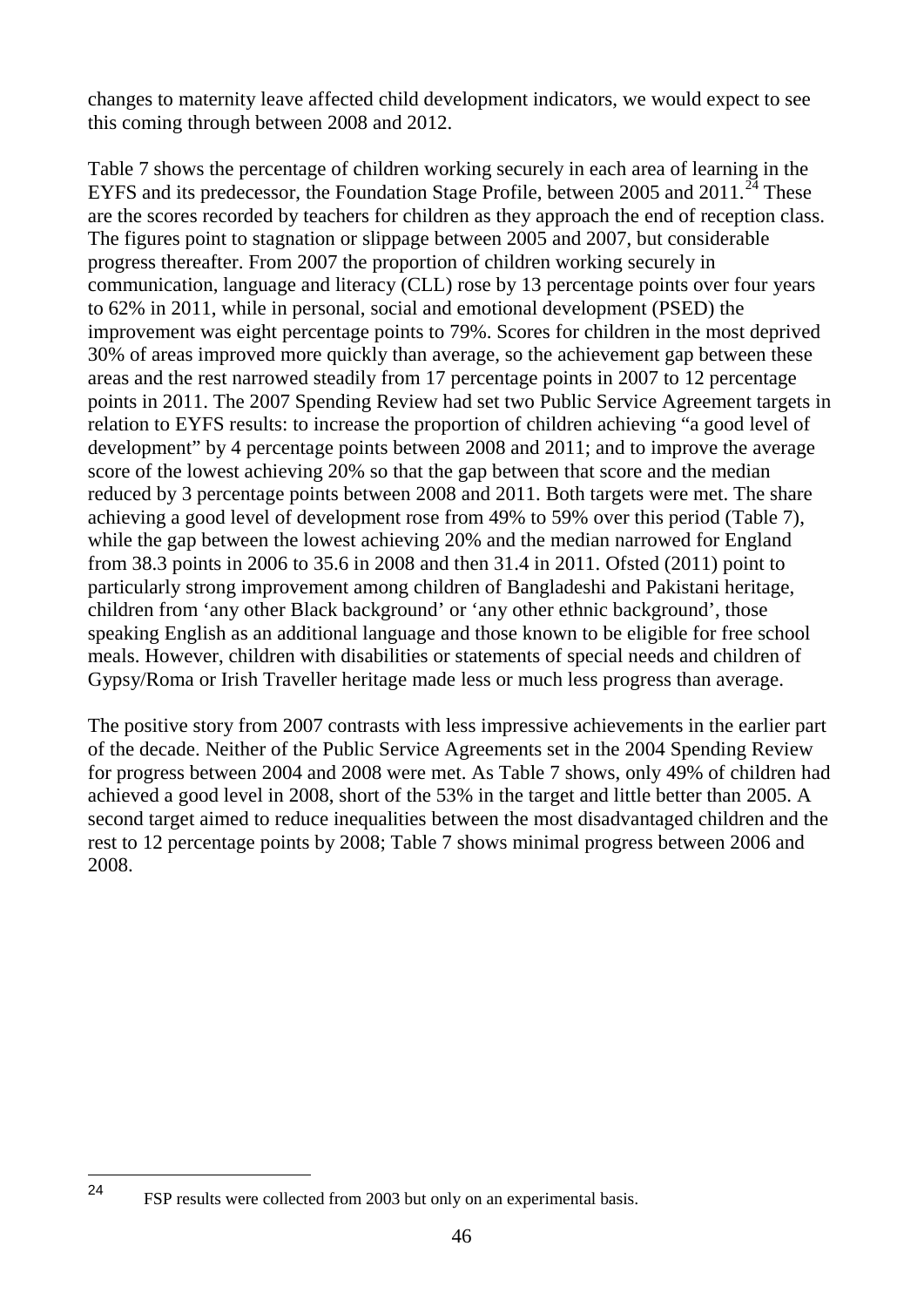|                                                                                               |                      | o    |      |      |      |      |      |
|-----------------------------------------------------------------------------------------------|----------------------|------|------|------|------|------|------|
|                                                                                               | 2005                 | 2006 | 2007 | 2008 | 2009 | 2010 | 2011 |
| A good level of development<br>(78 points in total, including 6<br>on all PSE and CLL scales) | 48                   | 45   | 46   | 49   | 52   | 56   | 59   |
| Children in 30% most<br>deprived areas                                                        |                      | 33   | 35   | 39   | 42   | 47   | 51   |
| Children in other areas2                                                                      |                      | 50   | 52   | 55   | 57   | 61   | 63   |
| Difference between<br>deprived/other areas2                                                   | $\ddot{\phantom{0}}$ | 17   | 17   | 16   | 15   | 14   | 12   |
| <b>Personal Social and Emotional</b><br>Development [PSE] (in all 3<br>scales)                | 75                   | 71   | 71   | 72   | 74   | 77   | 79   |
| Communication, Language and<br>Literacy [CLL] (in all 4 scales)                               | 51                   | 48   | 49   | 53   | 55   | 59   | 62   |
| Problem Solving, Reasoning<br>and Numeracy (in all 3 scales)                                  | 69                   | 66   | 67   | 68   | 70   | 72   | 74   |
| Knowledge and Understanding<br>of the World (1 scale)                                         | 81                   | 77   | 77   | 79   | 81   | 83   | 84   |
| Physical Development (1 scale)                                                                | 90                   | 88   | 88   | 89   | 90   | 91   | 91   |
| Creative development (1 scale)                                                                | 81                   | 78   | 78   | 79   | 80   | 82   | 83   |

**Table 6: Percentage of children working securely1 in each area of learning in maintained schools and private, voluntary and independent providers, 2005-2011, England**

Sources: Figures for years 2006 and 2007 are from DCSF (2008b); Figures for year 2008 to 2010 are from DCSF (2010); Figures for year 2011 are from DfE (2011).

Notes to the table: 1. Children achieving 6 or more points in all scale(s) within an area of learning are working securely in that assessment area.

2. The figures are based on children for whom it was possible to establish an area of residency.

3. The figures for 2009 and 2010 are based on the areas identified as being the 30% most deprived using the Index of Multiple Deprivation 2007. Figures prior to that are based on the areas identified as being the 30% most deprived using the Index of Multiple Deprivation 2004.

4. The Problem solving, reasoning and numeracy area of learning was known as Mathematical development prior to 2009.

The figures for 2005 and 2006 are derived from the child level sample. The figures for years 2007 to 2011 are derived from full child level data reported by local authorities.

.. Not available. It was not possible to establish the deprivation status of children in Private, Voluntary or Independent providers in 2005.

The findings of two other relevant studies also suggest disappointing progress to 2008. Analysing data for 472 primary schools from the Performance Indicators in Primary Schools (PIPS) On-entry Baseline Assessment (BLA), Merrell and Tymms (2011) point to stagnation in outcomes, as presented in Table 8. The PIPS-BLA is administered as a 20 minute test within six weeks of a child starting school, and the authors argue that it provides reliable, objective and consistent indicators which have well-established validity. The data show statistically significant declines in early reading and picture vocabulary and statistically significant increases in maths between 2001 and 2008, but the authors emphasise that these differences are very small in educational terms and that the story is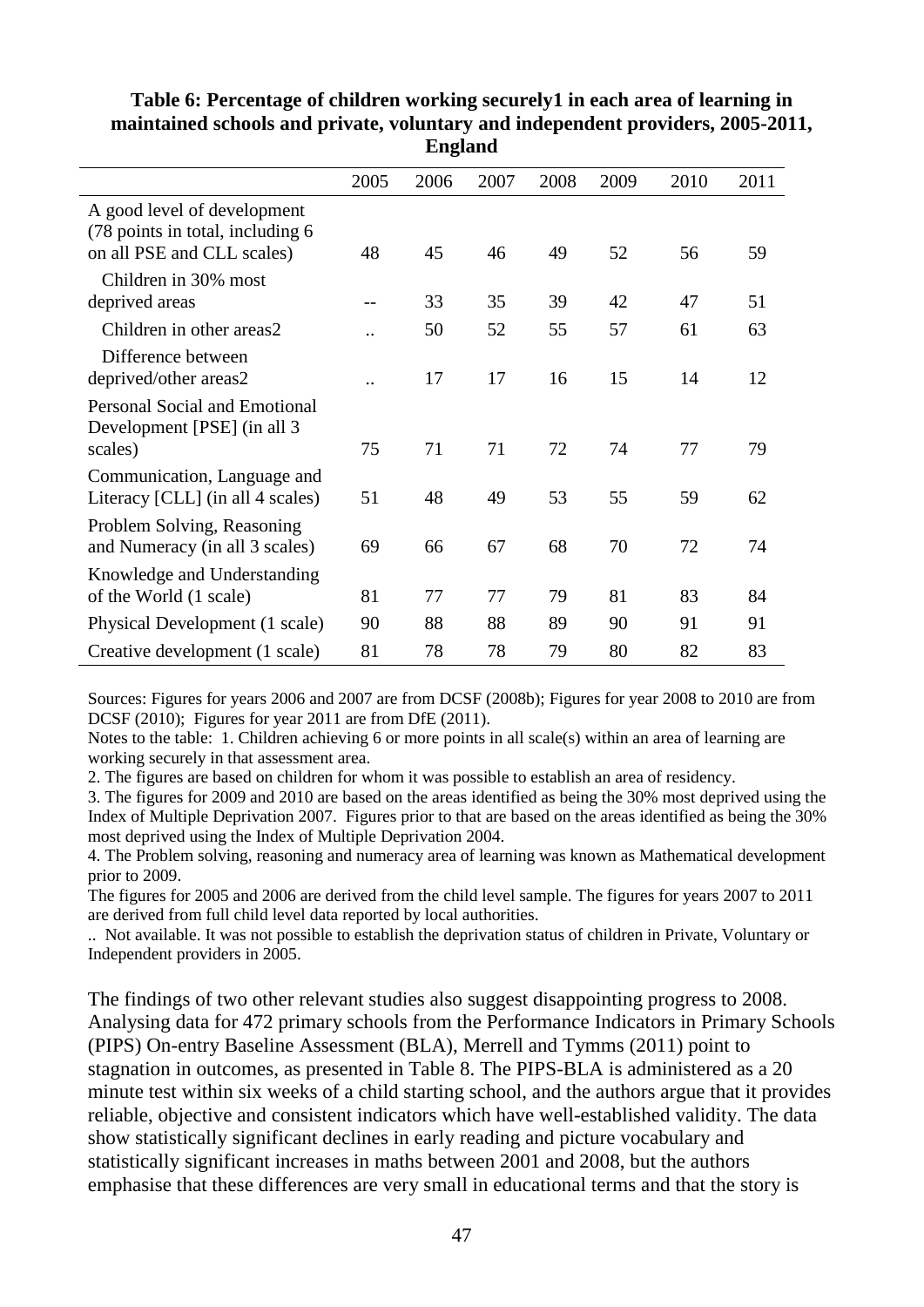broadly one of stability. Unfortunately no later data are available from PIPS to test whether the improvements shown in Table 7 are also reflected there. It may be relevant that the Merrell and Tymms figures give an average rather than a percentage of children reaching a given level; averages have shown much greater stability in the EYFS than the percentage moving across a level, as can be seen in Table 7.

|                  | Early reading       |           | <b>Early Maths</b> |           | Picture vocabulary |           | Total               |           |
|------------------|---------------------|-----------|--------------------|-----------|--------------------|-----------|---------------------|-----------|
| Academic<br>year | Mean<br>$(max=170)$ | <b>SD</b> | Mean<br>$(Max=69)$ | <b>SD</b> | Mean<br>$(Max=23)$ | <b>SD</b> | Mean<br>$(Max=262)$ | <b>SD</b> |
| 2001             | 14.32               | 13.90     | 22.71              | 9.21      | 13.66              | 4.48      | 50.69               | 23.64     |
| 2002             | 13.96               | 13.44     | 22.66              | 9.17      | 13.53              | 4.56      | 50.14               | 23.29     |
| 2003             | 13.32               | 13.02     | 22.80              | 9.16      | 13.55              | 5.05      | 49.64               | 23.15     |
| 2004             | 13.28               | 13.03     | 22.84              | 9.25      | 13.70              | 5.04      | 49.82               | 23.27     |
| 2005             | 13.20               | 13.07     | 22.38              | 8.79      | 13.52              | 5.04      | 49.10               | 22.88     |
| 2006             | 13.59               | 13.93     | 23.16              | 9.15      | 13.66              | 5.11      | 50.40               | 23.82     |
| 2007             | 13.24               | 13.67     | 23.62              | 9.22      | 13.51              | 5.11      | 50.37               | 23.57     |
| 2008             | 13.14               | 13.37     | 23.74              | 9.18      | 13.34              | 5.08      | 50.25               | 23.28     |

**Table 7: Raw scores from the Performance Indicators in Primary Schools (PIPS) Onentry Baseline Assessment (BLA)**

Source: Merrell and Tymms (2011), table 4 (p. 340)

A second study finds only a modest effect of attending early education on Key Stage 1 scores (age 7) for children in the Millennium Cohort Study, who would have accessed the free entitlement in 2003-2005 and reached the end of reception in 2006; for children living in poverty a significant association between attendance and maths score at Key Stage 1 remains after controlling for family, child and school characteristics, but there is no significant association for other areas of the curriculum, nor for children overall (George et al., 2012).

Overall, a possible interpretation of what happened in the 2000s is this. The increases in enrolment in PVI settings recorded between 1999 and 2004 made little difference in themselves to school readiness (and nor, it seems, did other early interventions such as Sure Start, despite what we know about its impact on parenting and the home learning environment). However, the combination of enrolment with improvements in quality – increasing qualifications of staff, more graduates, and the introduction of the Early Years Foundation Stage – do seem to be reaping real rewards, with significant improvements in child development indicators from 2008 onwards, alongside significant narrowing of inequalities.

# **7. Early childhood health**

Improving the quality of healthcare and reducing health inequalities were policy priorities for Labour from 1997 to 2010: at least fifteen government-commissioned reviews, White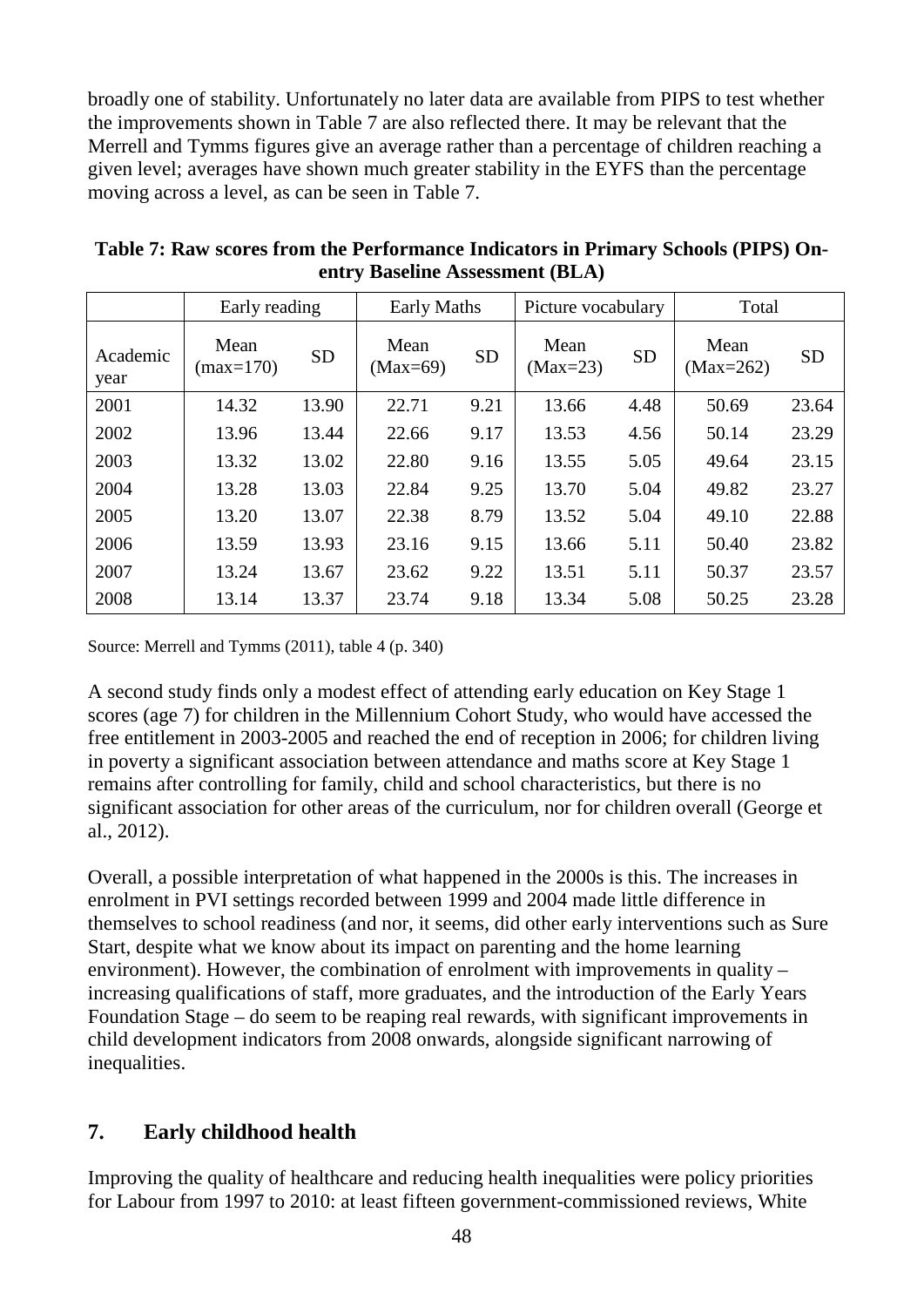Papers and action plans were published in this period, from the Acheson Inquiry into Inequalities in Health in 1998 to the Marmot Review in 2009 (Audit Commission, 2010). But while nearly all of these emphasise the importance for adult health of what happens in childhood, policy focused on child health was slower in coming. A Children's National Service Framework was developed from 2003 and subsequently integrated into the Every Child Matters framework (DfES and DoH, 2004) and a specific Child Health Strategy was published in 2009 (DoH, 2009a). This launched the Healthy Child Programme, a clinical and public health programme comprising screening, immunisation, developmental reviews, information and guidance to support parenting.

Until then Sure Start was arguably the main health care policy initiative for young children, although in practice the Department of Health's joint responsibility for Sure Start only lasted from 1999 to 2002. Eisenstadt (2011) describes both the early excitement among civil servants at the decision to allow the Health Minister to answer questions on Sure Start during education question time – this was joined-up government in action – and the quiet shift in 2002 that gave joint responsibility for the new Sure Start, Early Years and Childcare Unit to the DfES and the DWP, leaving the DoH out.<sup>[25](#page-52-0)</sup>

There were also smaller specific health-focused initiatives: the National School Fruit and Vegetable Scheme (a free daily piece of fruit to schoolchildren between four and six years old); Healthy Start (from 2006, providing nutritional support to pregnant women and children under four in low income families); and the Family Nurse Partnership from 2007 (a tightly targeted health visiting scheme providing support for teenage mothers from early pregnancy until two years after birth).

However, it is widely accepted that health care services are only one factor (and perhaps even a minor factor) affecting health outcomes, with income, housing conditions and the neighbourhood environment all known to have direct and significant impacts on health. This is repeatedly acknowledged in Labour health policy documents. For example, the Department of Health's implementation plan for reducing the social class gap in infant mortality by 10 percentage points proposes that progress on child poverty and reduced overcrowding might together contribute 4.4 percentage points; reduction in adult obesity 2.8 points; reduced smoking in pregnancy 2 points; targeted interventions to reduce cot death 1.4 points; and reduced teenage pregnancy 1 point (Department of Health, 2007). As health behaviours such as smoking and healthy eating are themselves strongly correlated with social and economic variables, this points to a relatively small role for health care services in addressing inequalities in IMR. In this section we examine changes in spending and in health inputs and outputs (insofar as this is possible) but the outcomes we look at will have been influenced by wider policies on housing, income poverty, teen pregnancy and adult health behaviour (such as the smoking ban).

<span id="page-52-0"></span><sup>25</sup> Eisenstadt (p.75) interviewed Carey Oppenheim, an advisor on childcare in Number 10 at the time, about the shift in ministerial responsibility for Sure Start: "The idea obviously… was that you would combine issues around employment and income with issues around education and early years services. Why health was left out? Maybe we just felt it was too complicated, it was just another player." 25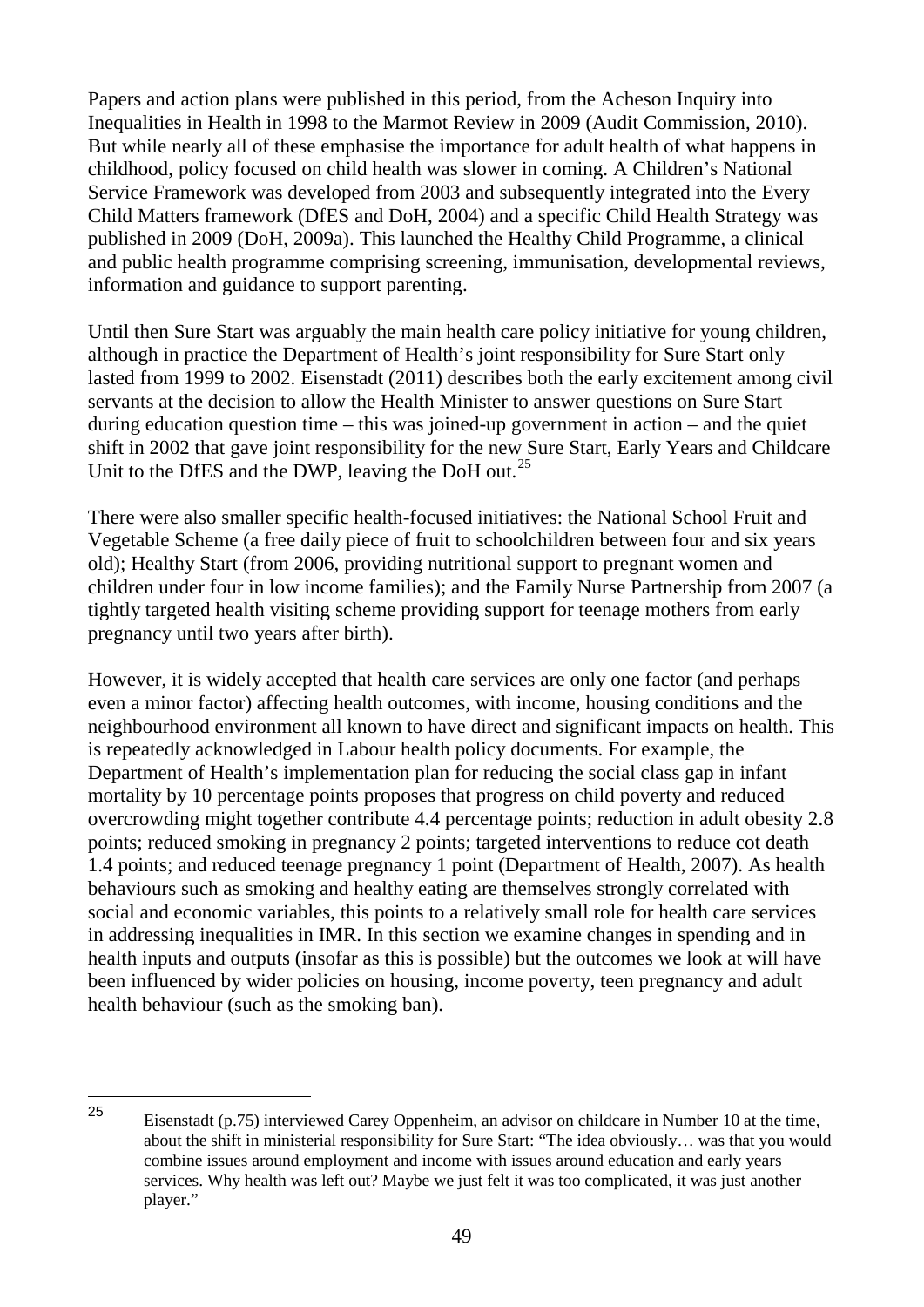Spending: Health spending was not included in Table 1, other than as part of Sure Start, because of the difficulty of identifying age-specific health spending within the health budget, although some estimates are available. The specific initiatives referred to above were allocated relatively small amounts in comparison to Sure Start: £37 million in total for Family Nurse Partnerships between 2007 and 2011 (Audit Commission, 2010); between £29 million and £37 million a year for the National School Fruit and Vegetable Scheme between 2004-05 and 2006-07 (current prices; no data could be found for later years although the scheme still existed at the time of writing in early 2013).<sup>[26](#page-53-0)</sup>

However, the Audit Commission identifies very significant additional sums from general health spending "with impact on under-fives health" (p.41). Their report points to a total of £13.3 billion in current prices between 1999/00 and 2010/11 from Primary Care Trust public health spend and local authority children's service grants; plus an additional £4.1 billion in total on "Children's policy (with health impact) and Health policy (with impact on children)"; and a further £1.6 billion on "other general funding" (Audit Commission, 2010, Table 4). They also identify nearly £3.6 billion spent on health visitors, but their calculation of Sure Start spending is considerably lower than our own at £7.2 billion. Little detail is provided to explain their calculations, though they note that the figures include only general health spending and not hospital spend, but the size of the numbers serve to make the point that much relevant expenditure is not captured in Table 1. On the Audit Commission's figures, total funding on the categories discussed above (excluding health visitors) rose from £1,756 billion in 1999-2002 to an estimated £8,934 billion in 2008-2011 in nominal prices. Dividing the £8,934 billion evenly between the three spending years and then by the number of 0-4s in 2009/10, we get £932 a year. If this is really additional spending, and if it is really being spent on the under-fives, it is a significant addition to the £2,514 we calculated per child in 2009/10 on early education, Sure Start and childcare services.

Young children will also of course have benefited from the broader improvements in the NHS – such as reduced waiting times and better resourced GP services and hospitals – that resulted from significant increases in overall health spending (see Vizard and Obolenskaya, 2013).

*Inputs:* Overall, labour inputs in the health sector increased by 47.5% between 1995 and 2009 (Vizard and Obolenskaya, 2013) but it is not possible to identify changes in the workforce relevant to young children. However, the Audit Commission (2010) points to a 10% reduction in health visitor numbers between 1998 and 2008. Department of Health (2009b) notes that there have been overall increases in midwife numbers over the previous decade, but that the rising birth rate – particularly in inner-city areas – has stretched maternity services in disadvantaged areas where pressures are greatest.

*Outputs:* Sure Start Children's Centres provide a number of health-related clinics and services, including maternity services, breastfeeding support, baby clinics, immunisation sessions and nutritional advice. As well as increasing the number of available services, part of the aim was to join services up and deliver them in one convenient location, making it easier for parents to find about and access what they needed. At the same time, pre- and post-natal health services were seen as a way for Children's Centres to draw in and build a

<span id="page-53-0"></span>26

<sup>26</sup> Data from a Hansard written answer, HC Deb 23 July 2007, c833W.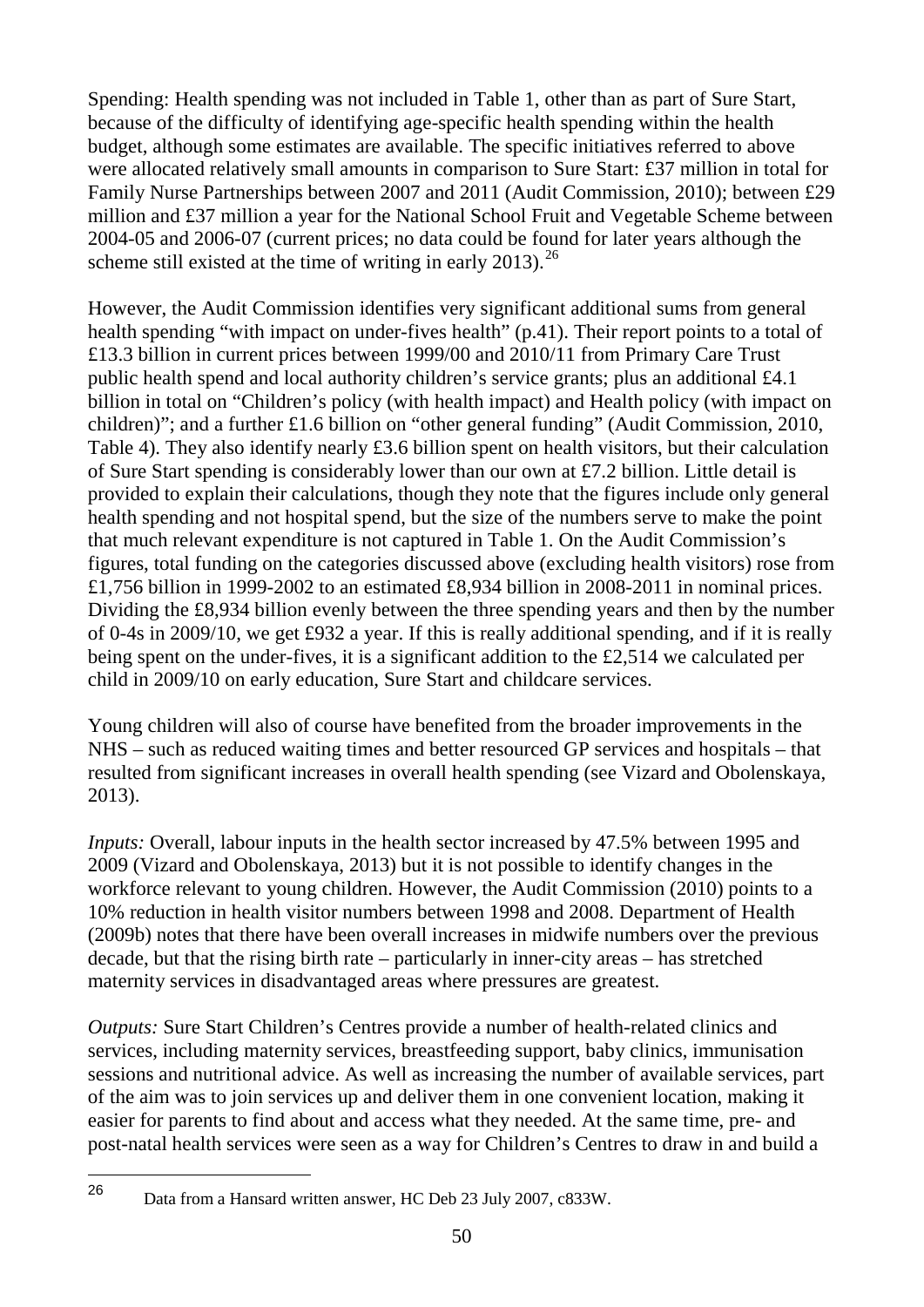longer-term relationship with vulnerable parents. Evidence to the House of Commons inquiry into Children's Centres pointed to excellent examples of good integration, but also suggested that the extent of partnership between Children's Centres and health agencies was variable: for example, a 2010 survey of PCTs by the NHS Confederation found that 69% of local health services were 'very involved' or 'quite involved' in Children's Centres. Other witnesses suggested that while health visitors and midwives often have good working relationships with Children's Centres, this is much less common for GPs (House of Commons, 2010).

Consistent with this picture, there is some evidence that less use is made of health services than other parts of Children's Centre activity. Figures on service use presented earlier, in Table 4, showed, for example, an average 35 users a week in Phase 1 centres compared to 119 for drop in play sessions. A 2009 survey of parents conducted by the DCSF found that only 13% of parents in Sure Start Phase 1 areas had used Sure Start health services in the last three months, compared to 45% overall who had used or attended the centre (DCSF, 2009a). Health services may of course be needed less frequently than some other services, but the DCSF study also found less awareness that Children's Centres provided health services: 50% of respondents knew this, compared to 69% who knew they provided childcare and nursery education.

It seems likely that the decision to end formal Department of Health responsibility for Sure Start affected the focus of Children's Centres: the House of Commons inquiry described this decision as a "backward step". The committee's report acknowledged that this is not the only reason why local health services are not consistently involved in Children's Centres – "there are many practical and professional reasons why collaboration is difficult" – but it called on the government to establish joint DCSF and DoH responsibility for the centres.

*Outcomes:* We begin by examining change in health-related behaviour – smoking and drinking during pregnancy and healthy eating (breastfeeding was discussed earlier in the paper). We then look at changes in health outcomes: low birthweight, infant mortality and rates of obesity.

Figure 11 shows smoking in pregnancy in the UK, with breakdown by mother's socioeconomic classification. The first panel shows substantial declines in the share of women smoking throughout their pregnancy between 2000 and 2010 – a 40% drop overall, including 50% for the managerial/professional group (from a low base) and 42% for those who have never worked. The second and third panels (and Table 9) show that much of this change was driven by a fall in the share of women smoking before they became pregnant, but that increased rates of giving up during pregnancy were also important.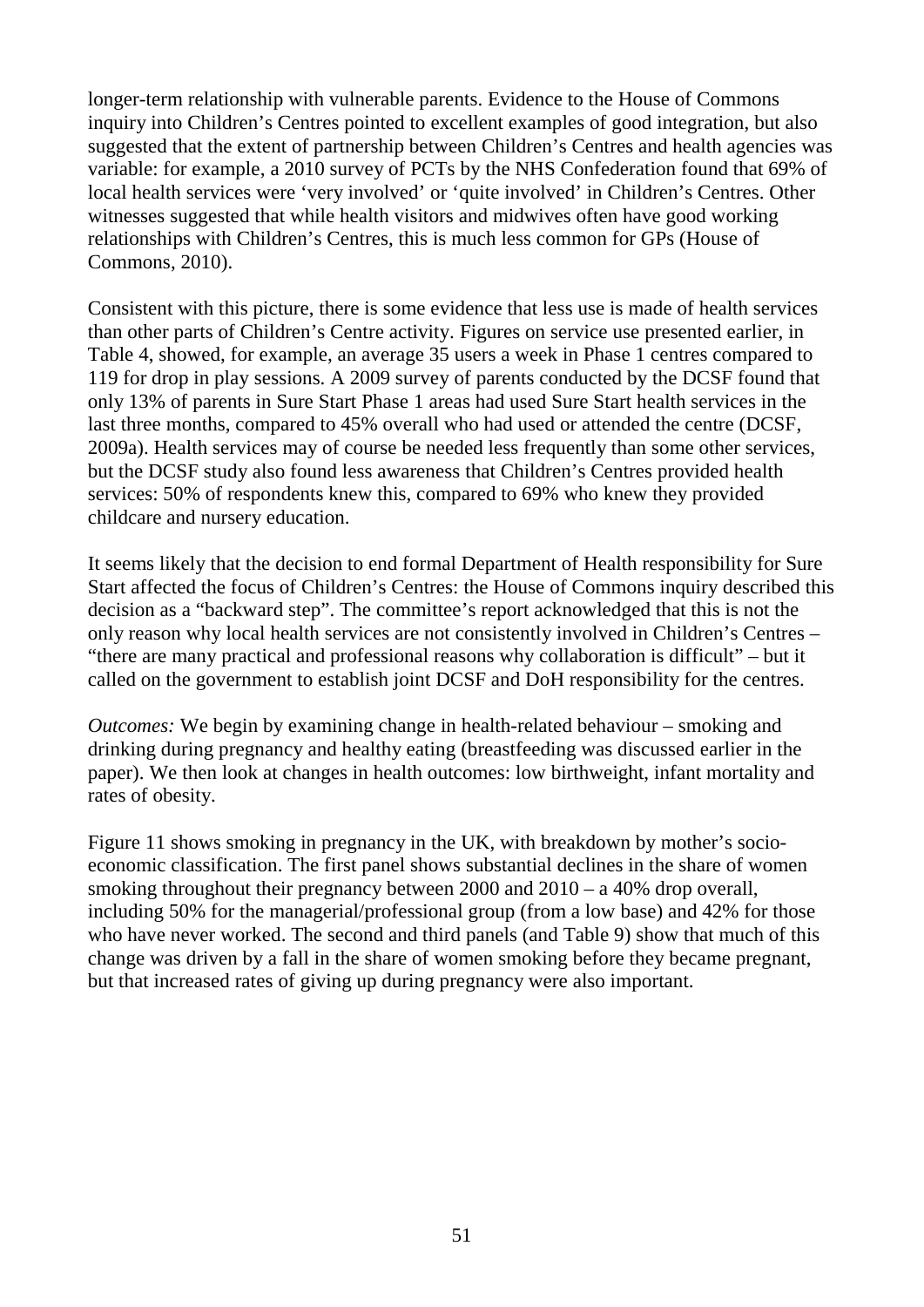## **Figure 11: Smoking in pregnancy by mothers socio-economic classification, UK:**



(11a) Smoked throughout pregnancy (%)





(11c) Gave up smoking before or during pregnancy (% of those who smoked)



Source: Infant feeding surveys 2000, 2005 and 2010.

Note: Trends for the four nations are broadly similar; some slight differences for Northern Ireland may be due to small sample sizes.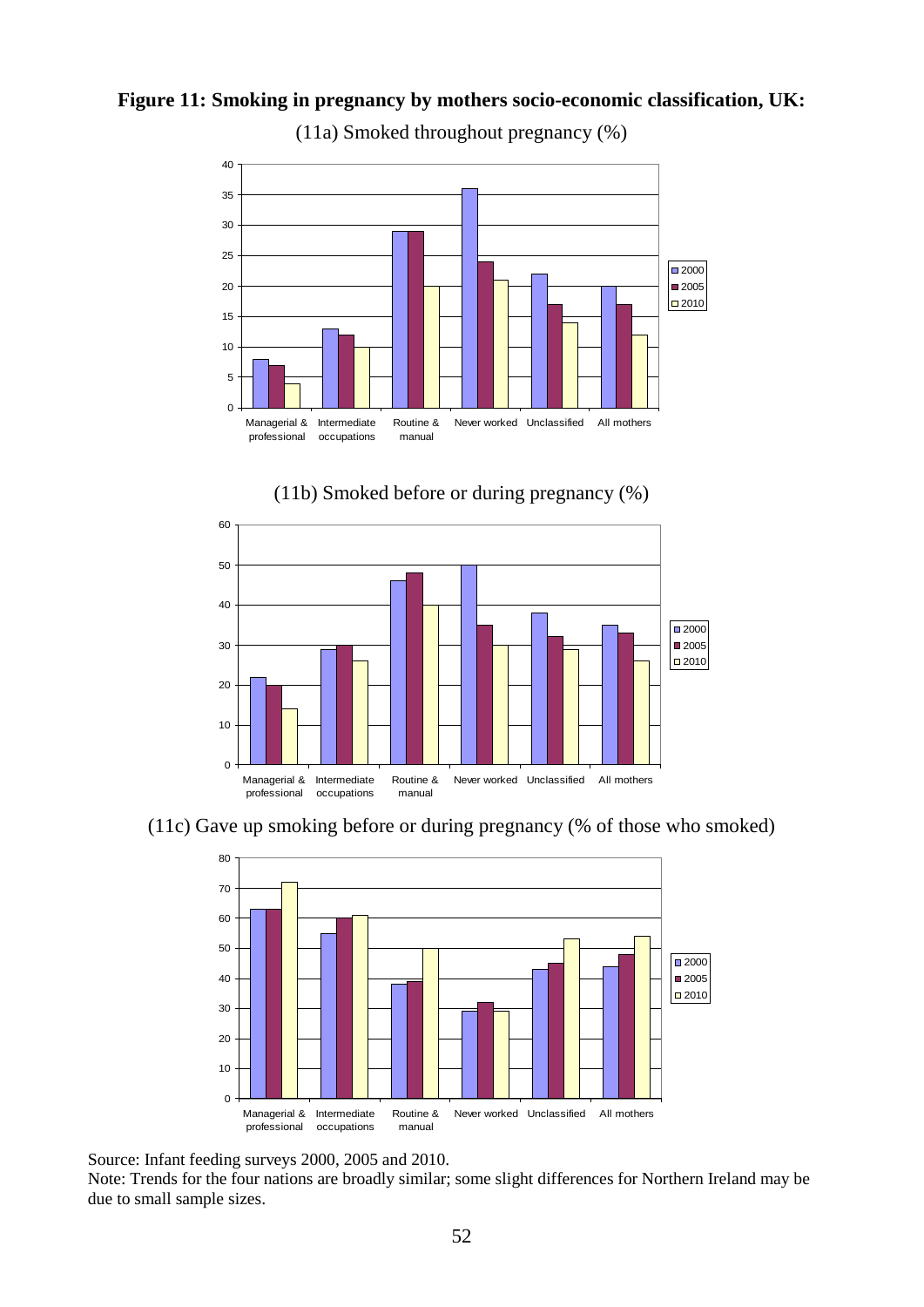|                           | Smoked throughout<br>pregnancy $(\%)$ |      | Smoked before or during<br>pregnancy | Gave up smoking in<br>relation to pregnancy | Smoked throughout<br>pregnancy |
|---------------------------|---------------------------------------|------|--------------------------------------|---------------------------------------------|--------------------------------|
|                           | 2000                                  | 2010 | % change 2000-2010                   | % change 2000-2010                          | % change 2000-2010             |
| Managerial & professional | 8                                     | 4    | $-36$                                | 14                                          | $-50$                          |
| Intermediate occupations  | 13                                    | 10   | $-10$                                |                                             | $-23$                          |
| Routine & manual          | 29                                    | 20   | $-13$                                | 32                                          | $-31$                          |
| Never worked              | 36                                    | 21   | $-40$                                |                                             | $-42$                          |
| Unclassified              | 22                                    | 14   | $-24$                                | 23                                          | $-36$                          |
| All mothers               | 20                                    | 12   | $-26$                                | 23                                          | $-40$                          |

#### **Table 8: Changes in smoking behaviour for UK mothers 2000-2010: Evidence from Infant Feeding Surveys**

Source: Infant Feeding Surveys 2000 and 2010 (Hamlyn et al, 2002; HSCIC, 2012).

The decline in smoking reflects behaviour in the wider population, and continues a long-term trend in the prevalence of smoking (and in the share of women giving up smoking in pregnancy) that goes back to the 1970s (Robinson and Harris, 2011; Foster et al, 1997). There is a lack of consensus as to whether the introduction of the ban on smoking in public places, introduced in Scotland in March 2006 and in the rest of the UK between April and July 2007, affected the trend. No change in trend is observable in the General Lifestyle Survey (ONS, 2013), but studies of health outcomes in Scotland and England before and after the ban have suggested an impact (Sims et al, 2010; Mackay et al, 2010; Mackay et al, 2012).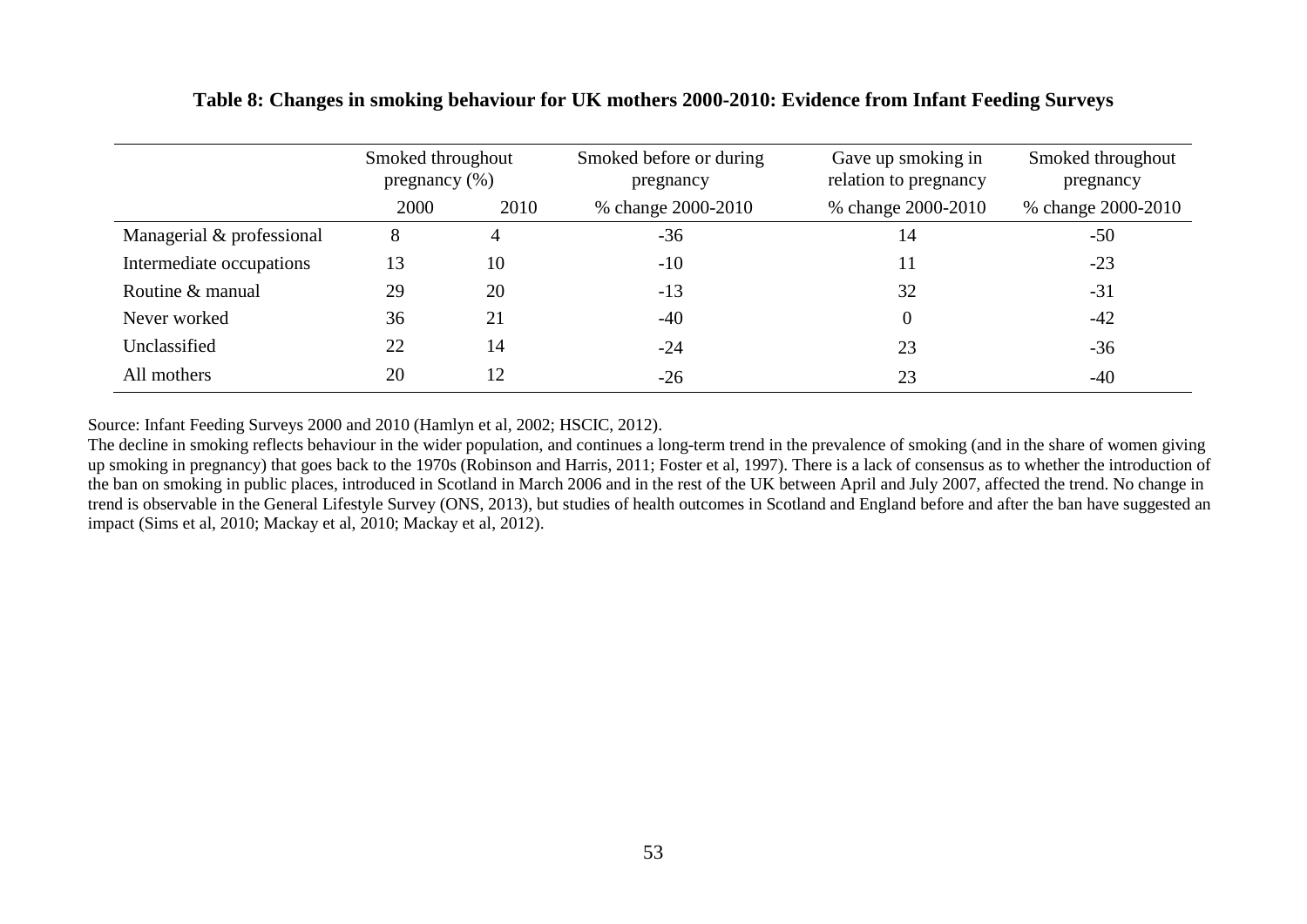However, social class gaps in smoking during pregnancy do seem to have narrowed since 2000 at a faster rate than in the previous period, according to the Infant Feeding Survey data. The absolute gap between non-manual and manual occupational classifications narrowed slightly between 1985 and 1995 but (under a new definition, and based on mothers' not fathers' occupation) the gap closed more quickly between 2000 and 2010 (Foster et al, 1997; HSCIC, 2012). As Table 9 shows, smoking during pregnancy fell most in absolute terms among women who had never worked (from 36% in 2000 to 21% in 2010), reducing the gap with managerial and professional women from 26 to 17 percentage points. However, the relative fall was higher among women from the highest occupational groups (where the share fell from 8% to 4%).

Table 10 shows that the prevalence of drinking during pregnancy also fell over this period. Unlike smoking, drinking is less common among women from lower occupational classes, but Table 9 shows that in percentage terms drinking declined fastest for these women. No occupational breakdowns are available prior to 2005, but the overall trend has been steadily downwards since 1995 but picking up speed from 2005. In the population as a whole, there was an overall decline in the percentage of both men and women who had a drink in the past week, especially for the 16-44 age group (Robinson and Harris, 2011). But most of the story here seems to be about abstinence during pregnancy, probably reflecting increasing information about the potential dangers of alcohol for the developing foetus. In 2007 the government clarified its guidelines, advising pregnant women to avoid alcohol. What is perhaps most surprising is the larger falls for women from lower occupational classes, as health messages are often taken up fastest by higher socio-economic groups.

Decreases in smoking and drinking during pregnancy and higher rates of breastfeeding indicate significant improvements for infant health. It is less clear whether there have been improvements in nutritional intake, particularly for younger children. For slightly older children, aged 5-8, evaluation of the National School Fruit and Vegetable Scheme found that in 2008 children were consuming significantly more fruit and vegetables both at home and at school compared to 2004 (Teeman et al., 2010). Most of the increase was in consumption at school, linked directly to the free fruit provision but also to improvements in school dinners: children were eating three times as many vegetables in their school dinners in 2008 as in 2004 (1.2 portions on average compared to 0.4 portions). But consumption at home and the fruit composition of packed lunches had also improved significantly. On the other hand, 2006 seemed to mark the peak for healthy eating and fruit and vegetable consumption fell back between 2006 and 2008.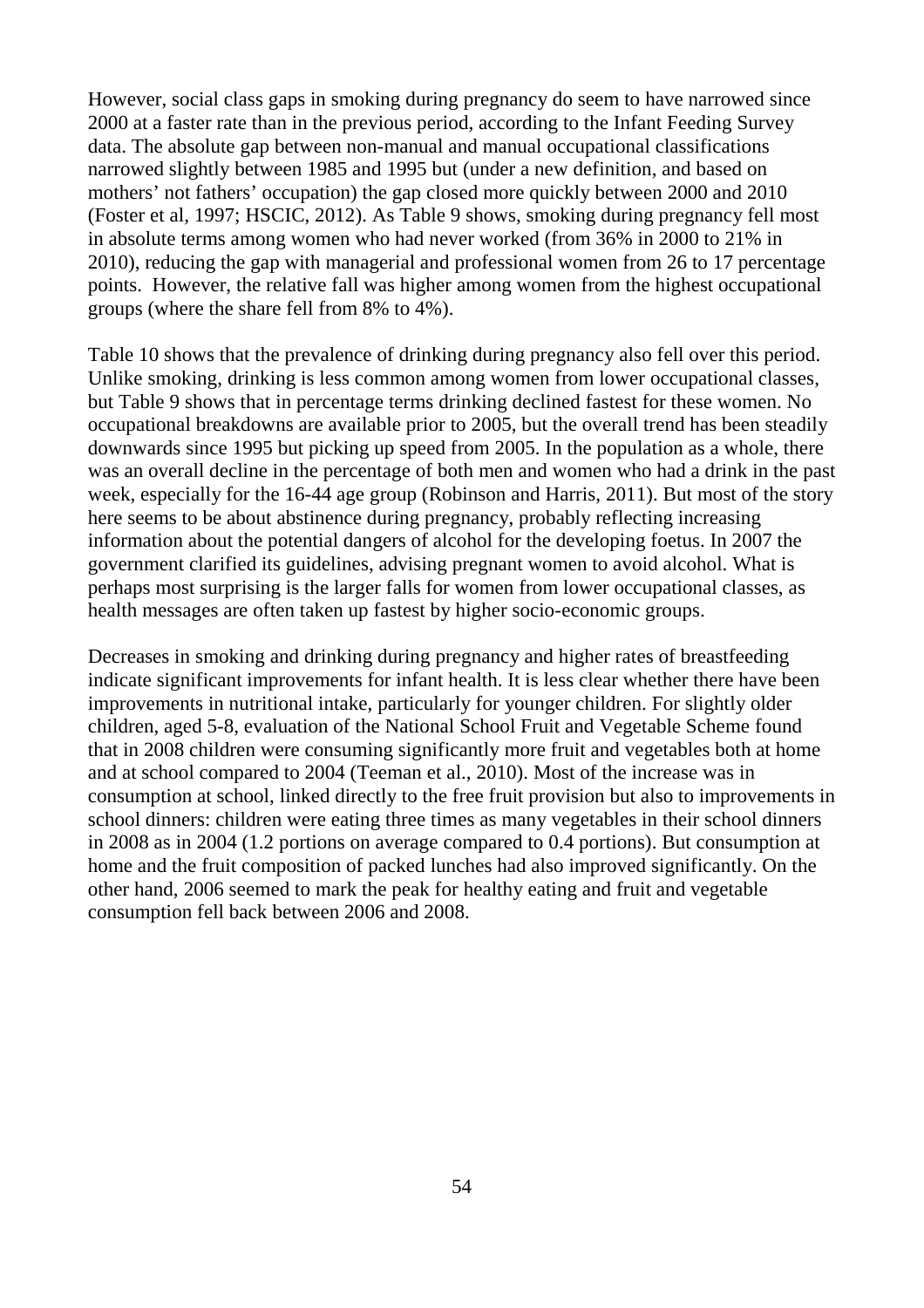|                                 | Drank alcohol before pregnancy |    |    |                     |                     |      | Drank alcohol during pregnancy |      |      |                     |
|---------------------------------|--------------------------------|----|----|---------------------|---------------------|------|--------------------------------|------|------|---------------------|
|                                 |                                |    |    | 1995 2000 2005 2010 | % change<br>2005-10 | 1995 | 2000                           | 2005 | 2010 | % change<br>2005-10 |
| Managerial &<br>professional    |                                |    | 90 | 90                  | 0                   |      |                                | 63   | 51   | -19                 |
| Intermediate<br>occupations     |                                |    | 89 | 87                  | $-2$                |      |                                | 57   | 41   | $-28$               |
| Routine & manual<br>occupations |                                |    | 83 | 81                  | $-2$                |      |                                | 50   | 35   | -30                 |
| Never worked                    |                                |    | 46 | 46                  | $\overline{0}$      |      |                                | 26   | 18   | $-31$               |
| <b>Total</b>                    | 86                             | 87 | 83 | 81                  | $-2$                | 66   | 61                             | 54   | 40   | $-39$               |

## **Table 9: Drinking behaviour before and during pregnancy in the UK, by mother's socio-economic group**

Source: Infant Feeding Surveys 2000, 2005 and 2010 (Hamlyn et al, 2002; Bolling et al, 2007; HSIC, 2012). Note: Sample size (all mothers, unweighted) 5,165 1995; 9492 2000; 12,290 2005; 15,724 2010. Similar trends in the total figure were observed in all four UK nations.

We turn now to consider outcome measures. Table 11 shows the percentage of babies born at low birthweight (below 2500g). Low birthweight is an important predictor of later health outcomes which has also been linked to delays in cognitive and social development. The table shows that, overall, the prevalence of low birthweight rose from 1996 to 2002, making a mockery of the 1998 PSA target to reduce low birthweight by 5% by 2001-02, but fell steadily thereafter: a 5% reduction was finally achieved by 2010. The UK also improved in international terms: ranked against the EU15 and the US in 1998, only the US and Greece had a higher prevalence of low birthweight than the UK, while by 2009 it was also doing better than Portugal, Spain and Belgium (OECD  $2011a^{27}$ .

Trends in the overall prevalence of low birthweight can be misleading, however, because advances in medical technology have led to more very small babies being classified as live births (and therefore included in the statistics) who would previously not have been included, and this can push the percentage upwards. More interesting is the difference in low birthweight between social groups. Table 11 shows a striking reduction in the social class gap, which fluctuated between 1995 and 2005 but fell very sharply thereafter due to a steeper decline in the proportion of low birthweight babies in lower social classes. The percentage gap more than halved between 2005 and 2010, to 16%. This is substantial progress, which may result in large part from the falls in smoking in pregnancy pointed to above; Mackay et al (2012) provide some evidence on this for Scotland, identifying reductions in pre-term and small-for-dates births associated with the smoking ban. On the other hand, Table 11 shows less evidence of a closing gap between babies registered by two parents and those registered by the mother alone. Low birthweight for sole registrations

<span id="page-58-0"></span>OECD Health Data 2011, available at: [http://www.oecd.org/document/30/0,3746,en\\_2649\\_37407\\_12968734\\_1\\_1\\_1\\_37407,00.ht](http://www.oecd.org/document/30/0,3746,en_2649_37407_12968734_1_1_1_37407,00.html) [ml](http://www.oecd.org/document/30/0,3746,en_2649_37407_12968734_1_1_1_37407,00.html) 27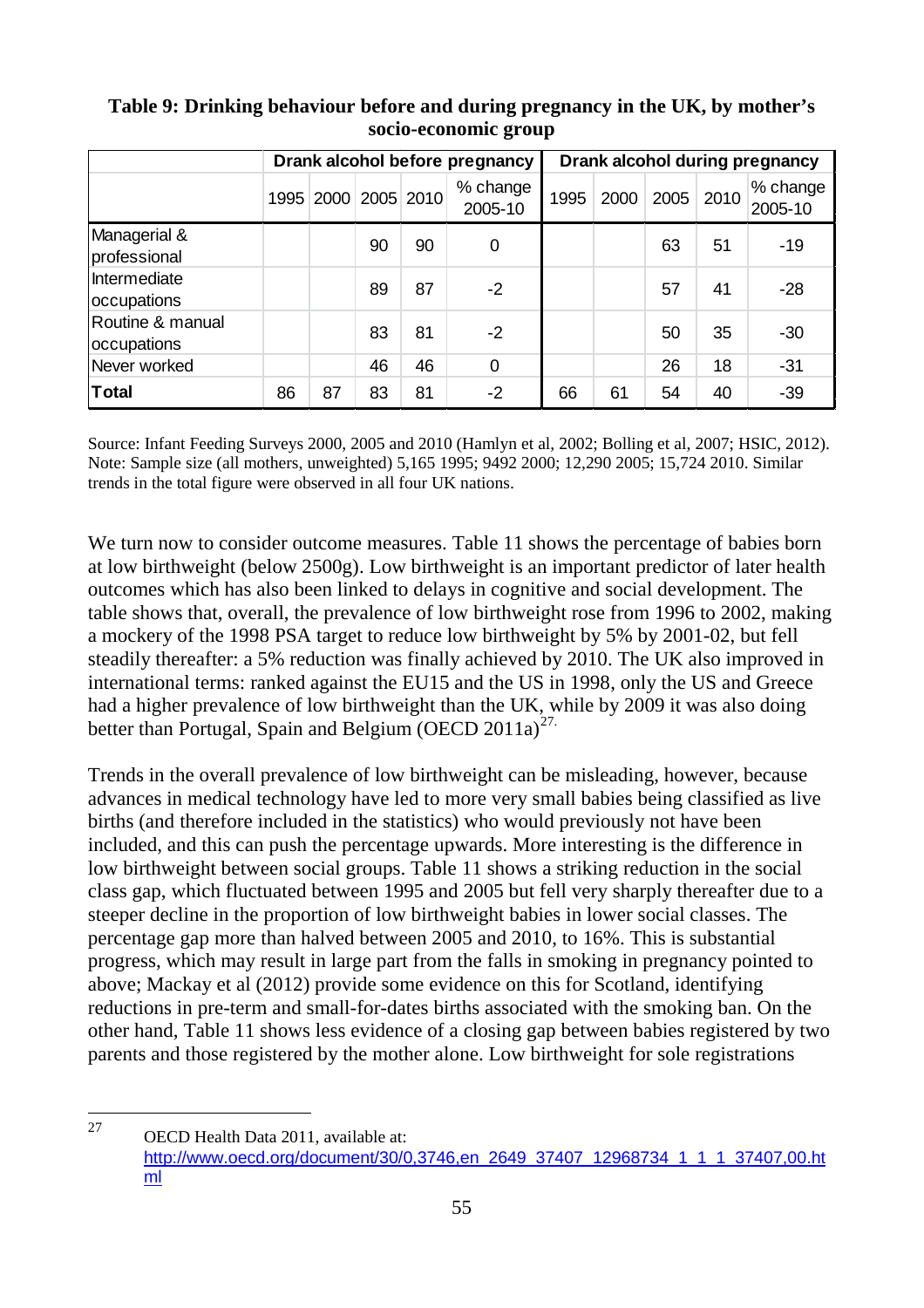shows a downward trend from 2003, and the gap also narrows from that point, but the change is more gradual and is thrown by a jump upwards in 2009.

| Year | Total | Social<br>classes I<br>to IIINM        | Social<br>classes<br>IIIM to V | % gap | Jointly<br>registered<br>by two<br>parents | Solely<br>registered by<br>the mother | % gap |
|------|-------|----------------------------------------|--------------------------------|-------|--------------------------------------------|---------------------------------------|-------|
| 1995 | 7.3   | 6.2                                    | 7.9                            | 0.27  |                                            |                                       |       |
| 1996 | 7.3   | 6.3                                    | 7.7                            | 0.22  |                                            |                                       |       |
| 1997 | 7.4   | 6.3                                    | 7.8                            | 0.24  | 7.2                                        | 9.9                                   | 0.38  |
| 1998 | 7.5   | 6.3                                    | 8.3                            | 0.32  | 7.3                                        | 10.0                                  | 0.37  |
| 1999 | 7.6   | 6.3                                    | 8.5                            | 0.35  | 7.4                                        | 9.9                                   | 0.34  |
| 2000 | 7.6   | 6.4                                    | 8.2                            | 0.28  | 7.4                                        | 10.1                                  | 0.36  |
| 2001 | 7.6   | 6.4                                    | 8.5                            | 0.33  | 7.4                                        | 10.2                                  | 0.38  |
|      |       | Social<br>classes 1-<br>$\overline{4}$ | Social<br>classes 5-8          |       |                                            |                                       |       |
| 2002 | 7.7   | 6.6                                    | 8.5                            | 0.29  | 7.5                                        | 10.4                                  | 0.39  |
| 2003 | 7.7   | 6.7                                    | 8.5                            | 0.27  | 7.4                                        | 10.8                                  | 0.46  |
| 2004 | 7.5   | 6.6                                    | 8.2                            | 0.24  | 7.3                                        | 10.5                                  | 0.44  |
| 2005 | 7.5   | 6.4                                    | 8.6                            | 0.34  | 7.3                                        | 10.4                                  | 0.42  |
| 2006 | 7.5   | 6.6                                    | 8.1                            | 0.23  | 7.3                                        | 10.4                                  | 0.42  |
| 2007 | 7.1   | 6.3                                    | 7.7                            | 0.22  | 7.0                                        | 9.9                                   | 0.41  |
| 2008 | 7.1   | 6.5                                    | 7.8                            | 0.20  | 6.9                                        | 9.6                                   | 0.39  |
| 2009 | 7.1   | 6.4                                    | 7.2                            | 0.13  | 6.9                                        | 10.0                                  | 0.45  |
| 2010 | 6.9   | 6.2                                    | 7.2                            | 0.16  | 6.8                                        | 9.5                                   | 0.40  |

## **Table 10 Percentage of babies born weighing less than 2500g, by father's occupational class, and by single registration, England and Wales**

Source: Social Class 1997-2009 from www.poverty.org.uk, using ONS data. Social class 2010 and sole and joint registration provided by ONS at individual request.

Notes: Figures are for live births only. Figures for live births by social class are a 10% sample coded for father's occupation. There was a change in the classification system between 2001 and 2002. Classes I-IIINM include: Professional, managerial and technical/intermediate and skilled non-manual. Classes IIIM-V include: Skilled non-manual, partly skilled and unskilled. NS-SEC categories 1-4 include: Higher managerial and professional, lower professional and higher technical occupations, intermediate occupations and employers in small occupations. NS-SEC categories 5-8 include: Lower supervisory occupations, semiroutine occupations, routine occupations and never worked and long-term unemployed.

Low birthweight is a strong predictor of infant death: two-thirds of infant deaths in 2009 were among babies born below 2500g, though these babies represented only 7% of all live births.<sup>[28](#page-59-0)</sup> Figure 12 shows declines in infant mortality for all births which are jointly

<span id="page-59-0"></span><sup>28</sup> 

<sup>28</sup> ONS child mortality statistics for 2009, reported on The Poverty Site, www.poverty.org.uk.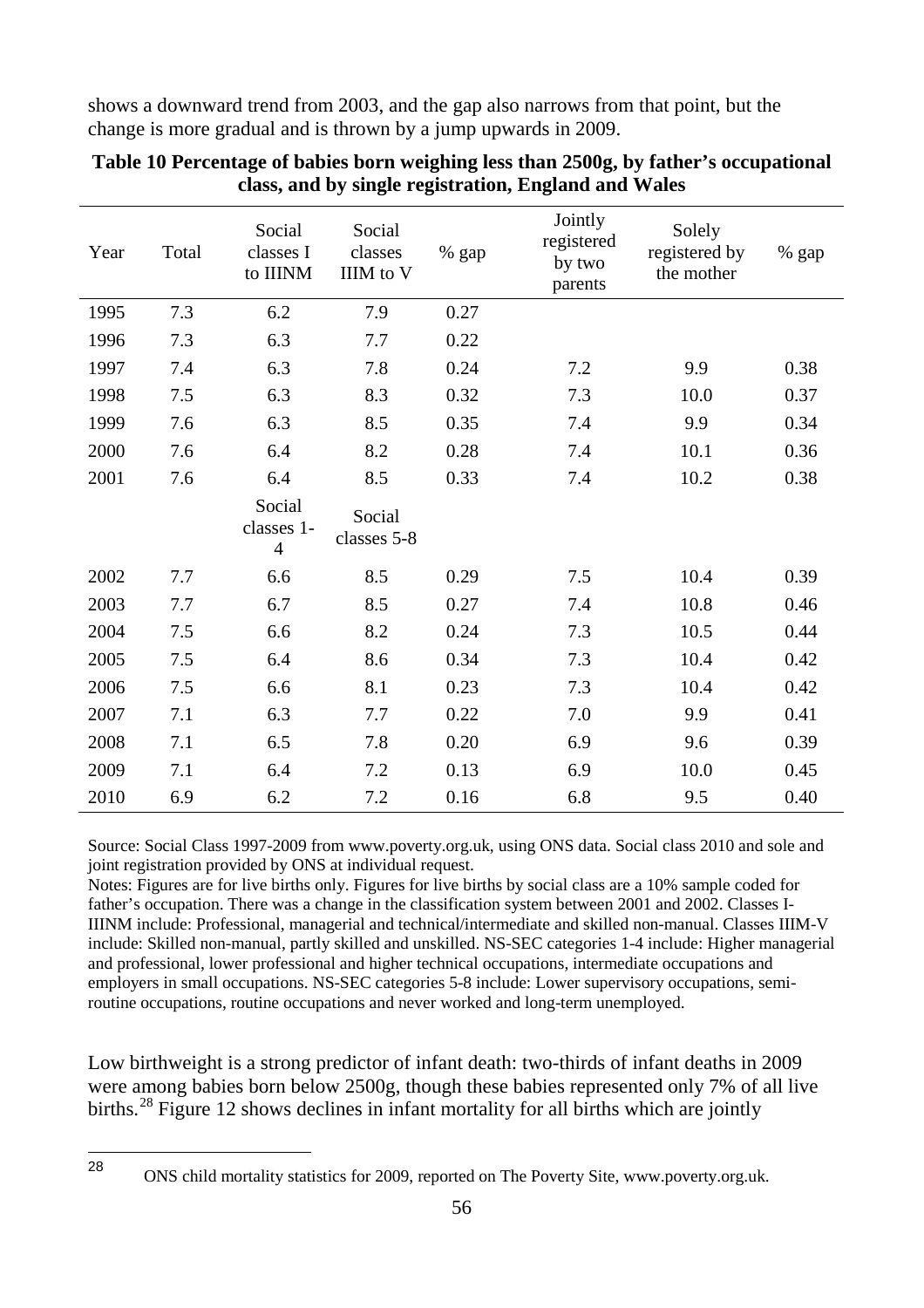registered or within marriage (the bottom of the bars) and for babies whose fathers' occupation is classified as routine or manual (the top of the bars). In brackets we see the percentage gap between the two. Infant mortality declined steadily between 1997 and 2010, but initially fell slightly faster for higher socioeconomic classes, leading to a widening of the relative gap from 13% to 19%. Since 2004-06, however, there has been a sharp fall in infant mortality among babies from routine/manual backgrounds, echoing the fall in low birthweight noted earlier. The relative gap closed significantly as a result, nearly halving from 2001-03 to 10% in 2008-10 (provisional figures). This meant that Labour met its 2002 PSA target for the IMR gap, which was to reduce the gap between the routine and manual socioeconomic group and the general population by at least 10% compared to a baseline year of 1997-99. The drop to a 10% gap in 2008-10 meant an overall reduction of the gap of 23% compared to the baseline.





Source: 1997-1999 data and 2002-04 to 2008-10 data: Department of Health (2011a: 6) Table 1b; 1997-99 to 2001-03 data: Department of Health (2009) Table 1

Notes: Gap and change figures are calculated based on unrounded mortality rates except for pre 1997-99 figures where the absolute and relative gap figures are authors' calculations based on rounded mortality rates. 2008-10 data are provisional. Earlier periods reflect the latest final figures, and so may differ slightly from data reported previously. Only infants born inside marriage or outside marriage jointly registered by both parents are included. Data for 2001 onwards is based on NS-SEC classification which was introduced in 2001 to replace the Registrar General's Social Classification (RGSC). A time series back to 1994 was constructed to be on an equivalent basis and is based on an approximation to NS-SEC (NS-SEC 90) available for use with data prior to 2001. See Department of Health (2009) Annex for further details.

If infant mortality figures are placed in international context the story is a little less positive. In the UK as a whole the infant mortality rate fell from 5.9 per 1,000 in 1997 to 4.6 per 1,000 in 2010, but all OECD countries saw IMR fall over this period, and faster progress in many other countries meant the UK's ranking fell, from 20th to 25th of 34 OECD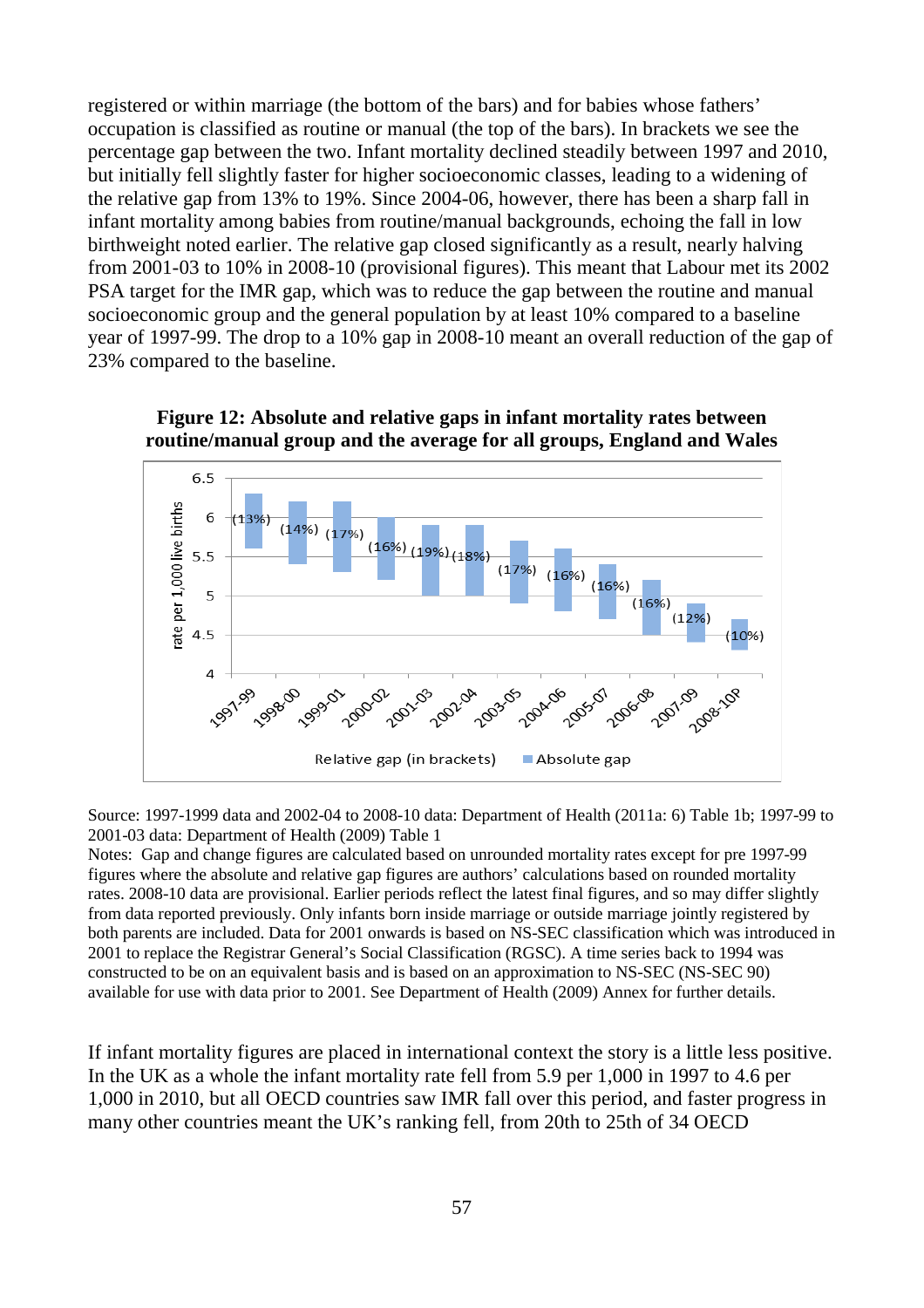countries.[29](#page-61-0) Among the countries overtaking the UK were Portugal, Ireland, Greece, Israel, Estonia and Korea. The narrowing social class gap is likely to be a more unusual achievement, but we do not have comparative data which lets us place this in international context.

Finally we consider childhood obesity figures. Figure 13 provides data for 4-5 year olds from the National Child Measurement Programme, which has weighed and measured children annually in reception class and Year 6 since 2006/07. The figure shows data right up to 2011/12 because these are already published, and because obesity reflects mediumterm patterns of behaviour, so will not have been suddenly affected by the change of government. Progress is very clearly less impressive than for the health outcomes looked at above. There has been a small but significant decline in the percentage of boys classified as obese since 2006/07, but no change for girls or for the percentage of children who are overweight but not obese. More than one in five children are overweight by the time they start school.



**Figure 13: Percentage of reception class children who were overweight or obese, England**

Source: National Child Measurement Programme, annual reports available from [www.ic.nhs.uk/ncmp](http://www.ic.nhs.uk/ncmp) Note: The NCMP measures and weighs all children in maintained schools in England in reception year and Year 6 unless their parents opt out. Because nearly all children are included, confidence intervals are small. The decline in obesity for boys is significant at the 95% confidence level.

In sum, there is considerable evidence here of real improvements in early childhood health, which are likely to have been driven by changing health behaviour. There have been substantial declines in smoking and drinking during pregnancy and big increases in rates of

<span id="page-61-0"></span>OECD Health Data 2011, available at: http://www.oecd.org/document/30/0,3746,en\_2649\_37407\_12968734\_1\_1\_1\_37407,00.html, accessed April 2012 29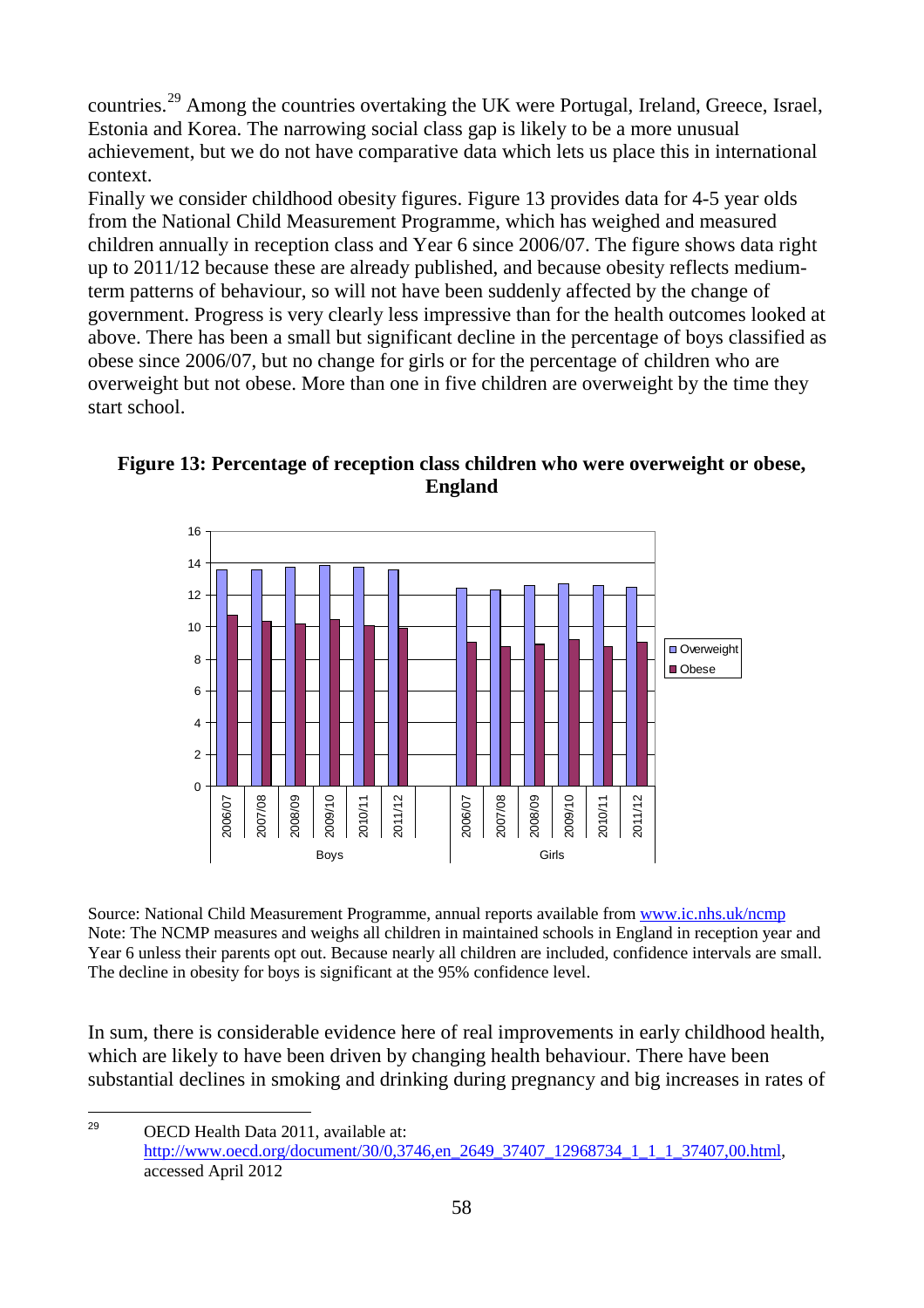breastfeeding, with particularly large gains in all cases among more disadvantaged mothers. Rates of low birthweight and infant mortality have fallen, particularly for children from lower socioeconomic groups. In both cases, substantial improvements only really materialised late in Labour's time in office, echoing the patterns we noticed above with respect to changes in Foundation Stage Profile results. Again, it seems plausible that a range of policies have taken time to have an impact. However, some shadow is cast on the health story by the fact that other countries have seen faster improvements in infant mortality, and by a lack of progress since 2006/07 in reducing the share of four and five year olds classified as overweight or obese.

#### **8. Poverty and material resources**

Reducing income poverty in households with children was central to Labour's agenda, both as an end in itself and as a key part of the strategy to improve children's long-term opportunities. A raft of policies aimed to increase parental employment, including investment in childcare discussed earlier and policies such as the New Deal for Lone Parents, which provided advice and support to lone parents considering a return to work. Parents also benefited from broader changes aimed at 'making working pay', including the National Minimum Wage, which played a key role in lifting pay in low-wage jobs, with the greatest impact on women and on those working part-time (Manning, 2012).

At the same time, reforms also directly increased financial support to households with children, whether adults were in work or not. Universal Child Benefit was increased substantially in real terms for oldest children in 1999 and kept pace with earnings thereafter. Child Tax Credit, introduced in 2003, provided more significant levels of support on the principle of 'progressive universalism': some 90% of families were eligible for the family element of CTC but the per-child element was highly progressive, targeting most support to those at the bottom of the distribution, including those not in work at all or working parttime on low wages.

While almost all households with children benefited from Labour's tax-benefit changes, the position of families with younger children was privileged in several ways. Most importantly, CTC treated all dependent children under 18 alike, where previously rates had been lower for children under 11, and this led to a significant boost in the relative incomes of younger families during Labour's first term (Gregg et al, 2005). In addition, the family element of CTC was doubled during a child's first year, while a one-off Sure Start Maternity Grant payment of £500 was introduced for mothers on low incomes. From April 2009, Child Benefit was extended to pregnant women in the third trimester.

*Spending and inputs:* As Table 3 showed, very large sums were invested in tax credits and benefits aimed at households with children. An additional £20 billion in real terms was spent on children under 18 through the benefit system in 2009-10 compared to 1997-98 – an extra 1% of UK GDP. Breaking out spending specifically on under-fives is difficult to do. The bottom line of Table 3 shows average spending per child 0-4, which includes the average spend for all under 18s with maternity and paternity benefits added, but there are two reasons why this will slightly underestimate the investment in younger children. First,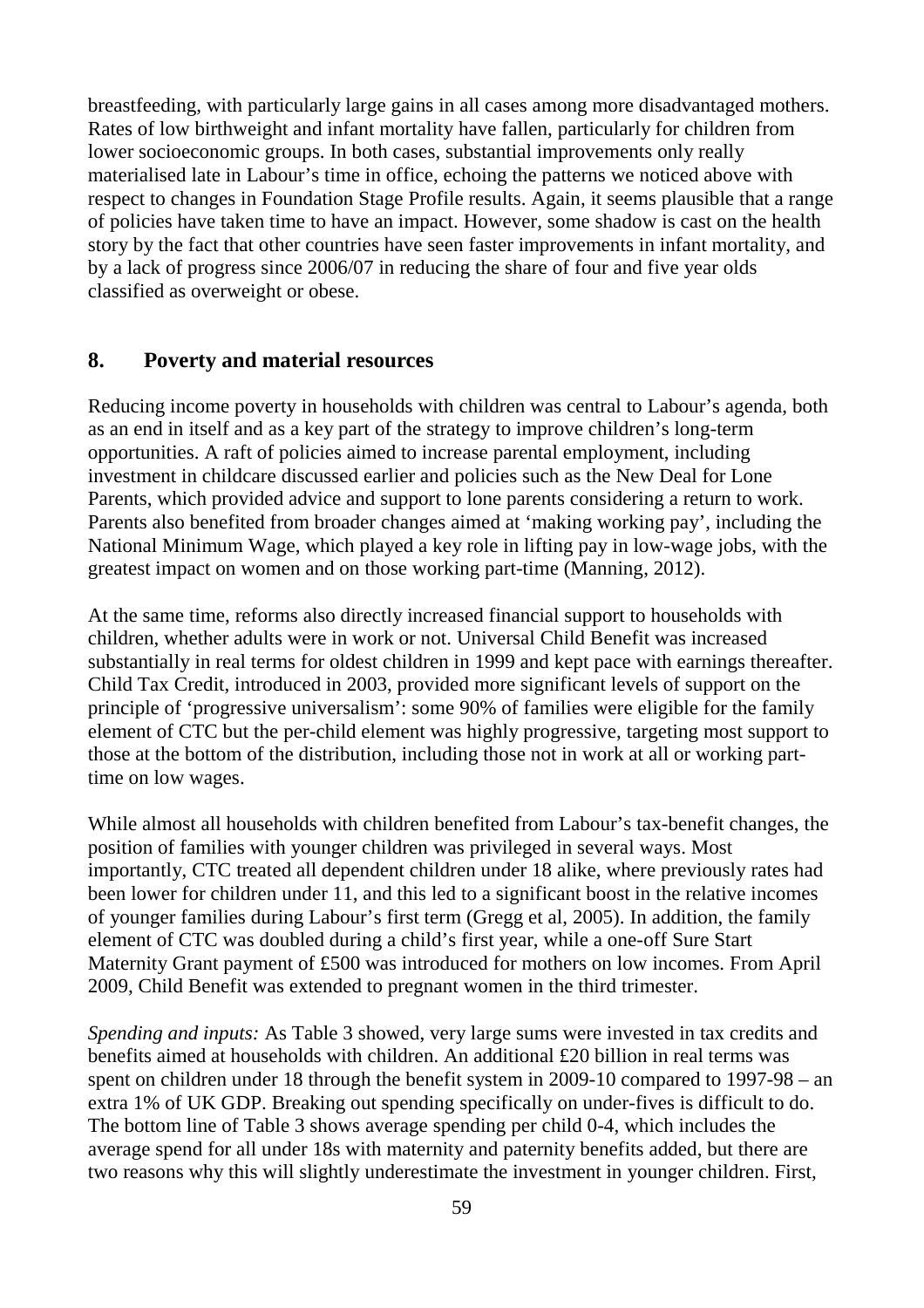from 2003 until the end of Labour's time in office, families could claim double the family element of Child Tax Credit during a child's first year, so an extra £545 in 2009-10 for around 470,000 households (HMRC 2012). Second, between 1998 and 2003 the gap in outof-work benefit payments for children under and over eleven was gradually closed: in April 1998 just over £10 less (in 2009-10 prices) was paid in Income Support each week for younger than older children, while from April 2003 payments were equal for all dependent children under 18. The 2009-10 per capita figure is therefore a reasonable estimate of what the average child over a year old will have received in that year, but the 1997-98 figure somewhat over-estimates spending on children under 11, and similarly under-estimates spending on older children. For these two reasons, the extent of the increase in per capita spending on younger children is not fully reflected by these numbers. Nevertheless, the increase averaged over all children is substantial: additional spending of just over £2,000 per head in 2009-10 prices. It is perhaps worth reiterating, though, that this is similar to the level of additional per-capita spending on services for under-fives (excluding most health spending) – so a very significant sum, but only half of the government's overall investment in young children.

The bulk of the additional money – over £12 billion of the £20 billion on under  $18s$  – went on means-tested assistance for working families. A further £4 billion extra was spent on benefits for non-working families, with another £4 billion on universal Child Benefit and the non-means-tested Disability Living Allowance. In 2009-10, targeted in-work support comprised close to half the total benefit bill (45%), compared to around one quarter (27%) in 1997-98. Child Benefit made up less than one-third, compared to half the total bill in 1997-98, while the share spent on out-of-work benefits had remained roughly the same at just under a fifth.

*Outputs and outcomes:* Child poverty in the UK fell from 27% in 1996/97 to 20% in 2009/10 with income measured before housing costs are deducted, and from 34% to 29% after housing costs (DWP, 2011). By 2010/11 poverty had fallen further to 18% (BHC) and 27% (AHC). This represented a big improvement in international ranking. In 1997, data from the European Community Household Panel showed child poverty to be higher in the UK than anywhere else in the EU 15 (Stewart, 2005). Data for 2011 from the European Union Statistics on Income and Living Standards (the successor to the ECHP), places the UK seventh of fourteen of these countries (with no data available for Ireland). $\frac{3}{2}$ 

The reduction in UK child poverty figures is well documented. What is less well known is that improvements were entirely driven by reductions in poverty among households with children under 11, and in particular among those with children under five. Figure 14 shows income poverty rates for children by the age of the youngest child in the household. We present the data in this way (rather than by the child's own age) because poverty is measured at household level, so if a new baby tips a household into poverty this will affect all the children in the house. The numbers are three-year averages because of small sample sizes in some groups.

<span id="page-63-0"></span>Data accessed February 26 2013. [http://epp.eurostat.ec.europa.eu/portal/page/portal/statistics/search\\_database](http://epp.eurostat.ec.europa.eu/portal/page/portal/statistics/search_database). 30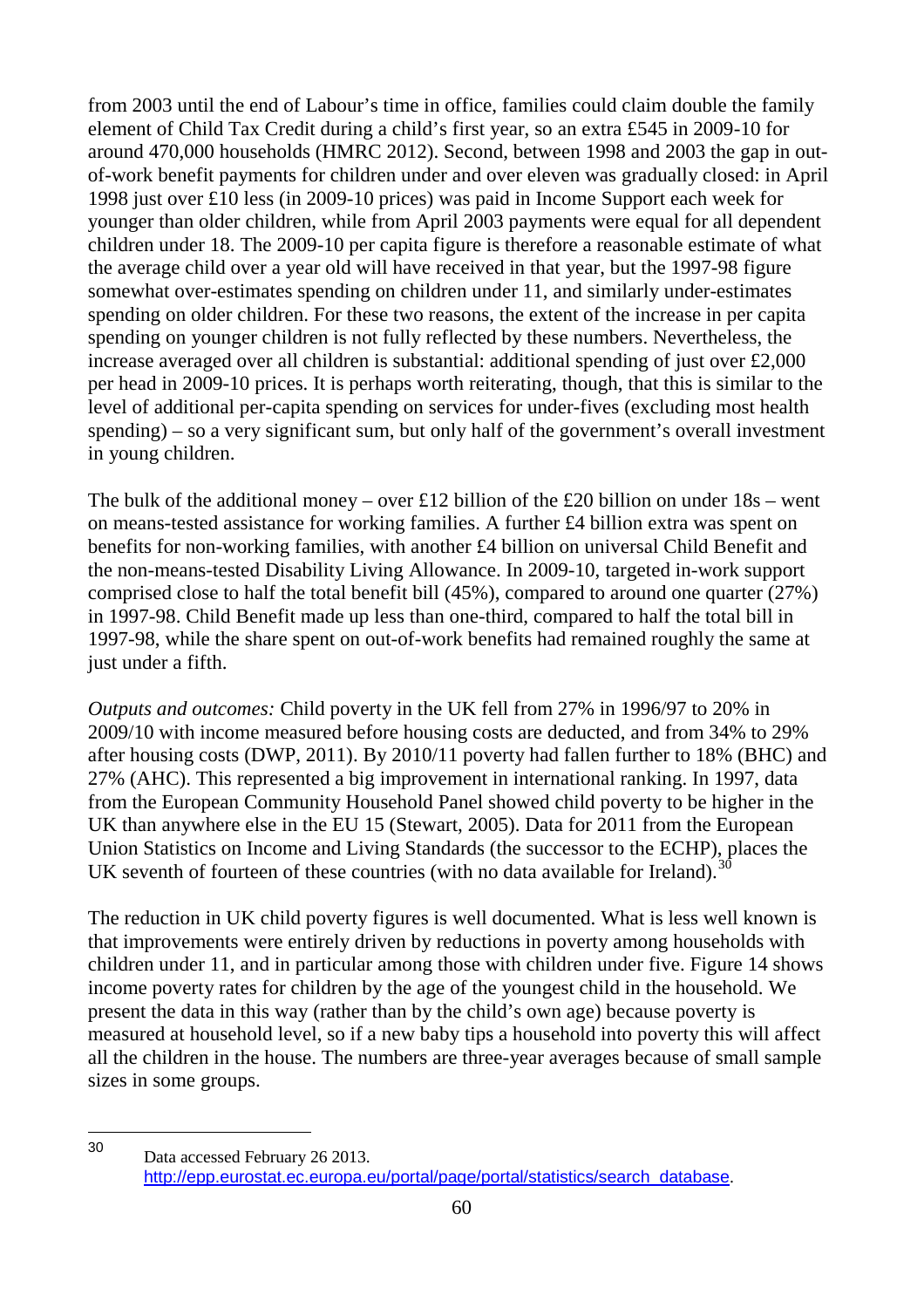## **Figure 14: Child poverty in Britain by age of youngest child in the household, threeyear averages**



(14a) Before Housing Costs

(14b) After Housing Costs



Source: Institute for Fiscal Studies, using the Family Resources Survey.

Note: Figures are a three-year average ending in the year shown. Poverty is defined as having equivalised household income below 60% of the median. The figures show the percentage of children living in poverty by the age of the youngest child in the household.

Figure 14 shows both that the poverty risk in 1997 was higher the younger the smallest child in the household, and that poverty rates have converged over time, wiping out a large part of this difference. In 1997, children in households where the youngest child was under five were more than twice as likely to live in poverty as those where the youngest was sixteen or seventeen. Poverty fell steadily over the next decade for children in the first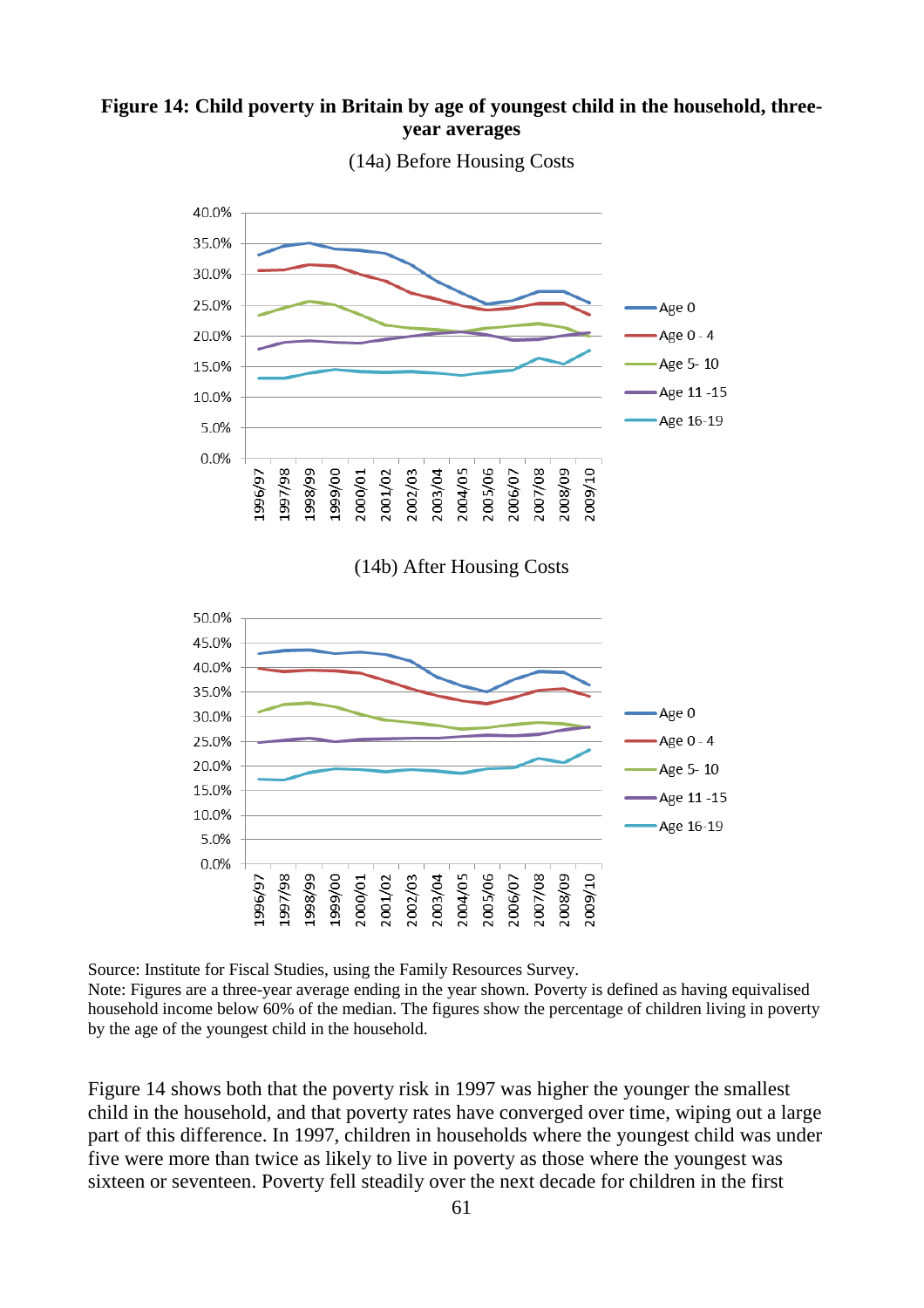group, while, in contrast, children in households where all siblings are at least eleven have seen poverty rise slightly over time (similar to the rise in poverty for adults without dependent children). From 2001/02 onwards, all the improvement was for households with a youngest child under five. By 2009/10 the risk of poverty is still highest for these households, but the differences by age are much less stark than they had been at the start.

What did this mean for children' lives? A wide body of literature identifies an association between household income and children's outcomes, and studies which are able to control properly for confounding factors indicate that this is more than a correlation – that higher income improves outcomes (see e.g. Blau, 1999; and review in Cooper and Stewart, 2013 forthcoming). There are two broad mechanisms through which a causal relationship is expected to operate: an investment model, because higher income enables parents to spend more on food, goods, toys and educational experiences which promote child development; and a stress model, which predicts that the quality of parenting suffers when parents are anxious about income. Research provides some indication that both mechanisms have been in play in the UK. Gregg et al (2006) find that, as income rose for low income households with young children, their expenditure patterns converged with those of better off households. In particular, spending rose on children's clothing and footwear, fruit and vegetables, books, and durables including a telephone and a car. In contrast, spending on alcohol and tobacco fell. Analysis of the Families and Children study points both to big declines in material hardship among lone parent households between 1999 and 2006, and to substantial reductions in indicators of financial stress (Stewart, 2009). For example, the percentage of lone parents saying they could not afford fresh fruit on most days fell from 17% to 6%, and the share unable to afford toys and sports gear fell from 24% to 7%. The percentage saying they worried about money "almost always" fell from 45% to 29%, and the percentage who said they always ran out of money by the end of the week fell from 27% to  $18\%$ <sup>[31](#page-65-0)</sup>

These changes in turn are likely to have had an effect on children's health and cognitive and social development, but pinning down the link is extremely difficult. The earlier sections of this paper have pointed to improvements in low birthweight, infant mortality, and cognitive, social and behavioural development, although obesity at age five shows little sign of change. We have discussed the range of policies which are likely to have contributed to these outcomes, from the introduction of a ban on smoking to the services offered through Sure Start Children's Centres and the quantity and quality of early education and childcare. The role played by reductions in income poverty and financial hardship is impossible to quantify, but is surely one key part of the story.

# **9. Conclusions**

The Labour Government in power from 1997 to 2010 spent significant amounts of money on children under five, in a strategy which invested in both cash and services (to a remarkably even degree). By 2010 more than £3,500 was being spent per year on cash benefits for each child, and roughly £2,600 per child on Sure Start, early education and

<span id="page-65-0"></span>The fresh fruit figure is for 2005.  $31$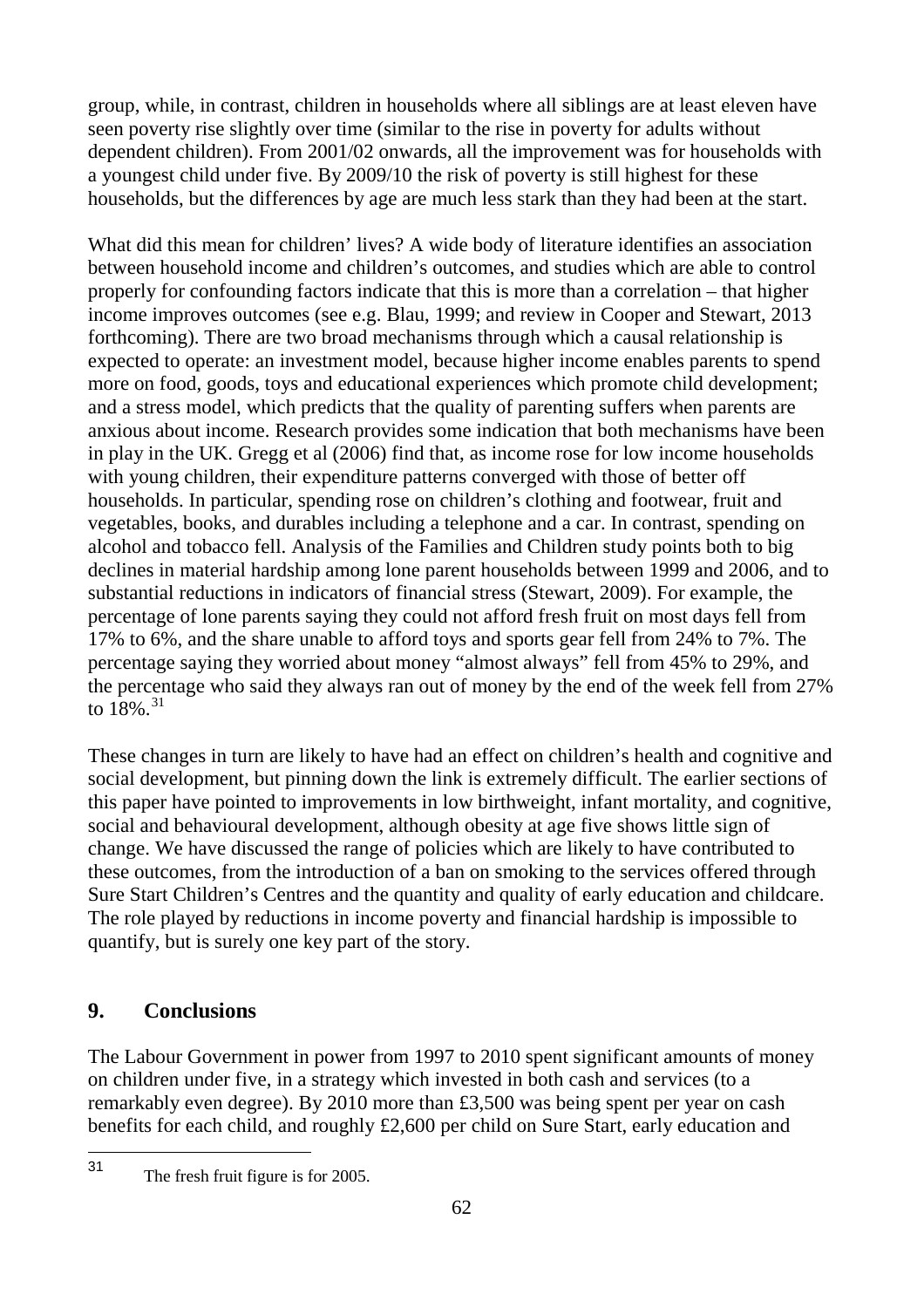childcare, plus more than £900 on health. This paper has sought to examine what this money was spent on, what was delivered in terms of additional services, and how these changes affected measurable outcomes for children.

Perhaps the simplest way to sum up what we have found is to consider the early experiences of a hypothetical child born at the end of the period compared to that of his sister born at the beginning. The child born later could expect to spend twice as long at home with his mother in the first year if she had worked before birth. Whether she had worked or not, and whatever her occupational background, he was more likely to be breastfed in his first few days and also more likely to still be breastfeeding six months later. His chances of attending a formal childcare setting before the age of three were higher, and from age three onwards he was now almost certain to access early education. The childcare and early education settings would very likely have been of better quality than those his sister attended, structured around a play-based curriculum and with more chance of contact with a trained graduate professional. If he spent his first few years at home or with a childminder or parttime working parent, he would have had access to more local play sessions, art and singing groups and toy libraries, especially if he lived in a disadvantaged area. His mother would have had more support, with easier access both to networks of other parents and to more formal advice and information. He would have been a little less likely to experience harsh parenting and a little more likely to have a more stimulating home environment. His household would have been better off financially and considerably less likely to live below the poverty line.

In terms of outcomes, our younger child was less likely to have been born at low birthweight than his sister and less likely to die in his first year. His cognitive and social development at age five were likely to have been considerably higher, but his chances of being overweight had not changed. In both health outcomes and cognitive and social development, the gap between our child and babies his age but from different social backgrounds had narrowed.

A crucial question, of course, is how far these changes in parenting behaviour and children's outcomes were driven by policy change and service improvements. How do we know that they would not have taken place anyway? This is always a difficult question for policy evaluation, because we have no counerfactual world to make comparisons to, but there are several ways of approaching an answer. A handful of Labour's policy initiatives were subject to a formal evaluation process in which the use of a control group allows us to isolate the impact of the policy. Four policies looked at in this paper had such an evaluation: Sure Start Local Programmes, the Neighbouhood Nurseries Initiative (which looked for impact on employment in areas with a Neighbourhood Nursery), the Graduate Leader Fund (looking at quality of provision in nurseries) and the National School Fruit and Vegetable Scheme. All found the policy in question had a significant positive impact on service quality, behaviour or outcomes, though this was often small in size.

A second useful approach, where data allows, is to consider whether improvements simply represent a continuation of what was happening before or whether what we see is a new trend. On the whole, where we are able to do this, we see either a change in trend or an acceleration of progress. The decline in relative income poverty among children represents a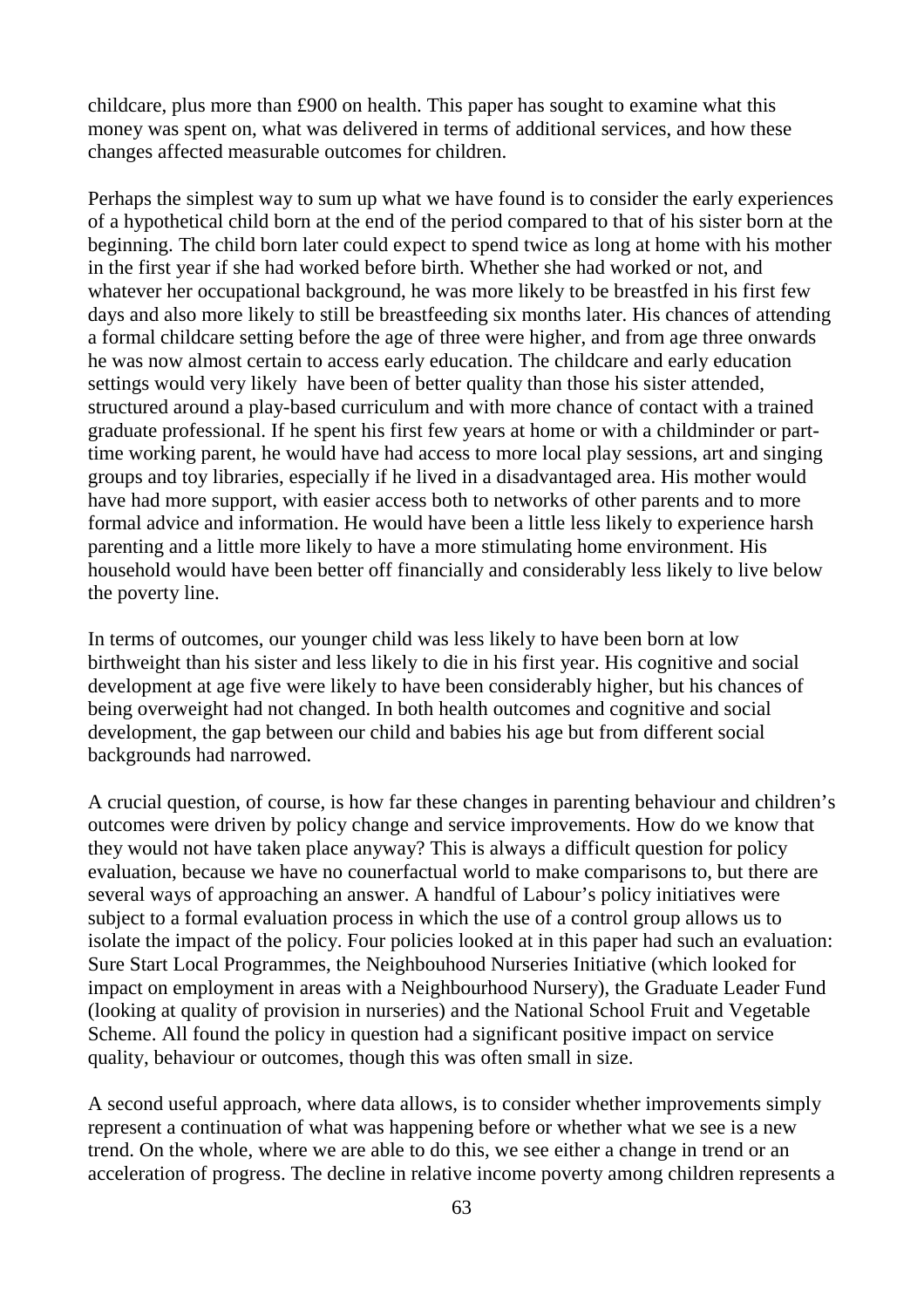clear change in direction, reversing a steady upward trend since 1979. In health, the infant mortality rate had been falling for many years, but the social class gap only started to narrow from 2002-04. Low birthweight rose from 1993 to 2002 and fell from then on, while the social class gap in low birthweight rose between 1995 and 1999 and has been on a downward trend thereafter. Measures of cognitive and social development among five year olds were only gathered in a consistent way from 2005, but the change in trend since that time, with improvements starting from 2008, suggests that Labour policies were responsible but took a while to become effective.

Figures for maternal health behaviour are a little less clear but also point to a change in trend, especially in relation to social class gaps. Smoking overall and in pregancy has been in steady decline since at least 1985 but the social class gap narrowed more rapidly between 2000 and 2010 than in previous periods. The increase in breastfeeding rates at birth can be identified from 1990 onwards in Scotland and Northern Ireland, but for England only from 2000, and the big improvements in the duration of breastfeeding came after 2000, and particularly between 2005 and 2010. Social class differences in both initial breastfeeding and duration narrowed slightly between 1980 and 1995 but more rapid gains were made between 2000 and 2010.

Third, we can ask whether outcomes improved by international standards. Here the story is more mixed, though there are only a few indicators where comparison is possible on a consistent basis. On child poverty rates (for children of all ages), the UK's ranking improved from bottom of 15 EU countries in 1997 to seventh of fourteen in 2011 (with no data available for Ireland). Smaller improvements were made in the low birthweight ranking, but on the infant mortality rate the UK's position fell as other countries made faster progress. On the other hand, closing social class gaps in low birthweight and IMR has been a particularly important part of the story of the period and for this we do not have comparisons.

In sum, there is good evidence that many of the improvements in children's experience and outcomes can be linked to Labour policy. A final and more challenging question for Labour is whether improvements represent good value for the large increases in expenditure we have recorded. Could outcomes have been even better if the money had been spent differently? Again, the absence of an identical world with different policy choices makes this an impossible question to answer, but several issues are worth raising. The first regards the balance between universalism and targeting. One of the most expensive policies, the three and four year old early education entitlement, was costly because it was universal. If we consider the policy in instrumental terms, was it worth it? Could the money have been better spent if targeted on those who had most to gain? Common sense suggests that it could – and yet the much lower take-up of targeted support for childcare for younger children raises questions about whether near universal enrolment could have been achieved without a universal policy. Sure Start provides another example of the challenge of finding a balance between universalism and targeting. When Sure Start Children's Centres were rolled out to the rest of the country (partly to reach disadvantaged children in non-disadvantaged areas), resources were not increased by enough to sustain levels of funding to the existing Centres: services now reached more children, at greater cost overall, but were more thinly spread. These examples underline the basic trade-off policymakers face: in general, providing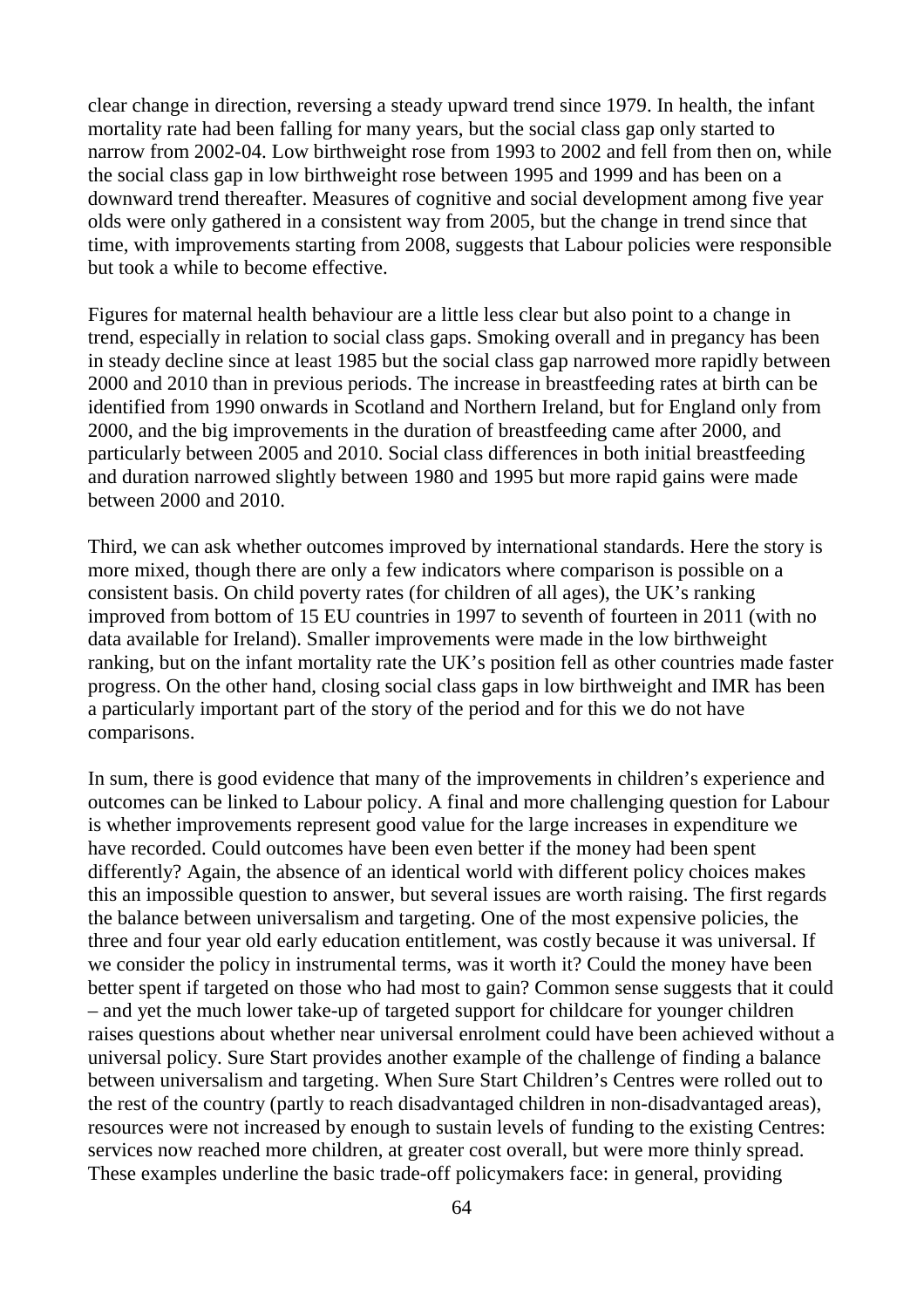improved services for more children will cost more money, and there is no right answer about which corner of this triangle should give way.

Nevertheless there may be ways in which money could have been spent 'smarter'. One question mark hangs over Labour's decision to expand the provision of childcare and early education in England using a demand-side strategy which actively promoted private and voluntary sector providers of childcare and early education, rather than developing the maintained sector, which had been shown to deliver better quality. The importance of 'choice for parents' was given considerable emphasis, echoing approaches to the delivery of other public services. In practice, it is not clear either how much parents really value choice or how far having a range of providers, including for-profit providers, manages to ensure this. Quality of childcare certainly improved under Labour policies, particularly in the voluntary sector, but these improvements seem to have resulted from government investment and regulations, not from competition between providers. It is quite plausible that the same level of resources could have achieved more if they had been invested in direct state provision.

On the other hand, the focus on joined-up working at local level may have improved the effectiveness of government spending by reducing duplication. Service integration was an important part of the thinking behind Sure Start Local Programmes, and the Every Child Matters framework picked up this approach and developed it further, ensuring clearer lines of accountability for children's welfare. To the extent that these processes have been successful, they will have increased the returns to money spent. In practice, fully joined-up working was difficult to achieve (Eisenstadt, 2011), but the change in the way services were delivered locally should not be dismissed. In evidence to the House of Commons Children, Schools and Families Committee, a number of local authorities argued that the development of Children's Centres led to a wider reconfiguration of local services for young people, and described the value of the multi-agency teams they had created (House of Commons, 2010).

We conclude with two final observations. First, it has been a repeated theme in this paper that policies can take time to bed in and have an effect. In a number of areas – Sure Start, improvements in Foundation Stage Profiles, low birthweight and infant mortality – we see no instant gains but significant improvements by the time Labour left office. Politicians (and electorates) operate on short-term time scales and are eager for quick results, but some policies only reap rewards years down the line. The second, related, point is that many of the outcomes we are interested in are influenced by a range of different policies, and as such are difficult to pin to particular policy changes. For example, are improvements in Foundation Stage Profile results mainly due to increases in the quantity and quality of formal childcare and early education, or do they also owe something to reduced poverty, improvements in the home learning environment, and better health at birth? Because of both time-lags and uncertainties, there are dangers that valuable pieces of the jigsaw will be vulnerable to policy change, and that effective policies will be dismantled or scaled down just as they are starting to work well.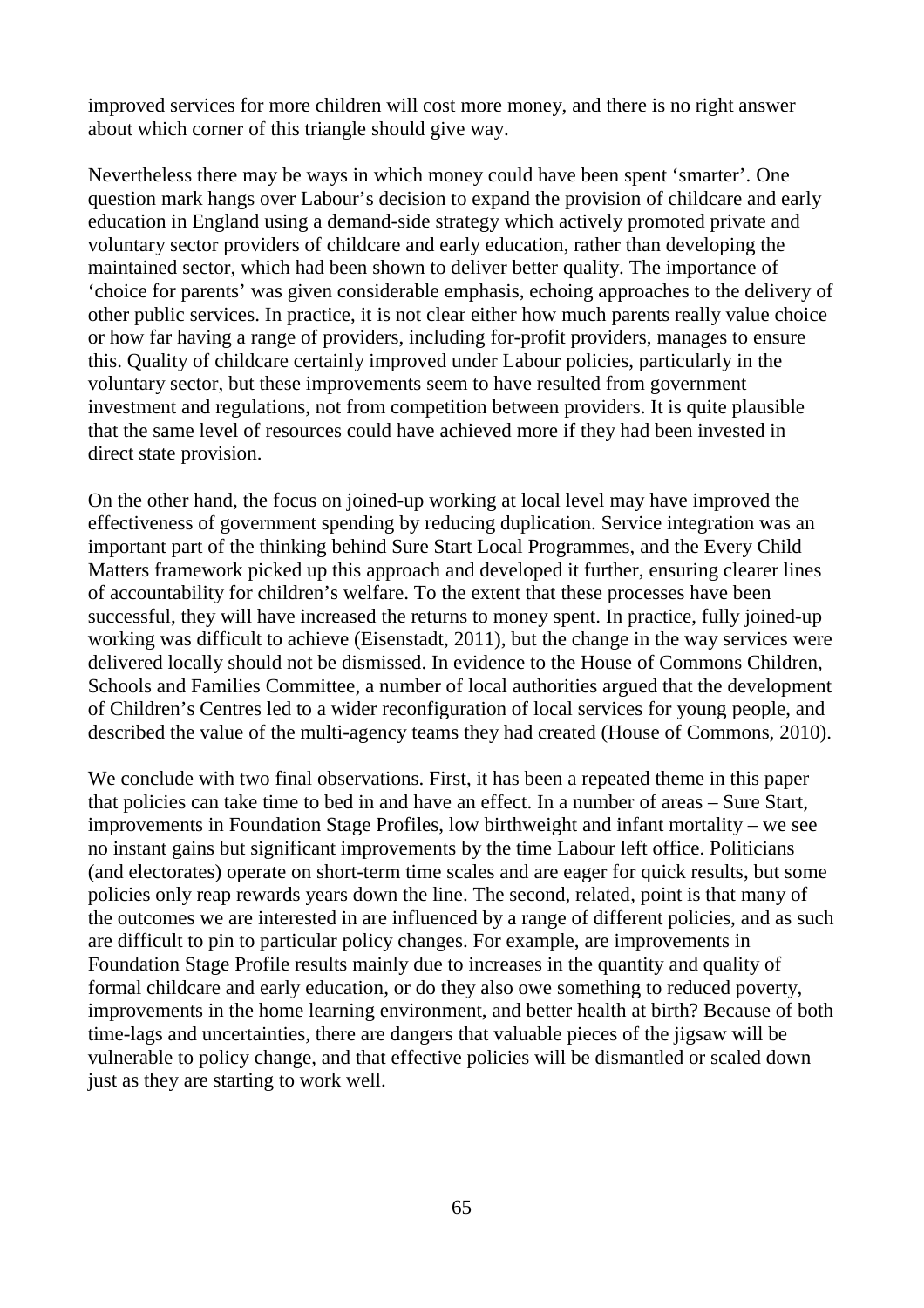#### **References**

- Ainslie, S., R. Foster, J. Groves, K. Grime, K. Straker and C. Woolhouse (2010). 'Making children count: an exploration of the implementation of the Every Child Matters agenda.' *Education* 3-13, 38 (1): 23-38.
- Anning, A., and M. Ball, eds. 2008. *Improving services for young children: From Sure Start to children's centres*. London: Sage.
- Anning, A., E. Chesworth, and L. Spurling. 2005. *The quality of early learning, play and childcare services in Sure Start local programmes*. NESS/2005/FR/009. Nottingham: DfES.
- Audit Commission, 2010. *Giving Children a Healthy Start*. London: Audit Commission.
- Baker, M., Milligan, K., 2008. 'Maternal employment, breastfeeding, and health: Evidence from maternity leave mandates.' *Journal of Health Economics* 27, 871–887.
- Ball, M., Niven, L., 2005. *National Evaluation Summary: Buildings in Sure Start Local Programmes*. NESS/2005/SF/011. London: National Evaluation of Sure Start.
- Bartington, S., Griffiths, L.J., Tate, A.R., Dezateux, C., 2006. 'Are breastfeeding rates higher among mothers delivering in Baby Friendly accredited maternity units in the UK?' *International Journal of Epidemiology* 35, 1178–1186.
- Belsky, J., Barnes, J., Melhuish, E.C., 2007. *The national evaluation of Sure Start*. Bristol: The Policy Press.
- Berger, L.M., Hill, J., Waldfogel, J., 2005. 'Maternity leave, early maternal employment and child health and development in the US.' *The Economic Journal* 115, F29–F47.
- Bertram, T, C Pascal, S Bokhari, M Gasper, S Holtermann, K John, C Nelson (2004) *Early Excellence Centre Pilot Programme: Third Annual Evaluation Report 2001-02*. Birmingham: Centre for Research in Early Childhood.
- BIS, 2010. *Work and Families Act 2006 Evaluation Report*. Department for Business, Innovation and Skills.
- Blau, D.M., 1999. The Effect of Income on Child Development. *The Review of Economics and Statistics* 81, 261–276.
- Bolling, K, 2007. *Infant Feeding Survey 2005*. London: The Stationery Office.
- Borra, C., Iacovou, M., Sevilla, A., 2012. 'The effect of breastfeeding on children's cognitive and noncognitive development.' *Labour Economics* 19, 496.
- Bradley, K., Price, E., Mitchell, L., Hakim, C., 2008. *Little Britons: financing childcare choice*. London: Policy Exchange.
- Broadfoot, M., Britten, J., Tappin, D.M., MacKenzie, J.M., 2005. 'The Baby Friendly Hospital Initiative and breast feeding rates in Scotland.' *Arch Dis Child Fetal Neonatal Ed* 90, F114–F116.
- CABE, 2008. *Sure Start Children's Centres: A post-occupancy evaluation*. Commission for Architecture and the Built Environment.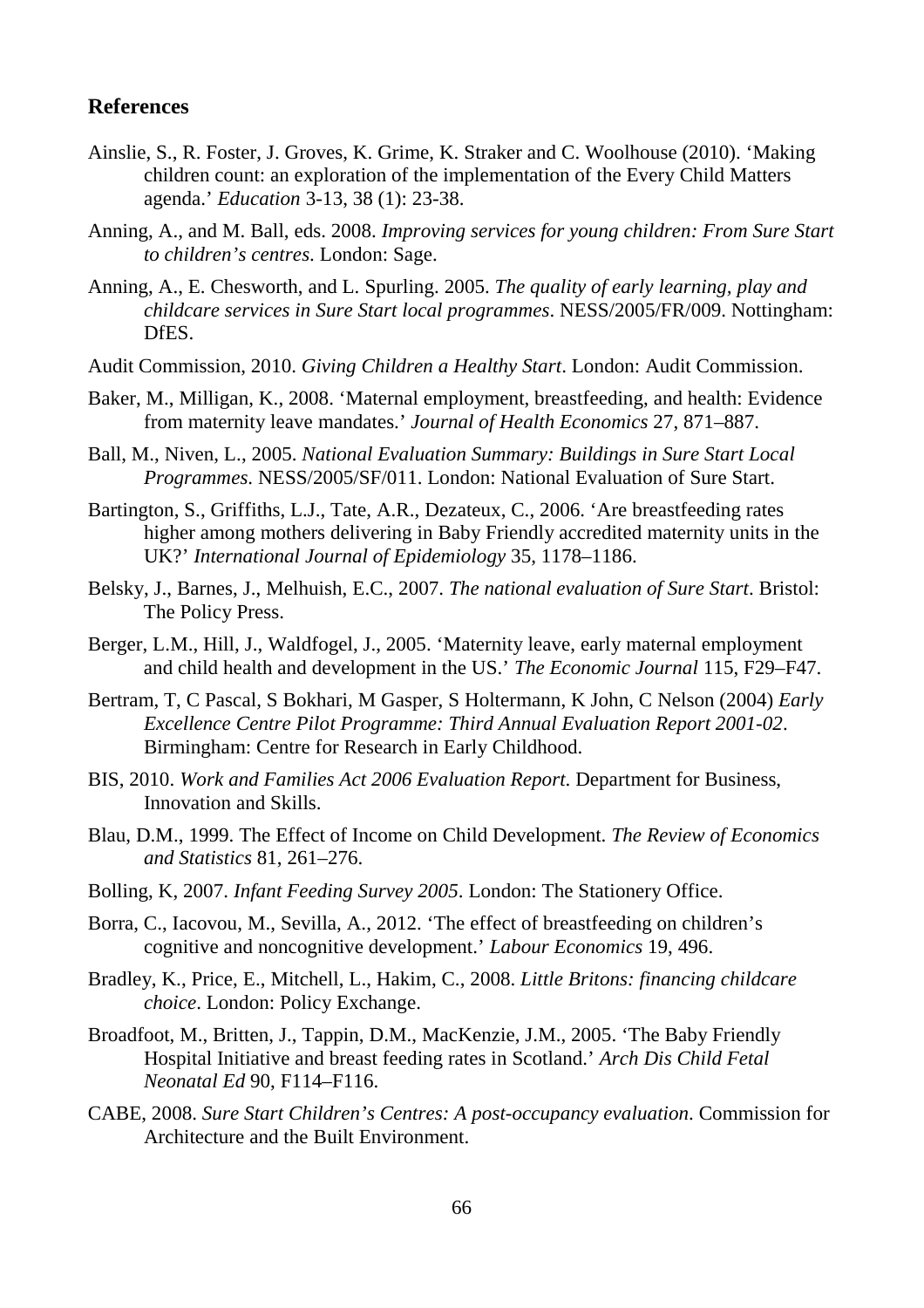- Chanfreau, J., 2011. *Maternity and paternity rights and women returners survey 2009/10*. Department for Work and Pensions Research report No. 777. Norwich: The Stationery Office.
- Chuang, C.-H., Chang, P.-J., Chen, Y.-C., Hsieh, W.-S., Hurng, B.-S., Lin, S.-J., Chen, P.- C., 2010. 'Maternal return to work and breastfeeding: A population-based cohort study.' *International Journal of Nursing Studies* 47, 461–474.
- Cooper, K and K Stewart 2013 (forthcoming). *How Much Does Money Matter? A Review of the Evidence on the Causal Link Between Household Financial Resources and Child Outcomes*. York: Joseph Rowntree Foundation.
- DCSF, 2007. *Sure Start Children's Centres: Phase 3 Planning and Delivery*. Department for Children, Schools and Families.
- DCSF, 2009. *Autumn Performance Report 2009: Progress against our Public Service Agreements and Departmental Strategic Objectives*. London: TSO.
- DCSF, 2009a. *Sure Start Children's Centres Survey of Parents*. Department for Children, Schools and Families.
- DCSF, 2009b. *Independent Review of the Primary Curriculum: Final Report* [WWW Document]. URL https://www.education.gov.uk/publications/standard/AbouttheDepartment/Page3/DC SF-00499-2009 (accessed 11.20.12).
- DfES, DWT (Department for Work and Pensions), HMT (HM Treasury), and Women and Equality Unit. 2002. I*nter-departmental childcare review: Delivering for children and families*. London: DfES, DWP, HMT, Women and Equality Unit.
- Department of Health, 2007. *Implementation Plan for Reducing Health Inequalities in Infant Mortality*. Department of Health.
- Department of Health, 2009a. *Healthy lives, brighter futures: The strategy for children and young people's health*.
- Department of Health, 2009b. *Tackling Health Inequalities: 10 Years On*.
- DfEE, 1998. *Meeting the Childcare Challenge. Green Paper*. Department for Education and Employment.
- DfE, 2010. *Provision for Children Under Five Years of Age in England - January 2010*. Department for Education.
- DfES, 2003. *Provision for children under five years of age in England: January 2003*. Department for Education and Skills.
- DfES and DoH, 2004. *National Service Framework for Children, Young People and Maternity Services: Executive Summary*. London: Department of Health.
- Department of Health (2009), *Mortality Target Monitoring (Infant Mortality, inequalities)* available at http://www.dh.gov.uk/prod\_consum\_dh/groups/dh\_digitalassets/documents/digitalas set/dh\_109444.pdf, accessed April 2012
- Department of Health, (2011a) *Mortality Monitoring Bulletin. Infant mortality, inequalities*. Update to include data for 2010, available: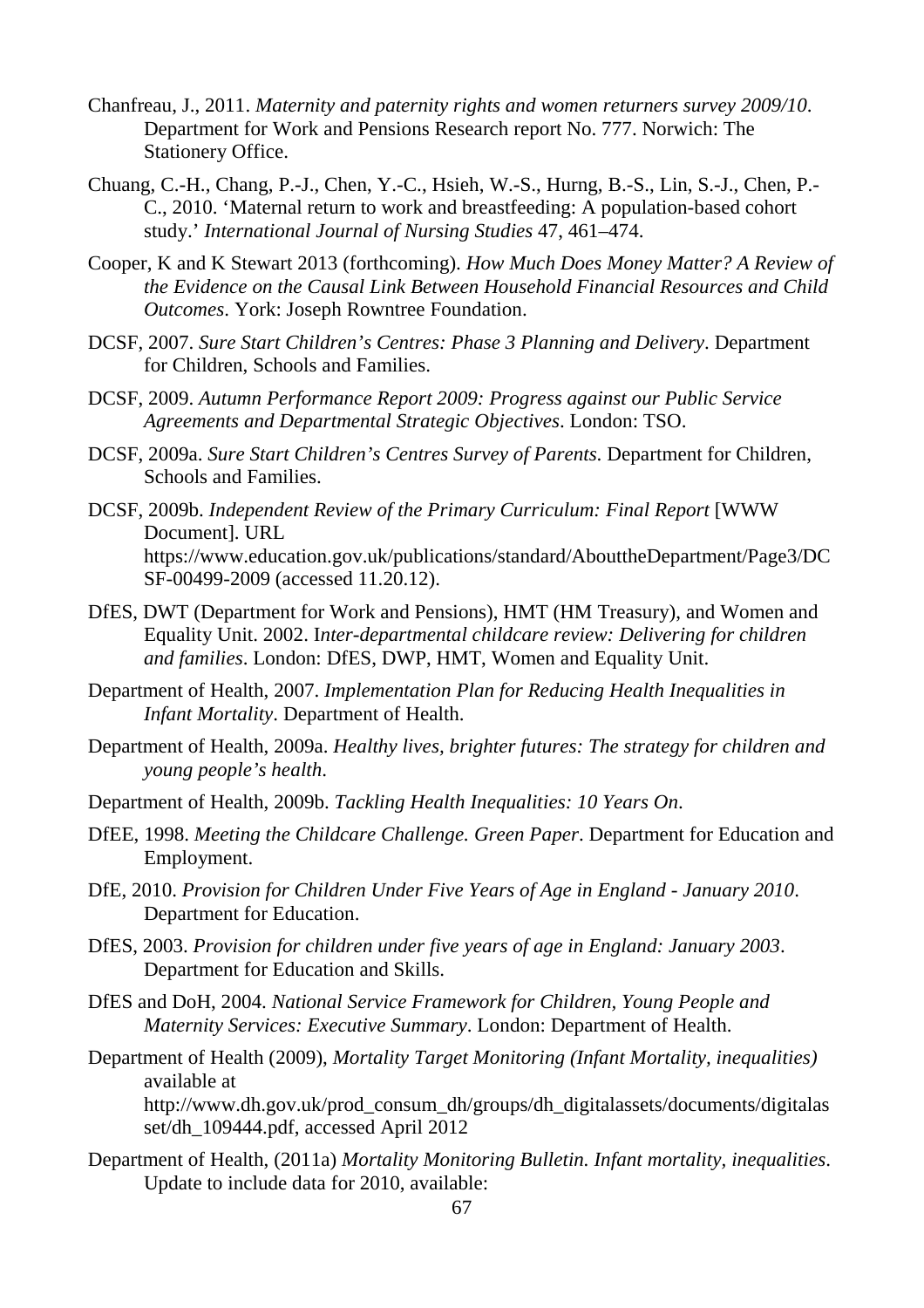http://www.dh.gov.uk/prod\_consum\_dh/groups/dh\_digitalassets/documents/digitalas set/dh\_131738.pdf

- DWP, 2011. *Households Below Average Income 1994/95 to 2009/10*. The Stationary Office, London.
- Dykes, F., 2003. *Infant Feeding Initiative: A Report Evaluating the Breastfeeding Practice Projects 1999-2002*. Department of Health.
- Eisenstadt, N., 2011. *Providing A Sure Start : How government discovered early childhood*. The Policy Press, Bristol.
- FSB (Federation of Small Businesses), 2007. *Nursery Entitlement - the situation*.
- Foster, K, D Lader and S Cheesbrough (1997) *Infant Feeding 1995*. London: HMSO.
- Gambaro, L., *Why are childcare workers low paid? An analysis of pay in the UK childcare sector, 1994-2008*. London
- Gambaro, L., Stewart, K., Waldfogel, J., 2013. *A question of quality: Do children from disadvantaged backgrounds receive lower quality early childhood education and care in England?*, CASEpaper 171. London: Centre for Analysis of Social Exclusion.
- Gambaro, L., Stewart, K. and Waldfogel, J. (2014) 'Introduction' in *An Equal Start: Providing High Quality Early Childhood Education and Care to Disadvantaged Families*. Bristol: The Policy Press.
- George, A., Wilkinson, D., Stokes, L., 2012. 'Does Early Education Influence Key Stage 1 Attainment? Evidence for England from the Millennium Cohort Study.' *National Institute Economic Review* 222, R67–R80.
- Glass, N., 2005. 'Surely some mistake.' *The Guardian*, January 5 2005.
- Gregg, P., Harkness, S., Smith, S., 2009. 'Welfare Reform and Lone Parents in the UK.' *Economic Journal* 119, F38(1).
- Gregg, P., Waldfogel, J., Washbrook, E., 2006. 'Family expenditures post-welfare reform in the UK: Are low-income families starting to catch up?' *Labour Economics* 13, 721– 746.
- Hamlyn, B, S Brooker, K Oleinikova and S Wands, 2002. *Infant Feeding 2000*. London: TSO.
- Health and Social Care Information Centre (HSCIC) *Infant Feeding Survey 2012*. London: TSO.
- HMRC, 2012. *Child and Working Tax Credits Statistics. April 2012*. London: Her Majesty's Revenue and Customs.
- HM Treasury, 1998a. *Modern Public Services for Britain: Investing in Reform. Comprehensive Spending Review New Public Spending Plans 1999-2002*. The Stationery Office, London.
- HM Treasury, 1998b. *Comprehensive Spending Review: Aims and Objectives*. The Stationery Office.
- HM Treasury. 2003. *Every Child Matters*. Cm 5860. Norwich: TSO.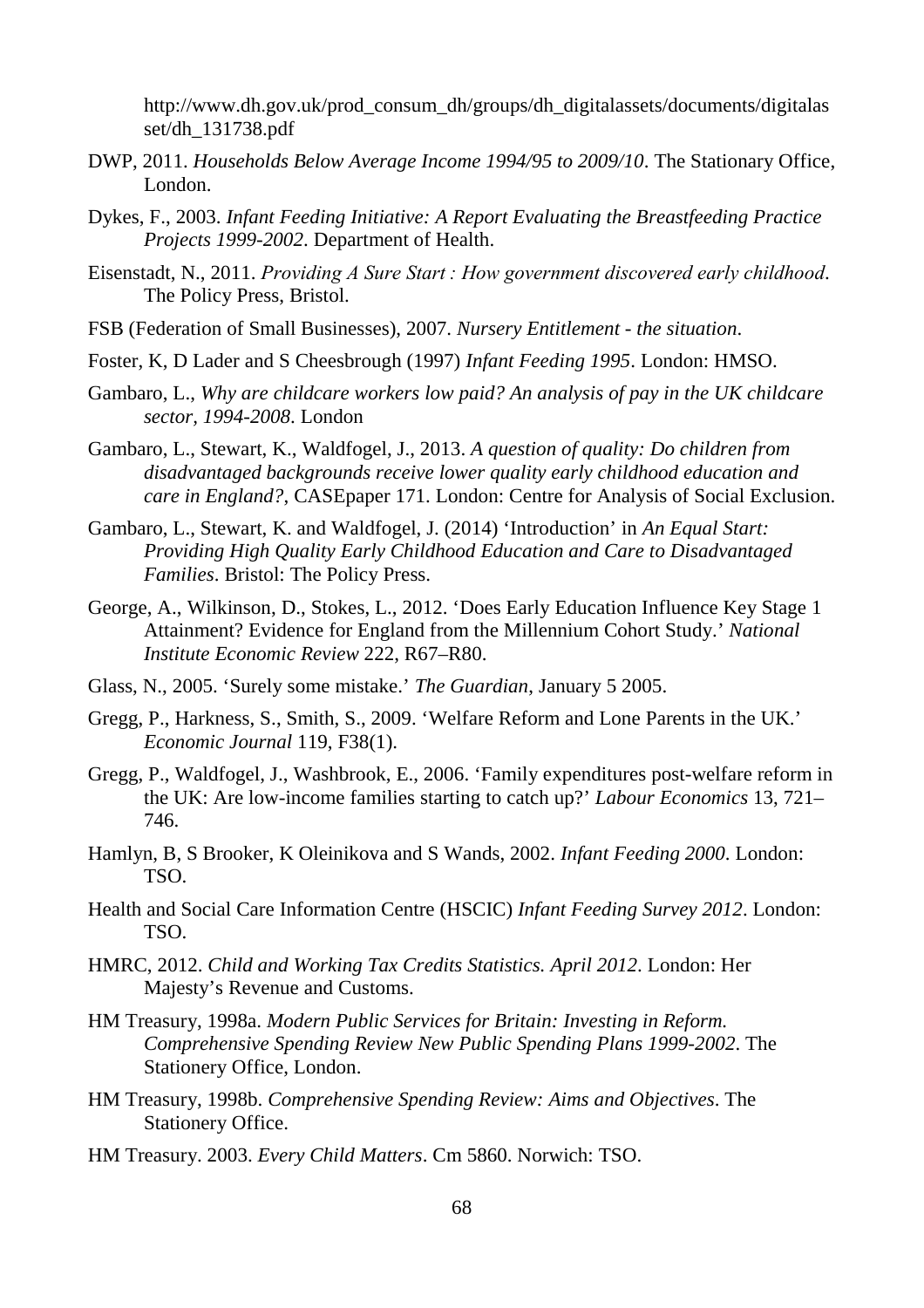- HM Treasury, Department for Education and Skills, Department for Work and Pensions and Department for Trade and Industry, 2004. *Choice for Parents, the best start for children: a ten year strategy for childcare*. Norwich: Her Majesty's Stationery Office.
- Home Office. 1999. *Supporting Families: A Consultation Document*. Norwich: Her Majesty's Stationery Office.
- House of Commons, 2010. *Sure Start Children's Centres: Fifth Report of Session 2009-10*.
- Hudson, M., Lissenburgh, S., Sahin-Dikmen, M., 2004. *Maternity and paternity rights in Britain 2002*, In-house report. Department for Work and Pensions.
- Konings, J., 2010. *Children Vouchers: Who Benefits? An assessment of Evidence from the Family Resources Survey*. London: Social Market Foundation.
- La Valle, I., Clery, E., Huerta, M.C., 2008. *Maternity rights and mothers' employment decisions*. Research report Department for Work and Pensions Research Report No 496.
- La Valle, I., Smith, R., Purdon, S., Bell, A., Dearden, L., Shaw, J., Sibieta, L., 2007. *The Neighbourhood Nursery Initiative: what impact did it have on families' lives?*
- Latham, P., Kapoor, S., Myers, P., Barnes, J., 2006. *Breastfeeding, Weaning and Health Eating: A Synthesis of Sure Start Local Programme Evaluation Findings*.
- Lewis, J., 2011. 'From Sure Start to Children's Centres: An Analysis of Policy Change in English Early Years Programmes.' *Journal of Social Policy* 40, 71.
- Lewis, J., 2012. *Continuity and Change in English Childcare Policy 1960-2000 Social Politics.*
- Lewis, J., Cuthbert, R., Sarre, S., 2011. 'What are Children's Centres? The Development of Children's Centre Services, 2004–2008.' *Social Policy & Administration* 45, 35–53.
- Lewis, J, C Finnegan and A West, 2011a. 'Issues in the development of children's centres on nursery and primary school sites,' *Educational Studies*, 37:4, 435-445
- Lupton, R., A. Fenton, and A. Fitzgerald. 2013. *Labour's Record on Neighbourhood Renewal in England: Policy, Spending and Outcomes 1997-2010*. Social Policy in a Cold Climate Working Paper No 6.
- Lupton, R., Burchardt, T., Hills, J., Stewart, K., Vizard, P., 2012. *A Framework for Analysing the Effects of Social Policy*. Social Policy in a Cold Climate Research Note.
- Mackay, D., S. Haw, J. Ayres, C. Fischbacher and J. Pell. 2010. 'Smoke-free Legislation and Hospitalizations for Childhood Asthma.' *New England Journal of Medicine*. 363(12): 1139-1145 .
- Mackay, D., S. Nelson, S. Haw and J. Pell, 2012. 'Impact of Scotland's Smoke-free Legislation on Pregnancy Complications: Retrospective Cohort Study.' *PLoS Med* 9(3).
- Manning, A., 2012. *Minimum Wage, Maximum Impact?* Resolution Foundation, London.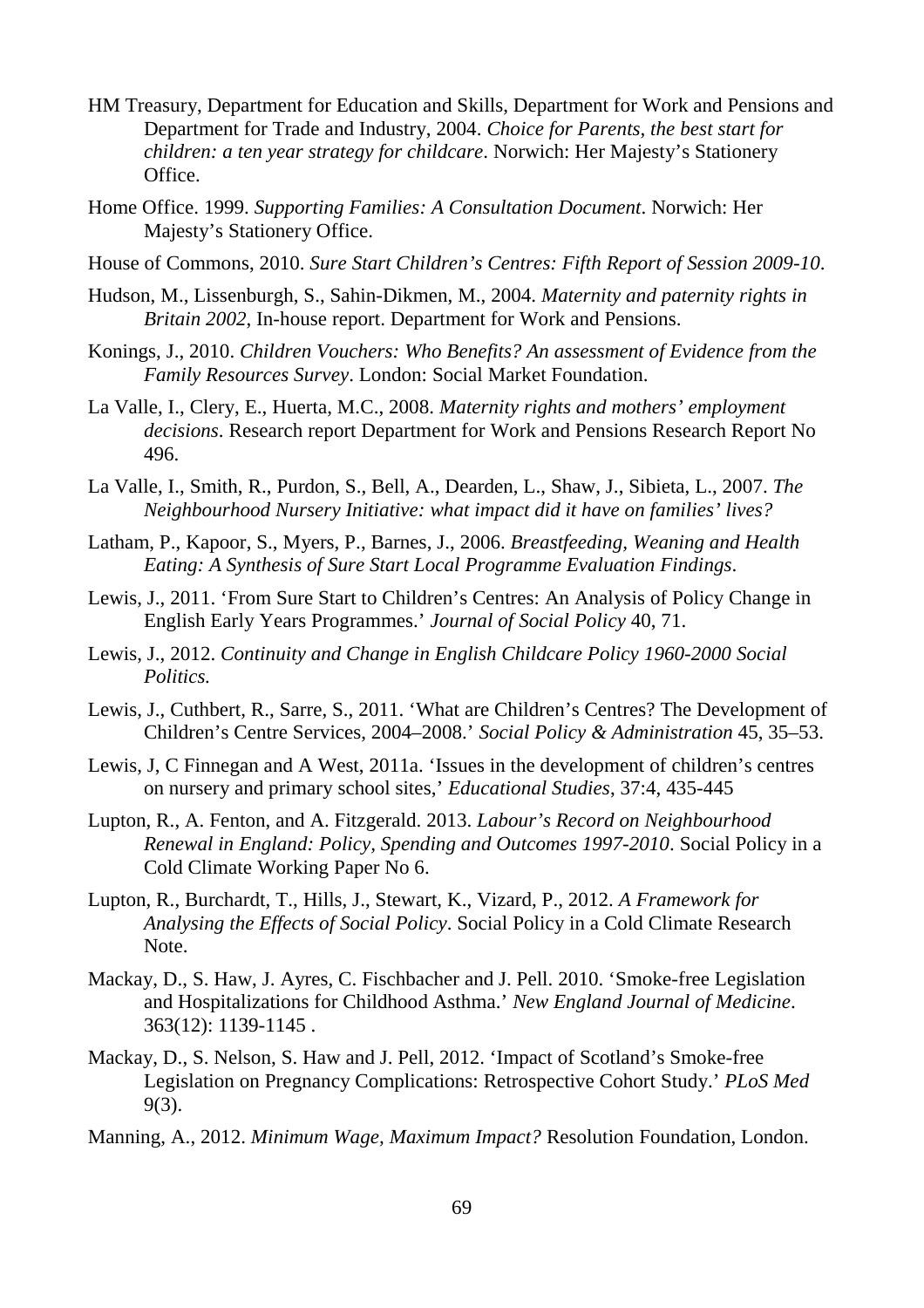- Mathers, S., Sylva, K., Joshi, H., 2007. *Quality of Childcare Settings in the Millennium Cohort Study* ( No. Research Report S SU/2007/FR/025). HMSO, London.
- Meadows, P., 2008. 'Improving the employability of parents,' in: Anning, A., Ball, M. (Eds.), *Improving Services for Young Children: From Sure Start to Children's Centres*. Sage, London.
- Merrell, C., Tymms, P., 2011. 'Changes in Children's Cognitive Development at the Start of School in England 2001-2008.' *Oxford Review of Education* 37, 333–345.
- Mooney, A, P Moss, C Owen (2001) *A Survey of Former Childminders*. DfES Research Report RR300.
- Moss, P. 'Renewed Hopes and Lost Opportunities: Early Childhood in the Early Years of the Labour Government.' 1999. *Cambridge Journal of Education* 29, no. 2: 229 - 38.
- Moss, P., and H. Penn. 1996. *Transforming Nursery Education*. London: Paul Chapman.
- Moss, P and E Lloyd, 2013. 'Is England really near the top of the league?' *Nursery World*. 8-21 April 2013.
- Munro, E. 2011. *The Munro Review of Child Protection: Final Report – A Child Centred System.* London: Department for Education.
- NAO, 2006. *Sure Start Children's Centres*. National Audit Office.
- NAO, 2009. *Sure Start Children's Centres – Memorandum for the Children, Schools and Families Committee*. National Audit Office, December 2009.
- NAO, 2012. *Delivering the free entitlement to education for three- and four-year-olds* ( No. HC 1789 Session 2010-2012). The Stationery Office, London.
- NESS, 2005. *Early impacts of Sure Start Local Programmes on Children and Families*. London: National Evaluation of Sure Start.
- NESS, 2008. *The Impact of Sure Start Local Programmes on Three Year Olds and Their Families*. London: National Evaluation of Sure Start.
- NESS, 2010a. *National Evaluation of Sure Start Local Programmes: An economic perspective*. London: National Evaluation of Sure Start.
- NESS, 2010b. *The Impact of Sure Start Local Programmes on five year olds and their families*. London: National Evaluation of Sure Start.
- NESS, 2012. *The Impact of Sure Start Local Programmes on seven year olds and their families*. London: National Evaluation of Sure Start.
- NICE, 2008. *Improving the nutrition of pregnant and breastfeeding mothers and children in low-income households*. National Institute for Health and Clinical Excellence.
- OECD, 2011. *Doing Better for Families*. Paris: OECD.
- Ofsted, 2009. *The impact of integrated services on children and their families in Sure Start Children's Centres*. Ofsted, July 2009.
- Ofsted, 2011. *The impact of the Early Years Foundation Stage*. London: Ofsted.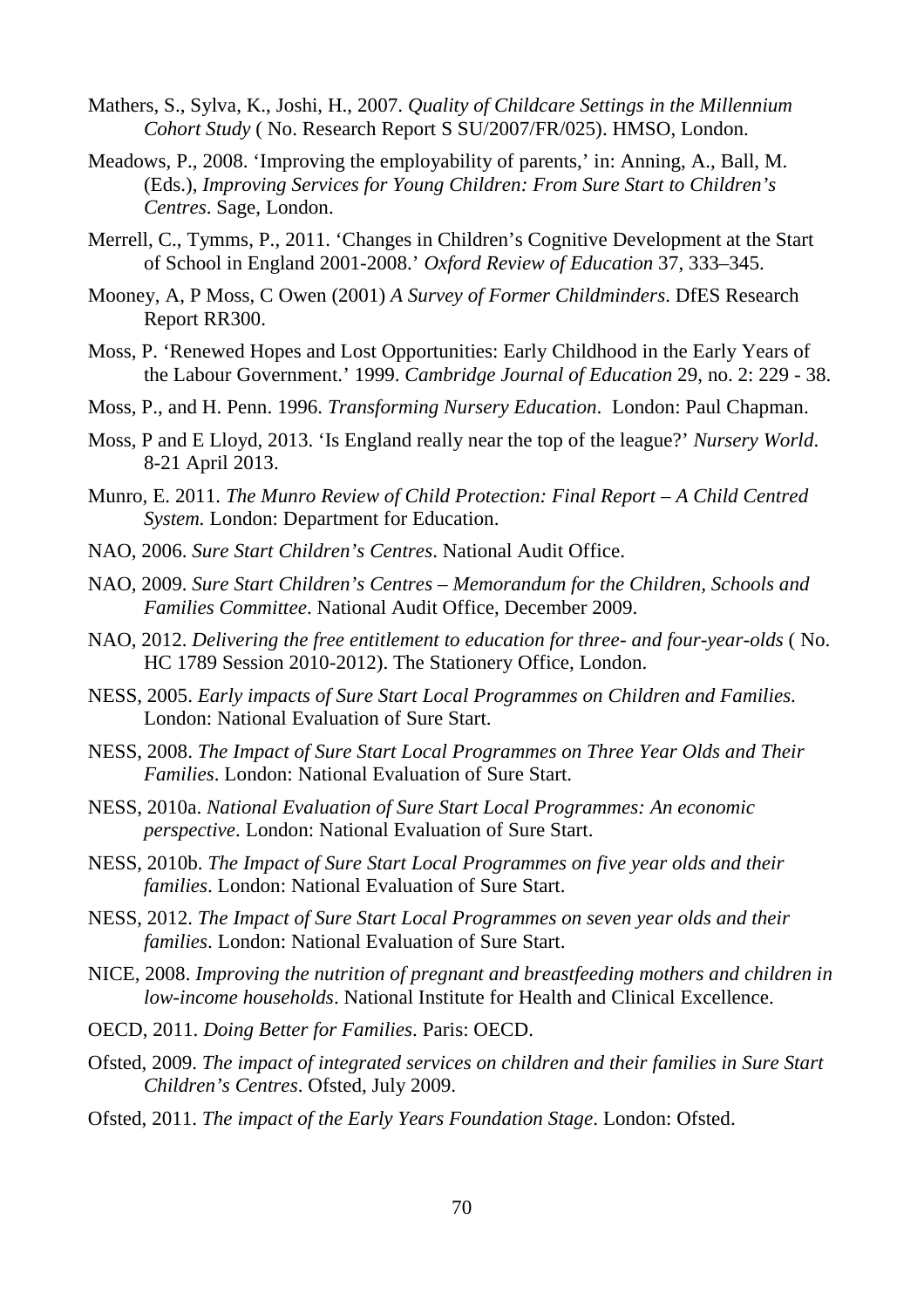- Ogbuanu, C.A., 2009. *The effect of maternity leave length, other employment benefits, and job characteristics on breastfeeding initiation and duration*. Mimeo. University of South Carolina.
- ONS, 2013. *General Lifestyle Survey Overview – a report on the 2011 General Lifestyle Survey*. London: Office for National Statistics.
- Parton, N. (2006) '"Every child matters": The shift to prevention whilst strengthening protection in children's services in England.' *Children and Youth Services Review*, 28 (2). pp. 976-992. ISSN 0190-7409
- Power, A., 2007. *City survivors: bringing up children in disadvantaged neighbourhoods*. Bristol: The Policy Press.
- Radford, A., Rickitt, C., Williams, A., 1998. 'Breast feeding: the baby friendly initiative.' *BMJ : British Medical Journal* 317, 1385.
- Robinson, S. and Harris, H., 2011. *Smoking and drinking among adults, 2009*. London: Office for National Statistics.
- Ruhm, C and J Waldfogel, 2012. 'Long-term Effects of Early Childhood Care and Education.' *Nordic Economic Policy Review*.
- Sims, M, R Maxwell, L Bauld and A Gilmore, 2010. 'Short-term impact of smoke-free legislation in England: retrospective analysis of hospital admissions for myocardial infarction.' *British Medical Journal*. 340: c2161. June 8 2010.
- Sparkes, J and West A, 1998. 'An evaluation of the English nursery voucher scheme.' *Education Economics*, 6(2),171 — 184
- Spence, A. 2011. *Social Trends 41: Labour Market*. London: Office for National Statistics.
- Speight, S., Smith, R., 2010. *Towards universal early years provision: analysis of take-up by disadvantaged families from recent annual childcare surveys*, DfE. Department for Education, London.
- Stewart, K., 2005. 'Changes in poverty and inequality in the UK in international context,' in: Hills, J., Stewart, K. (Eds.), *A More Equal Society? New Labour, Poverty, Inequality and Exclusion*. The Policy Press, Bristol.
- Stewart, K., 2009. 'A scar on the soul of Britain: child poverty and disadvantage under New Labour,' in: Hills, J., Sefton, T., Stewart, K. (Eds.), *Towards a More Equal Society? Policy, Inequality and Policy Since 1997*. The Policy Press, Bristol.
- Sylva, K., Melhuish, E.C., Sammons, P., Siraj-Blatchford, I., Taggart, B., 2012. *Effective Pre-school, Primary and Secondary Education 3-14 Project (EPPSE 3-14) - Final Report from the Key Stage 3 Phase: Influences on Students' Development from age 11-14.* Department for Education. Research Report DFE-RR202.
- Sylva, K., Melhuish, E., Sammons, P., Siraj-Blatchford, I. and Taggart, B., 2004. *The Effective Provision of Pre-School Education (EPPE) Project: Final Report. A Longitudinal Study Funded by the DfES 1997-2004*. Department for Education and Skills.
- Tanaka, S., 2005. 'Parental leave and child health across OECD Countries.' *Economic Journal*, Vol 115, No 501, pp.F7-F28. February 2005.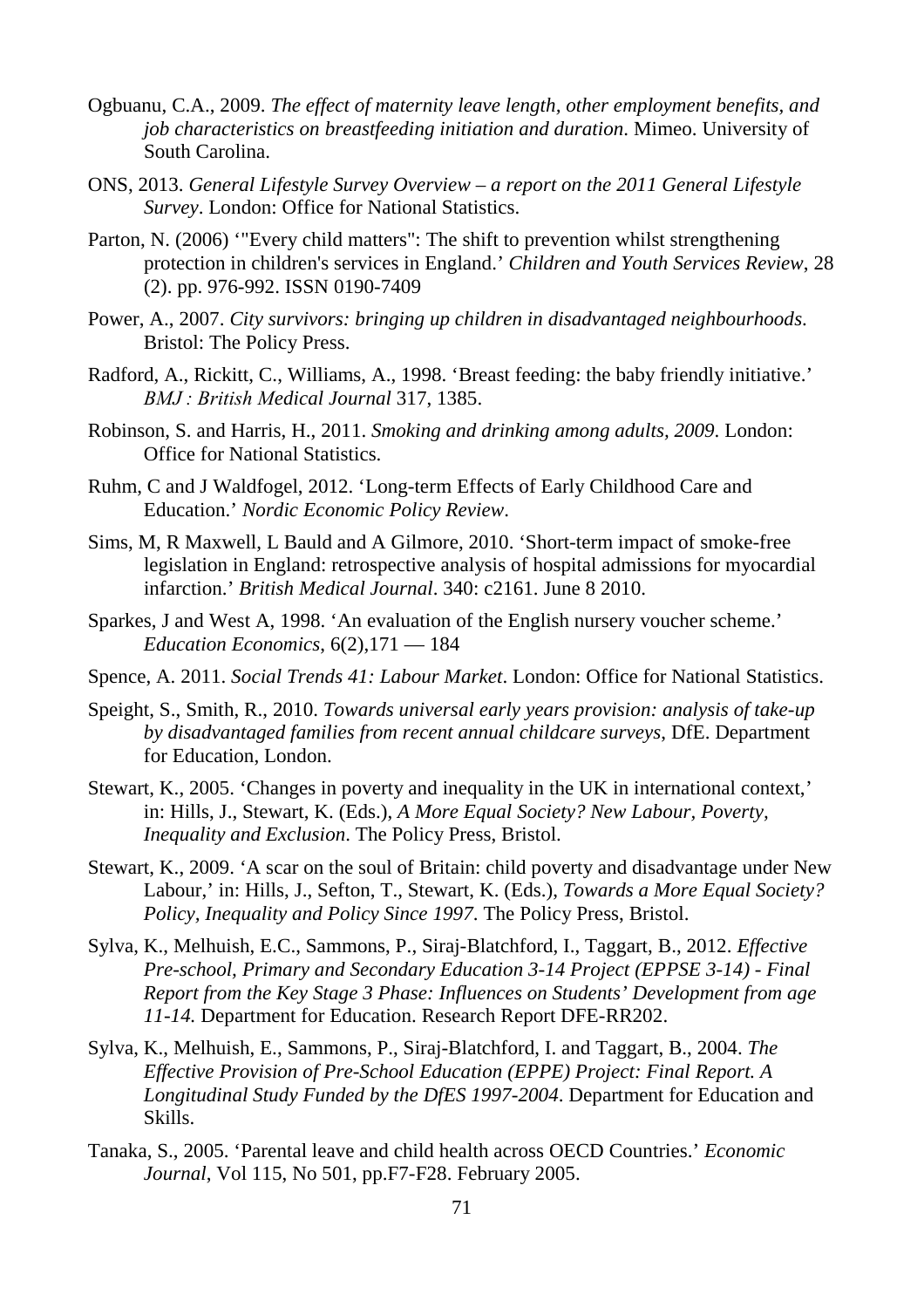- Tanner, E., Agur, M., Hussey, D., 2012. *Evaluation of Children's Centres in England (ECCE) Strand 1: First Survey of Children's Centre Leaders in the Most Deprived Areas.* Department for Education.
- Teeman, D., Lynch, S., White, K., Scott, E., 2010. *The third evaluation of the School Fruit and Vegetable Scheme*. Department of Health.
- Tickell, C., 2011. *The Early Years Foundation Stage (EYFS) Review: Report on the Evidence*. Department for Education.
- Vizard, P and P Obolenskaya. 2013. *Labour's Record on Health 1997-2010*. Social Policy in a Cold Climate Research Paper.
- Waldfogel, J., 2006. *What Children Need*. Harvard University Press,, Cambridge, Mass.
- West, A. 2006. 'The pre-school education market in England from 1997: quality, availability and equity.' *Oxford Review of Education*. 32:3, 283-301.
- West, A., Roberts, J., Noden, P., 2010. 'Funding Early Years Education And Care: Can A Mixed Economy Of Providers Deliver Universal High Quality Provision?' *British Journal of Educational Studies* 58, 155–179.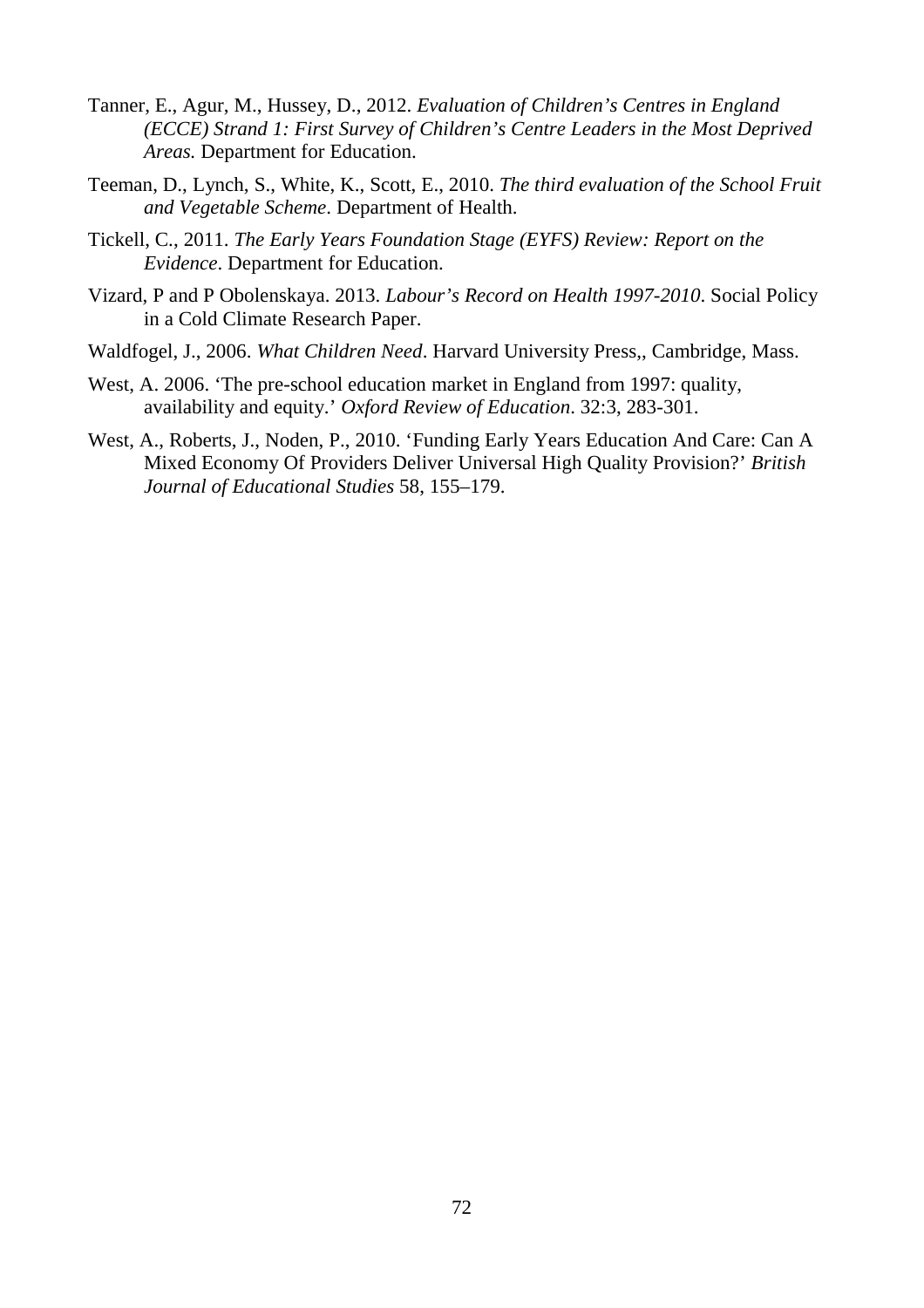### **Appendix 1: Public Service Agreement targets affecting children under five**[32](#page-76-0)

Each of Labour's Spending Reviews set Public Service Agreement targets, giving Departments priority outcomes to achieve within a given timeframe. We report the main targets affecting children under five along with (where available) the official assessment of whether the targets were met. PSA targets were abolished by the Coalition Government in 2010.

#### **Comprehensive Spending Review 1998**

|                                                  | Objectives                                                                                                                                                                                                                         | PSA targets                                                                                                                                                                                                                                               | Met? |
|--------------------------------------------------|------------------------------------------------------------------------------------------------------------------------------------------------------------------------------------------------------------------------------------|-----------------------------------------------------------------------------------------------------------------------------------------------------------------------------------------------------------------------------------------------------------|------|
| Department<br>for Education<br>and<br>Employment | Ensuring that all young<br>people reach 16 with the<br>skills, attitudes and<br>personal qualities that will<br>give them a secure<br>foundation for lifelong<br>learning, work and<br>citizenship in a rapidly<br>changing world. | An increase in the coverage of<br>nursery places for 3 year olds<br>from 34% to 66% by 2002,<br>focusing on the most deprived<br>areas of the country;                                                                                                    | Met  |
|                                                  | Ofsted to deliver high<br>quality inspection of<br>schools, funded nursery<br>education and Local<br>Education<br>Authorities (LEAs)<br>providing independent<br>assessment to help them<br>raise educational<br>standards.        | 8,000 nursery places inspected in<br>1999-2000                                                                                                                                                                                                            |      |
| Department of<br>Health                          | To maximise the social<br>development of children<br>within stable family<br>settings.                                                                                                                                             | Reduce the proportion of<br>children who are re-registered on<br>the child protection register by<br>10%, by 2002, from the baseline<br>for the year ending March 1997<br>of 19% of children on the child<br>protection register being re-<br>registered. | Met  |
| <b>Sure Start</b>                                | Improving children's<br>social and emotional<br>development.                                                                                                                                                                       | Parenting support and<br>information available for all<br>parents.                                                                                                                                                                                        | Met  |
|                                                  |                                                                                                                                                                                                                                    | 10% reduction in children re-<br>registered on a child protection<br>register.                                                                                                                                                                            | Met  |

*Overarching objectives:* Modernisation, reform, accountability

<span id="page-76-0"></span>Thanks to Sangeeta Goswami for putting these tables together.  $32$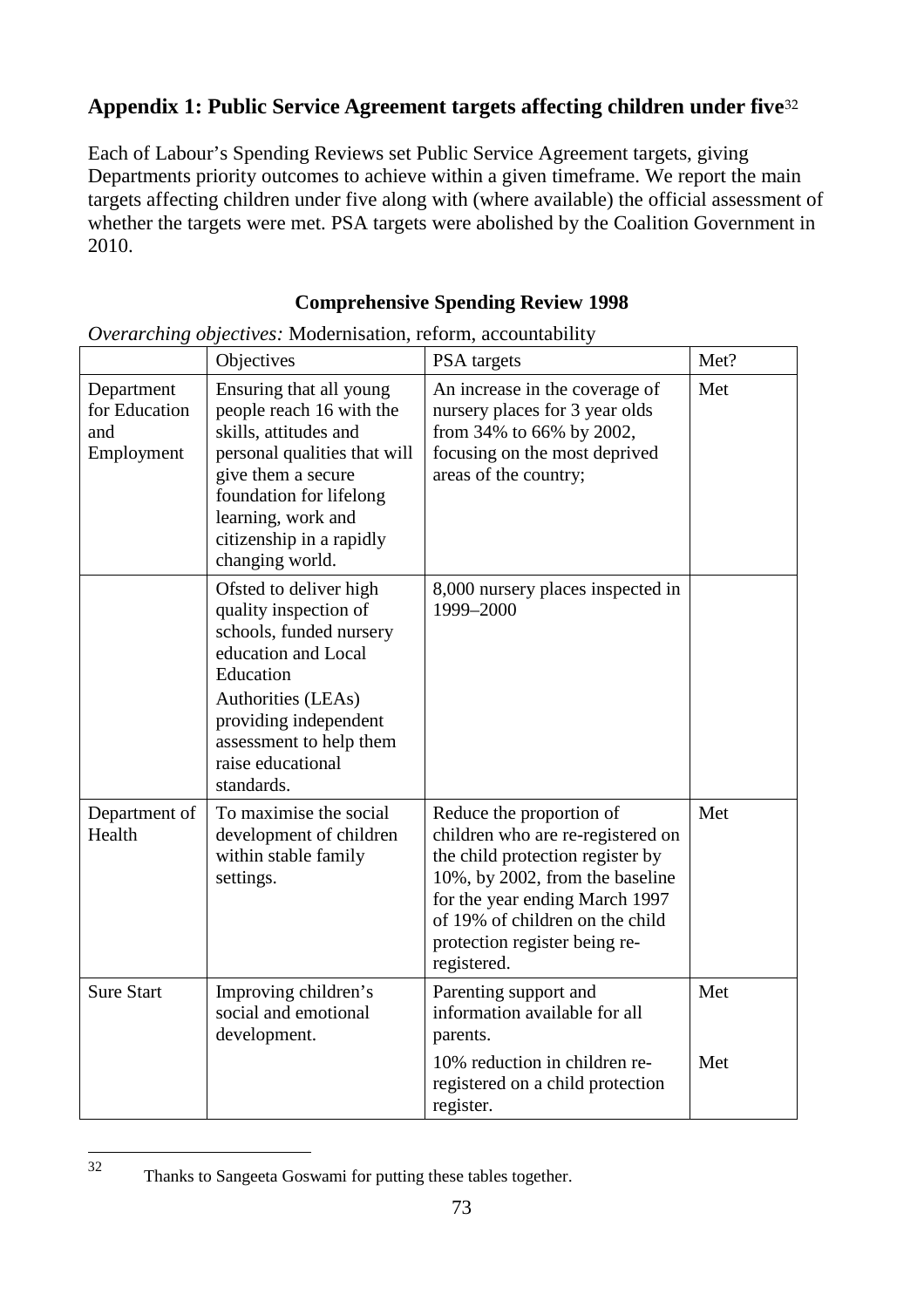|                                            | All local Sure Start programmes<br>to have agreed and implemented,<br>in a culturally sensitive way,<br>ways of identifying, caring for<br>and supporting mothers with<br>post natal depression.  | Met                    |
|--------------------------------------------|---------------------------------------------------------------------------------------------------------------------------------------------------------------------------------------------------|------------------------|
| Improving children's<br>health.            | 5% reduction in proportion of<br>low birth weight babies by 2001-<br>02.                                                                                                                          | Not met                |
|                                            | 10% reduction in children<br>admitted to hospitals as an<br>emergency during their first year<br>of life with gastroenteritis, a<br>respiratory infection or a severe<br>injury.                  | Not met                |
| Improving children's<br>ability to learn.  | At least 90% of children with<br>normal speech and language<br>development at 18 months and 3<br>years.                                                                                           | <b>Not</b><br>assessed |
|                                            | 100% of children in Sure Start<br>areas to have access to good<br>quality play and early learning<br>opportunities, helping progress<br>towards early learning goals<br>when they get to schools. | Met                    |
| Strengthening families<br>and communities. | 75% of families report personal<br>evidence of an improvement in<br>the quality of services providing<br>family support.                                                                          | Met                    |
|                                            | All local Sure Start programmes<br>to have parent representation on<br>local programme boards.                                                                                                    | Met                    |
| Increasing productivity                    | At least 250 local programmes in<br>England.                                                                                                                                                      | Met                    |
|                                            | 100% of families in contact with<br>the local Sure start programme<br>within first two months after<br>birth.                                                                                     | Not met                |
|                                            | Evaluation strategy in place by<br>2000-01.                                                                                                                                                       | Met                    |

Public Services for the Future: Modernisation, Reform, Accountability. Comprehensive Spending Review: Public Service Agreements 1999–2002. London: TSO [http://archive.treasury.gov.uk/pub/html/psa/csrpsa.pdf.](http://archive.treasury.gov.uk/pub/html/psa/csrpsa.pdf)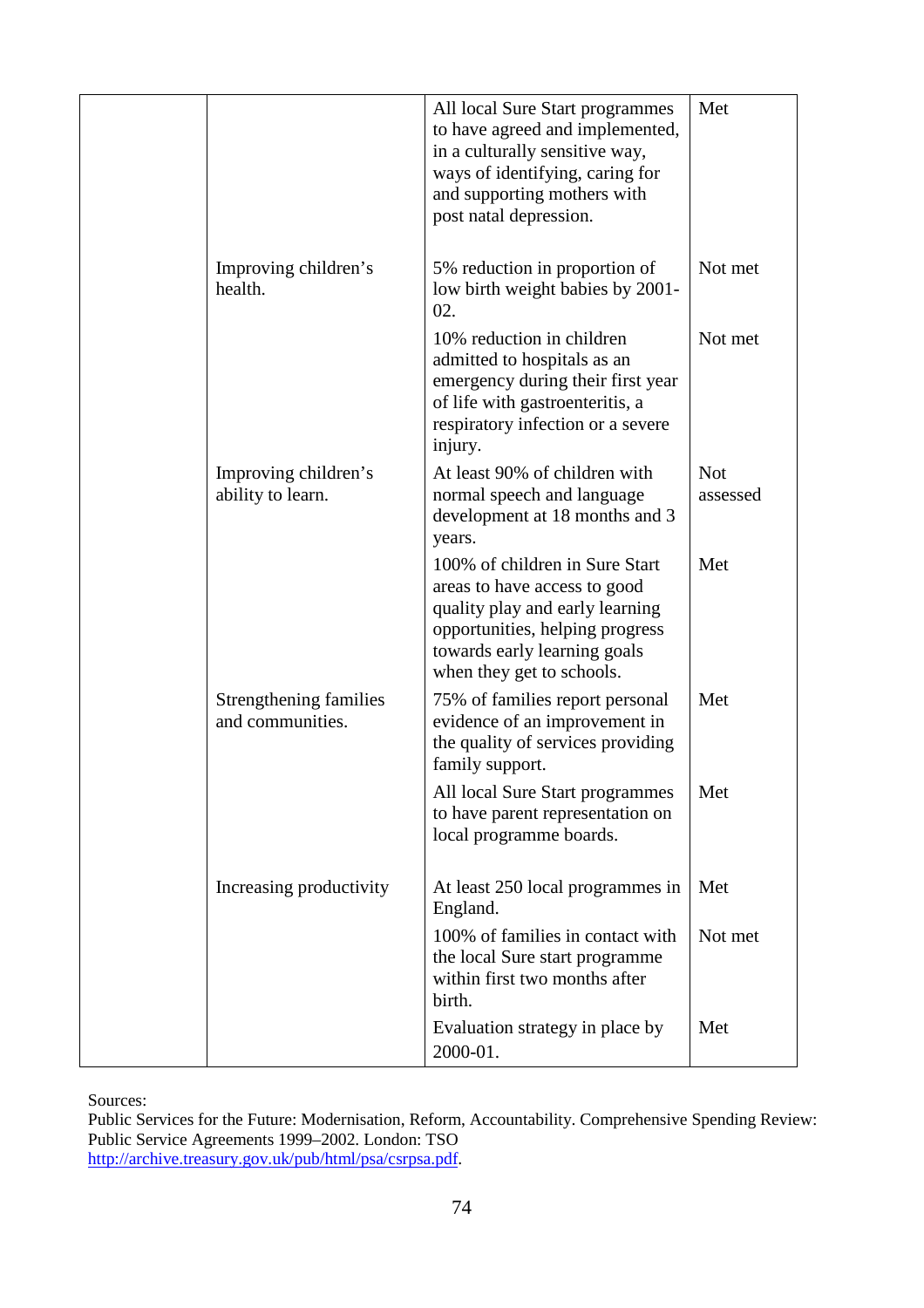Department for Education and Skills. Autumn Performance Report, 2003.

http://media.education.gov.uk/assets/files/pdf/d/autumn%20performance%20report%20%20%202003.pdf Department for Children, Schools and Families. Autumn Performance Report 2007: Achievement against Public Service Agreement targets. London: TSO, 2007.

http://media.education.gov.uk/assets/files/pdf/d/autumn%20performance%20report%20%20%202007.pdf Department of Health. Autumn Performance Report 2003. London: TSO, 2003.

[http://www.dh.gov.uk/prod\\_consum\\_dh/groups/dh\\_digitalassets/@dh/@en/documents/digitalasset/dh\\_40685](http://www.dh.gov.uk/prod_consum_dh/groups/dh_digitalassets/@dh/@en/documents/digitalasset/dh_4068576.pdf) [76.pdf](http://www.dh.gov.uk/prod_consum_dh/groups/dh_digitalassets/@dh/@en/documents/digitalasset/dh_4068576.pdf)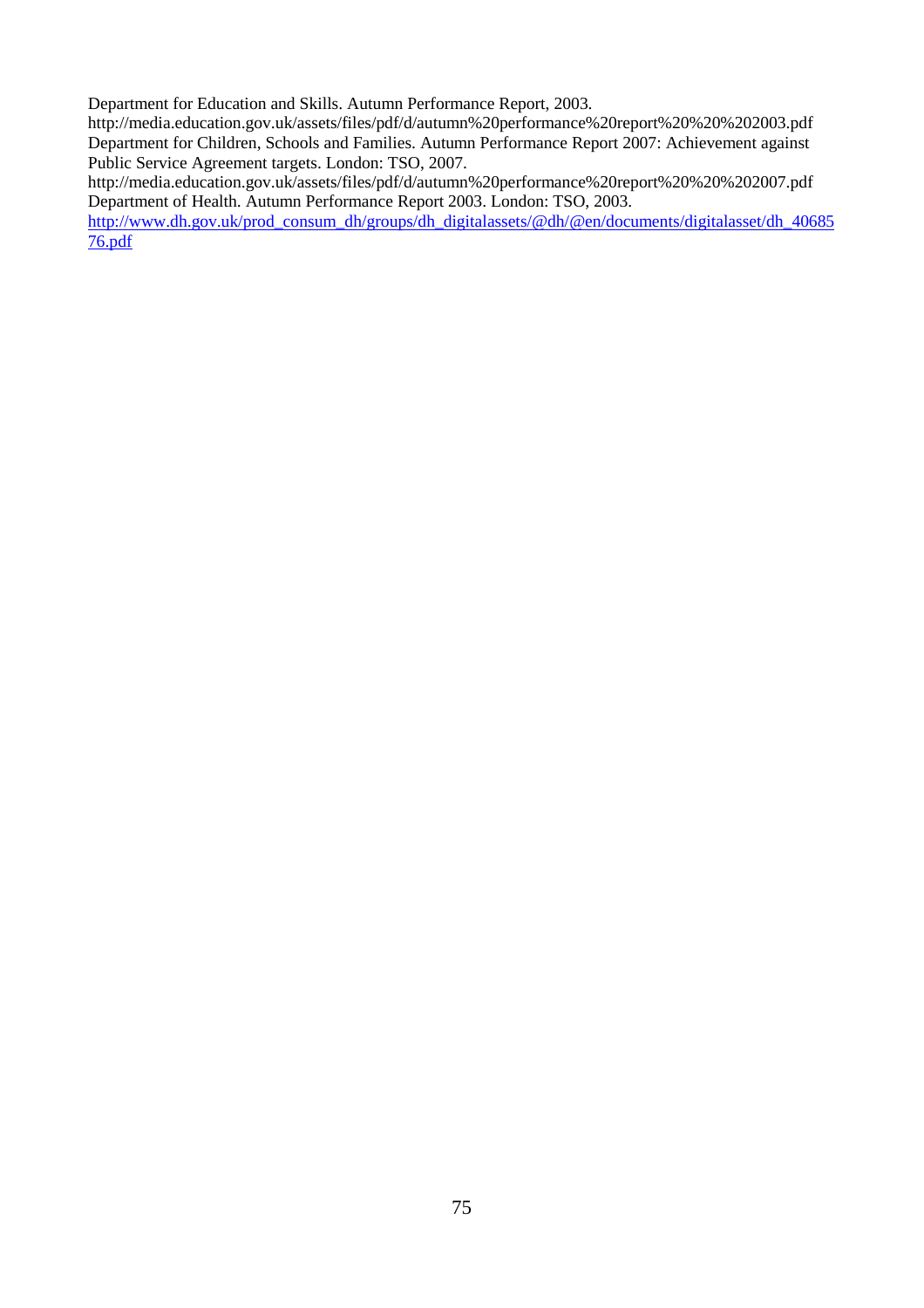#### **Spending Review 2000**

*Overarching objectives:* increasing opportunity for all; building responsible and secure communities; raising productivity and sustainable growth; and securing a modern international role for Britain.

|                                                      | Objectives                                                                                                                                                                                | PSA targets                                                                                                                                                                                                                                                                                                                                                                                          | Met?    |
|------------------------------------------------------|-------------------------------------------------------------------------------------------------------------------------------------------------------------------------------------------|------------------------------------------------------------------------------------------------------------------------------------------------------------------------------------------------------------------------------------------------------------------------------------------------------------------------------------------------------------------------------------------------------|---------|
| Department of Health                                 | Improving the<br>educational<br>attainment of<br>children in care and<br>significantly<br>reducing the<br>proportion of<br>children re-registered<br>on the child<br>protection register. | Continue the drive to give<br>children in care the same life<br>chances as their peers by<br>maximising the contribution<br>adoption can make to providing<br>permanent families for children<br>without compromising on<br>quality, so maintaining current<br>levels of adoptive placement<br>stability.                                                                                            |         |
|                                                      |                                                                                                                                                                                           | (amended in 2002 to include):<br>by $2004-05$ increase by $40\%$<br>the number of looked after<br>children who are adopted, and<br>aim to exceed this by<br>achieving, if possible, a 50%<br>increase by 2006, up from<br>2,700 in 1999-00.                                                                                                                                                          | Not met |
|                                                      |                                                                                                                                                                                           | by $2004-05$ increase to 95% the<br>proportion of looked after<br>children placed for adoption<br>within 12 months of the<br>decision that adoption is in the<br>child's best interests, up from<br>81% in 2000-01 and maintain<br>this level $(95%)$ up to 2006, by<br>locally applying the timescales<br>in the National Adoption<br>Standards, taking account of<br>the individual child's needs. | Not met |
| Department of Social<br>Security with HM<br>Treasury | Ensuring the best<br>start for all children<br>and ending child<br>poverty in 20 years.                                                                                                   | Reduce the number of children<br>in low-income households by at<br>least a quarter by 2004, as a<br>contribution towards the<br>broader target of halving child<br>poverty by 2010 and<br>eradicating it by 2020.                                                                                                                                                                                    | Not met |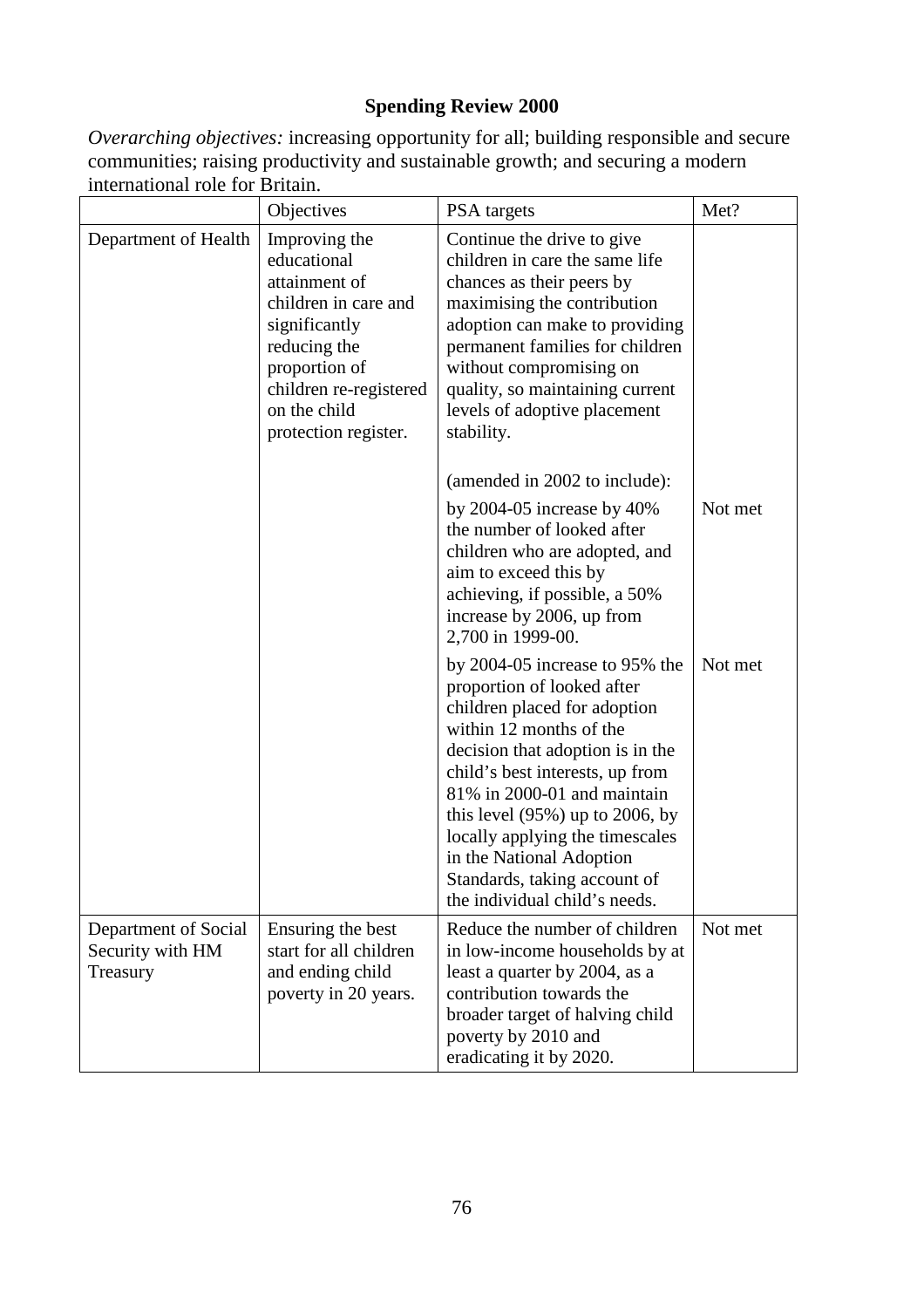| <b>Sure Start</b> | Improving social and<br>emotional<br>development. | Reduce the proportion of<br>children aged $0-3$ in the $500$<br>Sure Start areas who are re-<br>registered within the space of<br>12 months on the child<br>protection register by 20 per<br>cent by 2004.                                       | Met                                            |
|-------------------|---------------------------------------------------|--------------------------------------------------------------------------------------------------------------------------------------------------------------------------------------------------------------------------------------------------|------------------------------------------------|
|                   | Improving health.                                 | Achieve by 2004 in the 500<br>Sure Start areas, a 10 per cent<br>reduction in mothers who<br>smoke in pregnancy.                                                                                                                                 | Met                                            |
|                   | Improving children's<br>ability to learn.         | Achieve by 2004, for children<br>aged 0-3 in the 500 Sure Start<br>areas, a reduction of five<br>percentage points in the<br>number of children with speech<br>and language problems<br>requiring specialist intervention<br>by the age of four. | Not known<br>- target<br>cannot be<br>assessed |
|                   | Strengthening<br>families and<br>communities.     | Reduce the number of 0-3 year<br>old children in Sure Start areas<br>living in households where no-<br>one is working by 12% by<br>2004.                                                                                                         | Not met                                        |

2000 Spending Review: Public Service Agreements, July 2000.

<http://archive.treasury.gov.uk/sr2000/psa/psa.pdf>

Department for Education and Skills, Autumn Performance Report 2004: Achievement against Public Service Agreement Targets, 2000–2004. London: TSO, 2004.

<http://media.education.gov.uk/assets/files/pdf/d/autumn%20performance%20report%20%20%202004.pdf> Department for Education and Skills, Autumn Performance Report 2005: Achievement against Spending Review Public Service Agreement targets. London: TSO, 2005.

http://media.education.gov.uk/assets/files/pdf/d/autumn%20performance%20report%20%20%202005.pdf

Department for Children, Schools and Families. Autumn Performance Report 2007: Achievement against Public Service Agreement targets. London: TSO, 2007.

http://media.education.gov.uk/assets/files/pdf/d/autumn%20performance%20report%20%20%202007.pdf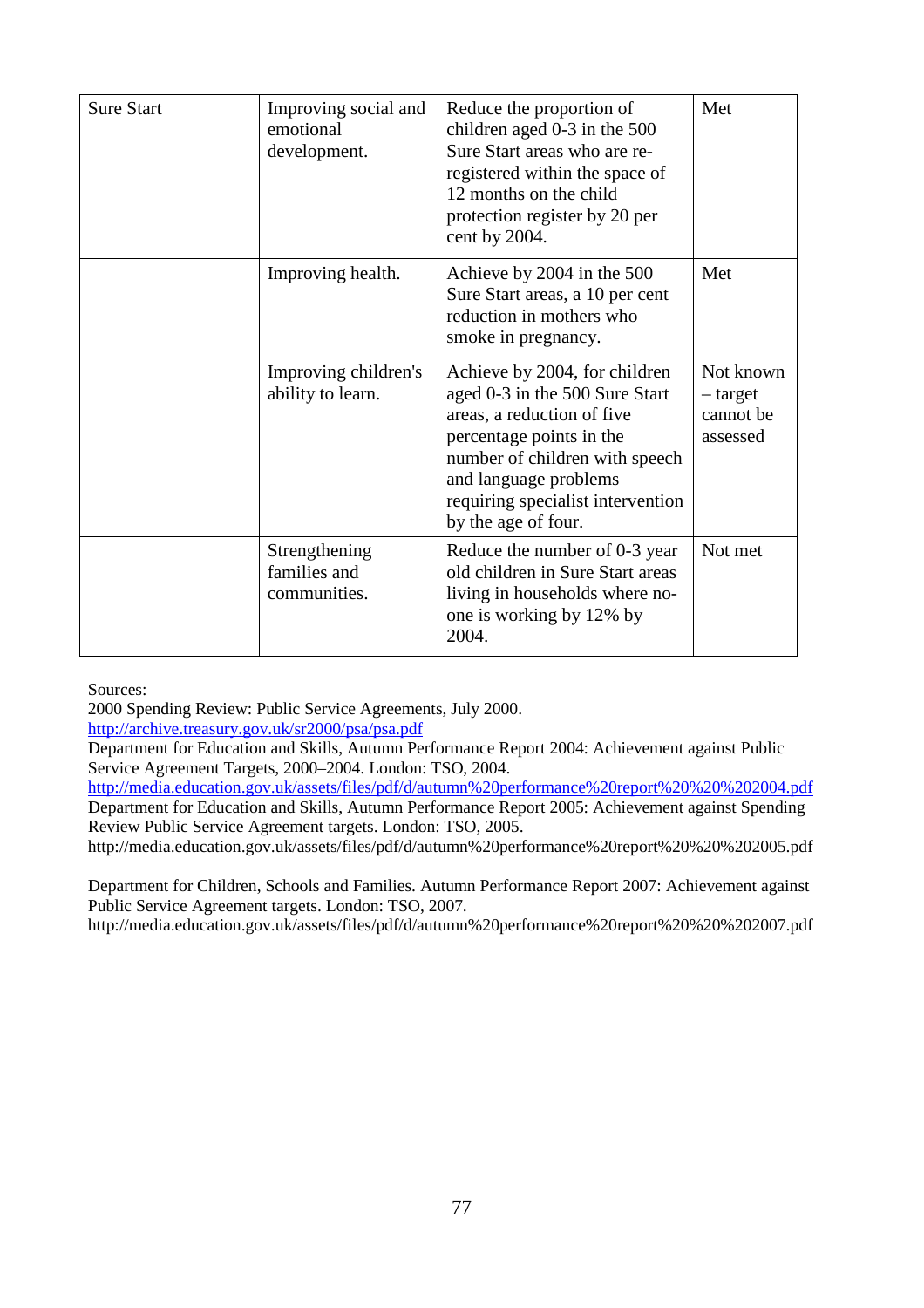#### **Spending Review 2002**

| <i>Overarching objective:</i> Opportunity and security for all: Investing in an enterprising, fairer |  |
|------------------------------------------------------------------------------------------------------|--|
| Britain.                                                                                             |  |

|                                                              | Objectives                                                                                                                                                                                                                                                                                                        | PSA targets                                                                                                                                                                                                                                                                                                                                               | Met?               |
|--------------------------------------------------------------|-------------------------------------------------------------------------------------------------------------------------------------------------------------------------------------------------------------------------------------------------------------------------------------------------------------------|-----------------------------------------------------------------------------------------------------------------------------------------------------------------------------------------------------------------------------------------------------------------------------------------------------------------------------------------------------------|--------------------|
| Department of Health                                         | Starting with children<br>under one year, by<br>2010 to reduce by at<br>least 10% the gap in<br>mortality between<br>the routine and<br>manual group and the<br>population as a<br>whole.                                                                                                                         | By 2010 reduce inequalities in<br>health outcomes by 10% as<br>measured by infant mortality<br>and life expectancy at birth.                                                                                                                                                                                                                              | Met                |
| Department of Work<br>and Pensions and<br><b>HM</b> Treasury | Ensure the best start<br>for all children and<br>end child poverty in<br>20 years. (DWP)                                                                                                                                                                                                                          | Reduce the number of children<br>in low-income households by at<br>least a quarter by 2004, as a<br>contribution towards the<br>broader target of halving child<br>poverty by 2010 and<br>eradicating it by 2020.                                                                                                                                         | Not met            |
| <b>Sure Start</b>                                            | Increase the<br>availability of<br>childcare for all<br>children, and work<br>with parents to be,<br>parents and children<br>to promote the<br>physical, intellectual<br>and social<br>development of<br>babies and young<br>children particularly<br>those who are<br>disadvantaged so<br>that they can flourish | In fully operational<br>programmes, achieve by 2005-<br>06:<br>an increase in the proportion of<br>children having normal levels<br>of communication, language<br>and literacy at the end of the<br>Foundation Stage and an<br>increase in the proportion of<br>young children with<br>satisfactory speech and<br>language development at age 2<br>years; | Met                |
|                                                              | at home and at<br>school, enabling their<br>parents to work and<br>contributing to the<br>ending of child<br>poverty.                                                                                                                                                                                             | a 6 percentage point reduction<br>in the proportion of mothers<br>who smoke during pregnancy.<br>a 12% reduction in the<br>proportion of young children<br>living in households where no<br>one is working.                                                                                                                                               | Not met<br>Not met |

Sources:

2002 Spending Review: Public Service Agreements.

http://webarchive.nationalarchives.gov.uk/20071204130111/http://hm-

treasury.gov.uk/Spending\_Review/spend\_sr02/psa/spend\_sr02\_psaindex.cfm

HM Treasury. Autumn Performance Report: Progress Report on HM Treasury Public Service Agreement Targets, 1998–2002. London: TSO, 2003.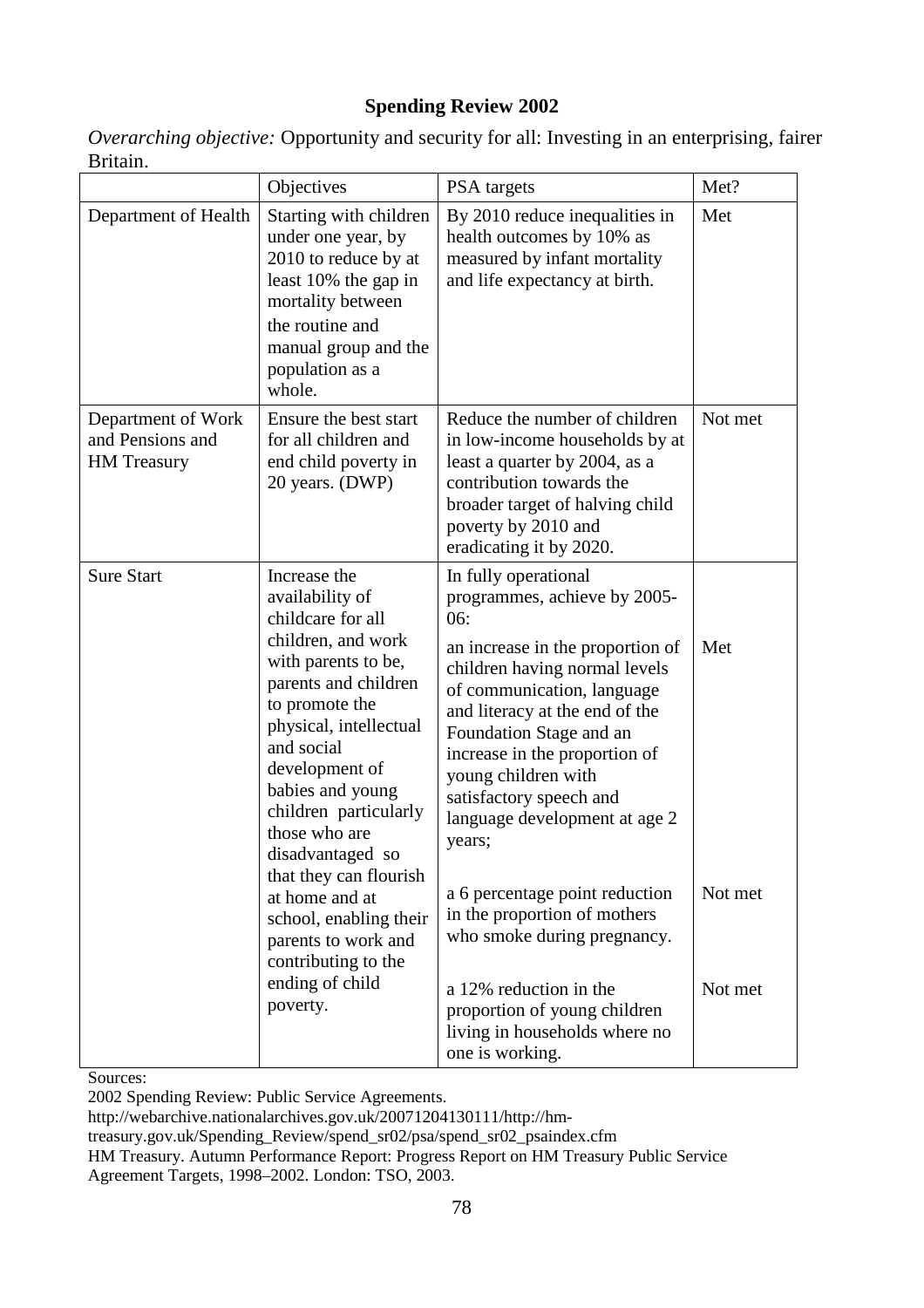http://www.hm-treasury.gov.uk/d/ACFD7F.pdf

Department for Education and Skills. Autumn Performance Report 2006: Achievement against Public Service Agreement targets. London: TSO, 2006.

[http://media.education.gov.uk/assets/files/pdf/d/dfes%20autumn%20performance%20report%20-](http://media.education.gov.uk/assets/files/pdf/d/dfes%20autumn%20performance%20report%20-%202006.pdf)  $% 202006.pdf$ 

Department of Health. Autumn Performance Report 2007. London: TSO, 2007.

http://www.dh.gov.uk/prod\_consum\_dh/groups/dh\_digitalassets/@dh/@en/documents/digitalasset/dh\_08132 9.pdf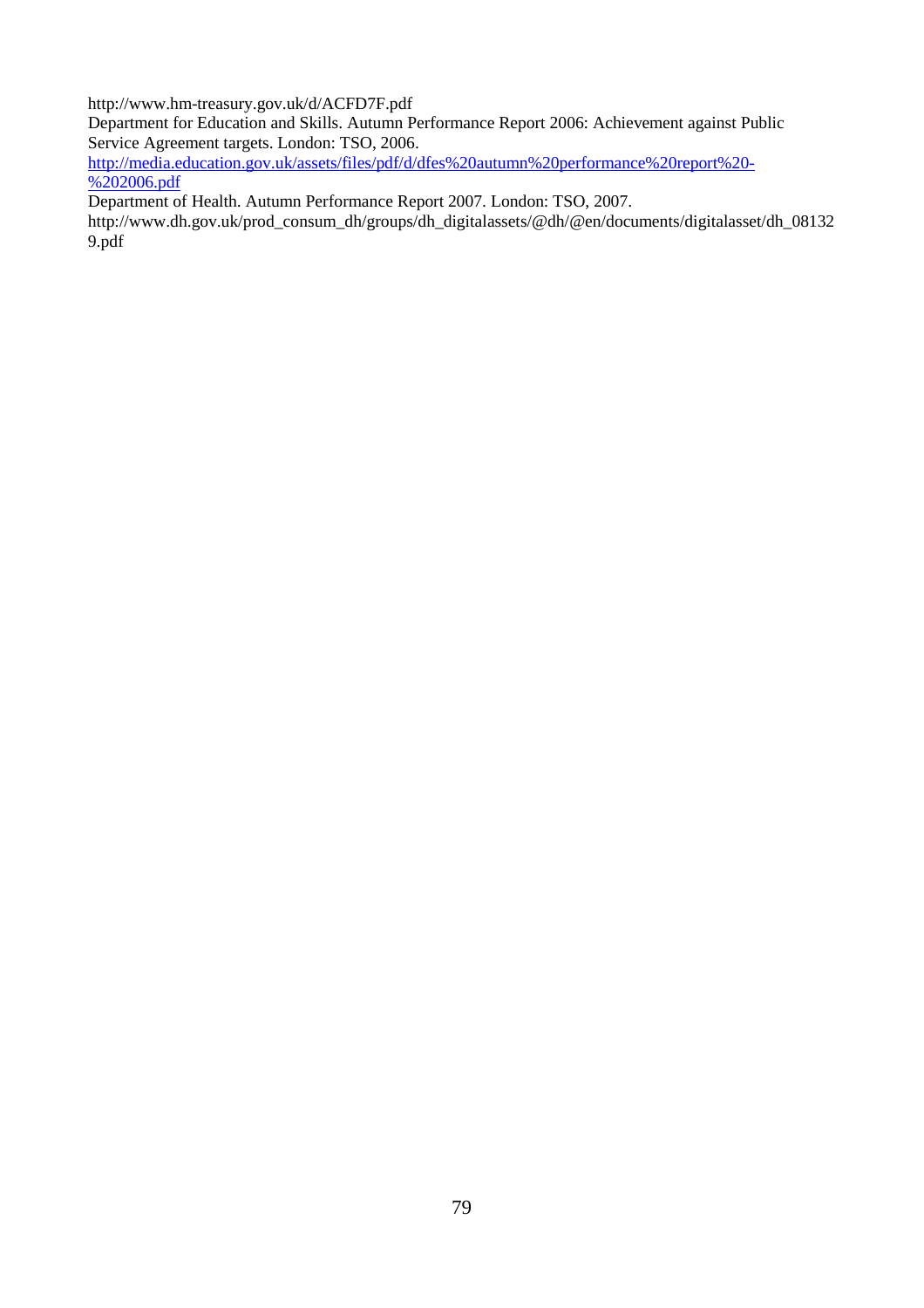# **Spending Review 2004**

*Overarching objective:* [Stability, Security and Opportunity for All: Investing for Britain´s](http://webarchive.nationalarchives.gov.uk/20071204130111/http:/hm-treasury.gov.uk/spending_review/spend_sr04/report/spend_sr04_repindex.cfm)  [long-term future.](http://webarchive.nationalarchives.gov.uk/20071204130111/http:/hm-treasury.gov.uk/spending_review/spend_sr04/report/spend_sr04_repindex.cfm)

|                                                                                                       | Objectives                                                                                                                               | PSA targets                                                                                                                                                                                                                       | Met?    |
|-------------------------------------------------------------------------------------------------------|------------------------------------------------------------------------------------------------------------------------------------------|-----------------------------------------------------------------------------------------------------------------------------------------------------------------------------------------------------------------------------------|---------|
| Department of Work<br>and Pensions (DWP)<br>and HM Treasury                                           | To ensure the best<br>start for all children<br>and end child poverty<br>by 2020.                                                        | Halve the number of children in<br>relative low-income households<br>between 1998-99 and 2010-11, on<br>the way to eradicating child<br>poverty by 2020, including:                                                               | Not met |
|                                                                                                       |                                                                                                                                          | reducing the proportion of<br>children living in workless<br>households by 5 per cent between<br>spring 2005 and spring 2008; and                                                                                                 | Not met |
|                                                                                                       |                                                                                                                                          | increasing the proportion of<br>Parents with Care on Income<br>Support and income-based<br>Jobseeker's Allowance who<br>receive maintenance for their<br>children to 65% by March<br>2008.                                        | Not met |
| DWP and<br>Department for<br>Children, Schools<br>and Families (DCSF)<br>(through Sure Start<br>Unit) | Safeguard children<br>and young people,<br>improve their life<br>outcomes and general<br>well-being, and break<br>cycles of deprivation. | Improve children's<br>communication, social and<br>emotional development so that, by<br>2008, 53 per cent of children<br>reach a good level of development<br>at the end of the Foundation<br>Stage; and                          | Not met |
|                                                                                                       |                                                                                                                                          | reduce inequalities between the<br>level of development achieved by<br>children in the 30 per cent most<br>disadvantaged Super Output<br>Areas11 and the rest of England,<br>by four percentage points from 16<br>to 12 per cent. | Not met |
| DWP and DCSF<br>(through Sure Start)<br>Unit)                                                         | To ensure the best<br>start for all children<br>and end child poverty<br>by 2020.                                                        | As a contribution to reducing the<br>proportion of children living in<br>households where no one is<br>working, by 2008:                                                                                                          |         |
|                                                                                                       |                                                                                                                                          | increase the stock of Ofsted<br>registered childcare by 10 per<br>cent;                                                                                                                                                           | Met     |
|                                                                                                       |                                                                                                                                          | increase the number of children in                                                                                                                                                                                                | Not met |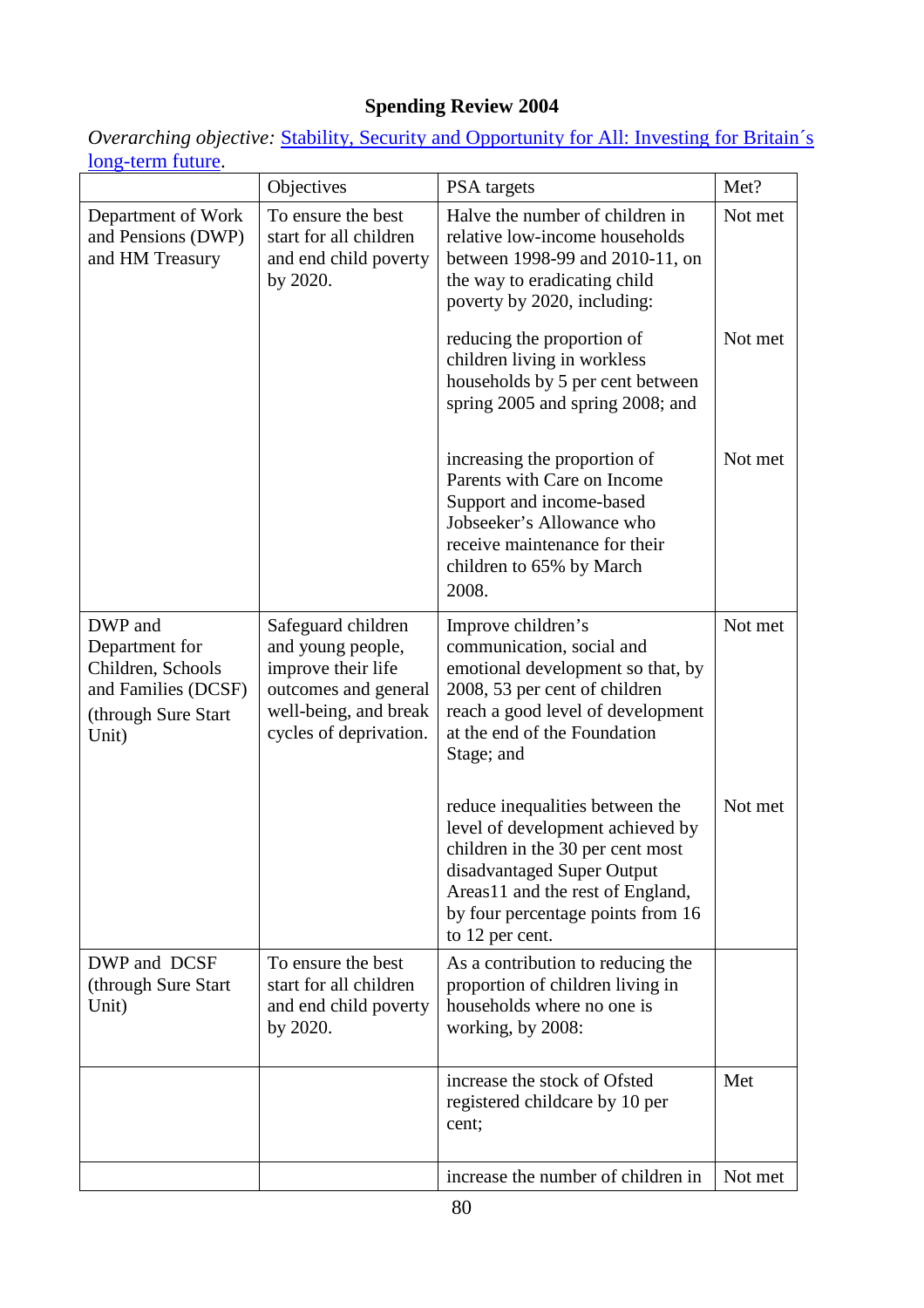|                                                                                                                                                   |                                          | lower-income working families<br>using formal childcare by<br>120,000; and                                                                                                                                                                                     |                        |
|---------------------------------------------------------------------------------------------------------------------------------------------------|------------------------------------------|----------------------------------------------------------------------------------------------------------------------------------------------------------------------------------------------------------------------------------------------------------------|------------------------|
|                                                                                                                                                   |                                          | introduce, by April 2005, a<br>successful light-touch childcare<br>approval scheme.                                                                                                                                                                            | Met                    |
| Department of<br>Health, joint with the<br>Department for<br><b>Education and Skills</b><br>and the Department<br>for Culture, Media<br>and Sport | Improve the health of<br>the population. | Reduce health inequalities by 10%<br>by 2010 as measured by infant<br>mortality and life expectancy at<br>birth.                                                                                                                                               | Met                    |
|                                                                                                                                                   |                                          | Tackle the underlying<br>determinants of ill health and<br>health inequalities by halting the<br>year-on-year rise in obesity among<br>children under 11 by 2010 in the<br>context of a broader strategy to<br>tackle obesity in the population as<br>a whole. | <b>Not</b><br>assessed |

2004 Spending Review: Stability, Security and Opportunity for All: Investing for Britain's long-term future. New Public Spending Plans 2005-2008.

http://webarchive.nationalarchives.gov.uk/20100407164511/http://www.hm-

treasury.gov.uk/spend\_sr04\_repindex.htm

Department for Children, Schools and Families. Autumn Performance Report 2008: Progress against our Public Service Agreements and Departmental Strategic Objectives. London: TSO, 2008.

http://media.education.gov.uk/assets/files/pdf/d/autumn%20performance%20report%20%20%202008.pdf Department for Children, Schools and Families. Autumn Performance Report 2009: Progress against our Public Service Agreements and Departmental Strategic Objectives. London: TSO, 2009.

<http://media.education.gov.uk/assets/files/pdf/d/autumn%20performance%20report%20%20%202009.pdf> Department for Work and Pensions. Autumn Performance Report 2007: Progress against Public Service Agreement targets. DWP, 2007.

http://www.dwp.gov.uk/docs/bw-chapter2.pdf

HM Treasury. Autumn Performance Report 2008: Progress on the HM Treasury Group Departmental Strategic Objectives and Public Service Agreements.

[http://www.hm-treasury.gov.uk/d/apr2008\\_pu672.pdf](http://www.hm-treasury.gov.uk/d/apr2008_pu672.pdf)

Department of Health. Autumn Performance Report 2007. London: TSO, 2007.

http://www.dh.gov.uk/prod\_consum\_dh/groups/dh\_digitalassets/@dh/@en/documents/digitalasset/dh\_08132 9.pdf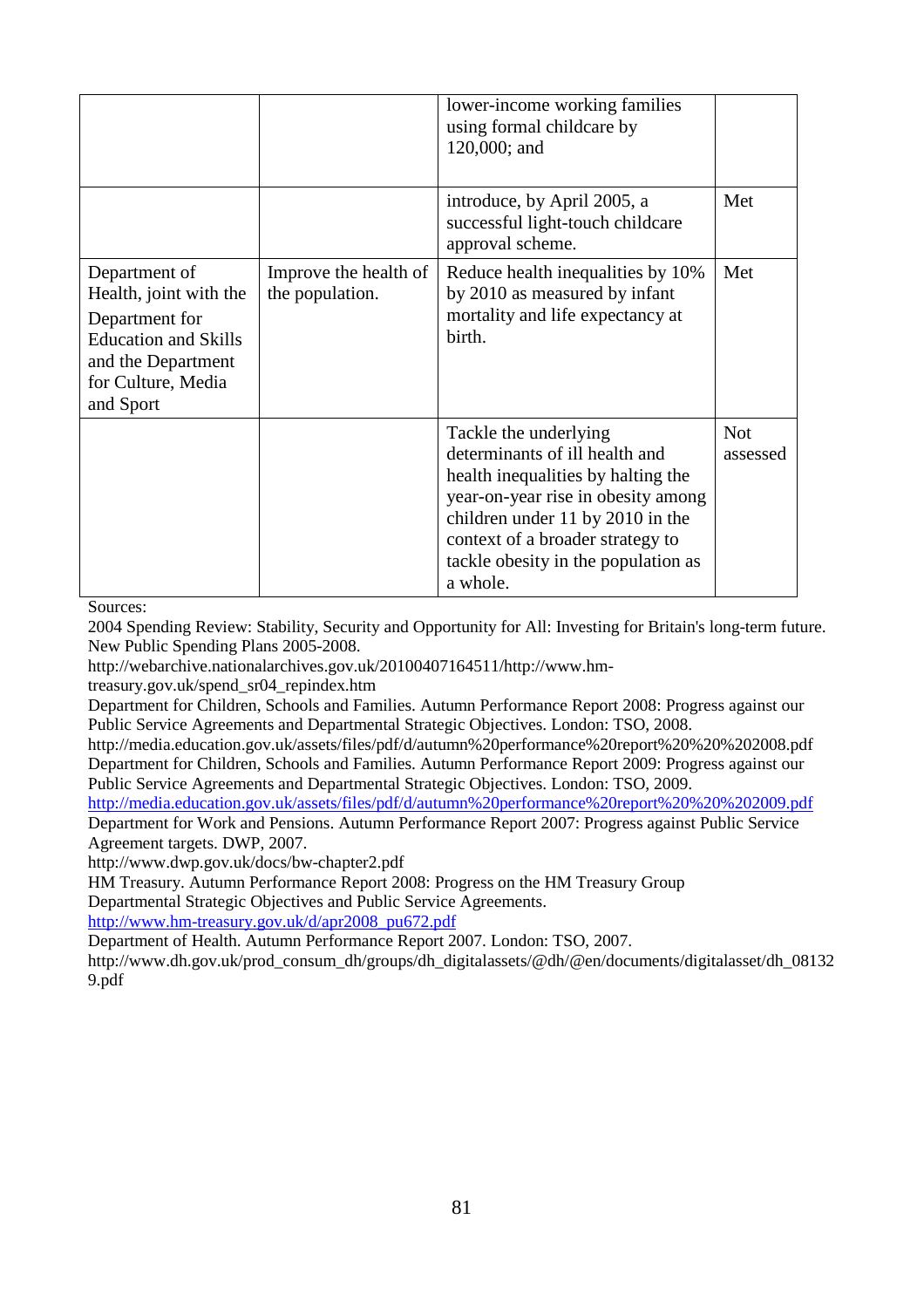## **Comprehensive Spending Review 2007**

|                                     | Objectives                                                                                                                                       | PSA targets                                                                                                                                                                                                                                                                                                                                                                                                                      | Met?                   |
|-------------------------------------|--------------------------------------------------------------------------------------------------------------------------------------------------|----------------------------------------------------------------------------------------------------------------------------------------------------------------------------------------------------------------------------------------------------------------------------------------------------------------------------------------------------------------------------------------------------------------------------------|------------------------|
| HM Treasury,<br><b>DCSF</b>         | Fairness and<br>opportunity for all.                                                                                                             | Halve the number of children in<br>poverty by 2010-11, on the way<br>to eradicating child poverty by<br>2020.                                                                                                                                                                                                                                                                                                                    | Not met                |
| <b>DCSF</b>                         | Raise the<br>attainment gap for<br>all children and<br>young people                                                                              | Increase the proportion of<br>young children achieving a total<br>points score of at least 78<br>across all 13 Early Years<br><b>Foundation Stage Profile</b><br>(EYFSP) scales - with at least 6<br>in each of the communications,<br>language and literacy and<br>language (CLL) and personal,<br>social and emotional<br>development (PSED) scales -<br>by an additional 4 percentage<br>points from 2008 results, by<br>2011 | Met                    |
|                                     | Narrow the gap in<br>educational<br>achievement<br>between children<br>from lower income<br>and disadvantaged<br>backgrounds and<br>their peers. | Improve the average (mean)<br>score of the lowest 20 per cent<br>of the Early Years Foundation<br>Stage Profile (EYFSP) results,<br>so that the gap between that<br>average score and the median<br>score is reduced by an<br>additional 3 percentage points<br>from 2008 results, by 2011                                                                                                                                       | Met                    |
| DCSF and<br>Department of<br>Health | Improve the health<br>and well-being of<br>children and young<br>people                                                                          | Reduce the proportion of<br>overweight and obese children<br>to 2000 levels by 2020 in the<br>context of tackling obesity<br>across the population                                                                                                                                                                                                                                                                               | <b>Not</b><br>assessed |
|                                     |                                                                                                                                                  | Increase the prevalence of<br>breastfeeding at 6-8 weeks                                                                                                                                                                                                                                                                                                                                                                         | <b>Not</b><br>assessed |

*Overarching objective*: Help people and businesses come through the downturn sooner and stronger, supporting long-term economic growth and prosperity.